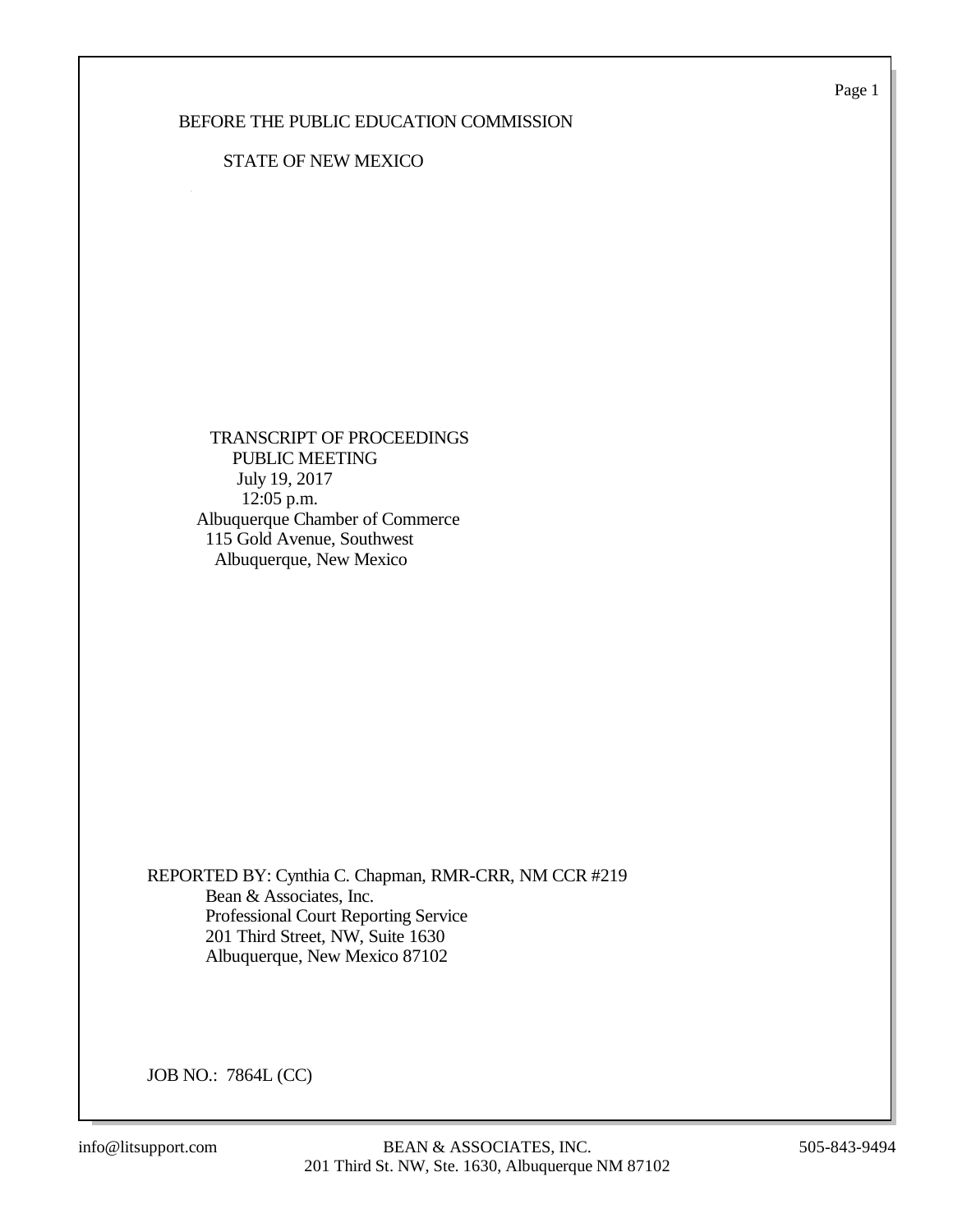#### 2 (Pages 2 to 5)

| Page 2                                                                                                    | Page 4                                                                                   |
|-----------------------------------------------------------------------------------------------------------|------------------------------------------------------------------------------------------|
| APPEARANCES<br>1                                                                                          | 1<br>THE CHAIR: I'm going to bring to order                                              |
| $\mathfrak{2}$<br><b>COMMISSIONERS:</b>                                                                   | 2<br>this meeting of the Public Education Commission. It                                 |
| 3<br>MS. PATRICIA GIPSON, Chair                                                                           | 3<br>is Wednesday -- yes -- Wednesday, July 19th. And it                                 |
| MR. GILBERT PERALTA, Vice Chair<br>4<br>MS. KARYL ANN ARMBRUSTER, Secretary                               | 4<br>is approximately 12:05 p.m.                                                         |
| MR. R. CARLOS CABALLERO, Commissioner                                                                     | 5<br>So I will ask Commissioner Armbruster to                                            |
| 5<br>MR. JAMES CONYERS, Commissioner                                                                      | 6<br>do the roll-call vote.                                                              |
| MR. TIM CRONE, Commissioner                                                                               | 7<br>COMMISSIONER ARMBRUSTER: Okay.                                                      |
| 6<br>MS. DANIELLE JOHNSTON, Commissioner<br>MS. TRISH RUIZ, Commissioner                                  | 8<br><b>Commissioner Toulouse?</b>                                                       |
| 7<br>MS. CARMIE TOULOUSE, Commissioner                                                                    | 9<br><b>COMMISSIONER TOULOUSE: Present.</b>                                              |
| 8<br>STAFF:                                                                                               | 10<br><b>COMMISSIONER ARMBRUSTER: Commissioner</b>                                       |
| 9<br>MS. KATIE POULOS, Director, Options for Parents<br>and Families                                      | 11<br>Armbruster is here.                                                                |
| 10                                                                                                        | 12<br><b>Commissioner Conyers?</b>                                                       |
| MS. BEVERLY FRIEDMAN, NMPED Custodian of Records                                                          | 13<br><b>COMMISSIONER CONYERS: Present.</b>                                              |
| and Liaison to the PEC<br>11                                                                              | 14<br><b>COMMISSIONER ARMBRUSTER: Commissioner</b>                                       |
| 12<br>13                                                                                                  | 15<br>Peralta?                                                                           |
| 14                                                                                                        | 16<br><b>COMMISSIONER PERALTA: Here.</b>                                                 |
| 15                                                                                                        | 17<br><b>COMMISSIONER ARMBRUSTER: Secretary</b>                                          |
| 16<br>17                                                                                                  | 18<br>Gipson?                                                                            |
| 18                                                                                                        | 19<br>THE CHAIR: Here.                                                                   |
| 19                                                                                                        | 20<br><b>COMMISSIONER ARMBRUSTER: Commissioner</b>                                       |
| 20                                                                                                        | 21<br>Johnston?                                                                          |
| 21<br>22                                                                                                  | 22<br><b>COMMISSIONER JOHNSTON: Present.</b>                                             |
| 23                                                                                                        | 23<br><b>COMMISSIONER ARMBRUSTER: Commissioner</b>                                       |
| 24                                                                                                        | 24<br>Crone?                                                                             |
| 25                                                                                                        | 25<br><b>COMMISSIONER CRONE: Here.</b>                                                   |
| Page 3                                                                                                    | Page 5                                                                                   |
| INDEX TO PROCEEDINGS<br>1                                                                                 | 1<br><b>COMMISSIONER ARMBRUSTER: Commissioner</b>                                        |
| PAGE<br>2                                                                                                 | 2<br>Ruiz?                                                                               |
| 1 Call to Order, Roll Call, Pledge<br>of Allegiance and Salute to New Mexico Flag<br>3                    | 3<br><b>COMMISSIONER RUIZ: Present.</b>                                                  |
| Tribute to PEC Commissioner Millie Pogna 5<br>$\overline{4}$<br>2                                         | 4<br><b>COMMISSIONER ARMBRUSTER: And</b>                                                 |
| 5<br>Approval of Agenda<br>9<br>3<br>9<br><b>Public Comment</b><br>6<br>4                                 | 5<br>Commissioner Caballero will come later, I think. So                                 |
| Approval of Minutes and Transcripts<br>7<br>14<br>5<br>Discussion and Possible Action on<br>19<br>8       | 6<br>I'll put "no" right now.                                                            |
| <b>Charter School Amendments</b><br>9                                                                     | 7<br>So we have -- we have a quorum of five                                              |
| 19<br>A School of Dreams Academy                                                                          | today. Well, there are eight of us; right? So --<br>8                                    |
| 81<br>10<br><b>B</b> Estancia Valley Classical Academy<br>7 Discussion and Possible Action on<br>99<br>11 | 9<br>THE CHAIR: No, the quorum never changes.                                            |
| La Promesa Early Learning Center Regarding<br>Their Report on Performance Indicators for<br>12            | 10<br>MS. FRIEDMAN: There are nine.                                                      |
| Current School Year and Planned Professional                                                              | 11<br>COMMISSIONER TOULOUSE: If there are eight                                          |
| 13<br>Development<br>8 Report from Options for Parents and<br>111<br>14                                   | 12<br>of us here, there is a quorum present.<br>13                                       |
| the Charter School Division - Discussion<br>15<br>and Possible Actions                                    | THE CHAIR: We have a quorum. Our quorum<br>14                                            |
| Discussion and Possible Action on RFP and 119<br>9<br>16                                                  | is always six; because there's ten Commissioners.<br>15                                  |
| Submitted Proposals for a PEC Attorney<br>17                                                              | There's ten seats; so the quorum doesn't change.<br>16<br>COMMISSIONER ARMBRUSTER: Okay. |
| 10 Discussion and Possible Action on<br>120<br>18<br>Charter School Renewal Application Forms             | 17<br>THE CHAIR: So -- all right. We will move                                           |
| and Kit                                                                                                   | 18<br>on to the Pledge of Allegiance and the Salute to the                               |
| 19<br>11 Tabled<br>168                                                                                    | 19<br>New Mexico Flag. I'll do the Pledge, and if                                        |
| 20<br>169                                                                                                 | 20<br>Commissioner Ruiz will do the New Mexico Flag. And                                 |
| 12 Report From the Chair<br>21                                                                            | 21<br>the flags are right here. (Indicates.)                                             |
| 198<br>13 PEC Comments<br>22                                                                              | 22<br>(Pledge of Allegiance and Salute to the                                            |
| 202<br>14 Adjourn                                                                                         | 23<br>New Mexico Flag conducted.)                                                        |
| 23<br>204<br>REPORTER'S CERTIFICATE                                                                       | 24<br>THE CHAIR: As I'm sure many of you know,                                           |
| 24<br>ATTACHMENTS: 1. Public Comment Sign-In Sheet                                                        | 25<br>we unfortunately lost Commissioner Pogna, I guess,                                 |
| 25<br>2. Visitors Sign-In Sheets                                                                          |                                                                                          |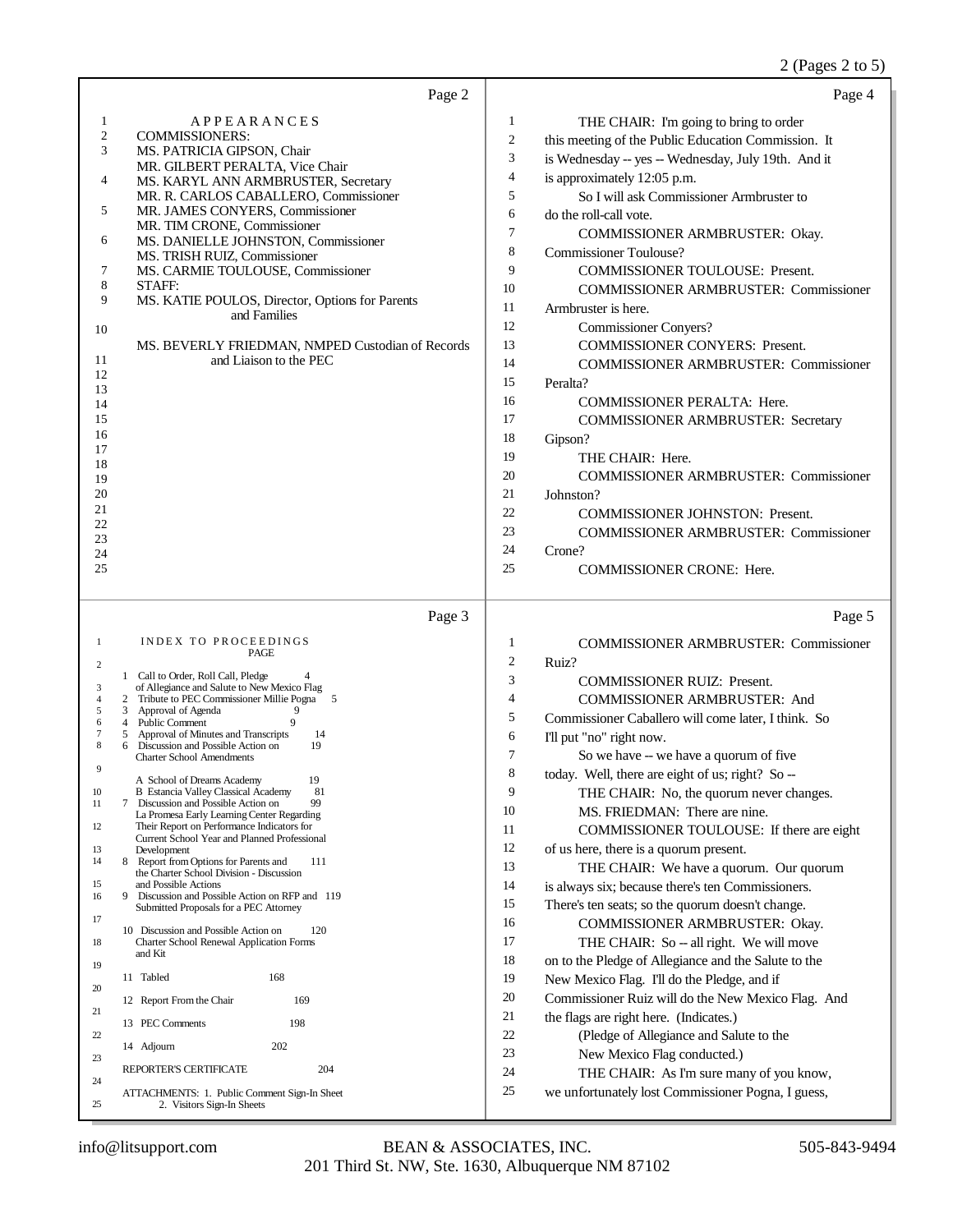## 3 (Pages 6 to 9)

| about two weeks ago now; so that we were very<br>U.S. Department of Education's National Forum of<br>1<br>1<br>2<br>fortunate that she was able to be with us the<br>2<br>Excellence, 1982; and Awardee of the New Mexico<br>3<br>3<br>Thursday before she passed away so that we had an<br>Christian Parent Educator Association, 1997;<br>opportunity to share a few minutes with her, not<br>4<br>$\overline{4}$<br>"And, whereas, in addition to her<br>5<br>knowing that she was going to leave us so quickly.<br>5<br>dedicated service to the education field, Millie<br>So we would like to extend the -- the well<br>6<br>6<br>Pogna also had a passion for singing, and performed<br>7<br>7<br>wishes and the thanks to the family.<br>in the Albuquerque Little Theater, her church<br>8<br>I'm going to ask now, is there anyone from<br>8<br>choirs, sang the National Anthem at numerous State<br>9<br>Commissioner Pogna's family here today? We<br>9<br>Republican Conventions, and was elected President of<br>understood that there might be some folks here.<br>10<br>10<br>the New Mexico Federation of Music Clubs;<br>11<br>Okay. So we're okay with that.<br>11<br>"And, whereas, Millie Pogna leaves behind<br>12<br>Commissioner Pogna's family shared<br>12<br>her husband of 67 years, Bob, and three daughters:<br>13<br>Commissioner Pogna with the State of New Mexico for<br>13<br>Kathleen Anderson, Patricia Mazzone, Karen Johnson,<br>14<br>almost 50 years; so that her service to the State<br>14<br>husband, Scott; three grandchildren: Taylor<br>15<br>Board of Education, to the PEC, and to many other<br>15<br>Mazzone, with wife, Erin; Grayson Mazzone, Alexandra<br>16<br>areas for New Mexico students is unqualified; so<br>16<br>Mazzone; and her beloved canine companion, Cody.<br>17<br>that we thank her family for sharing her with us.<br>17<br>"Now, therefore, I, Susana Martinez,<br>18<br>And, certainly, she is a role model for<br>18<br>Governor of the State of New Mexico, do hereby<br>19<br>all of us to be able to go -- keep on going at the<br>19<br>extend deepest condolences to the family and friends<br>20<br>20<br>age that she did.<br>of Millie Pogna."<br>21<br>21<br>I contacted the Governor's Office, and<br>We do have a short presentation that was<br>they did issue a Certificate of Recognition. So I<br>22<br>22<br>played at her -- at her rosary service. But before<br>23<br>guess I should read that into the record now.<br>23<br>we do that, I'd like to do a Moment of Silence. So<br>24<br>24<br>And, Cindy, I'll give you a copy that you<br>if we could just do that, please. |    | Page 6                                             |    | Page 8                                |
|--------------------------------------------------------------------------------------------------------------------------------------------------------------------------------------------------------------------------------------------------------------------------------------------------------------------------------------------------------------------------------------------------------------------------------------------------------------------------------------------------------------------------------------------------------------------------------------------------------------------------------------------------------------------------------------------------------------------------------------------------------------------------------------------------------------------------------------------------------------------------------------------------------------------------------------------------------------------------------------------------------------------------------------------------------------------------------------------------------------------------------------------------------------------------------------------------------------------------------------------------------------------------------------------------------------------------------------------------------------------------------------------------------------------------------------------------------------------------------------------------------------------------------------------------------------------------------------------------------------------------------------------------------------------------------------------------------------------------------------------------------------------------------------------------------------------------------------------------------------------------------------------------------------------------------------------------------------------------------------------------------------------------------------------------------------------------------------------------------------------------------------------------------------------------------------------------------------------------------------------------------------------------------------------------------------------------------------------------------------------------------------------------------------------------------------------------------------------------------------------------------------------------------------------------------------------------------------------------------------------------------------------------------------------------------|----|----------------------------------------------------|----|---------------------------------------|
|                                                                                                                                                                                                                                                                                                                                                                                                                                                                                                                                                                                                                                                                                                                                                                                                                                                                                                                                                                                                                                                                                                                                                                                                                                                                                                                                                                                                                                                                                                                                                                                                                                                                                                                                                                                                                                                                                                                                                                                                                                                                                                                                                                                                                                                                                                                                                                                                                                                                                                                                                                                                                                                                                |    |                                                    |    |                                       |
|                                                                                                                                                                                                                                                                                                                                                                                                                                                                                                                                                                                                                                                                                                                                                                                                                                                                                                                                                                                                                                                                                                                                                                                                                                                                                                                                                                                                                                                                                                                                                                                                                                                                                                                                                                                                                                                                                                                                                                                                                                                                                                                                                                                                                                                                                                                                                                                                                                                                                                                                                                                                                                                                                |    |                                                    |    |                                       |
|                                                                                                                                                                                                                                                                                                                                                                                                                                                                                                                                                                                                                                                                                                                                                                                                                                                                                                                                                                                                                                                                                                                                                                                                                                                                                                                                                                                                                                                                                                                                                                                                                                                                                                                                                                                                                                                                                                                                                                                                                                                                                                                                                                                                                                                                                                                                                                                                                                                                                                                                                                                                                                                                                |    |                                                    |    |                                       |
|                                                                                                                                                                                                                                                                                                                                                                                                                                                                                                                                                                                                                                                                                                                                                                                                                                                                                                                                                                                                                                                                                                                                                                                                                                                                                                                                                                                                                                                                                                                                                                                                                                                                                                                                                                                                                                                                                                                                                                                                                                                                                                                                                                                                                                                                                                                                                                                                                                                                                                                                                                                                                                                                                |    |                                                    |    |                                       |
|                                                                                                                                                                                                                                                                                                                                                                                                                                                                                                                                                                                                                                                                                                                                                                                                                                                                                                                                                                                                                                                                                                                                                                                                                                                                                                                                                                                                                                                                                                                                                                                                                                                                                                                                                                                                                                                                                                                                                                                                                                                                                                                                                                                                                                                                                                                                                                                                                                                                                                                                                                                                                                                                                |    |                                                    |    |                                       |
|                                                                                                                                                                                                                                                                                                                                                                                                                                                                                                                                                                                                                                                                                                                                                                                                                                                                                                                                                                                                                                                                                                                                                                                                                                                                                                                                                                                                                                                                                                                                                                                                                                                                                                                                                                                                                                                                                                                                                                                                                                                                                                                                                                                                                                                                                                                                                                                                                                                                                                                                                                                                                                                                                |    |                                                    |    |                                       |
|                                                                                                                                                                                                                                                                                                                                                                                                                                                                                                                                                                                                                                                                                                                                                                                                                                                                                                                                                                                                                                                                                                                                                                                                                                                                                                                                                                                                                                                                                                                                                                                                                                                                                                                                                                                                                                                                                                                                                                                                                                                                                                                                                                                                                                                                                                                                                                                                                                                                                                                                                                                                                                                                                |    |                                                    |    |                                       |
|                                                                                                                                                                                                                                                                                                                                                                                                                                                                                                                                                                                                                                                                                                                                                                                                                                                                                                                                                                                                                                                                                                                                                                                                                                                                                                                                                                                                                                                                                                                                                                                                                                                                                                                                                                                                                                                                                                                                                                                                                                                                                                                                                                                                                                                                                                                                                                                                                                                                                                                                                                                                                                                                                |    |                                                    |    |                                       |
|                                                                                                                                                                                                                                                                                                                                                                                                                                                                                                                                                                                                                                                                                                                                                                                                                                                                                                                                                                                                                                                                                                                                                                                                                                                                                                                                                                                                                                                                                                                                                                                                                                                                                                                                                                                                                                                                                                                                                                                                                                                                                                                                                                                                                                                                                                                                                                                                                                                                                                                                                                                                                                                                                |    |                                                    |    |                                       |
|                                                                                                                                                                                                                                                                                                                                                                                                                                                                                                                                                                                                                                                                                                                                                                                                                                                                                                                                                                                                                                                                                                                                                                                                                                                                                                                                                                                                                                                                                                                                                                                                                                                                                                                                                                                                                                                                                                                                                                                                                                                                                                                                                                                                                                                                                                                                                                                                                                                                                                                                                                                                                                                                                |    |                                                    |    |                                       |
|                                                                                                                                                                                                                                                                                                                                                                                                                                                                                                                                                                                                                                                                                                                                                                                                                                                                                                                                                                                                                                                                                                                                                                                                                                                                                                                                                                                                                                                                                                                                                                                                                                                                                                                                                                                                                                                                                                                                                                                                                                                                                                                                                                                                                                                                                                                                                                                                                                                                                                                                                                                                                                                                                |    |                                                    |    |                                       |
|                                                                                                                                                                                                                                                                                                                                                                                                                                                                                                                                                                                                                                                                                                                                                                                                                                                                                                                                                                                                                                                                                                                                                                                                                                                                                                                                                                                                                                                                                                                                                                                                                                                                                                                                                                                                                                                                                                                                                                                                                                                                                                                                                                                                                                                                                                                                                                                                                                                                                                                                                                                                                                                                                |    |                                                    |    |                                       |
|                                                                                                                                                                                                                                                                                                                                                                                                                                                                                                                                                                                                                                                                                                                                                                                                                                                                                                                                                                                                                                                                                                                                                                                                                                                                                                                                                                                                                                                                                                                                                                                                                                                                                                                                                                                                                                                                                                                                                                                                                                                                                                                                                                                                                                                                                                                                                                                                                                                                                                                                                                                                                                                                                |    |                                                    |    |                                       |
|                                                                                                                                                                                                                                                                                                                                                                                                                                                                                                                                                                                                                                                                                                                                                                                                                                                                                                                                                                                                                                                                                                                                                                                                                                                                                                                                                                                                                                                                                                                                                                                                                                                                                                                                                                                                                                                                                                                                                                                                                                                                                                                                                                                                                                                                                                                                                                                                                                                                                                                                                                                                                                                                                |    |                                                    |    |                                       |
|                                                                                                                                                                                                                                                                                                                                                                                                                                                                                                                                                                                                                                                                                                                                                                                                                                                                                                                                                                                                                                                                                                                                                                                                                                                                                                                                                                                                                                                                                                                                                                                                                                                                                                                                                                                                                                                                                                                                                                                                                                                                                                                                                                                                                                                                                                                                                                                                                                                                                                                                                                                                                                                                                |    |                                                    |    |                                       |
|                                                                                                                                                                                                                                                                                                                                                                                                                                                                                                                                                                                                                                                                                                                                                                                                                                                                                                                                                                                                                                                                                                                                                                                                                                                                                                                                                                                                                                                                                                                                                                                                                                                                                                                                                                                                                                                                                                                                                                                                                                                                                                                                                                                                                                                                                                                                                                                                                                                                                                                                                                                                                                                                                |    |                                                    |    |                                       |
|                                                                                                                                                                                                                                                                                                                                                                                                                                                                                                                                                                                                                                                                                                                                                                                                                                                                                                                                                                                                                                                                                                                                                                                                                                                                                                                                                                                                                                                                                                                                                                                                                                                                                                                                                                                                                                                                                                                                                                                                                                                                                                                                                                                                                                                                                                                                                                                                                                                                                                                                                                                                                                                                                |    |                                                    |    |                                       |
|                                                                                                                                                                                                                                                                                                                                                                                                                                                                                                                                                                                                                                                                                                                                                                                                                                                                                                                                                                                                                                                                                                                                                                                                                                                                                                                                                                                                                                                                                                                                                                                                                                                                                                                                                                                                                                                                                                                                                                                                                                                                                                                                                                                                                                                                                                                                                                                                                                                                                                                                                                                                                                                                                |    |                                                    |    |                                       |
|                                                                                                                                                                                                                                                                                                                                                                                                                                                                                                                                                                                                                                                                                                                                                                                                                                                                                                                                                                                                                                                                                                                                                                                                                                                                                                                                                                                                                                                                                                                                                                                                                                                                                                                                                                                                                                                                                                                                                                                                                                                                                                                                                                                                                                                                                                                                                                                                                                                                                                                                                                                                                                                                                |    |                                                    |    |                                       |
|                                                                                                                                                                                                                                                                                                                                                                                                                                                                                                                                                                                                                                                                                                                                                                                                                                                                                                                                                                                                                                                                                                                                                                                                                                                                                                                                                                                                                                                                                                                                                                                                                                                                                                                                                                                                                                                                                                                                                                                                                                                                                                                                                                                                                                                                                                                                                                                                                                                                                                                                                                                                                                                                                |    |                                                    |    |                                       |
|                                                                                                                                                                                                                                                                                                                                                                                                                                                                                                                                                                                                                                                                                                                                                                                                                                                                                                                                                                                                                                                                                                                                                                                                                                                                                                                                                                                                                                                                                                                                                                                                                                                                                                                                                                                                                                                                                                                                                                                                                                                                                                                                                                                                                                                                                                                                                                                                                                                                                                                                                                                                                                                                                |    |                                                    |    |                                       |
|                                                                                                                                                                                                                                                                                                                                                                                                                                                                                                                                                                                                                                                                                                                                                                                                                                                                                                                                                                                                                                                                                                                                                                                                                                                                                                                                                                                                                                                                                                                                                                                                                                                                                                                                                                                                                                                                                                                                                                                                                                                                                                                                                                                                                                                                                                                                                                                                                                                                                                                                                                                                                                                                                |    |                                                    |    |                                       |
|                                                                                                                                                                                                                                                                                                                                                                                                                                                                                                                                                                                                                                                                                                                                                                                                                                                                                                                                                                                                                                                                                                                                                                                                                                                                                                                                                                                                                                                                                                                                                                                                                                                                                                                                                                                                                                                                                                                                                                                                                                                                                                                                                                                                                                                                                                                                                                                                                                                                                                                                                                                                                                                                                |    |                                                    |    |                                       |
|                                                                                                                                                                                                                                                                                                                                                                                                                                                                                                                                                                                                                                                                                                                                                                                                                                                                                                                                                                                                                                                                                                                                                                                                                                                                                                                                                                                                                                                                                                                                                                                                                                                                                                                                                                                                                                                                                                                                                                                                                                                                                                                                                                                                                                                                                                                                                                                                                                                                                                                                                                                                                                                                                |    |                                                    |    |                                       |
|                                                                                                                                                                                                                                                                                                                                                                                                                                                                                                                                                                                                                                                                                                                                                                                                                                                                                                                                                                                                                                                                                                                                                                                                                                                                                                                                                                                                                                                                                                                                                                                                                                                                                                                                                                                                                                                                                                                                                                                                                                                                                                                                                                                                                                                                                                                                                                                                                                                                                                                                                                                                                                                                                | 25 | can -- and I apologize; I've got a dot in my -- so | 25 | MS. FRIEDMAN: We can do the Moment of |

## Page 7

| 1  | I'm having trouble actually seeing. The projector    | $\mathbf{1}$   | Silence with this. There's no talking.      |
|----|------------------------------------------------------|----------------|---------------------------------------------|
| 2  | made the dot in my eye.                              | $\overline{c}$ | THE CHAIR: Oh, okay. Okay. Thank you.       |
| 3  | So this Certificate of Recognition is                | 3              | (Memorial video is played for all present.) |
| 4  | presented by Susana Martinez, Governor of            | 4              | THE CHAIR: Thank you. Okay. We are on       |
| 5  | New Mexico, In Memoriam, to Millie Pogna, Public     | 5              | Item No. 3, the Approval of the Agenda.     |
| 6  | <b>Education Commissioner.</b>                       | 6              | Do we have any changes we need for the      |
| 7  | "Whereas, Millie Pogna was the                       | 7              | agenda?                                     |
| 8  | first-generation daughter of Italian immigrant       | 8              | Hearing no changes, I'll entertain a        |
| 9  | parents and developed her tenacious spirit, because  | 9              | motion.                                     |
| 10 | of the hardships she endured as a young woman which  | 10             | <b>COMMISSIONER RUIZ:</b> (Indicates.)      |
| 11 | shaped her zest for life;                            | 11             | Motion by Commissioner Ruiz.                |
| 12 | "And, whereas, her leadership developed              | 12             | <b>COMMISSIONER CRONE:</b> (Indicates.)     |
| 13 | throughout involvement in student organizations in   | 13             | THE CHAIR: Second by Commissioner Crone.    |
| 14 | college and continued throughout her adult life;     | 14             | All in favor?                               |
| 15 | "And, whereas, her many accomplishments              | 15             | (Commissioners so indicate.)                |
| 16 | include Homecoming Queen, Distinguished Alumna,      | 16             | THE CHAIR: Any opposed?                     |
| 17 | Member of the Board of Education/Public Education    | 17             | (No response.)                              |
| 18 | Commission, Tri Sigma Sorority member, member of the | 18             | THE CHAIR: Hearing no opposition, the       |
| 19 | New Mexico State Board for the Constitutional        | 19             | motion passes.                              |
| 20 | Coalition, 1999; Director for National Association   | 20             | We are on to Item No. 4, which is Public    |
| 21 | of State Boards of Education; Appointed Member to    | 21             | Comment.                                    |
| 22 | President Reagan's Advisory Committee for the        | 22             | Beverly, do we know if anyone signed up?    |
| 23 | John F. Kennedy Center for the Performing Arts, 1980 | 23             | And the first person that's on the agenda   |
| 24 | to '88; Appointed Member of the Legislative Public   | 24             | is Shelly Cherrin.                          |
| 25 | School Reform Committee, 1985; Panelist for the      | 25             | MS. SHELLY CHERRIN: Thank you,              |
|    |                                                      |                |                                             |

Page 9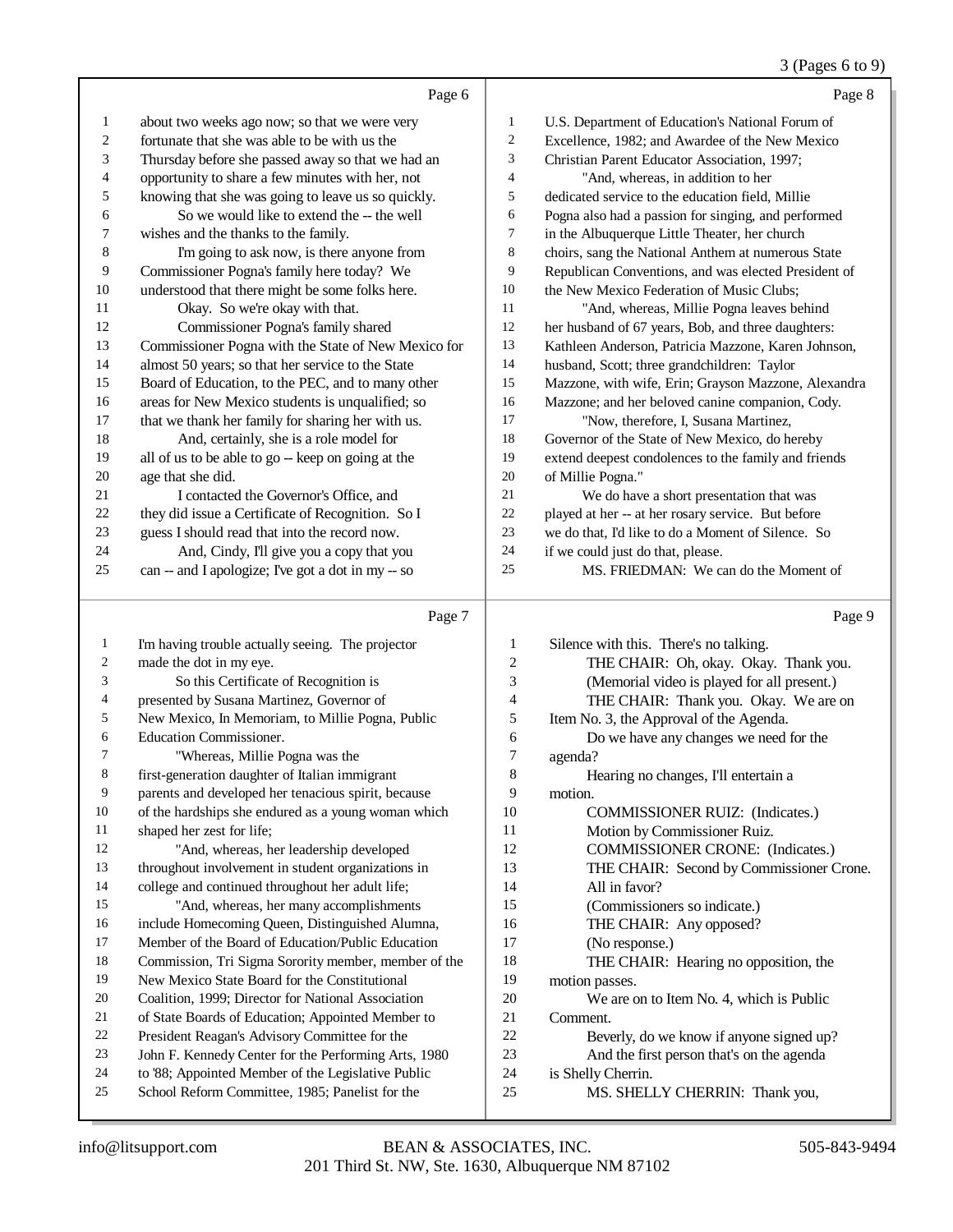|                         |                                                       |                | 4 (Pages 10 to 13)                                   |
|-------------------------|-------------------------------------------------------|----------------|------------------------------------------------------|
|                         | Page 10                                               |                | Page 12                                              |
| 1                       | Commissioners. My name is Shelly Cherrin, and I am    | 1              | decision today about which application we need to    |
| 2                       | here to comment on Agenda Item No. 10, Discussion     | $\overline{c}$ | fill out, and then I'm going to ask you to vote in   |
| 3                       | and Possible Action on Charter School Renewal         | 3              | favor of the new draft. Thank you.                   |
| 4                       | Application.                                          | 4              | THE CHAIR: Thanks.                                   |
| 5                       | There are two comments I'd like to make               | 5              | And the second person on the agenda                  |
| 6                       | about this. One has to do with voting on the draft    | 6              | [verbatim] is Patty Matthews.                        |
| 7                       | today, versus the original charter application. I'm   | 7              | MS. PATRICIA MATTHEWS: Good afternoon,               |
| 8                       | going to respectfully ask that the Commission does    | 8              | members of the Commission. My name is Patricia       |
| 9                       | make a decision about which application we -- needs   | 9              | Matthews. I'm from Matthews Fox Law Firm. We         |
| 10                      | to be filled out.                                     | $10\,$         | represent a number of charter schools in the state.  |
| 11                      | I've had the opportunity to work with a               | 11             | I just wanted to bring an issue to the               |
| 12                      | school this year on their renewal application. And    | 12             | attention of the Go--- or the Commission -- which    |
| 13                      | we still, at this point, don't know which             | 13             | I'm not sure has been brought forward or that you're |
| 14                      | application we're supposed to complete.               | 14             | aware of that can substantially impact the help.     |
| 15                      | In the past -- and I've worked with                   | 15             | THE CHAIR: It's on the agenda.                       |
| 16                      | schools over the past number of years -- we've        | 16             | MS. PATRICIA MATTHEWS: Oh. Is that --                |
| 17                      | always known what application we would need to        | 17             | THE CHAIR: Are you talking --                        |
| 18                      | complete by the spring.                               | 18             | MS. PATRICIA MATTHEWS: I'm not talking               |
| 19                      | Applications take a long time. They take              | 19             | about lease purchase agreements, okay?               |
| 20                      | more than one person to fill them out. It takes a     | $20\,$         | THE CHAIR: Okay. Okay.                               |
| 21                      | team. And my concern is that given this late date     | 21             | MS. PATRICIA MATTHEWS: I thought that was            |
| $22\,$                  | and not having an application that's been approved,   | 22             | what that one was about.                             |
| 23                      | and schools coming back, and this time frame being    | 23             | This one occurred toward the end of                  |
| 24                      | so busy, I think that it's going to put a lot of      | 24             | spring, when charter schools generally fill out      |
| 25                      | undue pressure on the schools to complete the         | 25             | their applications for what's called "lease          |
|                         |                                                       |                |                                                      |
|                         | Page 11                                               |                | Page 13                                              |
| 1                       | application, the previous one, if the new draft       | $\mathbf{1}$   | reimbursement grants" from the Capital Outlay        |
| $\overline{\mathbf{c}}$ | isn't approved.                                       | 2              | Council. Those grants are generally granted          |
| 3                       | It's not just about filling out all the               | 3              | around -- in the summertime; but the schools, during |
| 4                       | different categories of the report card, which I      | 4              | this application cycle, in -- on the third page of   |
| 5                       | think you probably have seen the draft, so you know   | 5              | the application cover letter, there was a mention of |
| 6                       | the difference between the old application and the    | 6              | a possibility that there may be a 20 percent cut in  |
| 7                       | new one. This impacts how we fill out the             | 7              | the lease reimbursement amount for all charter       |
| 8                       | information about the school-specific goals, as       | 8              | schools that get lease reimbursements, which is      |
| 9                       | well.                                                 | 9              | essentially all of them throughout the state. And    |
| 10                      | So, again, my one comment is I hope to see            | 10             | if it doesn't impact the charter, it will impact the |
| 11                      | that the decision is made today.                      | 11             | district from which the charter is leasing, because  |
| 12                      | I also would like to make a comment                   | 12             | their lease amount is tied to that figure.           |
| 13                      | stating very strongly my being in favor of the draft  | 13             | So I'm bringing that to the Board's                  |
| 1 <sub>A</sub>          | Provided Theory of the Trade defect different Company | 1 <sub>A</sub> | ettention It would impect this year's funding        |

- application. I've, again, been doing this for a few years. I and other people who are working on these
- 16 applications have had a lot of experience with --<br>17 with them in the past. And I do feel that there's a
- 17 with them in the past. And I do feel that there's a<br>18 consensus among the group that this new draft is 18 consensus among the group that this new draft is<br>19 what is in the best interests of the charter
- what is in the best interests of the charter 20 schools.<br>21 Ia
- 21 I also have colleagues that work on the<br>22 national level, and I am hearing that this new
- 22 national level, and I am hearing that this new draft<br>23 reflects what's going on with charter school 23 reflects what's going on with charter school<br>24 renewals all over the country.
- 24 renewals all over the country.<br>25 So. again. I urge you to
- So, again, I urge you to at least make a
- attention. It would impact this year's funding. Some schools have upwards of \$250,000 cut from their
- budget mid-school year, if this were to go forward.
- 17 The Capital Outlay Council is meeting on August the 11th to vote on the Award Subcommittee's recommendation as to whether or not to cut the
- per-pupil funding and how much. As a representative of charter schools,
- it's our concern that the charters have not been a
- player in this. I don't know that the Capital
- Outlay Council or the Awards Subcommittee is fully
- apprised of the impact on charters.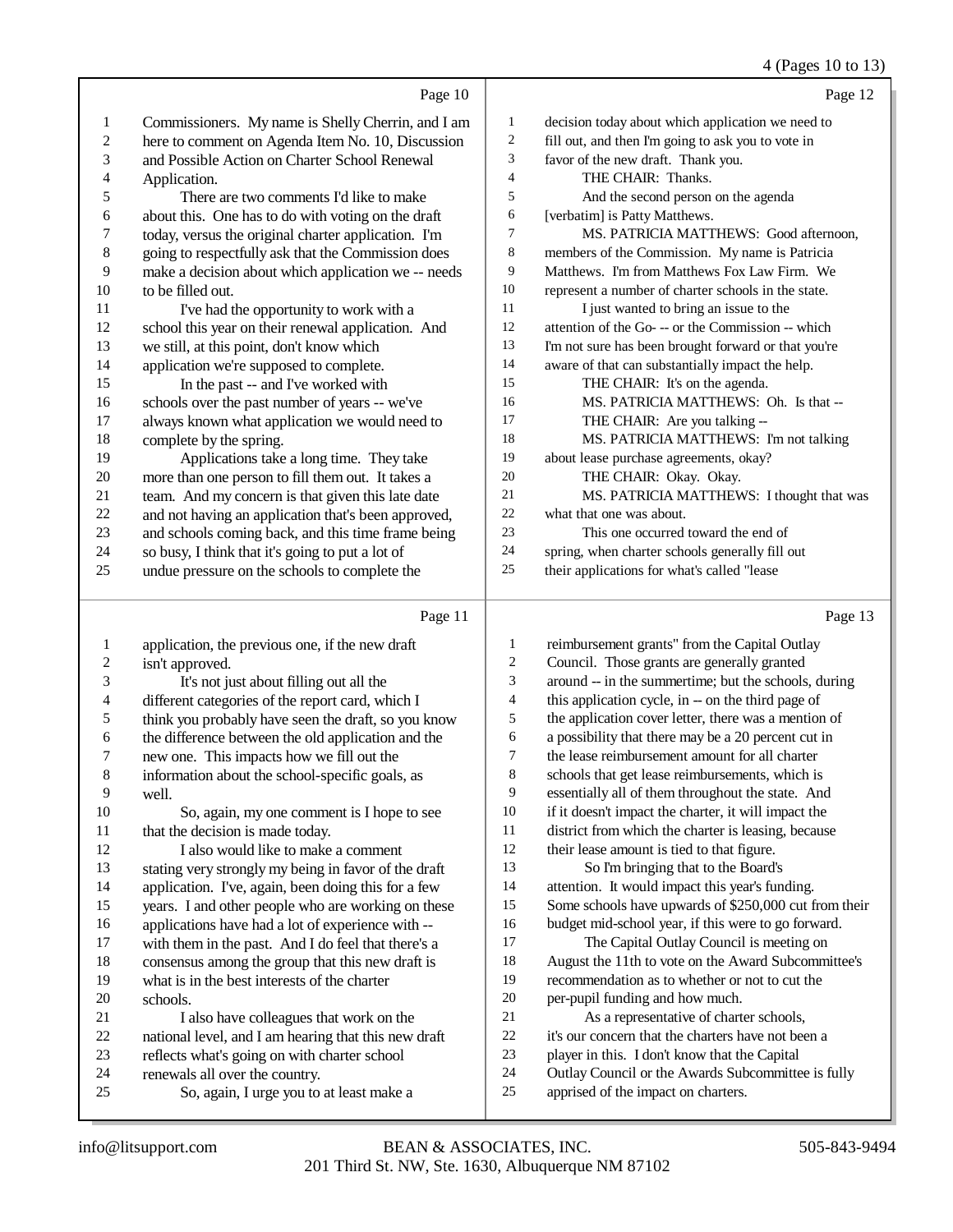## 5 (Pages 14 to 17)

|    | Page 14                                              |                | Page 16                                              |
|----|------------------------------------------------------|----------------|------------------------------------------------------|
| 1  | I know the Coalition will speak about this           | 1              | question, and he responded to me.                    |
| 2  | during the report today. But I did want to bring it  | $\overline{c}$ | THE CHAIR: Right. It should be -- so                 |
| 3  | to your attention and possibly ask for the           | 3              | that should be Dr. Griffin.                          |
| 4  | Commissioners to contact the Capital Outlay Council  | $\overline{4}$ | THE REPORTER: So corrected.                          |
| 5  | members and voice your concern or questions, and at  | 5              | <b>COMMISSIONER ARMBRUSTER: That's fine.</b>         |
| 6  | least ask them to postpone a vote on reduction of    | 6              | THE REPORTER: Thanks, Karyl Ann.                     |
| 7  | these lease reimbursement amounts until such time as | 7              | MS. POULOS: After the meeting last month,            |
| 8  | we can get a full handle on how it will impact       | 8              | I did receive a message from Estancia Valley         |
| 9  | charter schools.                                     | 9              | Classical Academy indicating that on the transcript, |
| 10 | As you can imagine, we're probably looking           | 10             | Mr. Bill Robinson is mentioned several times, but is |
| 11 | at midyear staffing cuts if those budget cuts went   | 11             | identified as Mr. Bill Robertson. And that may have  |
| 12 | into effect. So I just wanted to bring that to the   | 12             | been misspeaking; it's unclear. But I did want to    |
| 13 | Commissioners' attention.                            | 13             | note that Estancia Valley did indicate that that     |
| 14 | Thank you.                                           | 14             | should be Mr. Bill Robinson.                         |
| 15 | THE CHAIR: And that closes Public                    | 15             | THE CHAIR: So all references to                      |
| 16 | Comment.                                             | 16             | Mr. Robinson should be "Robertson"?                  |
| 17 | On to No. 5, Approval of the Minutes and             | 17             | Just the reverse?                                    |
| 18 | Transcripts.                                         | 18             | MS. POULOS: It should be "Robinson."                 |
| 19 | And the first one is 5A, Approval of the             | 19             | THE CHAIR: The reverse? And that's for               |
| 20 | June 15, 2017, PEC Work Session Minutes.             | 20             | this current -- for the ones that we're --           |
| 21 | Excuse me.                                           | 21             | MS. POULOS: That's correct.                          |
| 22 | Do we have any corrections to those                  | 22             | THE CHAIR: So I entertain a motion for               |
| 23 | minutes?                                             | 23             | approval of the PEC Meeting Transcript Minutes for   |
| 24 | Seeing none, I will entertain a motion.              | 24             | June 15th, 2017, with the correction of Page 38, the |
| 25 | <b>COMMISSIONER RUIZ:</b> (Indicates.)               | 25             | identification of Dr. Griffin should be -- it should |
|    | Page 15                                              |                | Page 17                                              |

#### Page 15  $\vert$

| 1  | THE CHAIR: There's a motion by                      | $\mathbf{1}$ | be Dr. Griffin instead of Commissioner Armbruster on |
|----|-----------------------------------------------------|--------------|------------------------------------------------------|
| 2  | Commissioner Ruiz.                                  | 2            | Page 38; and any references in the minutes to        |
| 3  | <b>COMMISSIONER CRONE:</b> (Indicates.)             | 3            | Mr. "Robertson" in the -- in regards to Estancia     |
| 4  | THE CHAIR: A second by Commissioner                 | 4            | Valley Classical Academy should be Mr. "Robinson."   |
| 5  | Crone.                                              | 5            | <b>COMMISSIONER ARMBRUSTER: I move.</b>              |
| 6  | All in favor?                                       | 6            | THE CHAIR: There's a motion by                       |
|    | (Commissioners so indicate.)                        | 7            | Commissioner Armbruster.                             |
| 8  | THE CHAIR: Opposed?                                 | 8            | <b>COMMISSIONER RUIZ:</b> (Indicates.)               |
| 9  | (No response.)                                      | 9            | THE CHAIR: A second by Commissioner Ruiz.            |
| 10 | THE CHAIR: Hearing no opposition, the               | 10           | All in favor?                                        |
| 11 | motion passes.                                      | 11           | (Commissioners so indicate.)                         |
| 12 | We are on to 5B, Approval of the PEC                | 12           | THE CHAIR: Opposed?                                  |
| 13 | Meeting Transcript Minutes for June 15th, 2017.     | 13           | (No response.)                                       |
| 14 | Do we have any corrections? Do we have a            | 14           | THE CHAIR: Hearing no opposition, the                |
| 15 | question?                                           | 15           | motion passes.                                       |
| 16 | COMMISSIONER ARMBRUSTER: I could be                 | 16           | We are on to 5C.                                     |
| 17 | wrong. But on -- on Page 38, Commissioner -- this   | 17           | COMMISSIONER TOULOUSE: Madam Chair, can I            |
| 18 | is what -- Turquoise Trail. Dr. Ray Griffin was     | 18           | make a comment on that -- besides, you just need to  |
| 19 | talking on Page 37, and then Commissioner Johnston, | 19           | say "As corrected"; you don't need to say the        |
| 20 | and then the Chair, Commissioner Johnston. And then | 20           | corrections. However, the comment is, for the        |
| 21 | it says, "Commissioner Armbruster." But I think     | 21           | audience, this is why we ask people to spell your    |
| 22 | that was Dr. Griffin who said that. Or I could be   | 22           | name, even if you think it's a more common name,     |
| 23 | wrong and not remember any of that; but it doesn't  | 23           | because, if not, our clerk here is taking what she   |
| 24 | sound like me.                                      | 24           | hears, which isn't always what you mean.             |
| 25 | COMMISSIONER JOHNSTON: I asked the                  | 25           | So, please, when you're asked to spell the           |
|    |                                                     |              |                                                      |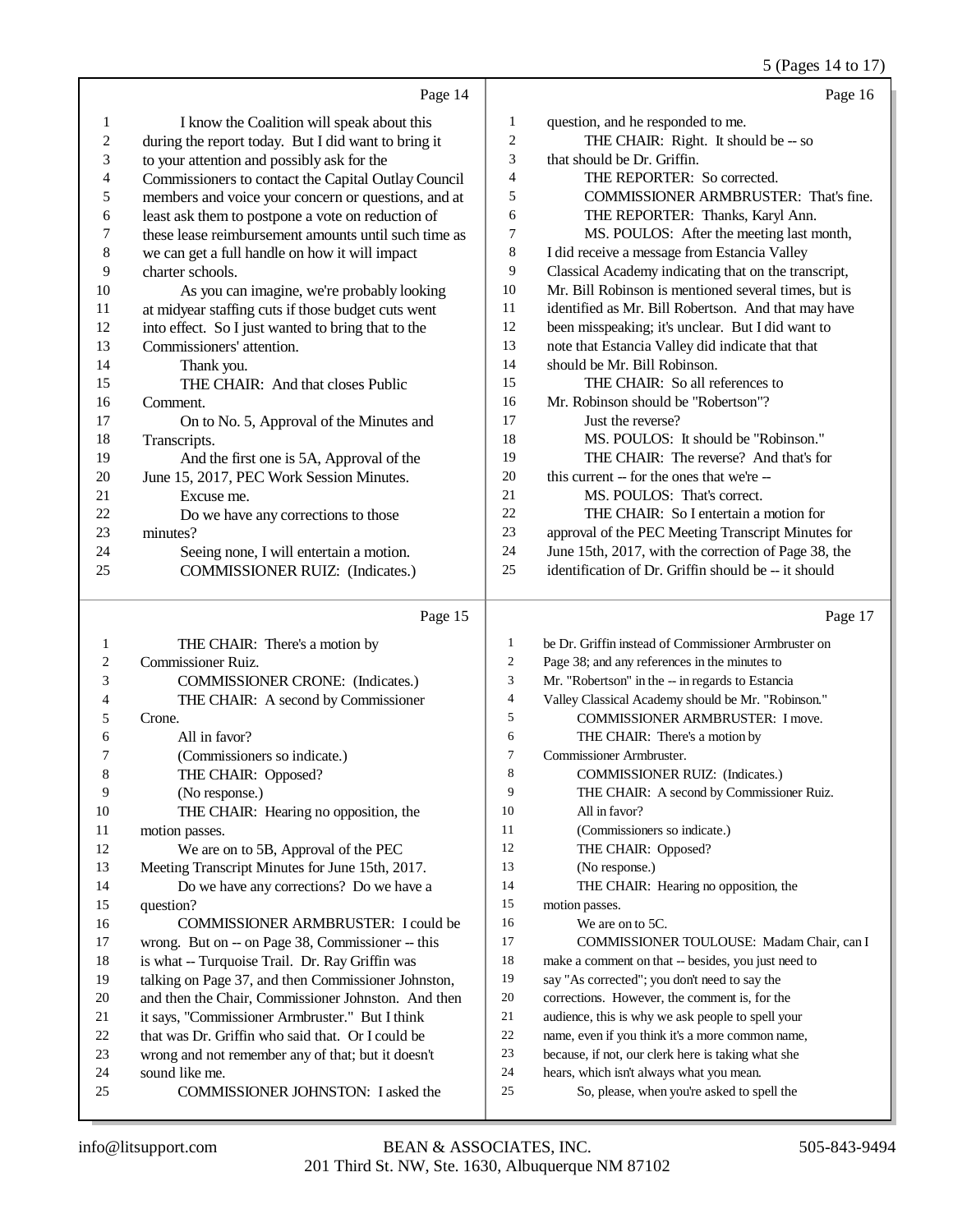6 (Pages 18 to 21)

Page 20

|--|--|

| 1              | name, spell it.                                   |
|----------------|---------------------------------------------------|
| 2              | Thank you.                                        |
| 3              | Taking care of our staff here.                    |
| $\overline{4}$ | THE CHAIR: We're on to 5C, Approval of            |
| 5              | the PEC Meeting Transcript Minutes for June 16th, |
| 6              | 2017.                                             |
| 7              | Do we have any corrections to those?              |
| 8              | Seeing none, I'll entertain a motion.             |
| 9              | <b>COMMISSIONER CONYERS:</b> (Indicates.)         |
| 10             | THE CHAIR: There's a motion by                    |
| 11             | Commissioner Conyers.                             |
| 12             | <b>COMMISSIONER TOULOUSE:</b> (Indicates.)        |
| 13             | THE CHAIR: A second by Commissioner               |
| 14             | Toulouse.                                         |
| 15             | All in favor?                                     |
| 16             | (Commissioners so indicate.)                      |
| 17             | THE CHAIR: Opposed?                               |
| 18             | (No response.)                                    |
| 19             | THE CHAIR: Hearing no opposition, the             |
| 20             | motion passes.                                    |
| 21             | And finally, 5D, Approval of the PEC              |
| 22             | Summary Minutes for June 15th and 16th.           |
| 23             | And I'm assuming the same corrections have        |
| 24             | to be $-$ no?                                     |
| 25             | Are there -- is there a correction -- I'm         |

| 1              | THE CHAIR: Yes. Don't turn that on yet.              |
|----------------|------------------------------------------------------|
| 2              | Director?                                            |
| 3              | MS. POULOS: Madam Chairwoman,                        |
| $\overline{4}$ | Commissioners, before you, you have two -- and they  |
| 5              | are presented as two different packets -- but two    |
| 6              | amendment requests by the School of Dreams Academy.  |
| 7              | The first one is a request to amend the              |
| 8              | authorized school grades to include the third grade. |
| 9              | You see that the school states the rationale for the |
| 10             | request is to add third grade, beginning in the      |
| 11             | 2017-'18 school year.                                |
| 12             | In the 2016-'17 school year, the School of           |
| 13             | Dreams was approved to serve Grades K through 2.     |
| 14             | They ended the year with 23 second-graders, and all  |
| 15             | have indicated they want to return for 2017-'18.     |
| 16             | The school did attach NWEA map information           |
| 17             | showing the growth in their elementary program. And  |
| 18             | they attached the minutes from their May Governing   |
| 19             | Council meeting with the request.                    |
| 20             | As the Commission can see in the history,            |
| 21             | you did approve a request last April to amend the    |
| 22             | grades to allow -- and I'm sorry; that was last      |
| 23             | May -- to allow the addition of kindergarten through |
| 24             | second grade and to increase the enrollment cap to   |
| 25             | 100 students.                                        |

## Page 19

| 1  | sure probably not to yours; but it could be -- is |
|----|---------------------------------------------------|
| 2  | there a reference to -- and I don't know. Let's   |
| 3  | look real quick. If there's a --                  |
| 4  | COMMISSIONER TOULOUSE: No.                        |
| 5  | MS. POULOS: There should not be.                  |
| 6  | THE CHAIR: So I will entertain a motion           |
| 7  | for the Summary Minutes.                          |
| 8  | COMMISSIONER JOHNSTON: (Indicates.)               |
| 9  | THE CHAIR: There's a motion by                    |
| 10 | Commissioner Johnston.                            |
| 11 | COMMISSIONER ARMBRUSTER: (Indicates.)             |
| 12 | THE CHAIR: A second by Commissioner               |
| 13 | Armbruster.                                       |
| 14 | All in favor?                                     |
| 15 | (Commissioners so indicate.)                      |
| 16 | THE CHAIR: Opposed?                               |
| 17 | (No response.)                                    |
| 18 | THE CHAIR: Motion passes.                         |
| 19 | Item 6, Discussion and Possible Action on         |
| 20 | Charter School Amendments.                        |
| 21 | And the first one on the agenda is the            |
| 22 | School of Dreams Academy. So before that thing    |
| 23 | comes on again --                                 |
| 24 | MS. POULOS: Do you want us to take it             |
| 25 | off?                                              |

Page 21

| 1              | You do have the school's performance,                |
|----------------|------------------------------------------------------|
| $\overline{c}$ | which indicates their three-year average letter      |
| 3              | grade was a "C" in 2014, a "D" in 2015, a "C" in     |
| $\overline{4}$ | 2016. You also have, from the 2015 and '16 data,     |
| 5              | proficiency comparisons to the local school          |
| 6              | district, as well as to the statewide.               |
| 7              | In 2015, you'll see that their reading               |
| 8              | data was equivalent to statewide and Los Lunas,      |
| 9              | slightly higher than the local school district,      |
| 10             | slightly lower than the statewide averages.          |
| 11             | In 2015, the MAP data was equivalent to              |
| 12             | the local school district and below the statewide    |
| 13             | average.                                             |
| 14             | But then you'll see, on the next page, in            |
| 15             | 2016, that data indicates that there was a very      |
| 16             | minimal 1-percentage-point growth in their reading   |
| 17             | scores; but that compares to the local school        |
| 18             | district, which had a 7-percentage-point increase in |
| 19             | their growth and resulted in the local district      |
| 20             | performing better, as well as the State had a drop   |
| 21             | of 1 percentage point; and so it was equivalent      |
| 22             | performance.                                         |
| 23             | But in math, you'll see their proficiency            |
| 24             | increased by 4 percentage points, where the local    |
| 25             | districts increased by 11 percentage points and the  |
|                |                                                      |
|                |                                                      |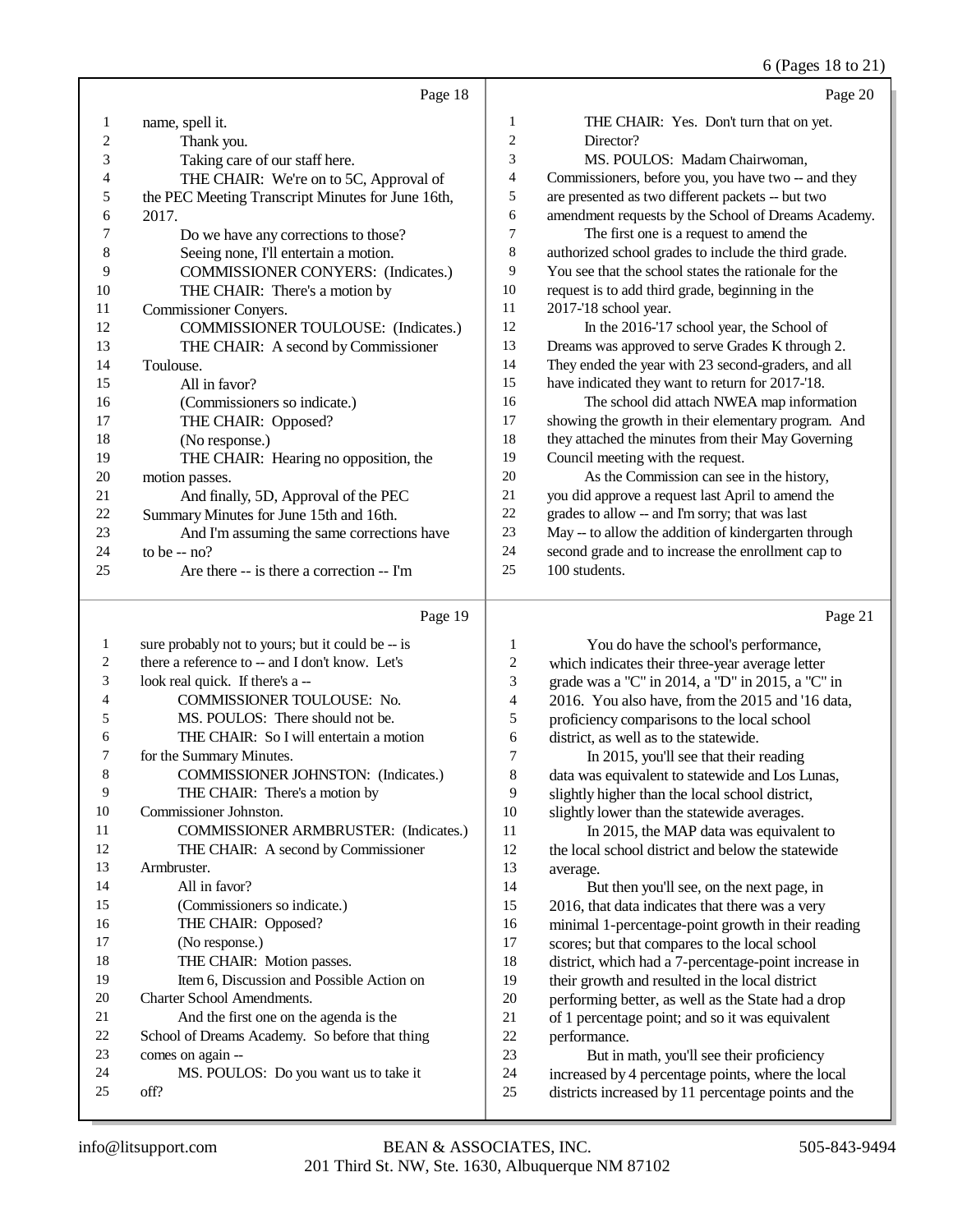#### 7 (Pages 22 to 25)

|                | Page 22                                             |                | Page 24                                              |
|----------------|-----------------------------------------------------|----------------|------------------------------------------------------|
| 1              | State increased by 5 percentage points; and the     | 1              | <b>COMMISSIONER TOULOUSE:</b> Good afternoon.        |
| $\overline{c}$ | school was below both the local district and the    | $\mathfrak{2}$ | THE CHAIR: That's right. If you could                |
| 3              | statewide in math.                                  | 3              | introduce yourself for the record, please?           |
| 4              | You'll also see that the school did                 | $\overline{4}$ | MR. MICHAEL OGAS: Yes. My name is                    |
| 5              | receive a Corrective Action Plan from our Special   | 5              | Michael Ogas. I am the Principal and Founder of      |
| 6              | Education Bureau this spring. In January, there was | 6              | School of Dreams Academy.                            |
| 7              | a -- a spot audit by the Special Education Bureau   | $\tau$         | I would like to introduce the people who             |
| 8              | and our Licensure Bureau. The result of that was a  | 8              | are with me. I have Mrs. Kathy Chavez, who is our    |
| 9              | seven-item Corrective Action Plan with the Special  | 9              | Governing Council President and a co-founder;        |
| 10             | <b>Education Bureau.</b>                            | 10             | Ms. Teresa Ogas. T-E-R-E-S-A. She is a Speech and    |
| 11             | There were issues identified by our                 | 11             | Language Pathologist and involved in our Child Find  |
| 12             | Licensure Bureau that were addressed by the         | 12             | initiative, as well as a founder. Mr. Eric Brown,    |
| 13             | Licensure Bureau.                                   | 13             | who is our Director of Support Services, and         |
| 14             | The school has made progress on the                 | 14             | Mrs. Rita Garcia, who is our Early College High      |
| 15             | Special Education Corrective Action Plan,           | 15             | School liaison.                                      |
| 16             | specifically addressing Item 5, the Memorandum of   | 16             | Thank you for allowing me the opportunity            |
| 17             | Understanding, which was due -- is due on           | 17             | to come and address the Commission. From a           |
| 18             | August 18th. And they did complete that in advance  | 18             | historical standpoint, this is the fourth time in a  |
| 19             | of that due date. The other items on that           | 19             | year that I've been before the Commission on this    |
| 20             | Corrective Action Plan are not yet due.             | 20             | similar issue, pretty much the same issue. A year    |
| 21             | You do have the school's enrollment data            | 21             | ago, we came before the Commission to request a      |
| 22             | in comparison to statewide data, as well as through | 22             | grade increase; and you approved a grade increase    |
| 23             | the local school district. And you also have the    | 23             | with the exact same information that Dr. Poulos just |
| 24             | additional analysis, which is that in other         | 24             | shared.                                              |
| 25             | decisions that the Commission has made in the past  | 25             | The focus at that time was on the "D"; but           |
|                | Page 23                                             |                | Page 25                                              |

#### Page 23  $\parallel$

| 1              | several months, we have -- the Commission has relied | 1              | the Commission saw fit to look at the MAP scores     |
|----------------|------------------------------------------------------|----------------|------------------------------------------------------|
| 2              | on the fact that the school letter grading statute   | $\mathfrak{2}$ | that were available. And the "D" actually reflects   |
| 3              | requires that a school that has earned a "D" or "F"  | 3              | the work of what's going on -- or what had been      |
| $\overline{4}$ | letter grade must prioritize its resources toward    | 4              | going on in the seventh through twelfth grade, not   |
| 5              | improving student achievement until the school has   | 5              | the elementary grades.                               |
| 6              | received a letter grade of "C" or better for two     | 6              | So one thing that has come out -- and I'm            |
| 7              | consecutive years.                                   | 7              | not sure if the Director has had an opportunity to   |
| 8              | And for that reason, this Commission has             | 8              | see it. But the current PARCC scores are out. And    |
| 9              | decided not to approve the requests of other schools | 9              | I had an opportunity to look at our comparison with  |
| 10             | seeking to increase their enrollment or their grade  | 10             | both Los Lunas Schools and Belen Schools. And I      |
| 11             | levels served.                                       | 11             | have a spreadsheet right here that shows we are      |
| 12             | For that reason, the Public Education                | 12             | almost dead even in most respects with Los Lunas,    |
| 13             | Department is recommending that this request be      | 13             | and higher scores than in the Belen School District. |
| 14             | denied.                                              | 14             | I could read them all to you for the record, if you  |
| 15             | In addition we did have the opportunity --           | 15             | like; but it's up to you.                            |
| 16             | and the school did receive this from us -- to        | 16             | The thing about -- and I'm not                       |
| 17             | analyze the school-specific goals with the data we   | 17             | complaining. But I am concerned about the process    |
| 18             | had. And that analysis conducted by my team -- I     | 18             | when we submit an amendment. This particular         |
| 19             | did provide to, again, the school and to the         | 19             | amendment, I felt, was something that basically -- I |
| 20             | Commission yesterday -- indicates that the school    | 20             | don't want to say had been approved; but had been    |
| 21             | has not met its goals for two of the goals, and that | 21             | encouraged when we added the kindergarten through    |
| 22             | it has exceeded the goal for one of the goals.       | 22             | second grade.                                        |
| 23             | THE CHAIR: Thank you.                                | 23             | It just didn't make any sense to think,              |
| 24             | Good morning.                                        | 24             | unless, you know, the whole bottom fell out of the   |
| 25             | MR. MICHAEL OGAS: Good morning.                      | 25             | school, that we wouldn't be able to continue the     |
|                |                                                      |                |                                                      |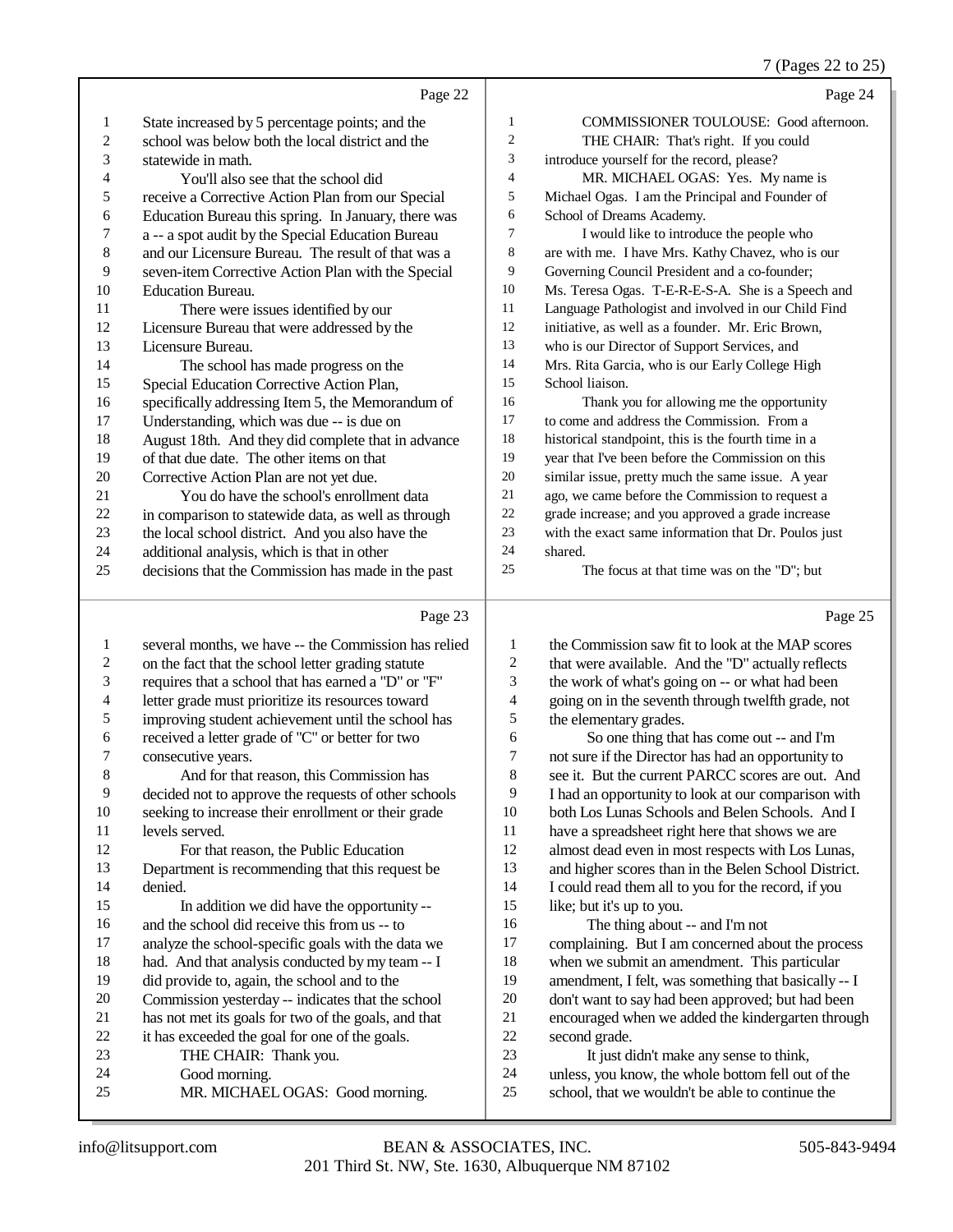#### 8 (Pages 26 to 29)

|    | Page 26                                              |                | Page 28                                              |
|----|------------------------------------------------------|----------------|------------------------------------------------------|
| 1  | current second-graders on to the third grade. And I  | $\mathbf{1}$   | Now, I'm not sure -- and I will address              |
| 2  | had really no indication that the performance of the | 2              | the Corrective Action Plan from the Special          |
| 3  | elementary school would be contingent on the         | 3              | Education Bureau. What that has to do with the       |
| 4  | performance of the middle school and the high        | $\overline{4}$ | addition of third grade is totally irrelevant. It    |
| 5  | school, which I still think -- and I've gone on      | 5              | was not brought up in that manner.                   |
| 6  | record to say -- is -- the way the data is looked at | 6              | The second thing that I want to bring up,            |
| 7  | is questionable; because we can speak to our         | 7              | just for the record, is when we submit an amendment, |
| 8  | progress as an early-college high school and the     | 8              | we submit it, at a minimum, four weeks in advance.   |
| 9  | scholarships that our kids are being awarded and the | 9              | So we have no idea -- you know, I'm beginning to     |
| 10 | number of Associate's degrees.                       | 10             | learn now, the time of scrutiny from -- it's almost  |
| 11 | This year, alone, we had two children                | 11             | like we're going through an entire renewal every     |
| 12 | graduate high school with Associate's degrees. One   | 12             | time that we're putting out an amendment.            |
| 13 | graduated with three Associate's degrees. It's the   | 13             | We talked about this a year -- a little              |
| 14 | first time in the history of UNM-Valencia that a     | 14             | over a year ago, when we added the second -- when we |
| 15 | student had done that. You know, we continue to do   | 15             | added the K-through-second grades, when we had the   |
| 16 | really good things with our Graduate SODA program.   | 16             | discussion on the pre-K program, which was a lengthy |
| 17 | So there's lots of factors in play here,             | 17             | discussion, and when we had the discussion on the -- |
| 18 | rather than just the data that you have in front of  | 18             | on the Graduate SODA program, in terms of the makeup |
| 19 | you.                                                 | 19             | of our school and the mission of our school and      |
| 20 | When I submitted the -- the request for an           | 20             | wanting to help the community and maybe being        |
| 21 | amendment to add the third grade, I provided the MAP | 21             | willing to take a lesser grade in order to be more   |
| 22 | scores for the elementary school. And if I can show  | 22             | receptive to the needs of our community.             |
| 23 | you, this is what we believe a trend is going to     | 23             | And we still believe that. You know, we              |
| 24 | happen.                                              | 24             | could easily raise our graduation rate by dropping   |
| 25 | In -- and what's in your packet -- but               | 25             | this program on Graduate SODA. Unfortunately, with   |
|    | Page 27                                              |                | Page 29                                              |

#### Page 27 |

| $\mathbf{1}$   | the -- the diamonds are where the mechanism believes | $\mathbf{1}$ | the budget the way it's been the last year, we       |
|----------------|------------------------------------------------------|--------------|------------------------------------------------------|
| $\mathfrak{2}$ | that a certain grade level of students should be.    | 2            | may -- we're looking at that very closely. It would  |
| 3              | And you'll see on the kindergarten, first            | 3            | break my heart to have to do that. Even this year,   |
| 4              | grade, and second grade, we far exceed that. Our     | 4            | we graduated five students that would never have had |
| 5              | kids are doing really well. And what I've been       | 5            | a chance to graduate before.                         |
| 6              | saying from the beginning is if we have an           | 6            | So, overall, I'm not -- I don't know what            |
| 7              | opportunity to grow our school from elementary       | 7            | else to say. I'm willing to answer any question      |
| $\,$ 8 $\,$    | through high school, I believe you're going to see   | 8            | that you have. I've brought with us Sue Fox, our     |
| 9              | this trend continue; because we're going to have a   | 9            | legal counsel, to discuss any legal matters.         |
| 10             | cohort of anywhere between 25 and 40 students in     | 10           | It just -- I think it's unfair that we               |
| 11             | every grade level that are going to be getting the   | 11           | keep getting -- you know, the new grade hasn't even  |
| 12             | same type of instruction leading on to an            | 12           | come up yet. We have a grade -- a three-year         |
| 13             | early-college high school, leading on to a           | 13           | average of a "C." And we keep seeing a narrative     |
| 14             | vocational training center kind of thing that we've  | 14           | that almost makes it seem like we're a failing       |
| 15             | been saying from the very beginning.                 | 15           | school.                                              |
| 16             | I think this, in and of itself, is                   | 16           | And if you -- we are far from a failing              |
| 17             | probably the most compelling set of -- piece of      | 17           | school. We've got tremendous things going on down    |
| 18             | information that you have; because it's new. It's    | 18           | there. We had a move last year that we moved into a  |
| 19             | not two years old. It doesn't rely on something      | 19           | 20-acre facility and portables. We've got an         |
| 20             | that was derived, you know, two school years ago.    | 20           | aggressive program going on to build a nice facility |
| 21             | This happened this year. It was our testing on the   | 21           | with the support of the Village.                     |
| 22             | second and first -- kindergarten, first-, and        | 22           | There's a lot going on that I believe we             |
| 23             | second-graders. So they're progressing very well.    | 23           | should be proud of -- the Commission should be proud |
| 24             | And I'm very proud of our staff and how they're      | 24           | of -- in terms of trusting us. And I know the        |
| 25             | doing.                                               | 25           | people in Valencia County are very proud of what     |
|                |                                                      |              |                                                      |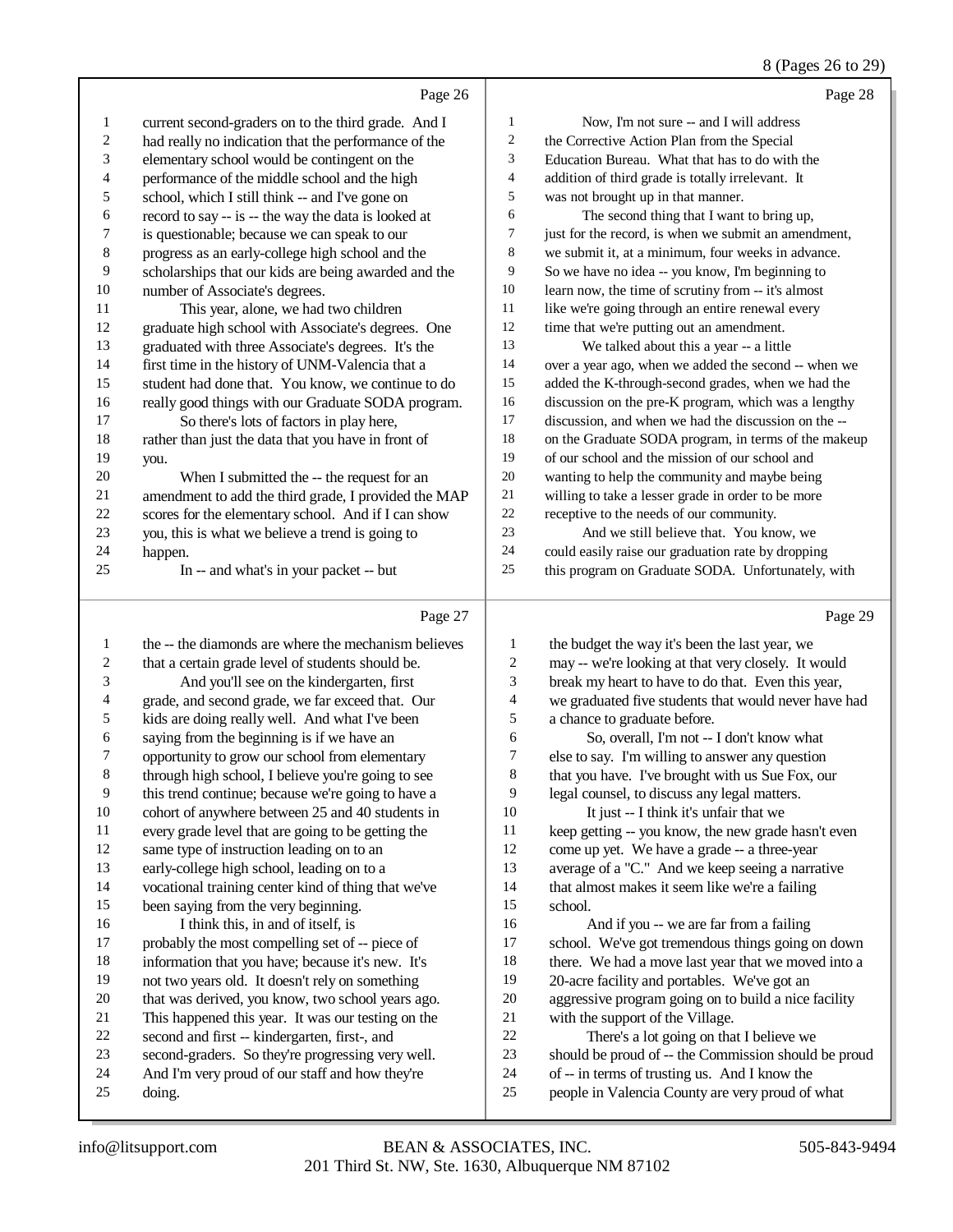## 9 (Pages 30 to 33)

|                          | Page 30                                                                                               |                          | Page 32                                                                                                  |
|--------------------------|-------------------------------------------------------------------------------------------------------|--------------------------|----------------------------------------------------------------------------------------------------------|
| $\mathbf{1}$             | we're doing.                                                                                          | 1                        | COMMISSIONER TOULOUSE: Madam Chair, I                                                                    |
| $\overline{c}$           | I completely disagree with the                                                                        | $\boldsymbol{2}$         | want to say that when we did this, I had concerns at                                                     |
| 3                        | recommendation not to allow third grade to happen.                                                    | 3                        | the time -- and I think I voiced them -- that every                                                      |
| 4                        | THE CHAIR: Thank you.                                                                                 | $\overline{\mathcal{A}}$ | other school that has come to us and wanted to grow                                                      |
| 5                        | MR. MICHAEL OGAS: Thank you. So just to                                                               | 5                        | their own students, and we would give them the                                                           |
| 6                        | let you know, we have -- we have 23 returning                                                         | 6                        | K-through-5, they would start with a couple of                                                           |
| $\overline{7}$           | second-graders. That would mean, if this Commission                                                   | 7                        | grades and move up each year. We still have some                                                         |
| 8                        | decides not to add this amendment to allow us to                                                      | 8                        | moving up.                                                                                               |
| 9                        | continue moving forward in our plan to add a pre-K                                                    | 9                        | This is the first school we cut off. And                                                                 |
| $10\,$                   | through twelfth grade, I would have to go home                                                        | 10                       | I had a problem with doing that because of this                                                          |
| $11\,$                   | tonight and start telling those families that they                                                    | 11                       | having to come back every year and letting kids                                                          |
| 12                       | would not be able to come back to School of Dreams                                                    | 12                       | down. I think implicitly, when we did that vote, we                                                      |
| 13                       | Academy.                                                                                              | 13                       | gave them the next year. And I must -- I must agree                                                      |
| 14                       | All of them have indicat--- all of them                                                               | 14                       | that when you try to take elementary school and then                                                     |
| 15                       | are enrolled and ready to go. Not only that, they                                                     | 15                       | look at them in regard to junior -- or mid-school                                                        |
| 16                       | have siblings, you know; and that would virtually                                                     | 16                       | and high school, especially the high-school end,                                                         |
| 17                       | destroy our K-through-2 program, because then why                                                     | 17                       | it's not going to work out.                                                                              |
| 18                       | would I want to enroll my child in a K-to-2 program,                                                  | 18                       | I really would feel -- I can't vote not to                                                               |
| 19                       | knowing that by the end of second grade, they're                                                      | 19                       | give them this year. I'm -- you know, I'm sorry we                                                       |
| $20\,$                   | going to have to go off to another school.                                                            | $20\,$                   | didn't give them all the way through and let them                                                        |
| $21\,$                   | So it would dismantle everything we've                                                                | $21\,$                   | move up and show us how successful with starting at                                                      |
| $22\,$                   | worked so hard for. We have planned space over the                                                    | $22\,$                   | the beginning and taking your kids up; because this                                                      |
| $23\,$                   | next two years to add -- well, actually, to add all                                                   | $23\,$                   | wasn't the first school, during my time on the                                                           |
| 24<br>$25\,$             | the rest of the grades, including a building project                                                  | $24\,$<br>25             | Commission, that came and asked us to let them grow                                                      |
|                          | that, with any good fortune, will happen beginning                                                    |                          | their own students because of the difficulty of                                                          |
|                          | Page 31                                                                                               |                          | Page 33                                                                                                  |
| $\mathbf{1}$             | September.                                                                                            | $\mathbf{1}$             | taking a kid in in sixth grade and bringing them up                                                      |
| $\boldsymbol{2}$         | So there's a lot -- there's a lot going                                                               | $\boldsymbol{2}$         | within a year, at the most, to where the school                                                          |
| 3                        | on. I think it's positive. I see -- you know, I'm                                                     | 3                        | expected them to be.                                                                                     |
| $\overline{\mathcal{L}}$ | not going to be the first to -- to deny that maybe                                                    | $\overline{4}$           | And I think we owe them the chance to keep                                                               |
| 5                        | there's room for improvement. There's room for                                                        | 5                        | on doing this, and working. And if they're doing                                                         |
| 6                        | improvement in every school.                                                                          | 6                        | their Corrective Action Plan and working with the                                                        |
| 7                        | But if you compare these most recent 2017                                                             | 7                        | other students -- I mean, I -- I find high school                                                        |
| $\,8$                    | PARCC scores, if we're going to compare with the                                                      | $\,8\,$                  | very difficult right now in looking at any of our                                                        |
| 9                        | middle school and high school they're doing across                                                    | 9                        | schools, or any of the people I know. Things are                                                         |
| 10                       | the Valley, we are ahead, if not equal to every                                                       | $10\,$                   | changing very, very rapidly in education. And when                                                       |
| 11<br>12                 | school in that area, you know.                                                                        | 11<br>12                 | this state has continued to make changes and changes                                                     |
| 13                       | And then if you look at -- I don't know                                                               | 13                       | and changes, so nobody ever gets in one set -- one<br>direction of doing things -- I mean, I realize I'm |
| 14                       | much about these other kind of websites that -- that                                                  | 14                       | old.                                                                                                     |
| 15                       | rate schools. Niche.com rates us very well with a<br>"B," you know. And so I have those results here. | 15                       | And -- but when I went to school, you knew                                                               |
| 16                       | You know, it just depends on what you're                                                              | 16                       | what was coming down the road. You didn't -- the                                                         |
| 17                       | looking at and how you're looking at it, you know.                                                    | 17                       | biggest problem I had -- and it was a problem -- is                                                      |
| 18                       | And it really troubles me that -- that we get -- we                                                   | 18                       | between my Algebra 1 and Algebra 2, they decided to                                                      |
| 19                       | get this type of response every time we -- we seem                                                    | 19                       | totally change how they taught Algebra 2. And I                                                          |
| $20\,$                   | to come forth with an amendment or with an issue.                                                     | $20\,$                   | could do algebra problems; but to this day, I                                                            |
| 21                       | And I would like to see a little bit more support,                                                    | 21                       | couldn't show you how because I had to completely                                                        |
| $22\,$                   | honestly, from the Charter Schools Division.                                                          | $22\,$                   | switch.                                                                                                  |
| 23                       | I guess that's all I have to say. I can                                                               | 23                       | Well, if I was a kid who had to switch                                                                   |
| 24                       | answer questions.                                                                                     | 24                       | every couple of years on how things are taught, I                                                        |
| 25                       | THE CHAIR: Commissioner Toulouse?                                                                     | 25                       | don't know what I'd do.                                                                                  |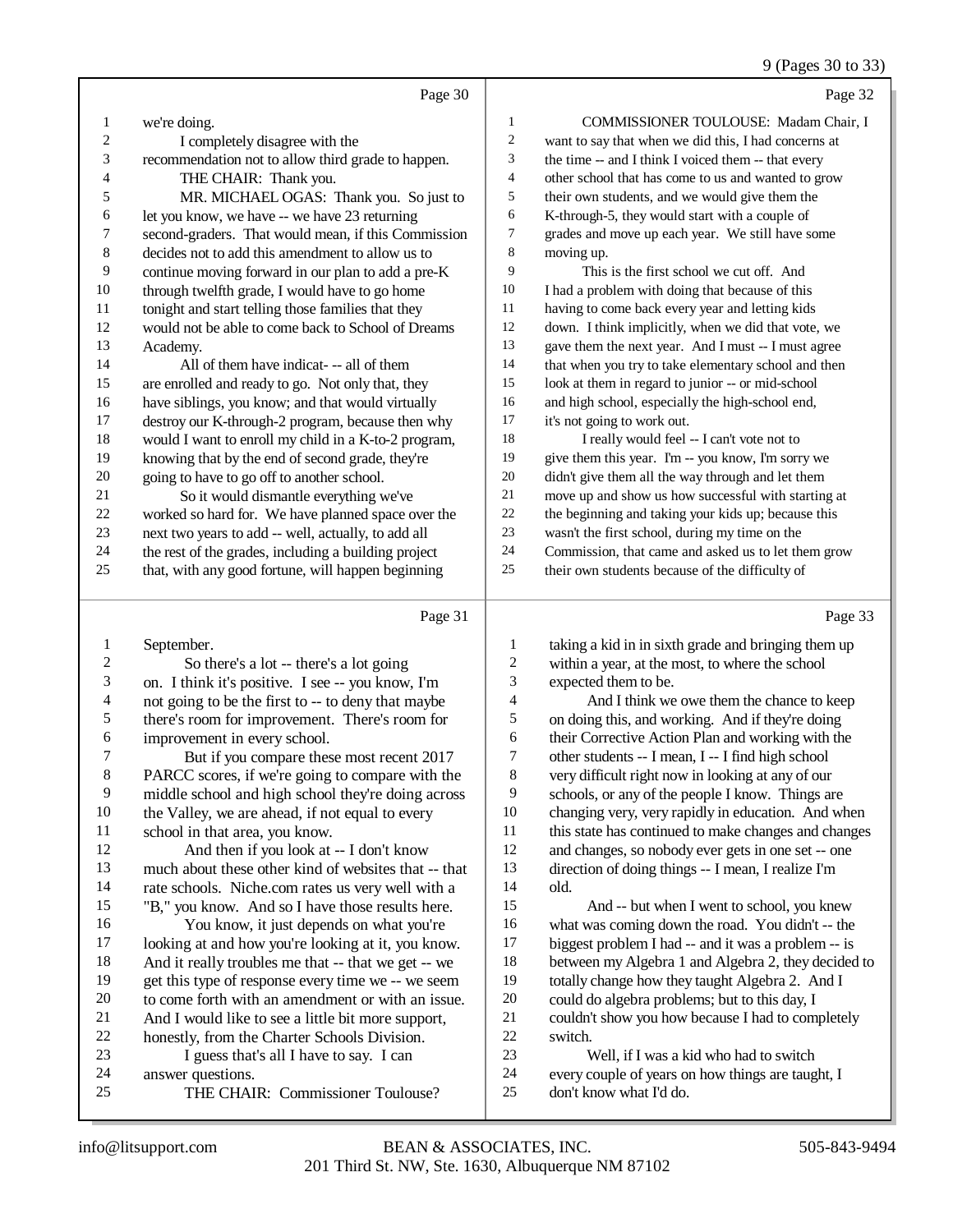#### 10 (Pages 34 to 37)

|    | Page 34                                              |    | Page 36                                              |
|----|------------------------------------------------------|----|------------------------------------------------------|
| 1  | So I just -- I feel like we basically                | 1  | nothing outdated about their evaluations or their    |
| 2  | should never have done it this way. But when we      | 2  | IEP in terms of time line.                           |
| 3  | did, we really, implicitly, told them, "Come back,   | 3  | So what the State wants -- and I've had a            |
| 4  | and if you have been successful" -- which they have, | 4  | very good conversation with the State Director of    |
| 5  | and he has the figures to prove it -- "we'll give    | 5  | Special Education and our liaison just this last     |
| 6  | you your next year." We're not evaluating their      | 6  | week. In fact, even yesterday, I had a talk with     |
| 7  | high school. That's a different matter.              | 7  | them.                                                |
| 8  | THE CHAIR: And I don't know whether it               | 8  | And we have -- you know, we agreed that              |
| 9  | was implicit; but I'll accept that. I'm not going    | 9  | there was no concerns that we will not make the      |
| 10 | to apologize for scrutiny, though, when we're        | 10 | deadline in terms of holding new IEPs, making annual |
| 11 | looking at --                                        | 11 | eligibility determinations. And if a student is now  |
| 12 | COMMISSIONER TOULOUSE: No, it's --                   | 12 | labeled Developmentally Delayed and needs to be      |
| 13 | MR. MICHAEL OGAS: I think you should be              | 13 | labeled Speech Language Impaired, we have no         |
| 14 | scrutinizing.                                        | 14 | problems doing that, and we have the expertise and   |
| 15 | THE CHAIR: I'll be honest. I have a                  | 15 | the knowledge to be able to take care of those kinds |
| 16 | concern with the fact that the Special Ed Corrective | 16 | of things, whether it's to go off the existing       |
| 17 | Action Plan hasn't been completed.                   | 17 | evaluations that are done -- that have been done, if |
| 18 | MR. MICHAEL OGAS: I'd love to address it.            | 18 | they're in compliance, or conduct our own            |
| 19 | At your leisure, I will address it.                  | 19 | evaluations after that. That's not an issue.         |
| 20 | THE CHAIR: Because if that hasn't been               | 20 | The Special Education Bureau -- we had               |
| 21 | able to be done, then we're piling more work on.     | 21 | about an hour-long conversation with my team and     |
| 22 | MR. MICHAEL OGAS: May I speak to that                | 22 | Deborah Dominguez-Clark and Corinne Romero from the  |
| 23 | now? I'd love to.                                    | 23 | PED and Catherine Quick.                             |
| 24 | Okay. So we were audited -- our growth --            | 24 | So we understand what they're looking for,           |
| 25 | let me just backtrack a minute.                      | 25 | and we have no problems complying with that. It's    |
|    | Page 35                                              |    | Page 37                                              |

#### Last year, at this time, we had 360 kids. 2 And then when we started -- at the end of the school<br>3 vear. When we started school, we had 518 kids when year. When we started school, we had 518 kids when 5 Of that, we probably grew almost twofold<br>6 with kids with IEPs. Those student came to us. t with kids with IEPs. Those student came to us, the majority of them, with outdated IEPs and outdated 9 When the Public Ed Department came in in<br>10 January. I believe it was, and audited our files. January, I believe it was, and audited our files, they found that more than 90 percent, if not more than that, all had updated evaluations; all had What was in question and what was cited were some students that had come to us from other 16 districts that our IEP teams -- they had current<br>17 IEPs. current evaluations. And I'm an old spec IEPs, current evaluations. And I'm an old special 18 education person. I ran special education for<br>19 25 years. Those kids came to us with IEPs th 25 years. Those kids came to us with IEPs that what 20 I was used to was fine. They came with a DD<br>21 exceptionality, they were three- and four-vear-21 exceptionality, they were three- and four-year-olds.<br>22 There was no reason, in my mind, to think that we 22 There was no reason, in my mind, to think that we<br>23 needed to call them anything else. 24 I've learned since then that the State<br>25 wants us to make a determination. So then wants us to make a determination. So there's 1 not that we had to comply. When we first got the<br>2 notice that there was a Corrective Action Plan, we 2 notice that there was a Corrective Action Plan, we<br>3 were already well into the MOU, because that was were already well into the MOU, because that was something that the Commission had asked us to do as 5 a contingency for the 3Y4Y program. So that was<br>6 almost already completed. 6 almost already completed.<br>7 We looked at all of c 7 We looked at all of our files that were in<br>8 question and couldn't understand exactly what question and couldn't understand exactly what they 9 wanted; so we asked for a conference call. They<br>10 happened to be in the middle of the new -- Special 10 happened to be in the middle of the new -- Special<br>11 Legislative Session. And next thing comes: the new Legislative Session. And next thing comes; the next thing comes. Before you know it, we're into July. We have the call. So when we had the call, we put all these things out on the table, every single one of them. 16 We understood what they were talking about in terms<br>17 of Prior Written Notice. of Prior Written Notice. 18 There was a -- there was one of the<br>19 Corrective Actions there that we needed to Corrective Actions there that we needed to be doing. 20 Prior Written Notices. When we showed them where<br>21 they were in the IEP, they were perfectly fine with 21 they were in the IEP, they were perfectly fine with<br>22 that, because they had all been done. 22 that, because they had all been done.<br>23 Part of it was a lack of commun Part of it was a lack of communication. Part of it was misunderstanding of where they were in the files.

4 we moved into the new facility.<br>5 Of that, we probably grev

23 needed to call them anything else.<br>24 I've learned since then that t

evaluations.

updated IEPs.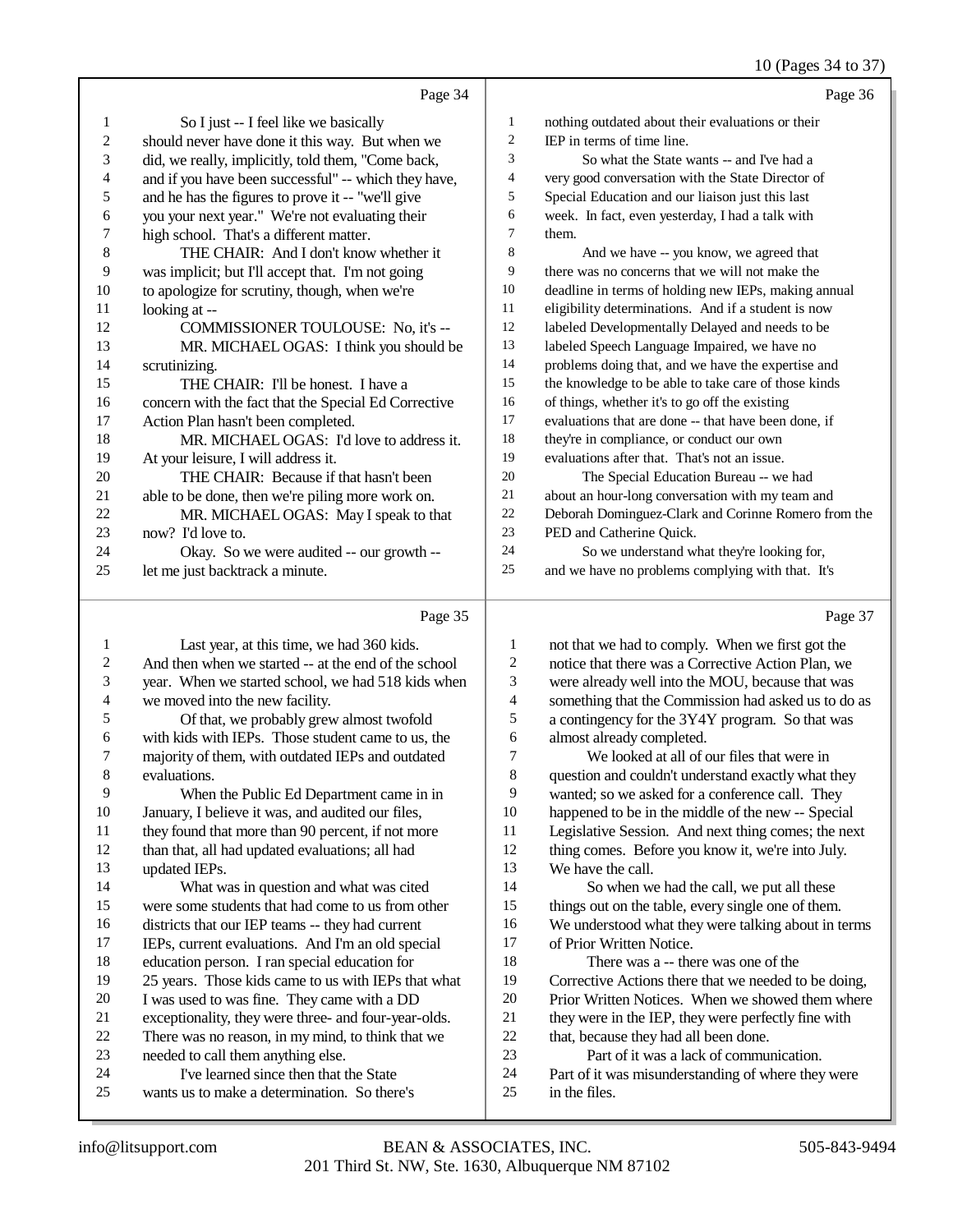#### 11 (Pages 38 to 41)

|    | Page 38                                             |                | Page 40                                             |
|----|-----------------------------------------------------|----------------|-----------------------------------------------------|
| 1  | But in terms of overall us not being in             | 1              | Commissioners -- we truly are a charter school that |
| 2  | compliance, the State has no -- no issues. And I    | $\overline{2}$ | does not discriminate. We never ask what or if or   |
| 3  | believe they told me yesterday that they had talked | 3              | where the kids come from until we offer enrollment. |
| 4  | to Director Poulos before she wrote this letter and | $\overline{4}$ | And we pride ourselves on that, you know.           |
| 5  | told her that we were well on our way to being okay | 5              | But on the back side, kids come to us with          |
| 6  | with everything; they had really no concerns about  | 6              | issues. And, you know, we'll deal with it, you      |
| 7  | it. That's what I was told yesterday.               | $\overline{7}$ | know; that's our job. But we don't ever ask         |
| 8  | I asked for something in writing, and               | 8              | upfront. We don't ever have a contingency, like,    |
| 9  | they've been unable to give me that because the     | 9              | "Well, you have to be a certain reading level to    |
| 10 | State Director is out of state right now.           | 10             | come into our school." We help kids in our county.  |
| 11 | So I would have a tremendous problem with           | 11             | We're the only school in our county, the only       |
| 12 | being not -- not answering a Corrective Action Plan | 12             | charter school.                                     |
| 13 | for special education if it was something egregious | 13             | THE CHAIR: I'm sorry. I just wanted to              |
| 14 | and we hadn't done it. But I can assure you we are  | 14             | ask, what's the total -- what's your cap for the    |
| 15 | on top of it. We will meet their time line, and     | 15             | building, for your facility?                        |
| 16 | everybody will be in compliance.                    | 16             | MR. MICHAEL OGAS: Our cap is 625; you               |
| 17 | THE CHAIR: And that -- by and large, that           | 17             | approved us from 525.                               |
| 18 | time line really doesn't happen until September.    | 18             | THE CHAIR: But the facility? Is that                |
| 19 | MR. MICHAEL OGAS: Yes, ma'am.                       | 19             | what the facility is, also? The capacity for the    |
| 20 | THE CHAIR: So that it's --                          | 20             | facility?                                           |
| 21 | MR. MICHAEL OGAS: We have not ignored it.           | 21             | MR. MICHAEL OGAS: Currently, yes, ma'am.            |
| 22 | COMMISSIONER JOHNSTON: Mr. Ogas, I have a           | 22             | We are also building a facility that will allow an  |
| 23 | question about enrollment numbers. You stated at    | 23             | increase in that; because what we're going to be    |
| 24 | the beginning of the year, you were at 300.         | 24             | building will allow to free up some more rooms on   |
| 25 | MR. MICHAEL OGAS: We ended our school               | 25             | this side to add the fourth through sixth grade.    |
|    |                                                     |                |                                                     |

#### Page 39

 year -- not this school year, but the year before -- at 360 students. And then we moved locations. The Commission asked us to -- I mean, we got approval to 4 move locations, and we expanded our capacity almost<br>5 threefold in terms of classroom space. threefold in terms of classroom space. 6 And at that time, we had an influx of<br>7 enrollment, not only at the middle school and enrollment, not only at the middle school and high school, but we added the pre-K through second grade. COMMISSIONER JOHNSTON: So what was the enrollment increase? What was the total at the end 11 of last year? 500?<br>12 MR MICH MR. MICHAEL OGAS: It was right around 507, something like that; a little over 500, yes, ma'am. COMMISSIONER JOHNSTON: But that increase, 16 that was the addition of the K-2? MR. MICHAEL OGAS: A lot of it was; but some of it is always adding -- seventh grade is always a big enrollment time, had been, you know, like, the entry grade for our students; so we always 21 get a pretty good influx of seventh-graders. And we<br>22 do get a lot of students in different grades wanting 22 do get a lot of students in different grades wanting<br>  $23$  to come in to come in. 24 And I want to re- -- I've said this<br>25 before and only for the benefit of the n before, and only for the benefit of the new We have it -- it's actually being built into our Facility Master Plan. An architect out of the Greer Stafford architect firm is working with 4 Martica Casias' firm to update our Facility Master<br>5 Plan to include all these. Plan to include all these. 6 THE CHAIR: So what's your total cap for<br>
7 that building, when you're done? 7 that building, when you're done?<br>8 MR. MICHAEL OGAS: I MR. MICHAEL OGAS: I -- you know, I made the statement earlier, a year ago, that we could probably stay close to our 625 cap, depending on maybe --THE CHAIR: No. When you get -- what's your projected, that this is going to be the max that that building is going to be able to hold? MR. MICHAEL OGAS: The building will be able to hold probably more than we want it to hold, you know; so... 18 THE CHAIR: Okay. MR. MICHAEL OGAS: So we're looking at probably close to 650 to 700 students, total. 21 THE CHAIR: I'm sorry. I just --22 COMMISSIONER JOHNSTON: And I apologize,<br>23 Madam Chair. I forgot to request permission to ask Madam Chair. I forgot to request permission to ask a question. I was thinking -- may I? THE CHAIR: Yeah. Sorry.

Page 41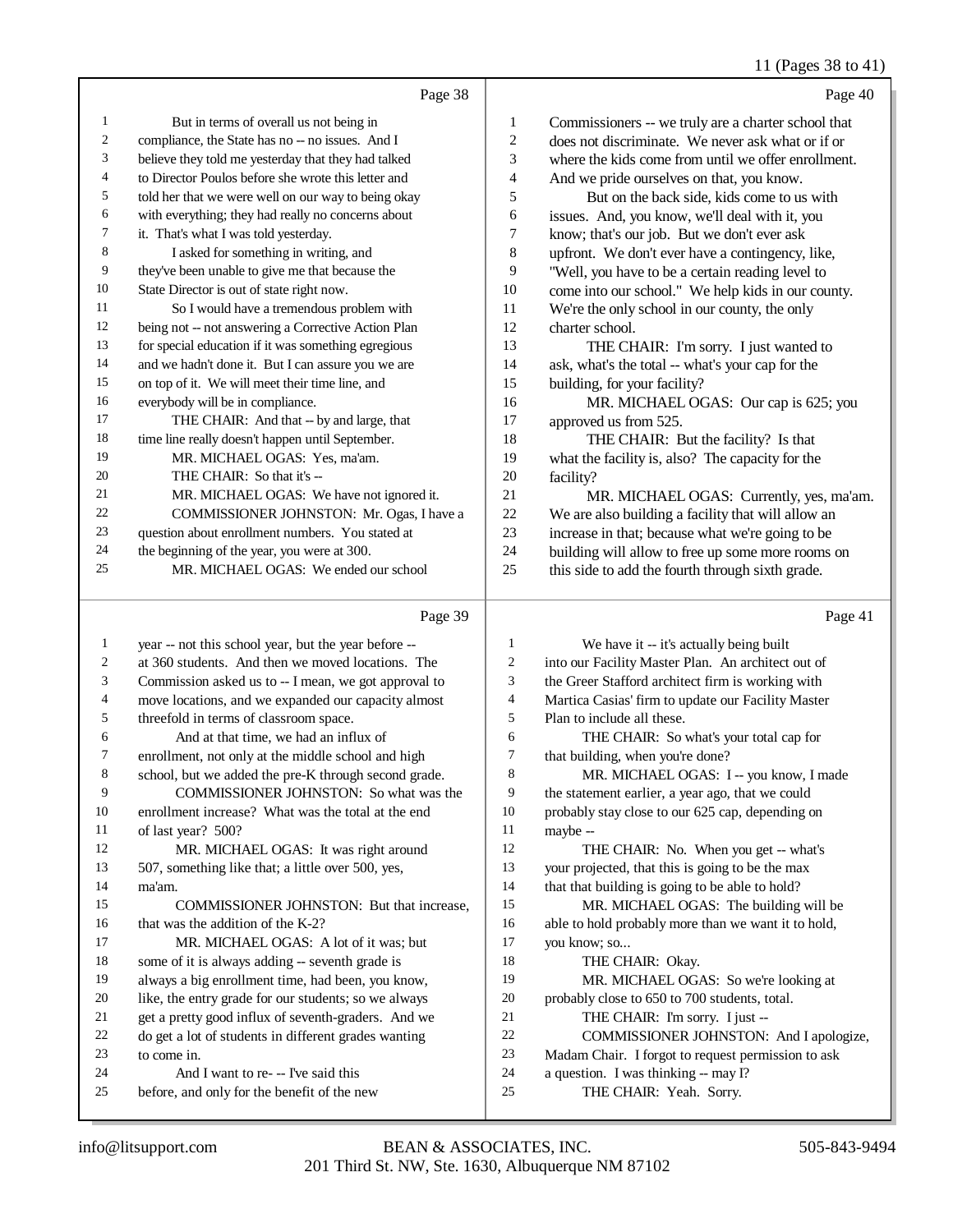#### 12 (Pages 42 to 45)

|                | Page 42                                              |                | Page 44                                              |
|----------------|------------------------------------------------------|----------------|------------------------------------------------------|
| 1              | COMMISSIONER JOHNSTON: You made the                  | 1              | So while their particular materials had              |
| 2              | statement, Mr. Ogas, that you have third-graders who | $\overline{c}$ | not been prepared, I think it was clear from our     |
| 3              | are ready to come back to school. What have you      | 3              | communications with them last year on this same      |
| 4              | done to inform the parents that you may not have a   | $\overline{4}$ | matter what our recommendation was going to be.      |
| 5              | third grade?                                         | 5              | (Commissioner Caballero arrives.)                    |
| 6              | MR. MICHAEL OGAS: We have not.                       | 6              | THE CHAIR: And I will say that I do                  |
| 7              | COMMISSIONER JOHNSTON: You have not.                 | $\overline{7}$ | recall the Director communicating that, "What        |
| 8              | MR. MICHAEL OGAS: Well, with this -- the             | 8              | direction do you want to go," because we've seen the |
| 9              | notice that this was going to be an issue came to me | 9              | advertisement for the third grade.                   |
| 10             | two days ago.                                        | 10             | COMMISSIONER JOHNSTON: So there was an               |
| 11             | COMMISSIONER JOHNSTON: Okay.                         | 11             | advertisement for third grade.                       |
| 12             | MR. MICHAEL OGAS: So, I mean, we have                | 12             | MR. MICHAEL OGAS: We jumped the gun and              |
| 13             | only had two days to work up some kind of response   | 13             | put it on our website, yes, ma'am. But we knew we    |
| 14             | to the narrative that Director Poulos has created.   | 14             | were going to be submitting an amendment request.    |
| 15             | It's not like we had any lead time on this.          | 15             | And, frankly, based upon -- and I even reviewed the  |
| 16             | COMMISSIONER JOHNSTON: So what -- if I'm             | 16             | minutes of the last meeting back to last May, there  |
| 17             | clear, you requested the amendment, from what I      | 17             | was never any real indication that it was going to   |
| 18             | heard you say earlier, to add the third grade, but   | 18             | be an issue.                                         |
| 19             | received no response.                                | 19             | So that's my bad, and I apologize for                |
| 20             | MR. MICHAEL OGAS: We requested the                   | 20             | that. But we didn't mean any ill will. The only      |
| 21             | amendment within the time frame which the Charter    | 21             | kids that were actually, to this point, we know are  |
| 22             | School Division likes, to be four weeks before the   | 22             | coming back for sure, are the ones that came -- were |
| 23             | meeting.                                             | 23             | with us as second-graders.                           |
| 24             | COMMISSIONER JOHNSTON: Yes. But you                  | 24             | COMMISSIONER JOHNSTON: Second question:              |
| 25             | hadn't heard anything.                               | 25             | I'm looking at the NWEA scores. And I understood --  |
|                | Page 43                                              |                | Page 45                                              |
| $\mathbf{1}$   | MR. MICHAEL OGAS: Not till Monday -- two             | $\mathbf{1}$   | I believe the argument that elementary school and    |
| 2              | days ago.                                            | $\overline{c}$ | middle and high school are very separate. But the    |
| 3              | MS. POULOS: Madam Chairwoman, I do think             | 3              | scores of the seventh through eleventh-graders on    |
| $\overline{4}$ | it's important that the Commission hear from me that | $\overline{4}$ | the NWEA are really concerning to me; because if I   |
|                |                                                      |                |                                                      |

 we actually reached out to this school, because we 6 saw that they were already advertising that they<br>
7 were eligible to serve third-graders and were go look at these scores -- perhaps you can explain how students lose ground.

 MR. MICHAEL OGAS: I will try. I can tell you, by the springtime, it's a very hard thing to keep seventh through twelfth-graders, after being -- starting testing in March and ending testing in 11 May -- to keep them focused. They're taking PARCC; they're taking end-of-course exams; they're taking

- NWEA for the third time, you know. And it's -- it
- really is difficult to do that.

 And I honestly believe that some of that is just them saying, "I'm done," you know. They did well on the PARCC, which they knew was supposed to be the benchmark one. And then literally days after we finished the PARCC, we're telling them, "Now, we've got to do NWEA."

- I know you've heard it before, and, you
- know, we do the best we can with it. I can't answer
- 23 specifically. We do -- we're aware of it
- individually. We're doing a full training now when
- we come back and bring the teachers, on

any time.

it's going to make.

were eligible to serve third-graders and were going to serve third-graders without ever having submitted an amendment. So this could have been submitted at

 But we at the PED actually reached out and asked them to submit that amendment, and I think -- as far as the materials were not completed and ready when the Commission got them and the school also got them. But I do want to be clear that the PEC -- or the PED has been very clear on the recommendation

Included in the materials that we've been

will not recommend the approval.

 working with the Commission on regarding amendments, which is if a school -- and we've made that clear in 21 all of our recent recommendations, and it's aligned<br>22 with the decisions of the Commission -- which is if 22 with the decisions of the Commission -- which is if  $\overline{a}$  a school has receive at "D" or "F" letter grade and a school has receive at "D" or "F" letter grade and has not subsequently earned two consecutive "C"'s we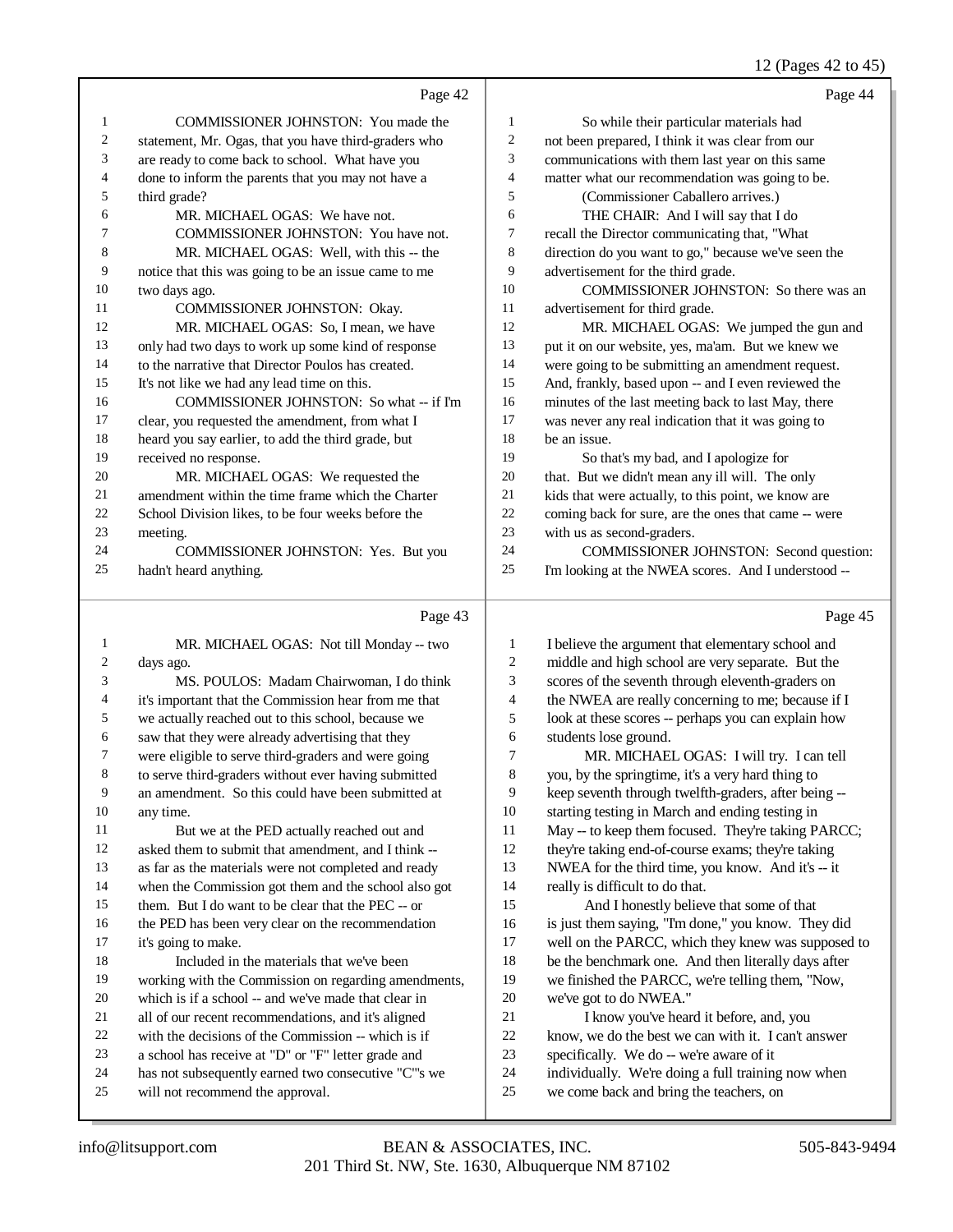#### 13 (Pages 46 to 49)

|    | Page 46                                              |                | Page 48                                             |
|----|------------------------------------------------------|----------------|-----------------------------------------------------|
| 1  | interventions centered around scores and NWEA. We    | 1              | stack of -- of the lists of the kids that attended  |
| 2  | had put in place last year, and we continued it this | 2              | college courses. How many courses this year?        |
| 3  | year, summer tutoring for math.                      | 3              | MS. RITA GARCIA: There was over                     |
| 4  | We have an arrangement that we are                   | $\overline{4}$ | 270 courses.                                        |
| 5  | fostering once again, now that we have our full      | 5              | MR. MICHAEL OGAS: So we took over                   |
| 6  | Internet back up with New Mexico Tech, to do         | 6              | 270 courses. We're only a school of, you know --    |
| 7  | tutoring via the Internet from their students to our | 7              | you know, probably 150 kids that were in those      |
| 8  | students in math and science. So we've got a lot of  | 8              | courses. So they took them, and the majority of     |
| 9  | things in place in terms of interventions to deal    | 9              | them passed them with a "C" or better.              |
| 10 | with this.                                           | 10             | COMMISSIONER JOHNSTON: Are these the                |
| 11 | We have a person right now who's looking             | 11             | courses -- are these all UNM-Valencia courses?      |
| 12 | at the individual scores and looking for students to | 12             | MR. MICHAEL OGAS: Yes, ma'am.                       |
| 13 | see what exactly needs to happen individually on     | 13             | COMMISSIONER JOHNSTON: Are these the                |
| 14 | their ILP. We're going to raise the bar for them,    | 14             | courses that kids have to test into?                |
| 15 | and we're going to make sure that they understand,   | 15             | MR. MICHAEL OGAS: Every kid takes the               |
| 16 | you know, that this is important.                    | 16             | COMPASS test to be able to get into -- we have that |
| 17 | But I can tell you, last year was a                  | 17             | information. So they do have to test into them.     |
| 18 | challenge to begin with. We moved. And for reasons   | 18             | We have a tremendous relationship with              |
| 19 | that weren't necessarily particular to us -- I mean, | 19             | UNM-Valencia. On top of everything else, a good     |
| 20 | we didn't have Internet till October, November --    | 20             | portion of our upper classmen, and sometimes even   |
| 21 | you know; so there was a lot of stuff going on.      | 21             | our sophomores, are off taking college courses      |
| 22 | And we survived it. And, frankly, I'm                | 22             | during the course of the day and trying to          |
| 23 | very proud of staff and students for doing so well   | 23             | navigate -- what we do, we have the structure where |
| 24 | on the PARCC, and for the young ones doing so well   | 24             | we try to schedule their high school courses around |
| 25 | on the -- you know, I just believe that the -- the   | 25             | their college courses, and we've articulated them   |
|    |                                                      |                |                                                     |
|    | Page 47                                              |                | Page 49                                             |
| 1  | adolescents were fried, honestly.                    | 1              | both.                                               |

| $\mathbf{1}$   | adolescents were fried, honestly.                    | 1              | both.                                                |
|----------------|------------------------------------------------------|----------------|------------------------------------------------------|
| 2              | COMMISSIONER JOHNSTON: Can you tell me               | $\overline{c}$ | COMMISSIONER JOHNSTON: Are they taking               |
| $\mathfrak{Z}$ | what -- did you do anything to work more diligently  | 3              | their remedial courses?                              |
| 4              | to inform high-school and middle-school students, or | $\overline{4}$ | MR. MICHAEL OGAS: No.                                |
| 5              | to prepare high-school and middle-school students    | 5              | COMMISSIONER JOHNSTON: They're testing               |
| 6              | for the NWEA, which you knew would be coming right   | 6              | into the entry-level college courses with the        |
| 7              | on the heels of --                                   | 7              | COMPASS?                                             |
| 8              | MR. MICHAEL OGAS: Yes, ma'am. And,                   | 8              | MR. MICHAEL OGAS: Yes. Yes.                          |
| 9              | Commissioner, so did they. We have -- we have all    | 9              | COMMISSIONER JOHNSTON: What percentage of            |
| $\overline{0}$ | students assigned advisory periods, where they do,   | 10             | them are able to do that?                            |
| $\mathbf{1}$   | you know, everything from test preparation to        | 11             | MR. MICHAEL OGAS: What would you say,                |
| $\overline{c}$ | remediation to grade checks and that kind of thing.  | 12             | Rita?                                                |
| 3              | We make sure that students are aware when these      | 13             | MS. RITA GARCIA: I would say probably                |
| $\overline{4}$ | tests are. They have the calendars.                  | 14             | right around the 70 percent; because not all the     |
| 5              | You know, we try to provide them                     | 15             | courses are required to have a COMPASS or an         |
| 6              | test-taking skills. We offer after-school tutoring.  | 16             | Accuplacer.                                          |
| 7              | We offer during-the-day tutoring sometimes, some of  | 17             | COMMISSIONER JOHNSTON: But anyone who                |
| $8\phantom{.}$ | the teachers that have the opportunity.              | 18             | takes the COMPASS is scoring proficient on it.       |
| 9              | So we probably need to keep on it and keep           | 19             | MR. MICHAEL OGAS: A lot of them, yes.                |
| 20             | stressing it, you know, more. We're not going to     | 20             | And they take the COMPASS before they're counseled   |
| 21             | give up on it. And I'm not trying to make excuses    | 21             | into their -- our goal is to get them to complete    |
| $^{22}$        | for the seventh through twelfth-graders, because     | 22             | Math 121, which is the gateway class, you know; and  |
| $^{2}3$        | those same kids actually did very well in college.   | 23             | we're getting to that point.                         |
| 24             | And when you take our early college                  | 24             | Our goal is to have students taking                  |
| 25             | scores, you know -- I brought Ms. Garcia here with a | 25             | algebra by seventh or eighth grade, so that they can |
|                |                                                      |                |                                                      |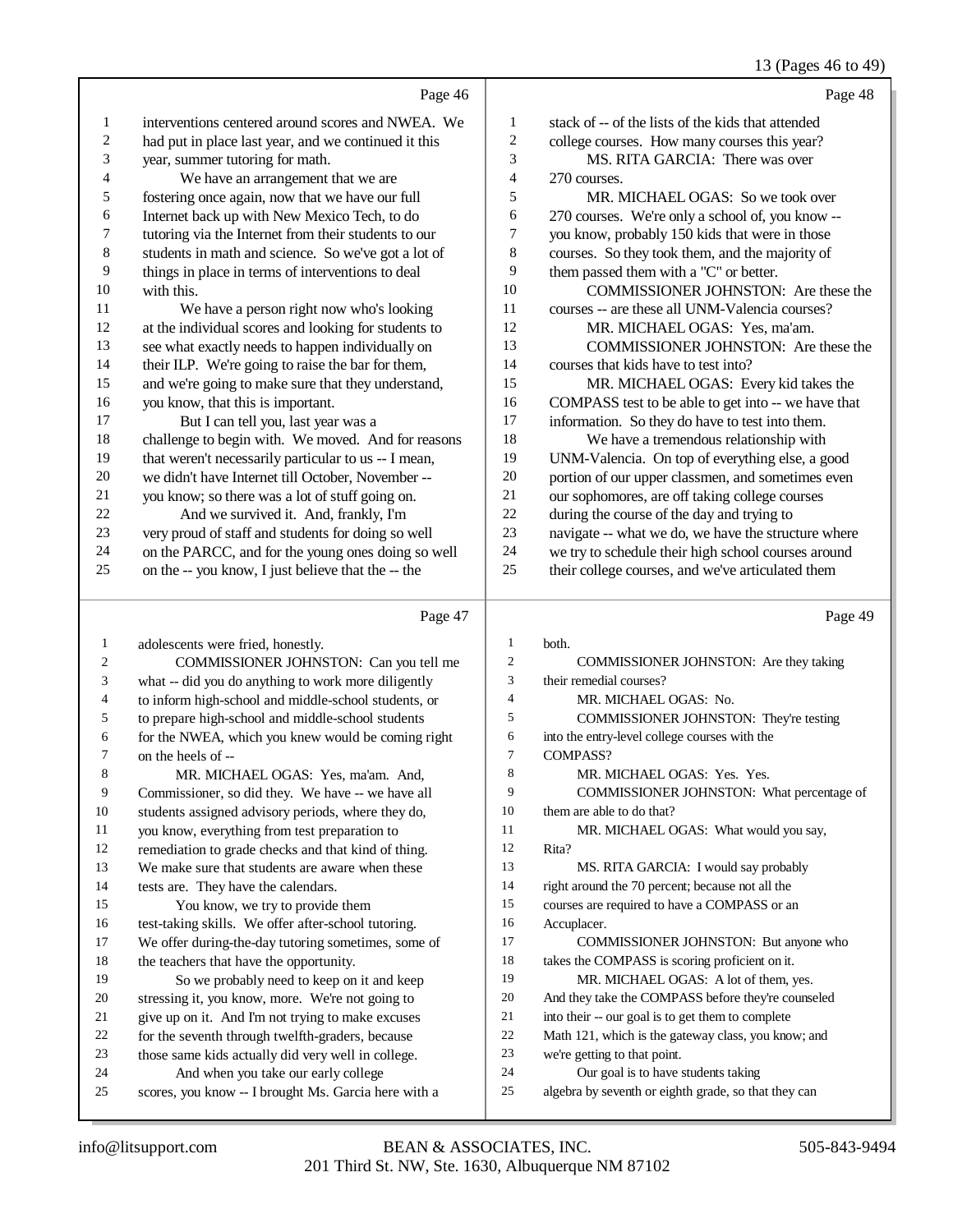## 14 (Pages 50 to 53)

|                          | Page 50                                                                       |              | Page 52                                                                                        |
|--------------------------|-------------------------------------------------------------------------------|--------------|------------------------------------------------------------------------------------------------|
| $\mathbf{1}$             | get into the upper-level math. We just hired a                                | $\mathbf{1}$ | So what we're doing is we're concentrating                                                     |
| $\sqrt{2}$               | teacher who has a Master's degree, and has a passion                          | 2            | on literacy and numeracy, and we're doing it around                                            |
| 3                        | for teaching things like trigonometry and calculus.                           | 3            | the STEAM model. We've adopted a reading curriculum                                            |
| $\overline{\mathcal{A}}$ | And that's something that we had been missing over                            | 4            | through National Geographic, which is a                                                        |
| 5                        | the years.                                                                    | 5            | science-based reading program. And it has a                                                    |
| 6                        | We had some very good math teachers; but                                      | 6            | tremendous amount of content and support within it.                                            |
| $\boldsymbol{7}$         | we only had one. Now we have three, you know. So                              | 7            | And the teachers are getting better and better at                                              |
| $\,$ 8 $\,$              | I'm really excited about how things are panning out                           | 8            | using it.                                                                                      |
| $\overline{9}$           | in terms of us offering high-end curriculum,                                  | 9            | We also have foster situations, where our                                                      |
| $10\,$                   | especially to the older students.                                             | 10           | older kids come down and are reading buddies to our                                            |
| 11                       | COMMISSIONER JOHNSTON: And I remain                                           | $11\,$       | young kids. Or our FFA program comes down, and                                                 |
| 12                       | concerned about voting in favor of adding a third                             | 12           | they're interacting and doing -- our Robotics                                                  |
| 13                       | grade while we're looking at so many challenges for                           | 13           | program is coming down and doing math and related                                              |
| 14                       | those upper classmen that you're working on.                                  | 14           | types of activities.                                                                           |
| 15                       | But my sense -- my thought is is that I'd                                     | 15           | So there's a lot of articulation and                                                           |
| 16                       | like to see some of these efforts brought to                                  | 16           | support, particularly, you know, throughout. And                                               |
| 17                       | fruition before I look at another jump in                                     | 17           | what that does for the older kids is that it helps                                             |
| 18                       | enrollment; because those are -- those are quick                              | 18           | them, as well. So we have focused -- we -- we're                                               |
| 19                       | gains. And you're doing some things for students                              | 19           | all one school; but everybody knows their role in                                              |
| $20\,$                   | that require a lot of attention, a lot of direction                           | $20\,$       | making sure. We've identified an administrator to                                              |
| $21\,$                   | at the middle-school and high-school level. So                                | $21\,$       | oversee the elementary school, an administrator                                                |
| $22\,$                   | that's where my concern is.                                                   | $22\,$       | under me, both of them under me, to oversee the                                                |
| 23                       | MR. MICHAEL OGAS: That's a good point.                                        | 23           | middle and high school. And they both have --                                                  |
| 24                       | And we don't perceive that type of jump in                                    | 24           | they're laser-focused on what they need to get done.                                           |
| 25                       | enrollment. We probably perceive being around the                             | 25           | COMMISSIONER CABALLERO: And your                                                               |
|                          |                                                                               |              |                                                                                                |
|                          |                                                                               |              |                                                                                                |
|                          | Page 51                                                                       |              | Page 53                                                                                        |
| 1                        | 500 mark for a while, anyway. We're not going to                              | 1            | rationale, again, for wanting to add the third                                                 |
| 2                        | see a 100- or 200-student increase.                                           | 2            | grade?                                                                                         |
| 3                        | COMMISSIONER JOHNSTON: But that jump to                                       | 3            | MR. MICHAEL OGAS: Well, we knew -- my                                                          |
| 4                        | 500 -- to me, with one year, that's a huge jump.                              | 4            | original proposal a year ago was to add -- just like                                           |
| 5                        | MR. MICHAEL OGAS: Yeah, it was. We                                            | 5            | Commissioner Toulouse said -- was to add pre-K                                                 |
| 6<br>7                   | handled it, though.                                                           | 6            | through 6, with phasing in -- and I even had a plan                                            |
|                          | COMMISSIONER JOHNSTON: And that's a                                           | 7            | to phase in -- I believe it was one grade, one                                                 |
| 8<br>9                   | challenge for those students.                                                 | $\,8\,$<br>9 | grade, and then two grades, and fill it out over the                                           |
| 10                       | MR. MICHAEL OGAS: And the kids handled                                        | 10           | course of three years. And I was trying to do that                                             |
| 11                       | it, too.<br>THE CHAIR: I -- Commissioner Caballero?                           | 11           | before our next renewal.                                                                       |
| 12                       |                                                                               | 12           | So that was when Commissioner Bergman                                                          |
| 13                       | COMMISSIONER CABALLERO: Yes. The gains                                        | 13           | and -- you know, and the rest of the Commissioners                                             |
| 14                       | by the first- and second-graders, second-graders                              | 14           | thought that might be too aggressive. They asked me                                            |
| 15                       | that would be third grade, how -- can you tell me a<br>little bit about that? | 15           | to go back and rethink it with my team.<br>We came back with a pre-K-through-2                 |
| 16                       |                                                                               | 16           |                                                                                                |
| 17                       | MR. MICHAEL OGAS: Well, we -- you have<br>them in your packet; so -- yeah.    | 17           | recommendation. Then we had a long discussion about                                            |
| 18                       |                                                                               | 18           | pre-K, which I'm sure we're going to continue in a<br>little bit.                              |
| 19                       | THE CHAIR: You look on Page 15 of that<br>section.                            | 19           |                                                                                                |
| 20                       | MR. MICHAEL OGAS: It's a cover sheet.                                         | $20\,$       | So what happened was, there was not any<br>ruling on the pre-K, which left us with an approval |
| 21                       | For example, if you'll see the gray area and how it                           | $21\,$       | of K-through-2; but the narrative, even in the                                                 |
| 22                       | goes above the little diamond, that -- that is                                | $22\,$       | minutes -- and I read it last night -- allowed us to                                           |
| 23                       | basically what -- where we're at in terms of our                              | 23           | actually begin a pre-K, because it left it between                                             |
| 24                       | performance in all these different areas. And it's                            | 24           | us and the Public Ed Department.                                                               |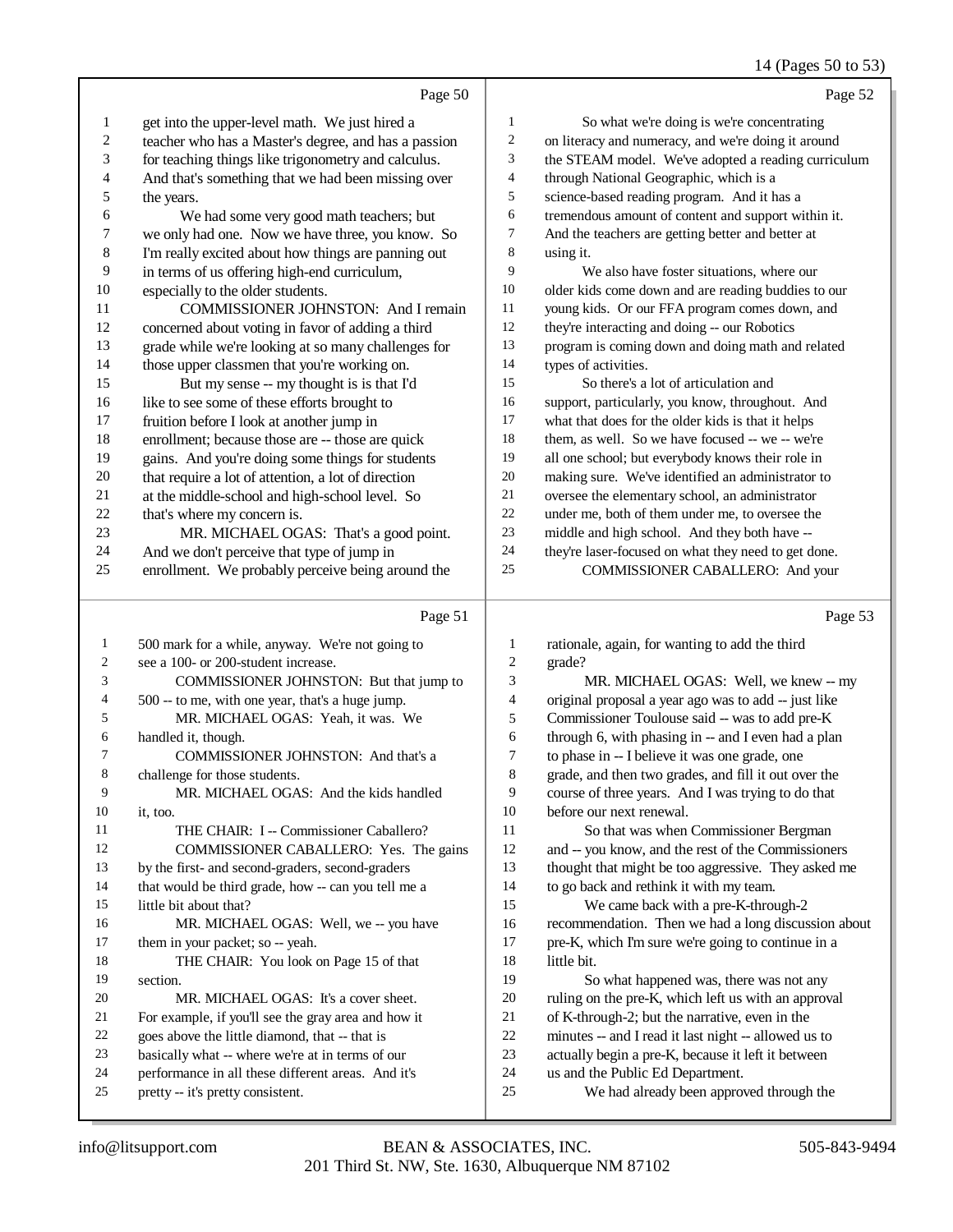#### 15 (Pages 54 to 57)

|    | Page 54                                              |                | Page 56                                              |
|----|------------------------------------------------------|----------------|------------------------------------------------------|
| 1  | budget process to start that. So it was just a       | 1              | a facility -- with Explora; but we've also, since    |
| 2  | process of something that we've been asked by the    | $\overline{2}$ | we've adopted National Geographic, it's kind of a    |
| 3  | community to do, because they like our model. They   | 3              | good mix, because they also have a science-based     |
| 4  | like what we do with kids. They like, you know, the  | $\overline{4}$ | reading and math program.                            |
| 5  | way that we work with the community. And we've been  | 5              | <b>COMMISSIONER CABALLERO: One last</b>              |
| 6  | asked, almost from day one, to add an elementary     | 6              | question, Madam Chair?                               |
| 7  | school.                                              | 7              | THE CHAIR: Sure.                                     |
| 8  | Originally, we even had an application --            | 8              | COMMISSIONER CABALLERO: So you've had                |
| 9  | or a letter of intent -- to maybe create a separate  | 9              | some students that have finished the second --       |
| 10 | elementary school years ago; but we opted not to, at | 10             | second grade. No third grade. How many of those      |
| 11 | the direction of the previous Charter Schools        | 11             | that you get back in the fourth grade?               |
| 12 | Division, who said, "Wait." You know, they gave us   | 12             | THE CHAIR: They don't have a fourth                  |
| 13 | the advice to wait for our next renewal, and then    | 13             | grade.                                               |
| 14 | look at adding grades after that.                    | 14             | COMMISSIONER CABALLERO: They don't have a            |
| 15 | So that's the advice we took, and that's             | 15             | fourth? Okay.                                        |
| 16 | what we've gone with.                                | 16             | MR. MICHAEL OGAS: We had up to second                |
| 17 | COMMISSIONER CABALLERO: And the follow-up            | 17             | grade this year. And we finished the year with       |
| 18 | question to that is what -- what are your plans for  | 18             | 23 second-graders. All of them are coming back.      |
| 19 | the third grade in terms of programming, continuing  | 19             | Well, they want to come back. We're ready to go.     |
| 20 | what you started with the first and second that      | 20             | We've been planning. We've been planning staffing.   |
| 21 | would now continue?                                  | 21             | We've got a room ready to go. We've got furniture.   |
| 22 | MR. MICHAEL OGAS: That's a very good                 | 22             | We've got it all set. We're ready to go.             |
| 23 | question. Thank you, Commissioner Caballero.         | 23             | A year ago, I couldn't have told you that,           |
| 24 | We're looking at continuing our -- our               | 24             | because we were still building and, you know, moving |
| 25 | numeracy and our literacy-type thing. We're looking  | 25             | furniture and stuff.                                 |
|    |                                                      |                |                                                      |

#### Page 55

 at continuing cursive writing. Obviously, this will 2 be the first year that they take the PARCC. So test<br>3 preparation and that kind of thing are going to be preparation and that kind of thing are going to be 4 utmost; plus participation school-wide in our STEAM<br>5 model.  $\begin{matrix}5 \end{matrix}$  model. 6 We're very heavy on the arts into STEM;<br>7 so, you know, music, dance, robotics, art, those 7 so, you know, music, dance, robotics, art, those<br>8 kinds of things are a mainstay with us, you know kinds of things are a mainstay with us, you know, 9 and they're embedded into our charter. When we had<br>10 our budget crisis, we did not -- we did not -- we 10 our budget crisis, we did not -- we did not -- we 11 kept the integrity of those programs, you know. kept the integrity of those programs, you know. We kept them alive. So we're going to continue with that model, because we know how, you know, eventually, it'll move on to a little older, a little older. 16 And we have very effective robotics programs, dance<br>17 mograms, music, guitar. And I'm talking really programs, music, guitar. And I'm talking really 18 high-end kinds of things.<br>19 Our outer program Our guitar program plays every year with 20 the -- with the La Cueva Symphony, twice a year. So they're that caliber, you know. It's a really nice 21 they're that caliber, you know. It's a really nice<br>22 mix of arts and sciences. And that's what we'd 22 mix of arts and sciences. And that's what we'd like<br>23 to provide for the elementary. 23 to provide for the elementary.<br>24 Originally, we had spoke 24 Originally, we had spoken -- and we're<br>25 origins to continue the conversation, now that we going to continue the conversation, now that we have Page 57 But everything is set. And we have a plan to then add fourth grade with a facility, and then to fifth and sixth, as we're building a new facility. And we've had the PSFA in conversation with us from the very beginning. So they know exactly what we're doing. COMMISSIONER CABALLERO: That's all, Madam Chair. THE CHAIR: I think I have one of my favorite artists still at school. Does Nicholas 11 still work for you? MR. MICHAEL OGAS: Nicholas is now working elsewhere. But he's a good artist, absolutely, a very good artist, yes. THE CHAIR: Commissioner Armbruster? COMMISSIONER ARMBRUSTER: I just need to get some things straight in my head. So when you say you graduated five, five from what? MR. MICHAEL OGAS: Our Graduate SODA Program. COMMISSIONER ARMBRUSTER: The night one? 23 MR. MICHAEL OGAS: The night one, yes, ma'am. COMMISSIONER ARMBRUSTER: How many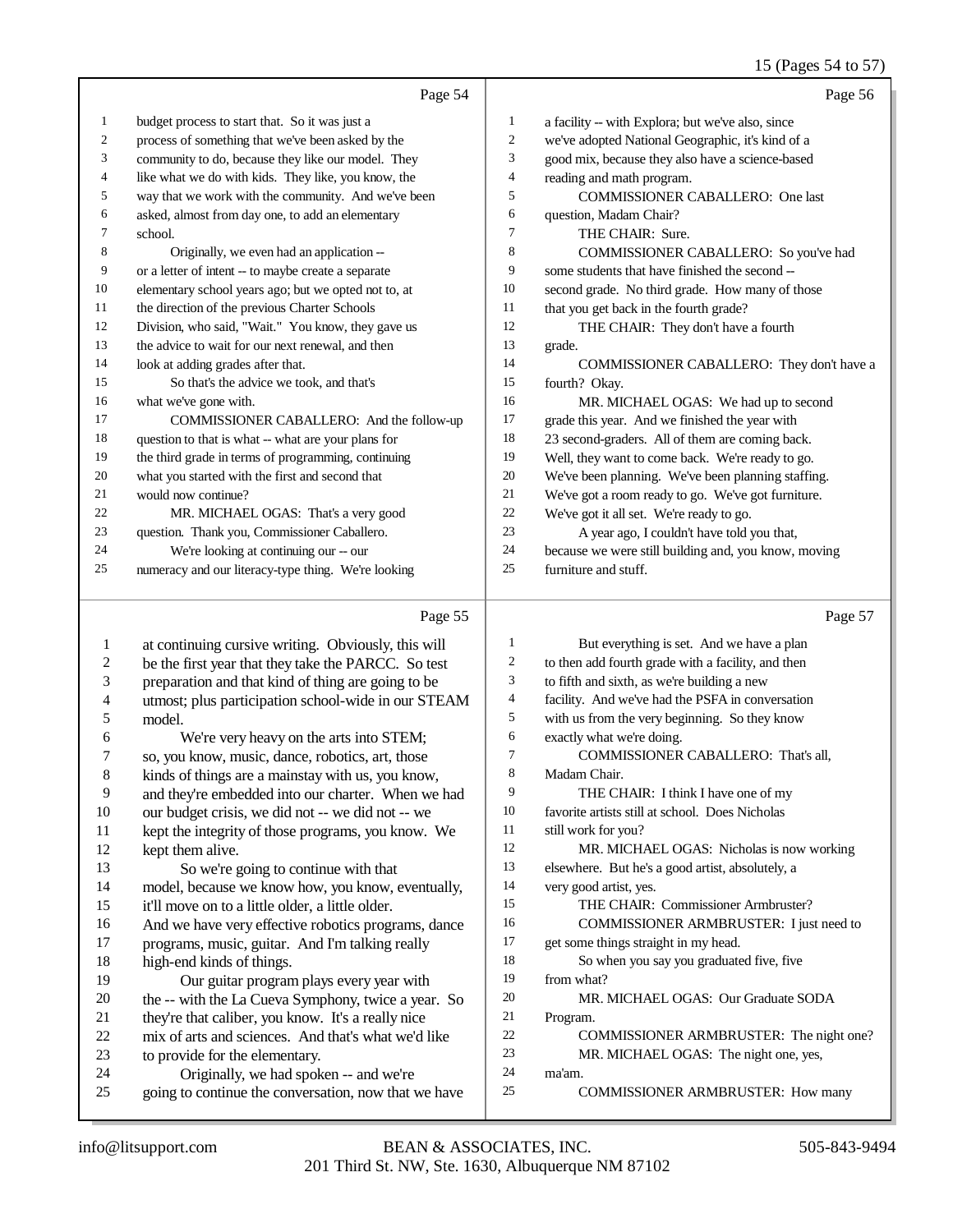16 (Pages 58 to 61)

|    | Page 58                                              |                | Page 60                                             |
|----|------------------------------------------------------|----------------|-----------------------------------------------------|
| 1  | students were in the night program?                  | 1              | that you had --                                     |
| 2  | MR. MICHAEL OGAS: About 20, 25 that are              | $\overline{c}$ | MR. MICHAEL OGAS: We were in a different            |
| 3  | still there. And that's when we -- when we           | 3              | facility, and we had 360 students and we were full. |
| 4  | discussed that we knew that from the beginning, it's | 4              | The facility limited us on enrollment.              |
| 5  | more a transient group of people. For whatever       | 5              | COMMISSIONER ARMBRUSTER: Okay.                      |
| 6  | reason, life reasons, whatever, they'll come;        | 6              | MR. MICHAEL OGAS: May I ask --                      |
| 7  | they'll try; then they'll move out of state. I've    | 7              | THE CHAIR: Without the K-2. That was 300            |
| 8  | had a long conversation with the Public Ed           | 8              | without the K-2 students. So the K-2 students added |
| 9  | Department, that I just take kids that drop out      | 9              | about 60, roughly?                                  |
| 10 | twice. I'm losing that one.                          | 10             | MR. MICHAEL OGAS: Roughly, yes.                     |
| 11 | <b>COMMISSIONER ARMBRUSTER: Sometimes you</b>        | 11             | COMMISSIONER ARMBRUSTER: And so did --              |
| 12 | just lose it, and, "Get a GED."                      | 12             | were your kindergarten students proficient, all of  |
| 13 | So you have a 3Y4Y, a kindergarten, a                | 13             | them proficient at the end of this year, based on   |
| 14 | first grade, a second grade, a seventh, eighth,      | 14             | the NWEA?                                           |
| 15 | ninth, tenth, eleventh, twelfth, and a night school. | 15             | MR. MICHAEL OGAS: I don't know that all             |
| 16 | MR. MICHAEL OGAS: Yes.                               | 16             | of them were proficient; but I do know that we know |
| 17 | COMMISSIONER ARMBRUSTER: My concern is               | 17             | where they are.                                     |
| 18 | that that's a lot. My concern is -- and the number   | 18             | COMMISSIONER ARMBRUSTER: 17th percentile?           |
| 19 | of years -- I have only been here three; so I don't  | 19             | I'm not actually sure. I see the winter, spring.    |
| 20 | know the history before that, that whatever it is    | 20             | So the spring --                                    |
| 21 | that you're doing. And you're talking about          | 21             | MR. MICHAEL OGAS: They did improve,                 |
| 22 | improving, improving.                                | 22             | though.                                             |
| 23 | But it seems to me, it ought to have been            | 23             | COMMISSIONER ARMBRUSTER: Yes, they did              |
| 24 | improved, because the -- your -- your lowest         | 24             | improve. But they're in the 17th percentile; am I   |
| 25 | quartile is still an "F," 4.8 points out of 10.      | 25             | reading that correctly? They went from the 11th     |
|    |                                                      |                |                                                     |

#### Page 59

 So more money needs to be there. And I know money is an issue; so I won't even get into that. But to change their growth -- so if you've had them from -- because this is really only reflecting seventh through twelfth; it's not really 6 reflecting the K-2 or your  $3Y4Y$  kids -- that it's just not -- it just seems like too much, and there's not enough effort on the ones you already have. I understand the issue about third grade. I understand that you perceive that you would get third and fourth grade, and we, as a Commission, had talked about this a lot, of having to not appear, "Some schools are okay and some are not." And you are caught in the middle. But that's what we decided. You had to 16 have above a "C"; you couldn't have all these "F's". You had to have all of these different criteria. And I'm not sure that I'm feeling that you have them. I mean, how -- the kids -- how many kids did you end up with last year at the end of the year? MR. MICHAEL OGAS: This current school year? The one that just ended? COMMISSIONER ARMBRUSTER: The year before percentile to the 17th percentile. MR. MICHAEL OGAS: In mathematics. COMMISSIONER ARMBRUSTER: In mathematics. So does that mean they're on grade level? I really don't know. MR. MICHAEL OGAS: There's probably as many on grade level as anywhere else. 8 COMMISSIONER ARMBRUSTER: But they're not all on grade level is what you'd probably say. MS. SUSAN FOX: Madam Chair, Commissioner 11 Armbruster, I'd just like to -- I feel like I have to jump in at this point and just indicate that when K-2 was approved a year ago, there were no conditions placed upon adding grades subsequently, nothing regarding any sort of grade-level performance, et cetera. 17 I obviously agree with this Commission scrutinizing what's going on over at the school. But in order to be placing some of these conditions on after the fact, I think, is, number one, unfair to this particular school; but also, to the extent that the justification for any denial here has been stated as the A-B-C-D-F statute, prioritization of resources, requiring that the school get a "C" for two consecutive years before being allowed to get

Page 61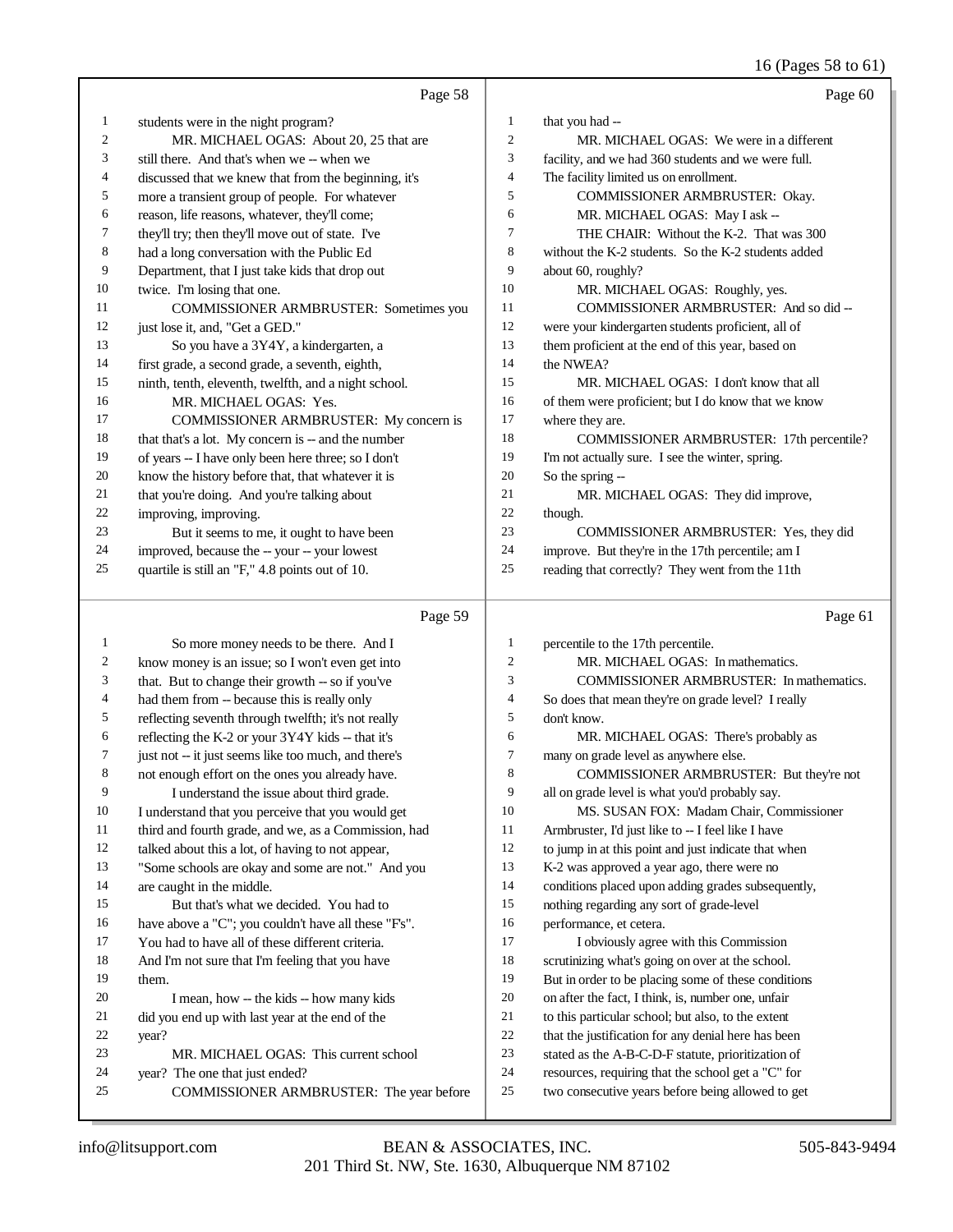## 17 (Pages 62 to 65)

|                | Page 62                                              |        | Page 64                                              |
|----------------|------------------------------------------------------|--------|------------------------------------------------------|
| 1              | an amendment, that is nowhere in the law.            | 1      | But what I'm very uneasy about is going              |
| $\overline{2}$ | What the A-B-C-D-F law says is that the              | 2      | back to your -- your confirmation that you had       |
| 3              | PED, not the PEC, require the school to prioritize   | 3      | mailed -- jumped the gun on your website about third |
| 4              | its resources through its budget processes. And      | 4      | grade happening at your school. And that's a -- you  |
| 5              | this is all reflected in the PED's regulation, which | 5      | know, what I'm uneasy about that is that if for some |
| 6              | the school has done, I believe.                      | 6      | reason this Commission denies the amendment, it      |
| 7              | And I believe that the school's most                 | $\tau$ | almost seems like it's a "shame on us," when it      |
| 8              | recent budget has been approved anticipating the     | 8      | should be a "shame on you."                          |
| 9              | inclusion of third grade, which implies that the     | 9      | And I'll end it with that. And so you                |
| 10             | PED's Budget Department was satisfied with how the   | 10     | have my support for this go-round. But I will hope   |
| 11             | school is allocating its resources with respect to   | 11     | you take what I had to share with you. So --         |
| 12             | the A-B-C-D-F law.                                   | 12     | Madam Chair?                                         |
| 13             | And I just always want to mention that               | 13     | THE CHAIR: And I'll agree with                       |
| 14             | this is not a "D" school. This school's three-year   | 14     | Commissioner Peralta. I think at this point in       |
| 15             | average is a "C." And we don't have this year's      | 15     | time, I think you've adequately showed, to me, that  |
| 16             | grades yet, which is unfortunate.                    | 16     | you're doing the work that needs to be done with     |
| 17             | And everyone's checking their watch to see           | 17     | that K-2 program.                                    |
| 18             | when those might come out, because those might       | 18     | And then we've all had discussions about             |
| 19             | really inform, ideally, this school's decision.      | 19     | how the middle schools need feeder programs. And     |
| 20             | But here we are in July. And this school             | 20     | you're creating that feeder program. That's -- and   |
| 21             | needs a third grade. And I just don't see, with all  | 21     | I think you're right. Shame on us if -- but I think  |
| 22             | due respect, that there is any legal justification   | 22     | if we've got this two years' worth of info, and you  |
| 23             | for this body to deny a third grade under the        | 23     | come forward, we can hopefully have a greater grade  |
| 24             | circumstances, using the justification that's been   | 24     | span amendment request. So I'll -- Commissioner      |
| 25             | provided by the Charter Schools Division.            | 25     | Johnston?                                            |
|                |                                                      |        |                                                      |

# Page 63

|                | Page 63                                              |    | Page 65                                             |
|----------------|------------------------------------------------------|----|-----------------------------------------------------|
| 1              | If there are concerns about the school's             | 1  | COMMISSIONER JOHNSTON: Thank you. I have            |
| 2              | performance, the charter contract is very clear      | 2  | one more question. And it's -- I would like to see  |
| 3              | about what needs to happen. There can be an          | 3  | specifics on the successes of the middle-school and |
| $\overline{4}$ | Improvement Plan. There can be a Corrective Action   | 4  | high-school students with the COMPASS and with the  |
| 5              | Plan. And it would be happy to move through those    | 5  | courses in which they're enrolled; because in       |
| 6              | processes with the CSD, if that's what they believe. | 6  | further looking at your -- and I don't need those   |
| 7              | But the first we've heard about this was             | 7  | today. I'm talking about in the future when we meet |
| 8              | yesterday -- or the day before.                      | 8  | again.                                              |
| 9              | So here we are.                                      | 9  | Because I'm looking at the ACT, which you           |
| 10             | THE CHAIR: Commissioner Peralta?                     | 10 | do administer. But where the scores on the ACT and  |
| 11             | COMMISSIONER PERALTA: Thank you,                     | 11 | the student is enrolling in college, these scores   |
| 12             | Madam Chair. I just kind of wanted to go ahead and   | 12 | would not qualify for a regular -- I mean, this     |
| 13             | give you my perspective of where I stand on this     | 13 | would be a remedial student.                        |
| 14             | issue with SODA; and, hopefully, after I finish up   | 14 | And there is no -- I have no question with          |
| 15             | my comments, maybe we'll be able to get to a vote so | 15 | that; because a lot of us end up in that situation. |
| 16             | we can move on with your next amendment.             | 16 | But with what you've been stating today for your    |
| 17             | So I do concur with a lot of what                    | 17 | high-schoolers, my concern for voting for adding a  |
| 18             | Commissioner Toulouse had to say earlier, which she  | 18 | third grade is I need to see some specific,         |
| 19             | stated earlier; so I'm on board with that.           | 19 | stringent, focused, research-based evidence of      |
| 20             | What I do anticipate is that possibly next           | 20 | what's happening in the middle school and the high  |
| 21             | year, you'll be back again with another amendment.   | 21 | school at School of Dreams, and some analysis, you  |
| 22             | And may I suggest that possibly when you come back,  | 22 | know, "We tried things, and they don't work. But    |
| 23             | that you come back with a plan to infuse four, five, | 23 | then we look, and we try another thing."            |
| 24             | six, which was your initial attempt? But, again, it  | 24 | But we should be able to tell that whole            |
| 25             | got stalled for somehow and some reason.             | 25 | journey. I'm not getting that. And I really have a  |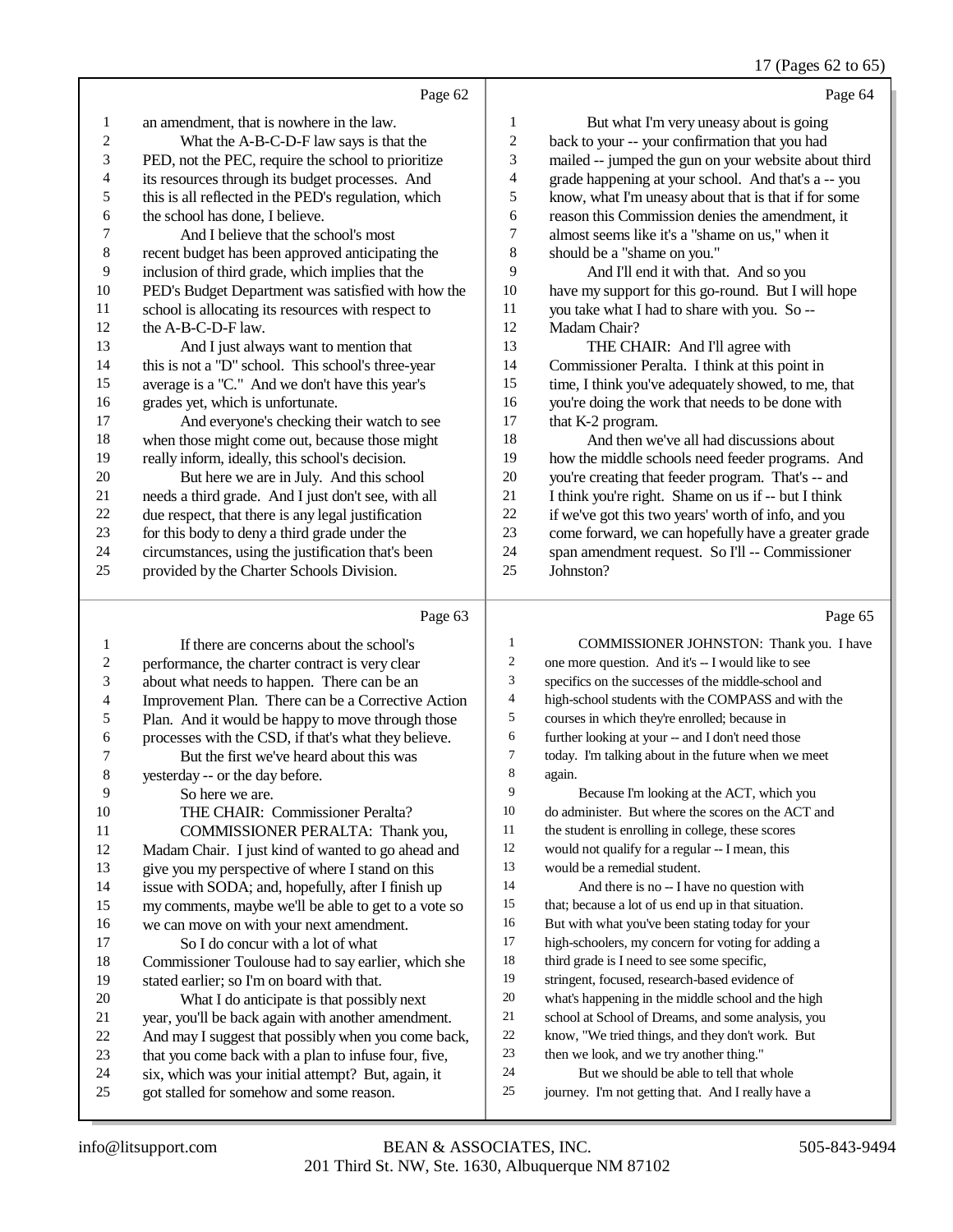#### 18 (Pages 66 to 69)

|              | Page 66                                                                         |                | Page 68                                                                                             |
|--------------|---------------------------------------------------------------------------------|----------------|-----------------------------------------------------------------------------------------------------|
| 1            | concern about that. So that's where -- that's where                             | 1              | COMMISSIONER TOULOUSE: Under any Rules of                                                           |
| 2            | my focus is on.                                                                 | $\mathfrak{2}$ | Order, I know it's not required when you're asking                                                  |
| 3            | MR. MICHAEL OGAS: Yes. May I respond to                                         | 3              | to approve. When you're asking not to approve                                                       |
| 4            | that, briefly or --                                                             | $\overline{4}$ | something, then you need it. But to approve, you                                                    |
| 5            | COMMISSIONER JOHNSTON: I would like you                                         | 5              | don't.                                                                                              |
| 6            | to.                                                                             | 6              | THE CHAIR: So, you know, I'm --                                                                     |
| 7            | MR. MICHAEL OGAS: So I agree. We -- we                                          | 7              | MS. POULOS: Madam Chairwoman, if you'd                                                              |
| 8            | need to -- we need to look at this more closely.                                | 8              | like me to say it on the record, this can appear to                                                 |
| 9            | With respect to the ACT, we provide opportunity for                             | 9              | be an arbitrary and capricious decision, because                                                    |
| 10           | every student, ninth grade through twelfth grade, to                            | 10             | other schools have been in a similar circumstance in                                                |
| 11           | take the ACT. So a lot of the scores that are lower                             | 11             | the past two months, and you've made a very                                                         |
| 12           | tend to be our younger kids.                                                    | 12             | different decision. If you can clarify in the                                                       |
| 13           | But by the time they're at high school, by                                      | 13             | record, in the motion language, why this school is                                                  |
| 14           | the time they're eleventh and twelfth grade, we've                              | 14             | different -- and I do understand why you may think                                                  |
| 15           | seen ACT scores jump as many as 17 points.                                      | 15             | it is -- it will be helpful for this Commission to                                                  |
| 16           | COMMISSIONER JOHNSTON: That's the data                                          | 16             | have that clear in its motion language.                                                             |
| 17           | I'd like, talking about focus.                                                  | 17             | THE CHAIR: Except the advice from the --                                                            |
| 18           | MR. MICHAEL OGAS: Now that I know that,                                         | 18             | from our -- our legal advice has been not to. So at                                                 |
| 19           | you'll get it. I didn't see I needed to do that                                 | 19             | this point in time, I hesitate to -- I don't have                                                   |
| 20           | today.                                                                          | 20             | the legal degree to disagree with the lawyer.                                                       |
| 21           | COMMISSIONER JOHNSTON: The more detail                                          | 21<br>22       | COMMISSIONER CABALLERO: There's a pending                                                           |
| 22<br>23     | and data you can give us, the happier we are.                                   | $23\,$         | motion with a rationale of why. I seconded that                                                     |
| 24           | COMMISSIONER TOULOUSE: Madam Chair, may I<br>move for cloture?                  | 24             | motion. So either you vote it up or down, or we<br>have a discussion to amend it. But that's pretty |
| 25           | THE CHAIR: Okay. I think we're ready to                                         | 25             | much where we're at.                                                                                |
|              |                                                                                 |                |                                                                                                     |
|              |                                                                                 |                |                                                                                                     |
|              | Page 67                                                                         |                | Page 69                                                                                             |
| $\mathbf{1}$ | make the motion.                                                                | $\mathbf{1}$   | COMMISSIONER TOULOUSE: I feel that if                                                               |
| 2            | COMMISSIONER TOULOUSE: Madam Chair, I                                           | 2              | there's any question on what we did, there's plenty                                                 |
| 3            | move that we approve the amendment request from the                             | 3              | of discussion to go back and look at that would                                                     |
| 4            | School of Dreams to add the third grade to their                                | $\overline{4}$ | justify. We didn't do this with -- an up-or-down                                                    |
| 5            | school for the school year of 2017-'18.                                         | 5              | without any discussion.                                                                             |
| 6            | COMMISSIONER CABALLERO: Second.                                                 | 6              | THE CHAIR: So do we need the motion                                                                 |
| 7            | COMMISSIONER RUIZ: It says we have to                                           | $\tau$         | repeated for people? Or are we good?                                                                |
| 8            | give a reason.                                                                  | 8              | COMMISSIONER CABALLERO: I'm good.                                                                   |
| 9            | COMMISSIONER TOULOUSE: Okay. Then I will                                        | 9              | THE CHAIR: Commissioner Armbruster?                                                                 |
| 10           | include that they have adequately showed that                                   | 10             | <b>COMMISSIONER ARMBRUSTER: Commissioner</b>                                                        |
| 11           | they're ready to extend their students to -- I don't                            | 11             | Peralta?                                                                                            |
| 12           | believe that I have to do anything more.                                        | 12             | <b>COMMISSIONER PERALTA: Yes.</b>                                                                   |
| 13<br>14     | THE CHAIR: And I'm -- I'll just explain                                         | 13<br>14       | <b>COMMISSIONER ARMBRUSTER: Commissioner</b>                                                        |
| 15           | that our current attorney from the AG's Office had                              | 15             | Caballero?                                                                                          |
| 16           | advised me at the last meeting not to -- that we                                | 16             | <b>COMMISSIONER CABALLERO: Yes.</b><br><b>COMMISSIONER ARMBRUSTER: Commissioner</b>                 |
| 17           | don't -- we should not provide explanations --<br>MS. POULOS: Madam Chairwoman? | 17             | Toulouse?                                                                                           |
| 18           | THE CHAIR: - reasons; so I'm conflicted                                         | 18             | <b>COMMISSIONER TOULOUSE: Yes.</b>                                                                  |
| 19           | here.                                                                           | 19             | <b>COMMISSIONER ARMBRUSTER: Commissioner</b>                                                        |
| 20           | MS. POULOS: Can I have --                                                       | 20             | Conyers?                                                                                            |
| 21           | THE CHAIR: And I'm -- you know. So                                              | 21             | <b>COMMISSIONER CONYERS: Yes.</b>                                                                   |
| 22           | that's -- that's what I'm -- my -- the advice to me                             | 22             | <b>COMMISSIONER ARMBRUSTER: Commissioner</b>                                                        |
| 23           | was, "Don't do it."                                                             | 23             | Gipson?                                                                                             |
| 24<br>25     | MS. POULOS: I'd like --<br>THE CHAIR: So I hate to go against --                | 24<br>25       | THE CHAIR: Yes.<br><b>COMMISSIONER ARMBRUSTER: Commissioner</b>                                     |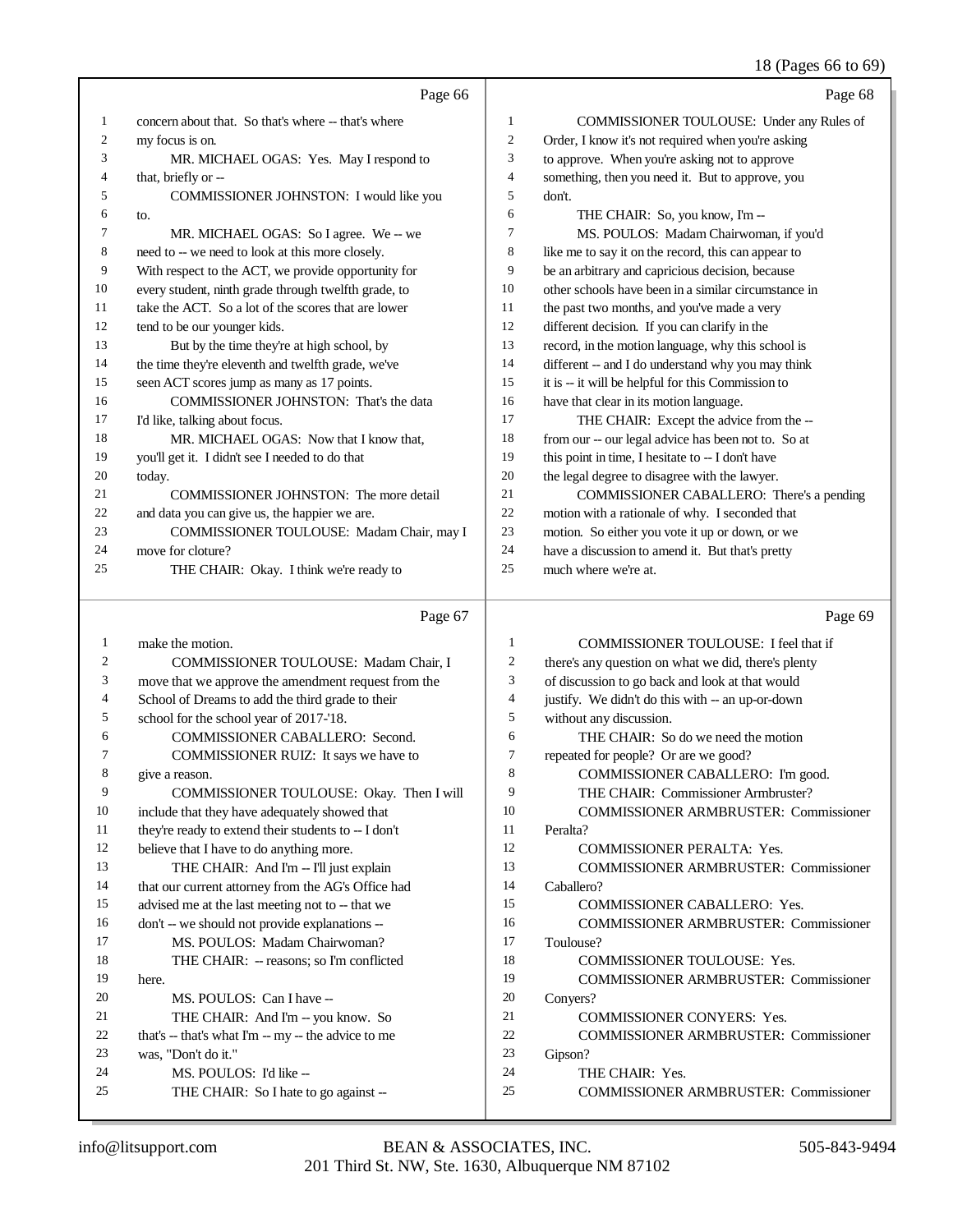## 19 (Pages 70 to 73)

|                |                                                     |                          | $19$ (rages $10 \, 10$ ).                            |
|----------------|-----------------------------------------------------|--------------------------|------------------------------------------------------|
|                | Page 70                                             |                          | Page 72                                              |
| 1              | Johnston?                                           | 1                        | Valencia County, myself and my team, had a           |
| $\overline{2}$ | <b>COMMISSIONER JOHNSTON: No.</b>                   | $\mathfrak{2}$           | significant impact on developing both Child Find and |
| 3              | <b>COMMISSIONER ARMBRUSTER: Commissioner</b>        | 3                        | Pre-K programs in both districts. I was once an      |
| 4              | Crone?                                              | $\overline{\mathcal{A}}$ | Assistant Superintendent and Director in both        |
| 5              | <b>COMMISSIONER CRONE: No.</b>                      | 5                        | districts, running Special Services and Special      |
| 6              | <b>COMMISSIONER ARMBRUSTER: Commissioner</b>        | 6                        | Education.                                           |
| 7              | Armbruster votes, "No."                             | 7                        | So I feel comfortable doing it. I know we            |
| 8              | <b>Commissioner Ruiz?</b>                           | 8                        | know how to do it. The Corrective Action Plan has    |
| 9              | <b>COMMISSIONER RUIZ: Yes.</b>                      | 9                        | another side of the story to it; but we are going to |
| 10             | <b>COMMISSIONER ARMBRUSTER: The motion</b>          | 10                       | comply with it and move on. And it's a stellar       |
| 11             | passed with six "For."                              | 11                       | program. If you came down to visit it, you would be  |
| 12             | MS. FOX: Six-three.                                 | 12                       | extremely impressed, as everybody else has been.     |
| 13             | <b>COMMISSIONER TOULOUSE: Six-three.</b>            | 13                       | We have two classroom teachers, two aides,           |
| 14             | COMMISSIONER ARMBRUSTER: I said six "pro"           | 14                       | therapists that go in the classrooms. They have an   |
| 15             | votes.                                              | 15                       | organized program, designed specifically within the  |
| 16             | THE CHAIR: Thank you. Can we take a                 | 16                       | different early -- early childhood categories. And   |
| 17             | ten-minute break?                                   | 17                       | we work on individual -- individual IEPs             |
| 18             | Oh, I'm sorry. I apologize. I forgot.               | 18                       | continuously. It's a good program.                   |
| 19             | COMMISSIONER TOULOUSE: Some of us never             | 19                       | The initial issue, if we -- I went back              |
| 20             | ate lunch, if you'll excuse us.                     | 20                       | and read all of the minutes of the last three        |
| 21             | THE CHAIR: Commissioners, so he doesn't             | 21                       | meetings -- four meetings -- was whether or not the  |
| 22             | have to sit here longer, we have a second amendment | 22                       | Commission wanted to get into the pre-K area. This   |
| 23             | request from this same school. And I apologize. I   | 23                       | is a 3Y4Y program under the Individuals with         |
| 24             | lost my train of thought there for a minute.        | 24                       | Disabilities Education Act. When we first started    |
| 25             | And this is 6A-ii, Add a 3Y4Y                       | 25                       | it, the Commission had opted not to put it into the  |
|                | Page 71                                             |                          | Page 73                                              |

#### Page 71 |

| 1              | Developmentally Disabled Program.                    | $\mathbf{1}$ | contract and gave me direction to work directly with |
|----------------|------------------------------------------------------|--------------|------------------------------------------------------|
| $\overline{c}$ | MS. POULOS: Madam Chairwoman,                        | 2            | PED, if we wanted to pursue it.                      |
| 3              | Commissioners, I won't belabor. But for the same     | 3            | We did do that. We worked with both                  |
| 4              | reasons, specifically, because this is a special     | 4            | Finance and the Special Education Bureau, then found |
| 5              | education program, CSD is recommending that this     | 5            | out that we needed to have an MOU with -- a          |
| 6              | amendment not be approved until the school has       | 6            | Trailblazers MOU with the Department of Health.      |
| 7              | demonstrated academic achievement at the "C" level   | 7            | So when we brought it back the second                |
| 8              | for two consecutive years and has completed the      | 8            | time, that was at Director Poulos' direction.        |
| 9              | Special Education Corrective Action Plan.            | 9            | Actually, she was the one that asked us to do the    |
| 10             | THE CHAIR: Thank you. Is there anything              | 10           | amendment to codify the program into the contract,   |
| 11             | you want to add?                                     | 11           | then asked us to go and do the Trailblazers MOU, so  |
| 12             | MR. MICHAEL OGAS: Unless there's any                 | 12           | that -- that took a while, because that includes     |
| 13             | questions on what I said about the Corrective Action | 13           | about ten different entities.                        |
| 14             | Plan, we feel extremely comfortable. The only thing  | 14           | We were brought to the table, thanks to              |
| 15             | that I would add to that is the notion of a 3Y4Y     | 15           | the help of the Special Education Bureau, Ms. Quick, |
| 16             | program going back into the '80s. Our team has       | 16           | and the Department of Health, Ms. Jennifer Brown.    |
| 17             | experience in developing those programs in early     | 17           | They brought us to the table with all the entities   |
| 18             | intervention and identifying students with           | 18           | there, including the local school districts. They    |
| 19             | disabilities within IDEA and within the early        | 19           | verified that we should be viewed as an LEA within   |
| 20             | intervention categories, both sides.                 | 20           | the MOU, and that we should be at the table during   |
| 21             | So I would not even attempt to recommend             | 21           | the transition meeting from early intervention to    |
| 22             | us pursue that program if I didn't feel comfortable  | 22           | the 3Y4Y program.                                    |
| 23             | that, number one, we had the expertise and the       | 23           | All of that has been done. It was signed             |
| 24             | knowledge to do this. Not to say anything, but I     | 24           | and implemented beginning April 1st. And so we did   |
| 25             | can honestly tell you that both local districts in   | 25           | do everything that we can. And like I said, the      |
|                |                                                      |              |                                                      |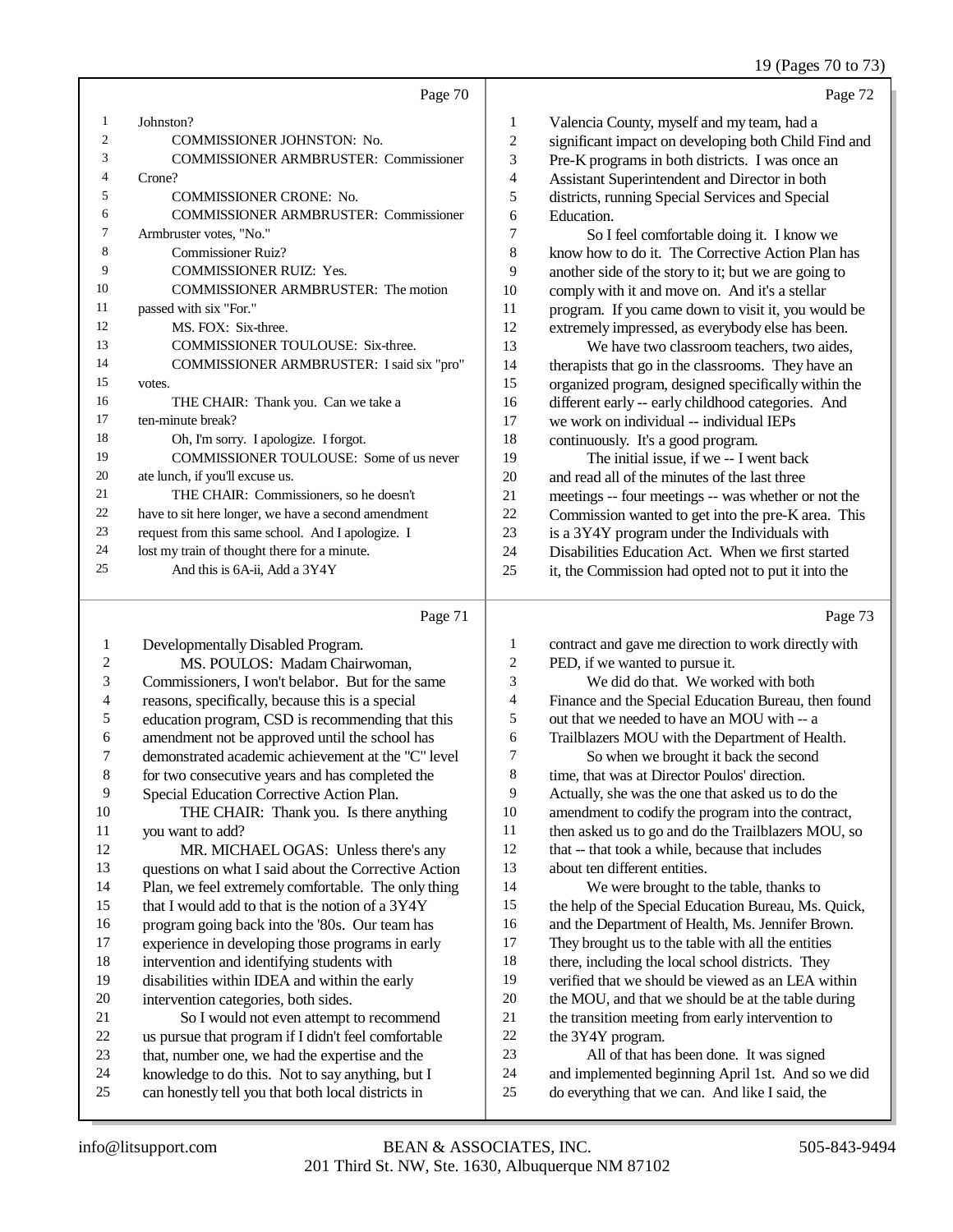| Page 74                                              |                | Page 76                                              |
|------------------------------------------------------|----------------|------------------------------------------------------|
| only last thing I want to say is the Corrective      | 1              | actually transitioned out of the IEP process because |
| Action Plan is not going to be an issue after        | $\overline{c}$ | of the progress that they've made within the         |
| September. We're going to comply with every --       | 3              | program.                                             |
| every letter on that thing. We had a good            | $\overline{4}$ | So I can tell you number of the                      |
| conversation about four days ago with the Special Ed | 5              | four-year-olds will no longer have -- be identified  |
| Bureau, and we know what we need to do.              | 6              | as a child with a disability because of the success  |
| MS. SUSAN FOX: And I'd just like to add              | 7              | of the early intervention program.                   |
| very briefly the same concern about the stated       | 8              | Historically, we have seen that students             |
| justification for denial, as I just articulated in   | 9              | in this kind of program do actually very well when   |
| the previous amendment.                              | 10             | it comes to second and third grade and reading. So   |
| THE CHAIR: I agree. We can't say that                | 11             | I see no reason for it not to include -- but we      |
| the Corrective Action Plan hasn't been completed yet | 12             | don't have specification right now, because we       |
| when its end date isn't until September. So it's --  | 13             | haven't had any of those kids in kindergarten yet.   |
| we don't know that it's not going to be completed.   | 14             | COMMISSIONER ARMBRUSTER: You've only done            |
| <b>COMMISSIONER JOHNSTON: Madam Chair -- but</b>     | 15             | 3Y4Y last year. I see. So they're four-year-olds.    |
| do we know that it's going to be completed?          | 16             | MR. MICHAEL OGAS: Will be kindergarteners            |
| THE CHAIR: Well, I can -- I can take him             | 17             | this year.                                           |
| at his word that he said it will be, that he's had   | 18             | THE CHAIR: Commissioners, any other                  |
| the discussions, and that it will be. But I don't    | 19             | questions? Are we ready?                             |
| think we can take a vote on something that -- you    | 20             | COMMISSIONER JOHNSTON: Yes, I have --                |
| know, to say, "Well, you may not" -- we're basically | 21             | THE CHAIR: Commissioner Johnston?                    |
| saying -- if we say "no," because it hasn't been     | 22             | COMMISSIONER JOHNSTON: Can you talk to me            |
| completed, we're saying, "We don't believe that you  | 23             | a little bit about your exit program for your        |
| can complete it."                                    | 24             | graduating students and the number on IEPs and the   |
| And I don't know whether we have the --              | 25             | preparations that you have for the transition and    |
|                                                      |                |                                                      |
|                                                      |                |                                                      |

#### Page 75

 that's -- you know, that's within our purview to say, "Hey, you know, we don't know that you're going to complete it." Well, we don't know it until September. But I can -- I'm going to take him at his word that is on the record that he's had these discussions, that they're on the right track to complete it, and that it will be completed, and we will essentially know if it didn't happen. MR. MICHAEL OGAS: May I also add one more 11 thing to that, Madam Chair? 12 THE CHAIR: Sure. 13 MR. MICHAEL OGAS: The ramifications of not completing it go far beyond this body. I'm fully aware of federal law regarding special education and related services. I've been in the middle of that for the last 30 years. When I say we're going to complete it, we will. But we'll make sure that this body is aware of it when we do. COMMISSIONER ARMBRUSTER: Do you have data on how your 3Y4Y kids did in kindergarten this year? 22 MR. MICHAEL OGAS: Well -- actually, they haven't been in kindergarten yet. This will be the first year that they go to kindergarten, I can tell you, Mrs. Ogas has the list of kids that have how the team works on that? been solid. services.

| $\overline{c}$ | MR. MICHAEL OGAS: Absolutely. We meet                |
|----------------|------------------------------------------------------|
| 3              | the transition goals, and we score very well every   |
| $\overline{4}$ | year on -- I think it's Item 13 on transition        |
| 5              | planning. Indicator 13. We get a report every year   |
| 6              | that we've been in compliance.                       |
| 7              | I can't remember a report -- with the                |
| 8              | exception, maybe the very first year, that we might  |
| 9              | have been out of compliance. But it's been -- it's   |
| 10             | been solid.                                          |
| 11             | They have ongoing transition plans. The              |
| 12             | majority of our students graduate with regular       |
| 13             | diplomas and are referred to our agencies or have    |
| 14             | some type of thing going on for their vocational     |
| 15             | training or whatever they need.                      |
| 16             | We've graduated a number of students with            |
| 17             | IEPs every year, and a couple that have had the      |
| 18             | Certificates of Completion and are moving into adult |
| 19             | transition programs.                                 |
| 20             | So we run the gamut. We have kids with               |
| 21             | more moderate to severe disabilities, as well as     |
| 22             | mild hearing disabilities, language disabilities;    |
| 23             | we've had visually impaired students, and we've      |
| 24             | offered orientation and mobility and VI teaching     |
| 25             | services.                                            |
|                |                                                      |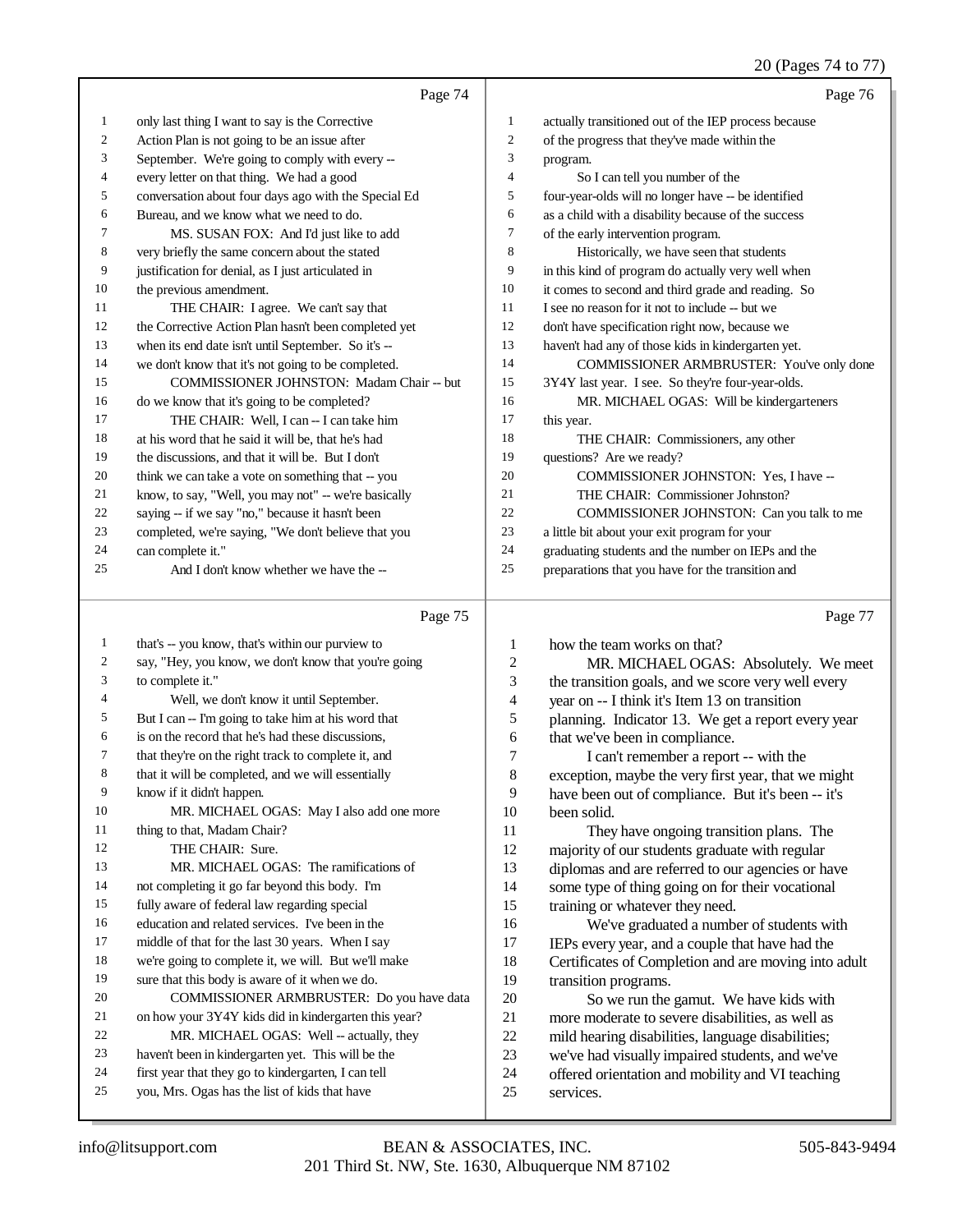21 (Pages 78 to 81)

|                | Page 78                                                                        |                          | Page 80                                                    |
|----------------|--------------------------------------------------------------------------------|--------------------------|------------------------------------------------------------|
| $\mathbf{1}$   | So we're really pretty good at that. We                                        | 1                        | THE CHAIR: I'm on the wrong school's                       |
| $\mathfrak{2}$ | know the law, and we understand what needs to                                  | $\overline{c}$           | amendment. Sorry, it's my fault. I flipped back            |
| 3              | happen. We're in compliance. Like I said, the                                  | 3                        | and -- so I move to approve the amendment request          |
| 4              | Special Ed unit came down, and they monitored all                              | $\overline{\mathcal{A}}$ | presented by the School of Dreams to amend the grade       |
| 5              | 100 -- or close to 98 -- of our IEPs. And the only                             | 5                        | levels served to include a 3Y4Y Developmentally            |
| 6              | issue they had were with these that were labeled                               | 6                        | Disabled Program.                                          |
| 7              | "DD." And so we're taking care of it.                                          | $\tau$                   | COMMISSIONER TOULOUSE: Second.                             |
| 8              | COMMISSIONER CABALLERO: Yes.                                                   | 8                        | THE CHAIR: There's a second by                             |
| 9              | THE CHAIR: Commissioner Caballero?                                             | 9                        | <b>Commissioner Toulouse.</b>                              |
| 10             | COMMISSIONER CABALLERO: Let me see.                                            | 10                       | Commissioner Armbruster?                                   |
| 11             | Somewhere I kind remember that your population is                              | 11                       | <b>COMMISSIONER ARMBRUSTER: Commissioner</b>               |
| 12             | slightly above the average where you're at. Do you                             | 12                       | Conyers?                                                   |
| 13             | have any idea why that is so?                                                  | 13                       | <b>COMMISSIONER CONYERS: Yes.</b>                          |
| 14             | MR. MICHAEL OGAS: I do. Well, number                                           | 14                       | COMMISSIONER ARMBRUSTER: I'm sorry.                        |
| 15             | one, the majority -- like, 95 percent of the                                   | 15                       | Before I go on, is anyone abstaining?                      |
| 16             | students we have with IEPs came to us with IEPs.                               | 16                       | <b>Commissioner Crone?</b>                                 |
| 17             | The majority of those that came to us with IEPs had                            | 17                       | <b>COMMISSIONER CRONE: Yes.</b>                            |
| 18             | outdated IEPs, outdated evaluations.                                           | 18                       | <b>COMMISSIONER ARMBRUSTER: Commissioner</b>               |
| 19             | So I'm not going to point any fingers.                                         | 19                       | Gipson?                                                    |
| 20             | But there have been issues where students feel they                            | 20                       | THE CHAIR: Yes.                                            |
| 21             | might be getting better service per their IEPs with                            | 21                       | <b>COMMISSIONER ARMBRUSTER: Commissioner</b>               |
| 22             | us; so they come. But we don't ask them whether or                             | 22                       | Toulouse?                                                  |
| 23             | not they have an IEP until we actually offer                                   | 23<br>24                 | <b>COMMISSIONER TOULOUSE: Yes.</b>                         |
| 24             | enrollment, which -- you know.                                                 | 25                       | <b>COMMISSIONER ARMBRUSTER: Commissioner</b><br>Caballero? |
| 25             | So the very first year, we were audited,                                       |                          |                                                            |
|                |                                                                                |                          |                                                            |
|                | Page 79                                                                        |                          | Page 81                                                    |
| $\mathbf{1}$   | because we had an influx with students with IEPs                               | 1                        | <b>COMMISSIONER CABALLERO: Yes.</b>                        |
| 2              | like I had been out there recruiting them or                                   | $\overline{c}$           | <b>COMMISSIONER ARMBRUSTER: Commissioner</b>               |
| 3              | something. That wasn't the case at all. It hasn't                              | 3                        | Peralta?                                                   |
| 4              | been the case.                                                                 | 4                        | COMMISSIONER PERALTA: Yes.                                 |
| 5              | But when you're the only viable                                                | 5                        | <b>COMMISSIONER ARMBRUSTER: Commissioner</b>               |
| 6              | alternative in a valley our size, you're going to                              | 6                        | Ruiz?                                                      |
| 7              | get an influx of students that have needs and                                  | $\overline{7}$           | <b>COMMISSIONER RUIZ: Yes.</b>                             |
| 8              | differing issues, you know. And we do. And we                                  | 8                        | <b>COMMISSIONER ARMBRUSTER: Commissioner</b>               |
| 9              | embrace that.                                                                  | 9                        | Johnston?                                                  |
| 10             | But I think that's the major reason why.                                       | 10                       | COMMISSIONER JOHNSTON: No.                                 |
| 11             | We do have where we identify them, and we run SAT                              | 11                       | <b>COMMISSIONER ARMBRUSTER: Commissioner</b>               |
| 12             | teams and that kind of stuff ourselves. But our                                | 12                       | Armbruster votes "No."                                     |
| 13             | whole model is set around intervention-type things,                            | 13                       | So it passes.                                              |
| 14             | from tutoring, Individual Learning Plans. Even kids                            | 14                       | THE CHAIR: Seven-to-two. Thank you once                    |
| 15             | that don't have IEPs have an Individual Learning                               | 15                       | again.                                                     |
| 16             | Plan; so                                                                       | 16                       | Now, if we can take a ten-minute break,                    |
| 17             | COMMISSIONER CABALLERO: That's all I                                           | 17                       | I'd appreciate it.                                         |
| 18             | have.                                                                          | 18                       | (Recess taken, 1:47 p.m. to 1:59 p.m.)                     |
| 19             | THE CHAIR: Seeing no other questions,                                          | 19                       | THE CHAIR: We are on to our next and                       |
| 20             | I'll entertain a motion. And I think we've got --                              | 20                       | final amendment request, and that is from Estancia         |
| 21             | You know that Commissioner Caballero is                                        | 21                       | Valley Classical Academy.                                  |
| 22             | here; right?                                                                   | 22                       | MS. ARCHULETA-STAEHLIN: Good afternoon,                    |
| 23<br>24       | THE REPORTER: (Indicates.)                                                     | 23<br>24                 | everyone.                                                  |
| 25             | COMMISSIONER TOULOUSE: Madam Chair, the<br>wording on the motion is on Page 7. | 25                       | THE CHAIR: Director?<br>MS. POULOS: And, Madam Chairwoman, |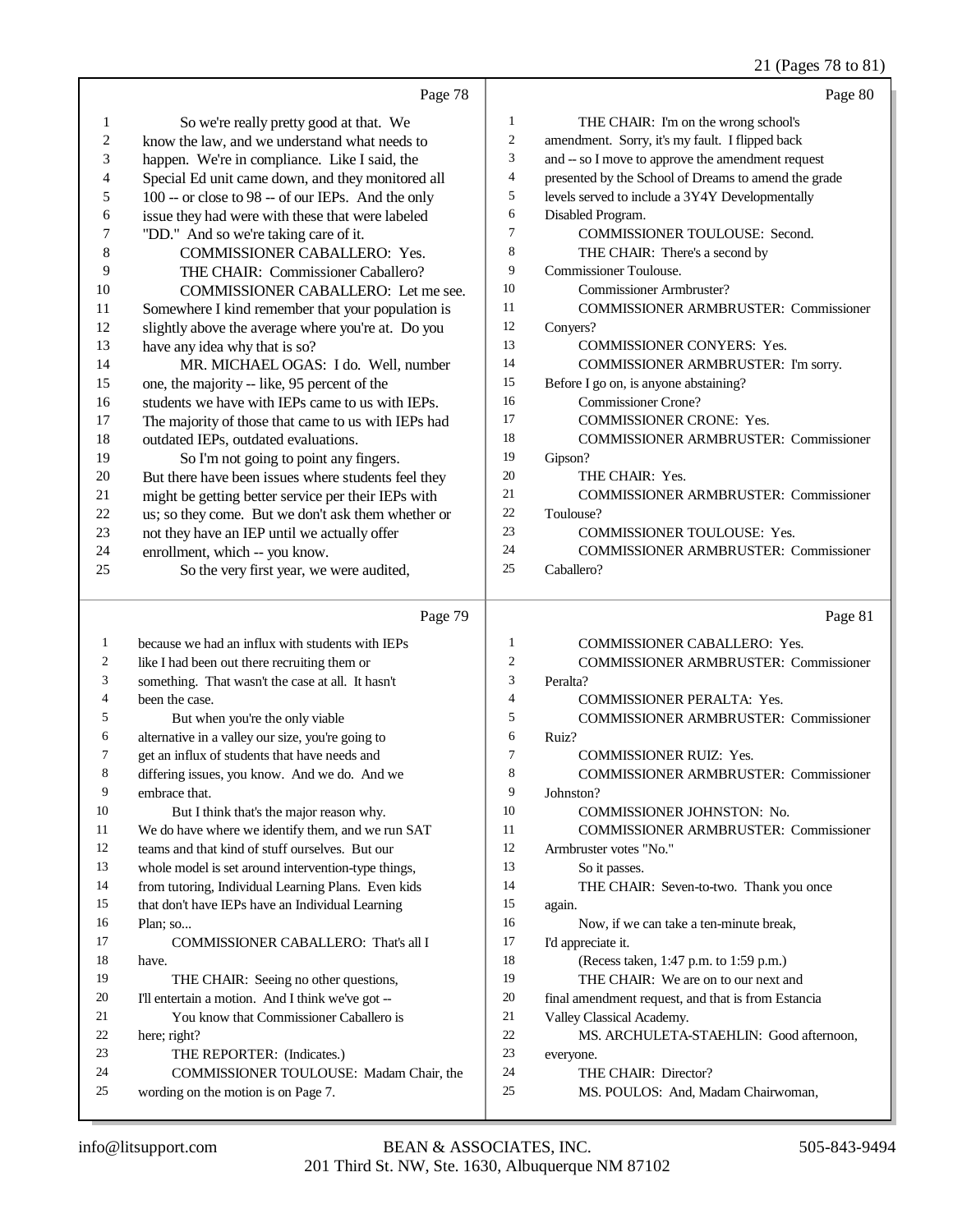## 22 (Pages 82 to 85)

|          |                                                                                                    |                | $22 \times 45$ $-22 \times 6$                                                                               |
|----------|----------------------------------------------------------------------------------------------------|----------------|-------------------------------------------------------------------------------------------------------------|
|          | Page 82                                                                                            |                | Page 84                                                                                                     |
| 1        | Commissioners, first, I must apologize. When I was                                                 | 1              | And, again, we're happy to answer any                                                                       |
| 2        | sending materials out, I did not send the complete                                                 | $\overline{c}$ | questions that you have. We don't have a formal                                                             |
| 3        | packet. So there is a small portion, after Page 80,                                                | 3              | presentation to you all today. We knew that some of                                                         |
| 4        | currently in Section 7 -- or -- sorry -- 6 -- which                                                | 4              | this was information you were waiting for, and we                                                           |
| 5        | is the recommendation report. The work materials                                                   | 5              | believe we have now provided the Commission with all                                                        |
| 6        | are not there. I apologize.                                                                        | 6              | of the information it needs from us, as a charter                                                           |
| 7        | That being said, you have seen them now                                                            | $\tau$         | school, in order for us to allow us to move forward.                                                        |
| 8        | for about three months in a row. So I think you                                                    | 8              | THE CHAIR: All right. And,                                                                                  |
| 9        | maybe have them memorized.                                                                         | 9              | Commissioners, I think in terms of questions, we've                                                         |
| 10       | But in these materials, you do see that                                                            | 10             | belabored this for --                                                                                       |
| 11       | Estancia Valley Classical Academy is requesting                                                    | 11             | COMMISSIONER ARMBRUSTER: Too long.                                                                          |
| 12       | approval of an amendment to increase their                                                         | 12             | THE CHAIR: -- a long time; so                                                                               |
| 13       | enrollment cap from 455 -- or -- sorry -- from 575                                                 | 13             | COMMISSIONER TOULOUSE: Madam Chair, there                                                                   |
| 14       | to 780. And the reasoning for this request, as you                                                 | 14             | is one point in --                                                                                          |
| 15       | know, is to support them in being able to receive                                                  | 15             | THE CHAIR: Okay. I'm just -- I'm just                                                                       |
| 16       |                                                                                                    | 16             | saying that I don't think we need to hash over a lot                                                        |
| 17       | funding and financing for a facility.                                                              | 17             | of old questions that we've had with this school,                                                           |
|          | The Commission has made a similar approval                                                         | 18             | because they have come forward. They've answered                                                            |
| 18       | in the past for Tierra Adentro. And based on the                                                   | 19             | most of our questions. So I would just ask that we                                                          |
| 19       | academic performance of this school having received                                                | 20             | not go back and rehash questions that have been                                                             |
| 20       | an "A" letter grade in 2014; in 2015, an "A"; and a                                                | 21             | asked and answered already.                                                                                 |
| 21       | "C" in 2016; CSD has recommended the approval of                                                   | 22             |                                                                                                             |
| 22       | this enrollment cap.                                                                               | 23             | If there is $a - if$ there is a new                                                                         |
| 23       | In addition, the Commission did receive,                                                           |                | concern, I certainly welcome those questions. But                                                           |
| 24       | this morning from me, as well as yesterday,                                                        | 24             | to go back and have to rehash the past --                                                                   |
| 25       | communications from Estancia Valley Classical                                                      | 25             | MS. ARCHULETA-STAEHLIN: We've spent a lot                                                                   |
|          |                                                                                                    |                |                                                                                                             |
|          | Page 83                                                                                            |                |                                                                                                             |
| 1        |                                                                                                    | 1              | Page 85                                                                                                     |
| 2        | Academy from the Public Schools Facility Authority                                                 | $\overline{c}$ | of time together in this last year. So I don't                                                              |
|          | that specifically identified the PSFA's review of                                                  |                | suspect that it's --                                                                                        |
| 3<br>4   | the facility plans and approval, based on NMCI and                                                 | 3<br>4         | THE CHAIR: So I would just -- I'm just                                                                      |
| 5        | E-Occupancy.                                                                                       |                | asking that you keep any of your questions to                                                               |
| 6        | The communication they received this                                                               | 5              | something that is new and not something that has                                                            |
| 7        | morning and forwarded on to the Commissioners -- so                                                | 6<br>7         | been asked and answered, for our sake, as well as                                                           |
|          | if you have the e-mail, you can view that in your                                                  |                | the school's sake, that we're not living in the                                                             |
| $\,8\,$  | e-mail right now -- is a communication that                                                        | 8<br>9         | past.                                                                                                       |
| 9        | indicates that CID has now issued an approval. And                                                 |                | COMMISSIONER TOULOUSE: Madam Chair, I                                                                       |
| 10       | that is an e-mail from Jody Roybal that says, "Plans                                               | 10             | know more about this school than I do any school                                                            |
| 11       | for the Estancia Valley Charter School are approved                                                | 11             | that isn't in my district.                                                                                  |
| 12       | and will be going back to PSFA today."                                                             | 12             | But I do -- in our materials, there's a                                                                     |
| 13       | And there's a tracking number. And that                                                            | 13             | statement. It says, "Our current charter enrollment                                                         |
| 14       | is from Jody Roybal, who is at the Construction                                                    | 14             | cap is 575. We are anticipating moving to a new                                                             |
| 15       | Industries Division.                                                                               | 15             | facility as early as August 2017, depending on                                                              |
| 16       | THE CHAIR: Okay. Welcome.                                                                          | 16             | availability of funding, and expect enrollment to                                                           |
| 17       | MS. ARCHULETA-STAEHLIN: Good afternoon,                                                            | 17             | surpass 575 for the next charter renewal."                                                                  |
| 18       | Madam Chairman and members of the Commission. We                                                   | 18             | Do you have someplace you're moving in                                                                      |
| 19       | stand ready for questions.                                                                         | 19             | August?                                                                                                     |
| 20       | I would say to you -- and I'm glad that                                                            | 20             | MS. ARCHULETA-STAEHLIN: No, ma'am. We                                                                       |
| 21       | Ms. Poulos had the information that she shared with                                                | 21             | have a place that we're going to begin construction                                                         |
| 22       | you. But we've received -- as far as we know,                                                      | 22             | on.                                                                                                         |
| 23       | everybody who needs to bless us has blessed us. We                                                 | 23             | COMMISSIONER TOULOUSE: Right. That was                                                                      |
| 24<br>25 | are looking forward to beginning and moving forward<br>with our plans to move into a new facility. | 24<br>25       | my question; because, to me, there's a different --<br>a different kind of approval we give you if you were |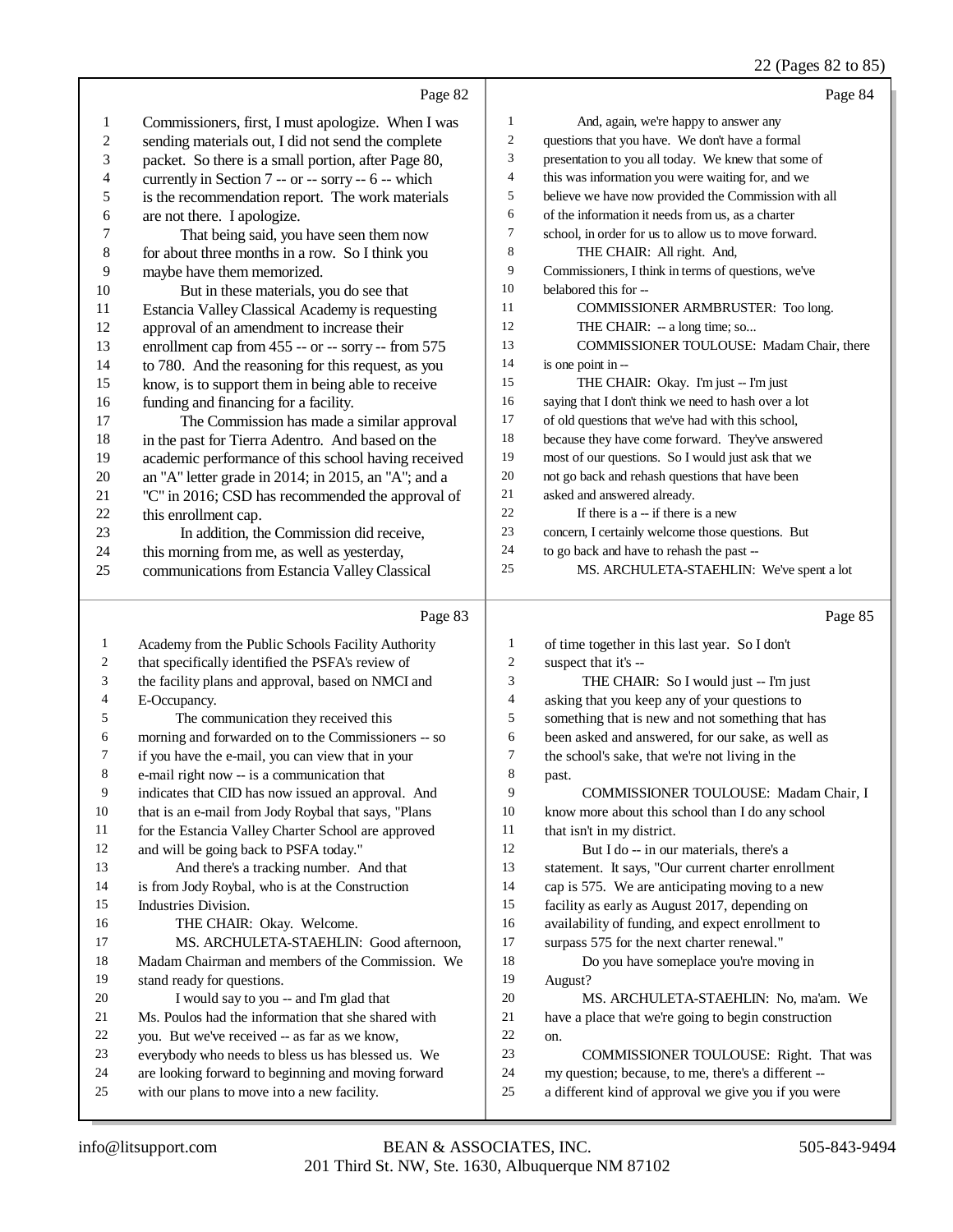## 23 (Pages 86 to 89)

|    | Page 86                                              |                | Page 88                                              |
|----|------------------------------------------------------|----------------|------------------------------------------------------|
| 1  | moving this school year, as opposed to next school   | 1              | MS. ARCHULETA-STAEHLIN: Well, the                    |
| 2  | year.                                                | $\overline{2}$ | concern -- we believe, in fact -- and, again, I      |
| 3  | MS. ARCHULETA-STAEHLIN: And, really,                 | 3              | don't wish to beat this horse anymore; he's long     |
| 4  | that's to allow us to grow, based on what we have on | $\overline{4}$ | past dead and buried, I suspect -- is that what      |
| 5  | waiting lists. And we really do, as you all have     | 5              | we're hoping to do is, with a larger facility, be    |
| 6  | heard from other schools as time has gone on, an     | 6              | able to offer more to more students.                 |
| 7  | opportunity for us to grow our own, if you will.     | 7              | <b>COMMISSIONER JOHNSTON: Yes.</b>                   |
| 8  | And that would allow us -- at this point in time, we | 8              | MS. ARCHULETA-STAEHLIN: So if there's a              |
| 9  | could have, I believe three kindergartens -- we have | 9              | fact somebody doesn't like that we've moved seven    |
| 10 | enough students-in-waiting, if you will, that if we  | 10             | miles down the road, there's not much we could do    |
| 11 | had space, we would have that.                       | 11             | about that. And I would say that that's really --    |
| 12 | And if you think of that type of growth              | 12             | if you look at the bigger picture, that's our plan.  |
| 13 | over the course of time, we suspect that the         | 13             | I would also note for you -- even though             |
| 14 | building we're planning is going to be adequate for  | 14             | it really is not part of, I think, this particular   |
| 15 | us; but, hopefully, full.                            | 15             | consideration -- our first quartile has gone up. I   |
| 16 | <b>COMMISSIONER JOHNSTON: Madam Chair?</b>           | 16             | don't have the official reporting yet; but I would   |
| 17 | THE CHAIR: Commissioner?                             | 17             | like to alleviate your concern.                      |
| 18 | COMMISSIONER JOHNSTON: This has been a               | 18             | COMMISSIONER JOHNSTON: Mr. Thiery and I              |
| 19 | journey; but -- for me. And in my experience, I      | 19             | will be best friends. But what I would like to do.   |
| 20 | often learn more from difficult journeys.            | 20             | since this is in my district, if -- when it's time   |
| 21 | You have -- I agree with you, Madam Chair,           | 21             | to make the motion, I would appreciate being able to |
| 22 | that we need to move forward with this. And I        | 22             | do -- to make a motion. I don't know whether I'm     |
| 23 | absolutely -- you are in my district. And I          | 23             | out of line or not. But that's where I am.           |
| 24 | absolutely, at this point, see no reason that I      | 24             | THE CHAIR: No. I just have one quick                 |
| 25 | would vote against this increase in enrollment. I    | 25             | question; because I'm just -- what are you looking   |
|    |                                                      |                |                                                      |
|    | Page 87                                              |                | Page 89                                              |

#### Page 87 |

| 1  | think that everything that you have endeavored to do | 1              | at your enrollment for this September? Or this       |
|----|------------------------------------------------------|----------------|------------------------------------------------------|
| 2  | and every question I have asked of the district and  | 2              | August? Or whatever?                                 |
| 3  | every item I have observed has supported your        | 3              | MS. ARCHULETA-STAEHLIN: I think we have              |
| 4  | ability to handle this increase in enrollment.       | $\overline{4}$ | 531 students, and a waiting list, at least in the    |
| 5  | My -- my remaining need for resolution is            | 5              | lower grades, of 34 students.                        |
| 6  | that lowest quartile. But everybody works with       | 6              | THE CHAIR: So if this -- if this request             |
| 7  | that. And I say that, just so that moving ahead,     | 7              | is accepted, you would take those waiting list kids? |
| 8  | I've said it.                                        | 8              | MS. ARCHULETA-STAEHLIN: They would -- if             |
| 9  | But I can tell you, as the Commissioner              | 9              | we were already in our new facility, we would be     |
| 10 | who represents the district within which you reside, | 10             | able to absorb those.                                |
| 11 | I have had -- I did have a call from a parent who    | 11             | THE CHAIR: But you can't --                          |
| 12 | was concerned about your move from your current      | 12             | MS. ARCHULETA-STAEHLIN: But we cannot.               |
| 13 | location to Edgewood.                                | 13             | THE CHAIR: -- at this point in time.                 |
| 14 | How many miles is that? I didn't $- I$               | 14             | MS. ARCHULETA-STAEHLIN: Right.                       |
| 15 | didn't drive it. Is it ten miles?                    | 15             | THE CHAIR: That's what I was trying to               |
| 16 | MR. TIM THIERY: Seven.                               | 16             | figure out.                                          |
| 17 | <b>COMMISSIONER JOHNSTON:</b> It's about             | 17             | MS. ARCHULETA-STAEHLIN: Yes, ma'am.                  |
| 18 | seven -- five miles, six miles -- it's not many      | 18             | THE CHAIR: You're not going to take any              |
| 19 | miles -- and that it would reflect a change in the   | 19             | additional students.                                 |
| 20 | demographics.                                        | 20             | MS. ARCHULETA-STAEHLIN: If we have room              |
| 21 | I tried to -- to respond to that. And I              | 21             | in a particular grade, and there's not a waiting     |
| 22 | even contacted the Chair about it; because I don't   | 22             | list, yes, we will take those students. But if we    |
| 23 | think it's going to -- I guess if I ask. You         | 23             | have a waiting list for a particular grade, we are   |
| 24 | haven't had one student disenroll because of the     | 24             | unable to move those children. And we will lottery   |
| 25 | move, have you?                                      | 25             | again, which was sort of an ongoing basis. But,      |
|    |                                                      |                |                                                      |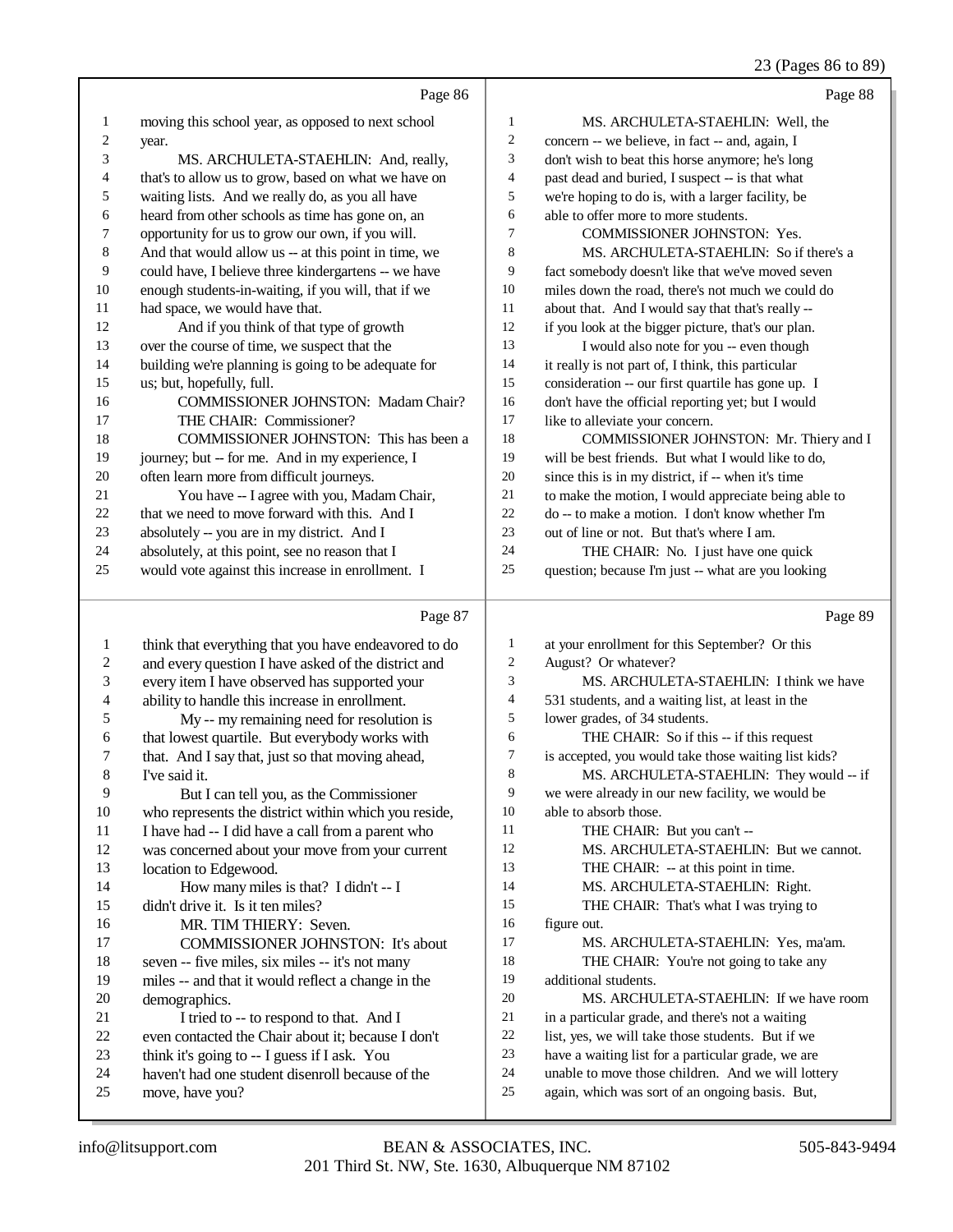24 (Pages 90 to 93)

|                  | Page 90                                                                                            |                | Page 92                                                                                      |
|------------------|----------------------------------------------------------------------------------------------------|----------------|----------------------------------------------------------------------------------------------|
| $\mathbf{1}$     | again, without space, you are limited.                                                             | 1              | COMMISSIONER PERALTA: You're not going to                                                    |
| $\overline{c}$   | THE CHAIR: Right. So you're not                                                                    | $\overline{c}$ | make August. It's possible it can happen in a year;                                          |
| 3                | anticipating adding additional portables at this                                                   | 3              | but you've got to make sure, of course, the permits                                          |
| 4                | moment in time to be able to increase enrollment                                                   | 4              | allow you to go ahead and start breaking ground,                                             |
| 5                | now.                                                                                               | 5              | which we're already almost close to August. Weather                                          |
| 6                | MS. ARCHULETA-STAEHLIN: No, ma'am. We                                                              | 6              | is perfect. Nothing gets in the way of                                                       |
| 7                | would have asked for that specifically, if it was --                                               | 7              | construction. You know, site conditions are good.                                            |
| 8                | again, as Commissioner Toulouse has said, if we were                                               | $\,$ 8 $\,$    | The contractors are on task, okay? Utilities, make                                           |
| 9                | thinking about adding more kids now, we would have                                                 | 9              | sure those things are available.                                                             |
| 10               | made that point.                                                                                   | 10             | So it almost has to be a perfect, ideal                                                      |
| 11               | THE CHAIR: Right. Okay. Sure.                                                                      | 11             | situation for you to get your school done in time to                                         |
| 12               | COMMISSIONER PERALTA: Okay. So I feel                                                              | 12             | open in August.                                                                              |
| 13               | like -- well, let me go ahead and articulate to                                                    | 13             | So where I stand is that I'm a little bit                                                    |
| 14               | where I stand on this particular amendment request                                                 | 14             | cautious about allowing you to add 305 kids, and you                                         |
| 15               | from your school, as the liaison to the Public                                                     | 15             | going back today and saying that, "You are going to                                          |
| 16               | Schools Capital Outlay Council, which directly works                                               | 16             | be accepted to our school," and come August -- we                                            |
| $17\,$           | hand-in-hand with the PSFA. Alluding to the                                                        | 17             | have delays or whatever -- we're not going to make                                           |
| 18               | Director's e-mail from CID, I did see that. It was                                                 | 18             | that time line. And now you've got 300 kids who                                              |
| 19               | forwarded to me, and it did say that plans were                                                    | 19             | have committed to the school who have got no place                                           |
| $20\,$           | approved.                                                                                          | 20             | to go.                                                                                       |
| 21               | Whether that means -- I think what we're                                                           | 21             | MS. ARCHULETA-STAEHLIN: We do not                                                            |
| $22\,$           | looking for from CID is permit approval and not so                                                 | $22\,$         | expect-                                                                                      |
| $23\,$           | much plan approval, meaning that you need a permit                                                 | 23             | COMMISSIONER PERALTA: These are my                                                           |
| 24               | to be able to break ground to start construction.                                                  | 24             | comments. These aren't questions.                                                            |
| 25               | Maybe they -- the wordsmithing got wrong or                                                        | 25             | MS. ARCHULETA-STAEHLIN: I apologize.                                                         |
|                  | Page 91                                                                                            |                | Page 93                                                                                      |
| $\mathbf{1}$     | whatever. Maybe the permit was approved. If the                                                    | $\mathbf{1}$   | COMMISSIONER PERALTA: So I, personally,                                                      |
| $\boldsymbol{2}$ | plans were approved, that's the PSFA's                                                             | $\overline{c}$ | have to vote based on a facility that you are in                                             |
| $\sqrt{3}$       | responsibility. But I'll leave it at that.                                                         | 3              | currently, okay? Currently, your facility allows                                             |
| 4                | Going to Commissioner Toulouse's opening                                                           | 4              | for about 85 more kids, where you're at now.                                                 |
| 5                | statement earlier, in our packet, it does say that                                                 | 5              | I don't want to put kids to -- to make a                                                     |
| 6                | you are moving to a new facility as early as August                                                | 6              | commitment -- or parents to make a commitment to a                                           |
| 7                | 2017. That's next month.                                                                           | $\tau$         | facility that hasn't even broken ground yet. That's                                          |
| 8                | MS. ARCHULETA-STAEHLIN: And that's not                                                             | 8              | probably going to take, on average, about 18 months                                          |
| 9                | going to happen this year.                                                                         | 9              | to get fully constructed and doors open for your                                             |
| 10               | COMMISSIONER PERALTA: Correct. Okay.                                                               | 10             | kids to come in. Thank you.                                                                  |
| 11               | Thank you. So we are anticipating that we are                                                      | 11             | MS. ARCHULETA-STAEHLIN: Madam                                                                |
| 12               | moving in when?                                                                                    | $12\,$         | Commissioner, if I may just make a comment on the                                            |
| 13               | MS. ARCHULETA-STAEHLIN: Well, as soon as                                                           | 13             | record so that we have that, I appreciate the                                                |
| 14               | the facility is completed. I would suspect that                                                    | 14             | concerns that have been raised by the Commission. I                                          |
| 15               | would be sometime next summer, 2018.                                                               | 15             | think we've tried to answer them all as completely                                           |
| 16               | COMMISSIONER PERALTA: And I think I've                                                             | 16             | as possible.                                                                                 |
| 17               | alluded to this before in previous meetings. But on                                                | 17             | I would note that I don't think the                                                          |
| 18               | average -- all right? -- and taking into account all                                               | 18             | concerns that have been raised particularly by                                               |
| 19               | the phases that it takes to construct, on average,                                                 | 19             | Commissioner Peralta are within the Commission to                                            |
| 20               | it takes about 18 months. That's a year and a half                                                 | $20\,$         | decide -- for that to be the basis for a decision                                            |
| 21<br>$22\,$     | to get a facility completely built and get its final                                               | 21<br>22       | one way or the other.                                                                        |
| 23               | blessing from PSFA for E-Occupancy and minimum<br>adequacy and all of that stuff. So that's longer | 23             | And I mean no disrespect. I think it's<br>important for everybody to be clear on what the -- |
| 24               | than a year.                                                                                       | 24             | what powers you have over us, which are many, and                                            |
|                  |                                                                                                    |                |                                                                                              |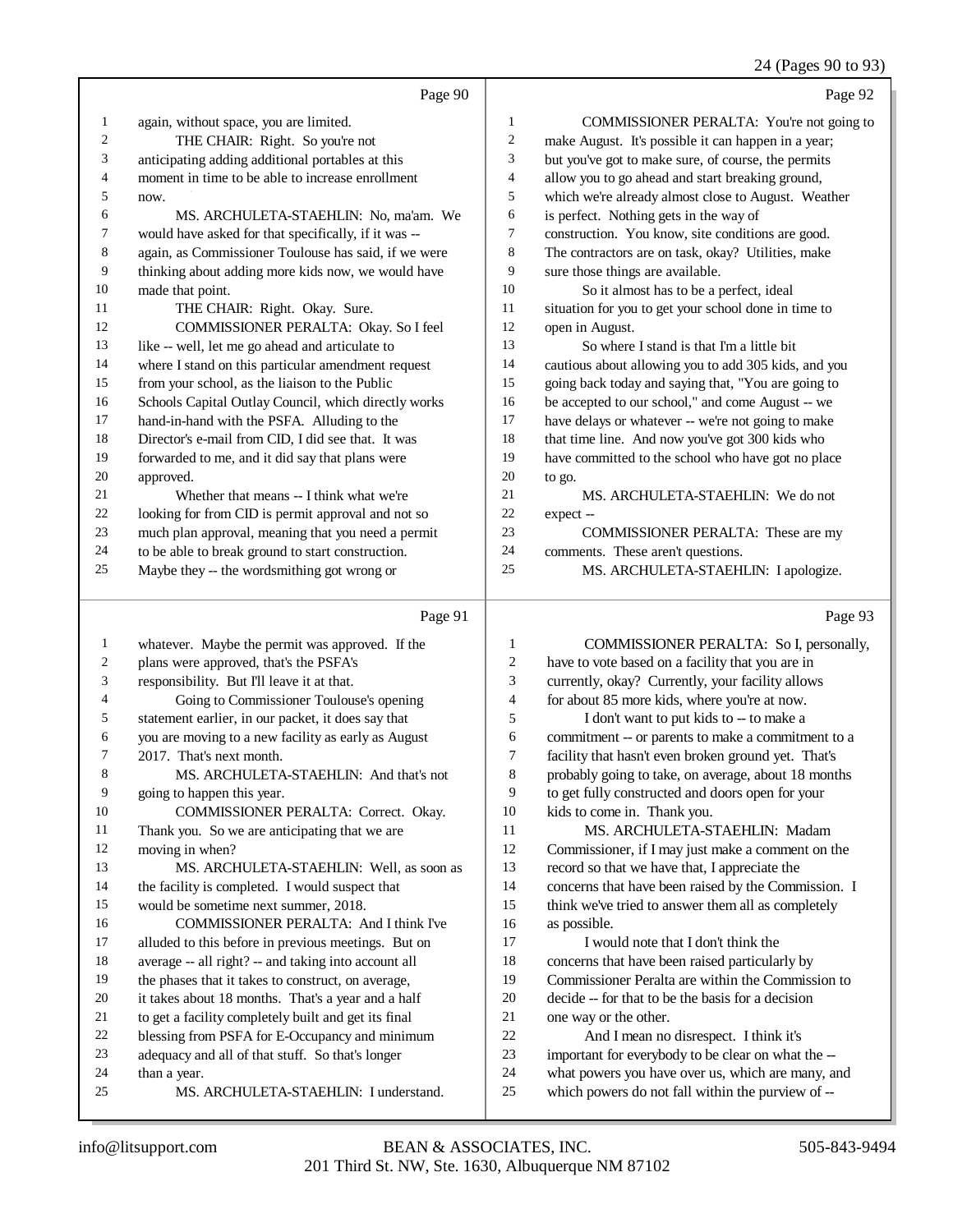## 25 (Pages 94 to 97)

|          | Page 94                                                        |                | Page 96                                                                |
|----------|----------------------------------------------------------------|----------------|------------------------------------------------------------------------|
| 1        | and I appreciate the concerns.                                 | 1              | just prior to this, we had a conversation about when                   |
| 2        | And we will take that back and make sure                       | $\mathbf{2}$   | someone says that they -- when a charter says that                     |
| 3        | that whoever is -- tries to lottery in to our school           | 3              | they will complete an action that is pending,                          |
| 4        | are aware of the conditions and the timeline that              | $\overline{4}$ | that -- that we have to take them at their word.                       |
| 5        | proceeds, so that we do not have 300 people waiting            | 5              | And historically, everything that the Classical                        |
| 6        | for the doors to open that we're unable to open.               | 6              | Academy has approached, they've approached in a                        |
| 7        | Thank you.                                                     | 7              | proactive, organized, orderly manner. And so I have                    |
| 8        | THE CHAIR: Okay. But I just want to make                       | 8              | no reason to believe otherwise. But                                    |
| 9        | it clear that we do have the ability -- and it is              | 9              | MS. ARCHULETA-STAEHLIN: Thank you, ma'am.                              |
| 10       | within our purview -- to accept -- to approve or to            | 10             | Again, I meant no disrespect. I'm just doing my                        |
| 11       | deny this Corrective Action -- this -- I'm sorry --            | 11             | job.                                                                   |
| 12       | SO                                                             | 12             | THE CHAIR: Are we ready for a motion?                                  |
| 13       | MS. ARCHULETA-STAEHLIN: And I apologize.                       | 13             | COMMISSIONER JOHNSTON: Madam Chair, may I                              |
| 14       | I do not -- I did not mean that. What I meant,                 | 14             | make that motion?                                                      |
| 15       | ma'am, was simply what -- what condition -- what you           | 15             | THE CHAIR: Certainly.                                                  |
| 16       | must -- you are able to consider to make those                 | 16             | COMMISSIONER JOHNSTON: Madam Chair, I                                  |
| 17       | determinations. That's all. I meant no disrespect              | 17             | move to approve the amendment request presented by                     |
| 18       | whatsoever.                                                    | 18             | Estancia Valley Classical Academy to increase its                      |
| 19       | THE CHAIR: And in all honesty, I don't                         | 19             | enrollment to 780, with the following conditions:                      |
| 20       | think -- because we don't go through and ask every             | 20             | But I don't think we have any conditions.                              |
| 21       | Commissioner, "What went through your mind to make             | 21             | Successful completion of the PSFA process?                             |
| 22       | this decision?"                                                | 22             | COMMISSIONER TOULOUSE: Of the new                                      |
| 23       | COMMISSIONER CABALLERO: But I think it's                       | 23<br>24       | facility?                                                              |
| 24       | important for her to clarify and dispel for other              | 25             | COMMISSIONER JOHNSTON: Of the new                                      |
| 25       | Commissioners that that presentation given really              |                | facility, because the school has demonstrated an                       |
|          | Page 95                                                        |                | Page 97                                                                |
| 1        | should be just points of information for the school            | $\mathbf{1}$   | acceptable level of academic performance, with no                      |
| 2        | to take into account, and not -- not take that as --           | $\sqrt{2}$     | grade lower than a "C" in the last three years.                        |
| 3        | as conditions precedent to their approval.                     | 3              | COMMISSIONER CABALLERO: Second.                                        |
| 4        | And so I think it's important for her to                       | 4              | THE CHAIR: Second.                                                     |
| 5        | make the clarification. And it is correct that we              | 5              | COMMISSIONER ARMBRUSTER: Are there any                                 |
| 6        | shouldn't be -- our decision shouldn't be elsewhere,           | 6              | abstentions?                                                           |
| 7        | other than what's in front of us within our purview            | 7              | THE CHAIR: Discussion?                                                 |
| 8        | and not anywhere else.                                         | 8              | COMMISSIONER ARMBRUSTER: Oh, I'm sorry.                                |
| 9        | And that's where the Commission has gotten                     | 9              | Discussions. I just want to make one comment.                          |
| 10       | into trouble. We've gotten into trouble when we go             | 10             | Tell me if this is correct.                                            |
| 11       | outside of that. And I don't mind hearing it from              | 11             | So if -- just if -- this project didn't                                |
| 12       | the schools or their attorneys. And remind us,                 | 12             | get all the PSFA --                                                    |
| 13       | because we're human beings, and we take whatever               | 13             | COMMISSIONER CABALLERO: Are you                                        |
| 14       | we -- each of us say as very valid, and we may make            | 14             | abstaining?                                                            |
| 15       | a mistake.                                                     | 15             | THE CHAIR: You're asking the question                                  |
| 16       | COMMISSIONER PERALTA: If I may just                            | 16             | about -- yeah.                                                         |
| 17       | follow up on -- as I mentioned earlier, I was                  | 17             | COMMISSIONER ARMBRUSTER: If they didn't                                |
| 18       | waiting for a response back from Martica Casias of             | 18             | get that, then they couldn't improve their -- have a                   |
| 19       | PSFA. I got a text back, "We don't have                        | 19             | larger cap, because they don't have any place to put                   |
| 20       | notification from the CID at this time. We don't               | 20             | it; right?                                                             |
| 21       | have approved plans yet."                                      | 21             | COMMISSIONER PERALTA: They would have to                               |
| 22<br>23 | I'll just leave it at that.                                    | $22\,$         | remain in their existing facility.                                     |
|          |                                                                |                |                                                                        |
|          | MS. ARCHULETA-STAEHLIN: I appreciate that                      | 23             | COMMISSIONER ARMBRUSTER: Which, by Fire                                |
| 24<br>25 | update. Thank you.<br>COMMISSIONER JOHNSTON: And, Madam Chair, | 24<br>25       | Code or whatever, can only hold so many kids. So<br>this is already -- |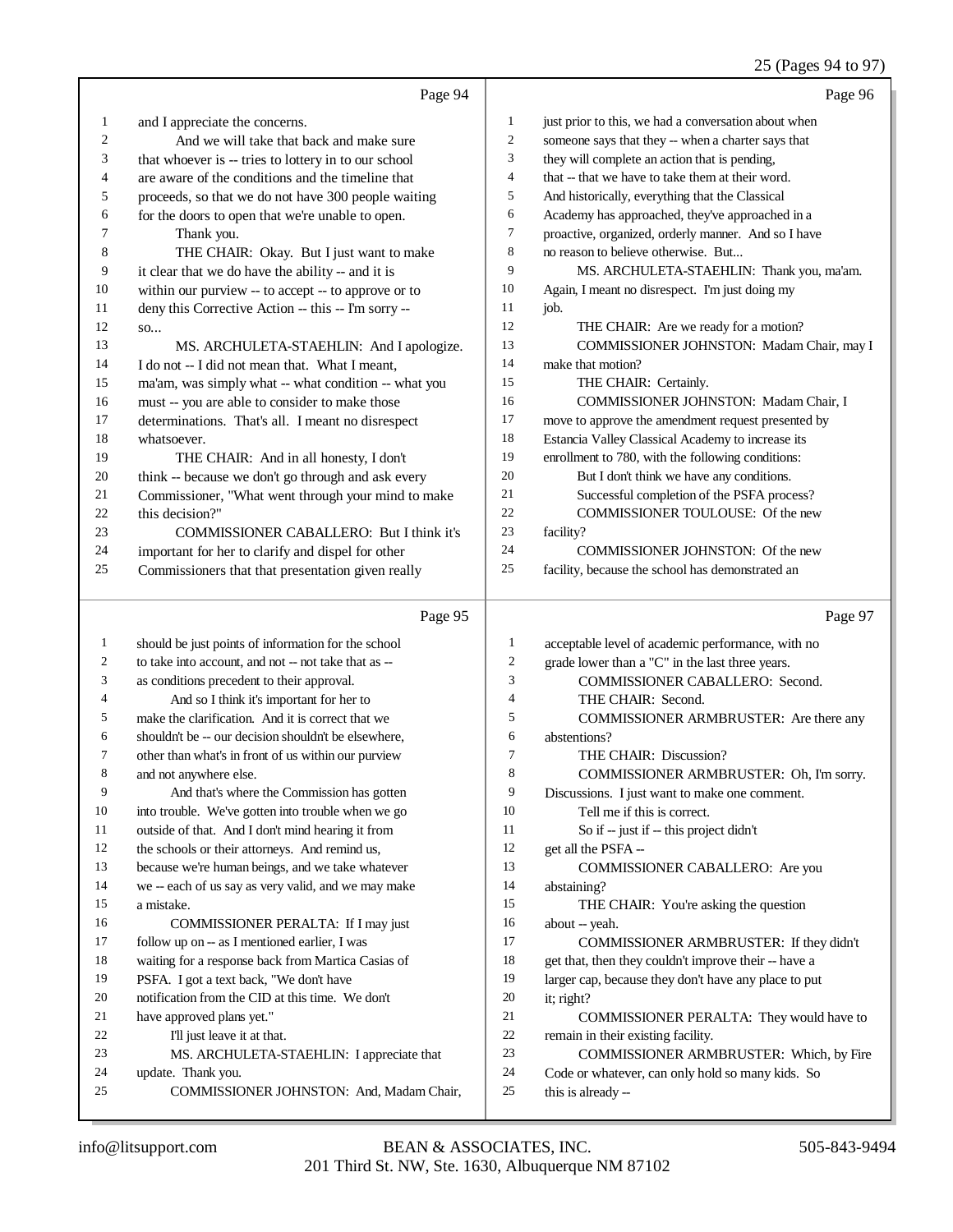26 (Pages 98 to 101)

|                | Page 98                                      |                | Page 100                                             |
|----------------|----------------------------------------------|----------------|------------------------------------------------------|
| 1              | COMMISSIONER TOULOUSE: But it's covered      | 1              | quite comprehensive -- or extensive, maybe.          |
| 2              | in the motion.                               | $\overline{c}$ | I will be -- my team and I will be working           |
| 3              | COMMISSIONER ARMBRUSTER: That's what I'm     | 3              | on doing an analysis of that data.                   |
| 4              | saying.                                      | $\overline{4}$ | And I think the other thing that,                    |
| 5              | Okay. Ready?                                 | 5              | Madam Chairwoman, you had asked -- or indicated that |
| 6              | THE CHAIR: Anyone else?                      | 6              | you would be interested in at this time -- is an     |
| 7              | COMMISSIONER ARMBRUSTER: Okay.               | 7              | update from the school leader regarding the planned  |
| 8              | <b>Commissioner Peralta?</b>                 | 8              | professional development that they were pursuing as  |
| 9              | <b>COMMISSIONER PERALTA: No.</b>             | 9              | part of the Corrective Action Plan.                  |
| 10             | <b>COMMISSIONER ARMBRUSTER: Commissioner</b> | 10             | THE CHAIR: And I want to thank whoever               |
| 11             | Toulouse?                                    | 11             | thinks I can read this small.                        |
| 12             | <b>COMMISSIONER TOULOUSE: Yes.</b>           | 12             | MS. POULOS: That's me. I thought you all             |
| 13             | <b>COMMISSIONER ARMBRUSTER: Commissioner</b> | 13             | brought magnifying glasses.                          |
| 14             | Crone?                                       | 14             | THE CHAIR: I don't think my magnifying               |
| 15             | <b>COMMISSIONER CRONE: No.</b>               | 15             | glass could read it. And I have the app on my        |
| 16             | <b>COMMISSIONER ARMBRUSTER: Commissioner</b> | 16             | phone. Oh, I can't even read that.                   |
| 17             | Caballero?                                   | 17             | Mr. Jones, from what I understand, is                |
| 18             | <b>COMMISSIONER CABALLERO: Yes.</b>          | 18             | attending a professional development opportunity.    |
| 19             | <b>COMMISSIONER ARMBRUSTER: Commissioner</b> | 19             | So Ms. Matthews is here to give us that update       |
| 20             | Conyers?                                     | 20             | because he was not available.                        |
| 21             | <b>COMMISSIONER CONYERS: Yes.</b>            | 21             | So thank you.                                        |
| 22             | <b>COMMISSIONER ARMBRUSTER: Commissioner</b> | 22             | MS. PATRICIA MATTHEWS: Madam Chair,                  |
| 23             | Armbruster votes "Yes."                      | 23             | members of the Commission, Patricia Matthews of      |
| 24             | Commissioner Gipson?                         | 24             | Matthews Fox on behalf of La Promesa Early Learning  |
| 25             | THE CHAIR: No.                               | 25             | Center.                                              |
|                | Page 99                                      |                | Page 101                                             |
| 1              | <b>COMMISSIONER ARMBRUSTER: Commissioner</b> | 1              | I have a couple of -- sort of a twofold              |
| $\overline{2}$ | Johnston?                                    | $\overline{c}$ | presentation, that as to the -- I want to clarify;   |
| 3              | <b>COMMISSIONER JOHNSTON: Yes.</b>           | 3              | because it was my understanding, based on the        |

| 4   | <b>COMMISSIONER ARMBRUSTER: Commissioner</b>         |
|-----|------------------------------------------------------|
| 5   | Ruiz?                                                |
| 6   | <b>COMMISSIONER RUIZ: Yes.</b>                       |
| 7   | <b>COMMISSIONER ARMBRUSTER: Six "For."</b>           |
| 8   | THE CHAIR: The motion carries six to                 |
| 9   | three.                                               |
| 10  | Thank you very much for your time.                   |
| 11  | THE CHAIR: Item No. 7, Discussion and                |
| 12  | Possible Action on La Promesa Early Learning Center. |
| 13  | Director?                                            |
| 14  | MS. POULOS: Madam Chairwoman,                        |
| 15  | Commissioners, Item No. 7 is an item to have a       |
| 16  | report from La Promesa Early Learning Center.        |
| 17  | At the May meeting, a Corrective Action              |
| 18  | Plan was finalized for this school. When the         |
| 19  | determination was made to include this item on the   |
| 20  | agenda, we had been in communication and had not     |
| 21  | received the data we were requesting from the        |
| 22. | school.                                              |
| 23  | We have since received a data download               |

 directly from the assessment company, and that data is redacted and included in your materials. It's

 the school would give that update on professional development courses at the October meeting. So I 7 don't have that for you today.<br>8 We had -- we had agree We had -- we had agreed that we would come forward with a list of what he was doing, had done, and would be doing. So I don't have an update for 11 that.<br>12 THE CHAIR: Okay. MS. PATRICIA MATTHEWS: What I would like to do is sort of come on the suit tails of Mr. Ogas this morning, which is talking about some 16 communication concerns.<br>17 I want to -- I'm only I want to -- I'm only going to talk for a few minutes, and I'm sure you're happy about that; because I think there's an implication the school didn't do what they were asked to do by the fact 21 that we were on this agenda with short notice.<br>22 Mr. Jones. on April the 24th. which was 22 Mr. Jones, on April the 24th, which was<br>
23 the date of the negotiations, sent the 2015-16 r.

Corrective Action Plan -- and it's in here -- that

the date of the negotiations, sent the 2015-'16 raw

24 data to Ms. Barnes, which was forwarded to <br>25 Ms. Poulos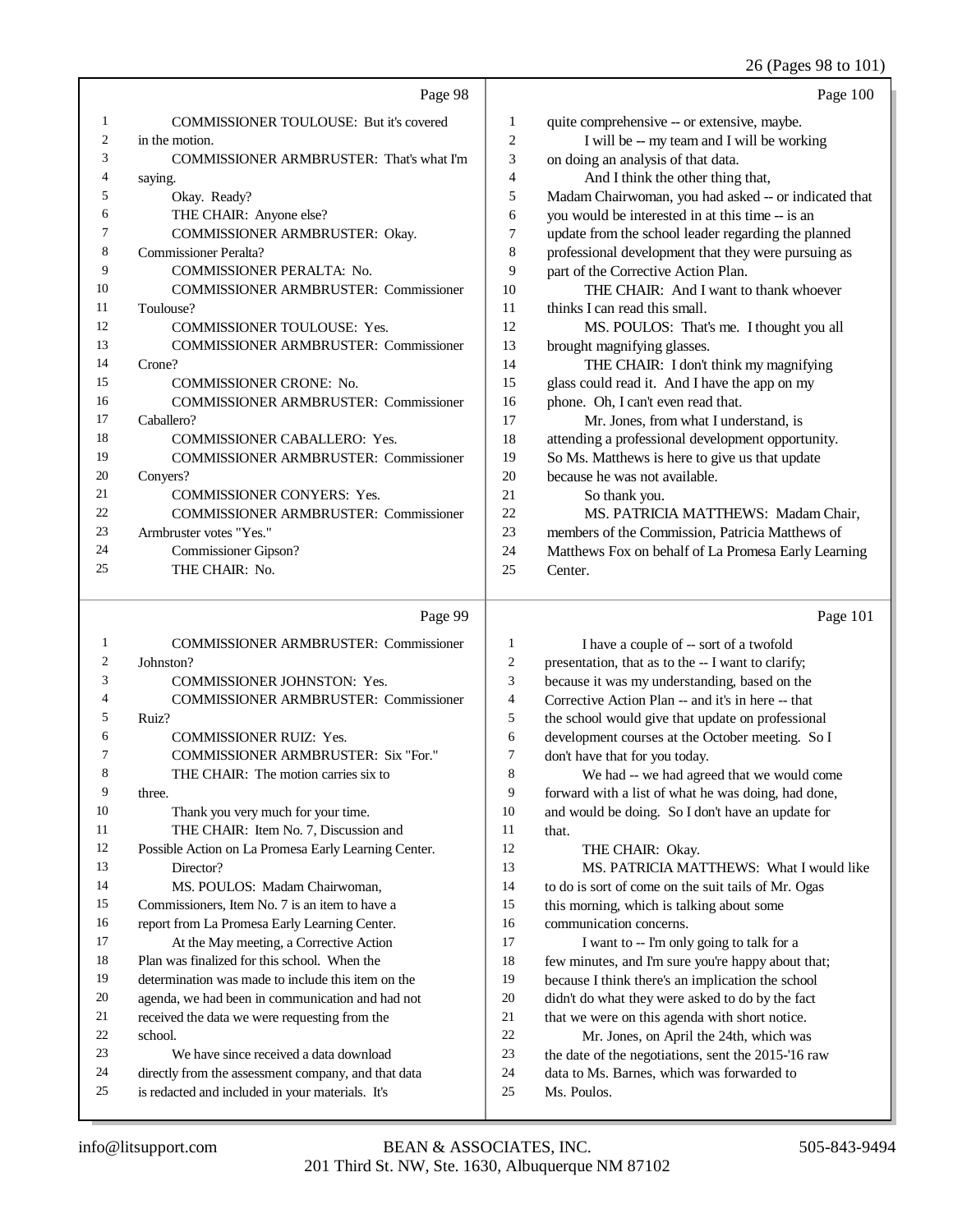## 27 (Pages 102 to 105)

|                         | Page 102                                                                                                  |                | Page 104                                                         |
|-------------------------|-----------------------------------------------------------------------------------------------------------|----------------|------------------------------------------------------------------|
| 1                       | MS. POULOS: It was not. I'm sorry. I                                                                      | $\mathbf{1}$   | recipient of an e-mail that had student data with                |
| $\overline{\mathbf{c}}$ | have to clarify.                                                                                          | $\mathbf{2}$   | students' names on it.                                           |
| 3                       | MS. PATRICIA MATTHEWS: I apologize,                                                                       | 3              | And I'm very concerned when student IDs                          |
| 4                       | Ms. Poulos. It doesn't matter to me.                                                                      | 4              | start circulating through e-mails. And that went                 |
| 5                       | The Commission was represented by                                                                         | 5              | back probably a month ago, at least, that Mr. Jones              |
| 6                       | Ms. Barnes, and that data ended up apparently in                                                          | 6              | sent that e-mail to myself, I think the Director --              |
| 7                       | your possession, because it's in your e-mail chains.                                                      | 7              | and I don't even remember who else was the recipient             |
| 8                       | So I don't want to argue about that.                                                                      | 8              | of that. And I know that's been addressed to him                 |
| 9                       | So it was there, and it was provided in                                                                   | 9              | prior, that the transmission of student names should             |
| 10                      | raw form. It was stated to be in raw form.                                                                | $10\,$         | not be done, especially through an e-mail.                       |
| 11                      | Mr. Jones did not receive any response from the                                                           | 11             | So that -- that was my first concern that                        |
| 12                      | Charter Schools Division until the 7th of July that                                                       | 12             | was -- that was piqued.                                          |
| 13                      | there was some concern about the fact that it was                                                         | 13             | And I know when we had the -- or I'm                             |
| 14                      | presented in Excel spreadsheet form, versus a PDF                                                         | 14             | pretty sure -- when we had the discussion at the                 |
| 15                      | format.                                                                                                   | 15             | May meeting, that the -- there was an agreement that             |
| 16                      | Then in June, he sent the -- I believe it                                                                 | 16             | there would be personalized reports made by NW---                |
| 17                      | was the '16-'17 data in the same format, again, not                                                       | 17             | we're talking NWEA? Or is it Discovery?                          |
| 18                      | hearing from the Commission -- I mean, from the                                                           | 18             | MS. PATRICIA MATTHEWS: It was not                                |
| 19                      | Charter Schools Division -- until July, that there                                                        | 19             | Discovery; it was NWEA. And that's very clear. The               |
| 20                      | was something that wasn't acceptable.                                                                     | $20\,$         | e-mails from Ms. Barnes says, "Going forward,                    |
| 21                      | Now, whether or not it is or it isn't, I                                                                  | 21             | because we're not even using NWEA, we will use this              |
| 22                      | believe it is exactly in the format that she asked                                                        | 22             | format."                                                         |
| 23                      | for. It's not in a PDF. Granted. But I would                                                              | 23             | And the school was in the process of, for                        |
| 24                      | encourage there to be better communication. If                                                            | 24             | this upcoming school year, obtaining information                 |
| 25                      | there's something that we're providing in response                                                        | 25             | from NWEA for a report that personalized it for                  |
|                         |                                                                                                           |                |                                                                  |
|                         |                                                                                                           |                |                                                                  |
|                         |                                                                                                           |                |                                                                  |
|                         | Page 103                                                                                                  |                | Page 105                                                         |
| $\mathbf{1}$            | to the Corrective Action Plan -- he did it on his                                                         | 1              | that -- so that -- so there was a confusion about                |
| 2                       | own initiative -- let him know right away that                                                            | $\overline{c}$ | the Discovery and the NWEA and asking to have                    |
| 3                       | there's something wrong, or it's not acceptable.                                                          | 3              | information from Discovery in the same format                    |
| 4                       | In fact, he asked for -- from the                                                                         | $\overline{4}$ | presented as NWEA. And that's just not going to                  |
| 5                       | Director, "What is it you want me to provide to                                                           | 5              | happen; so                                                       |
| 6                       | you?" And she didn't explain.                                                                             | 6              | THE CHAIR: And I apologize for that,                             |
| 7                       | So that's all I'm going to say. But I'm                                                                   | $\overline{7}$ | because that was my disconnect. I'm thinking that                |
| 8                       | very concerned. We agreed on the cap, to come                                                             | 8              | report should have been for this current year; but               |
| 9                       | before you in October and April, to report out on                                                         | 9              | it's the going-forward.                                          |
| 10                      | the status of the school; and here we are, given                                                          | 10             | MS. PATRICIA MATTHEWS: Right. Exactly.                           |
| 11                      | notice on July the 7th that we're on the agenda with                                                      | 11             | THE CHAIR: But there wasn't -- there                             |
| 12                      | some implication the school has done something wrong                                                      | 12             | still was the concern that the information that was              |
| 13                      | in not complying.                                                                                         | 13             | transmitted was not the --                                       |
| 14                      | That's all I wanted to say.                                                                               | 14             | MS. PATRICIA MATTHEWS: I'll work on                              |
| 15                      | THE CHAIR: Okay. And I'll -- and I'm                                                                      | 15             | Mr. Jones making sure he knows how to redact.                    |
| 16                      | going to say that I was the recipient of a number of                                                      | 16             | THE CHAIR: Right. Right. Because it's                            |
| 17                      | e-mails in those chains that go back a number of                                                          | 17             | not -- it is not the first time. I don't even think              |
| 18                      | weeks addressing concerns about the data that had or                                                      | 18             | it's the second time that I've received that                     |
| 19                      | had not been presented.                                                                                   | 19             | information.                                                     |
| 20                      | Because it was my understanding when we                                                                   | 20             | MS. PATRICIA MATTHEWS: Madam Chair,                              |
| 21                      | had the meeting -- and I was the -- I think the                                                           | 21             | members of the Commission, I think that part of the              |
| 22                      | engine that pulled this train for this agenda item;                                                       | 22             | problem is that Mr. Jones expects for this                       |
| 23                      | so I'll take complete ownership of this one, because                                                      | 23             | information to be transmitted to the Charter Schools             |
| 24<br>25                | I had concerns -- because concerns were raised early<br>by me, first and foremost, because I -- I was the | 24<br>25       | Division, potentially Commissioners, but not to be<br>published. |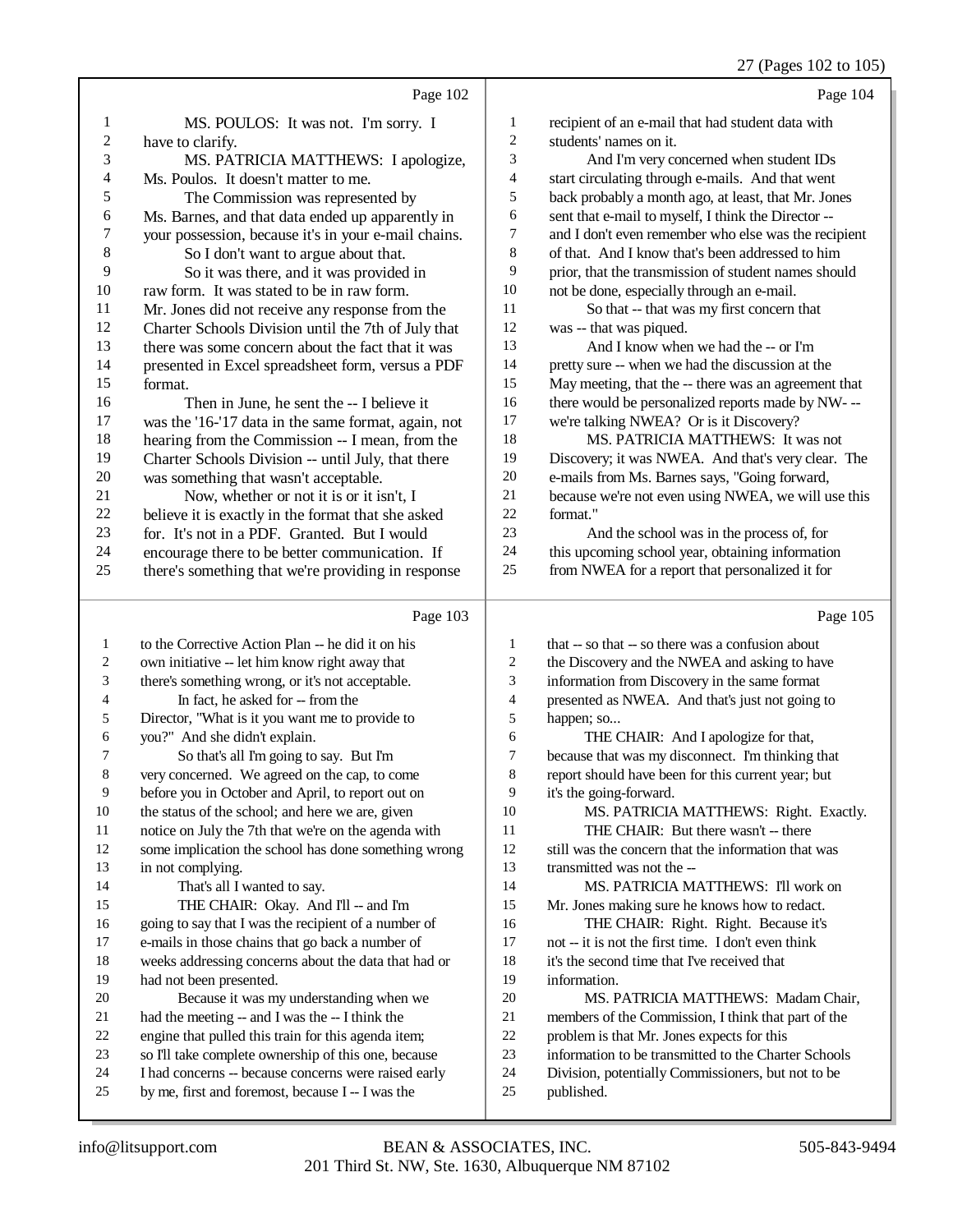## 28 (Pages 106 to 109)

|                | Page 106                                                                                            |                          | Page 108                                             |
|----------------|-----------------------------------------------------------------------------------------------------|--------------------------|------------------------------------------------------|
| 1              | And that's the difference. Under FERPA,                                                             | $\mathbf{1}$             | But I didn't want the Commission to hear             |
| 2              | you and the Charter Schools Division qualify as an                                                  | 2                        | and listen and have an agenda item, and go, "Whoa,   |
| 3              | exempt entity. They don't have to have permission                                                   | 3                        | now what's happening with LP," when they thought     |
| 4              | from the parent to share that kind of data with                                                     | $\overline{\mathcal{L}}$ | they were complying? That's why Mr. Jones asked me   |
| 5              | those entities.                                                                                     | 5                        | to come today and speak on their behalf.             |
| 6              | And so Mr. Jones, I would assume, assumed                                                           | 6                        | COMMISSIONER JOHNSTON: May I ask a                   |
| 7              | that we're not going to share this documentation                                                    | $\tau$                   | question --                                          |
| $\,$ 8 $\,$    | with everybody. And so he -- you know, I understand                                                 | 8                        | THE CHAIR: Sure.                                     |
| $\mathbf{9}$   | we will redact going forward. But I hope that                                                       | 9                        | COMMISSIONER JOHNSTON: - Ms. Matthews?               |
| 10             | doesn't lead to mistrust that we're making up kids;                                                 | 10                       | MS. PATRICIA MATTHEWS: If you're asking              |
| 11             | so -- yeah. So --                                                                                   | 11                       | me to interpret the data, that's a problem.          |
| 12             | THE CHAIR: From my perspective that was                                                             | 12                       | COMMISSIONER JOHNSTON: This isn't about              |
| 13             | never the concern. My concern was a personal                                                        | 13                       | data. It's a more basic question. This is the        |
| 14             | information concern. I was -- I never thought that                                                  | 14                       | Corrective Action Plan that we're all holding that   |
| 15             | there were kids that were being made up. No, no.                                                    | 15                       | we need to work on. Do -- because it is not ready    |
| 16             | MS. PATRICIA MATTHEWS: Okay. So I want                                                              | 16                       | at this point, have you and Mr. Jones talked about   |
| 17             | to make sure, going forward, that the charter school                                                | 17                       | when -- when it could reasonably be expected?        |
| 18             | will redact the names of the students, but -- but                                                   | 18                       | MS. PATRICIA MATTHEWS: You mean the final            |
| 19             | that the intent for all of that information to be                                                   | 19                       | form, Ms. Johnston?                                  |
| 20             | made public.                                                                                        | 20                       | COMMISSIONER JOHNSTON: Yes.                          |
| 21             | THE CHAIR: Right. But the -- let me just                                                            | 21                       | MS. PATRICIA MATTHEWS: Madam Chair,                  |
| 22             | clarify. This was not information that was                                                          | 22                       | Commissioner Johnston, the last round -- I worked    |
| 23             | transmitted from Ms. Poulos, the Director, to me.                                                   | 23                       | with -- so I got back on the 1st -- I sent to        |
| 24             | This was information that Mr. Jones added to e-mail                                                 | $24\,$                   | Ms. Barnes on, I believe it was July the 5th, all of |
| 25             | chains.                                                                                             | 25                       | my comments to that document. So that's the last     |
|                |                                                                                                     |                          |                                                      |
|                | Page 107                                                                                            |                          | Page 109                                             |
| 1              | MS. PATRICIA MATTHEWS: Still, as an                                                                 | $\mathbf{1}$             | I've heard of it.                                    |
| 2              | entity, you as the Commission, fall within that                                                     | $\mathfrak{2}$           | COMMISSIONER JOHNSTON: So July the 5th --            |
| 3              | category.                                                                                           | 3                        | MS. PATRICIA MATTHEWS: I believe it was              |
| 4              | THE CHAIR: I understand. But we have                                                                | $\overline{4}$           | the 5th.                                             |
| 5              | not-                                                                                                | 5                        | <b>COMMISSIONER JOHNSTON: - was comments</b>         |
| 6              | MS. PATRICIA MATTHEWS: Understood.                                                                  | 6                        | that we have not seen.                               |
| 7              | THE CHAIR: -- prior, gotten -- schools                                                              | 7                        | MS. PATRICIA MATTHEWS: It may have been              |
| $\,$ 8 $\,$    | have redacted, you know. And I -- and I understand.                                                 | 8                        | Monday or Tuesday of the following week.             |
| $\overline{9}$ | It's certainly not anything that's going to be                                                      | 9                        | COMMISSIONER JOHNSTON: Madam Chair, my               |
| 10             | printed out. And -- but I -- but if Commission --                                                   | $10\,$                   | goal with this would be able to move forward so we   |
| 11             | you know, if Commissioners had asked for the actual                                                 | 11                       | do reach a communication. It's two ways. I           |
| 12             | information, I don't think it's the Director's or                                                   | 12                       | recognize that Mr. Jones is in a training, which is  |
| 13             | any of the CSD's job, to then have to redact that.                                                  | 13                       | a part of all of this.                               |
| 14             | So if we said we want to see that --                                                                | 14                       | MS. PATRICIA MATTHEWS: Yes, ma'am.                   |
| 15             | MS. PATRICIA MATTHEWS: I agree.                                                                     | 15                       | COMMISSIONER JOHNSTON: I applaud him for             |
| 16             | THE CHAIR: -- that printed-out material,                                                            | 16                       | that. He -- what is his expectation? Is his          |
| 17             | she wouldn't have been able to provide, nor would I                                                 | 17                       | expectation is that we will reach out to him and     |
| 18             | have been able to, so that it could be printed out                                                  | 18                       | that he will respond? That he won't do anything on   |
| 19             | for people to see.                                                                                  | 19                       | this until we talk to him again?                     |
| 20             | MS. PATRICIA MATTHEWS: Simply send an                                                               | $20\,$                   | MS. PATRICIA MATTHEWS: That's                        |
| 21             | e-mail, "Mr. Jones, this is your job. You redact                                                    | $21\,$                   | implementing; it's in process. I think what we all   |
| 22             | it." It will happen. I don't have any qualms about                                                  | $22\,$                   | need to decide on is the final language. There is    |
| 23<br>24       | it. Just pick up the phone, call these people. It<br>is not a problem. Or be responsive in a timely | 23<br>24                 | some --<br>COMMISSIONER JOHNSTON: Yes.               |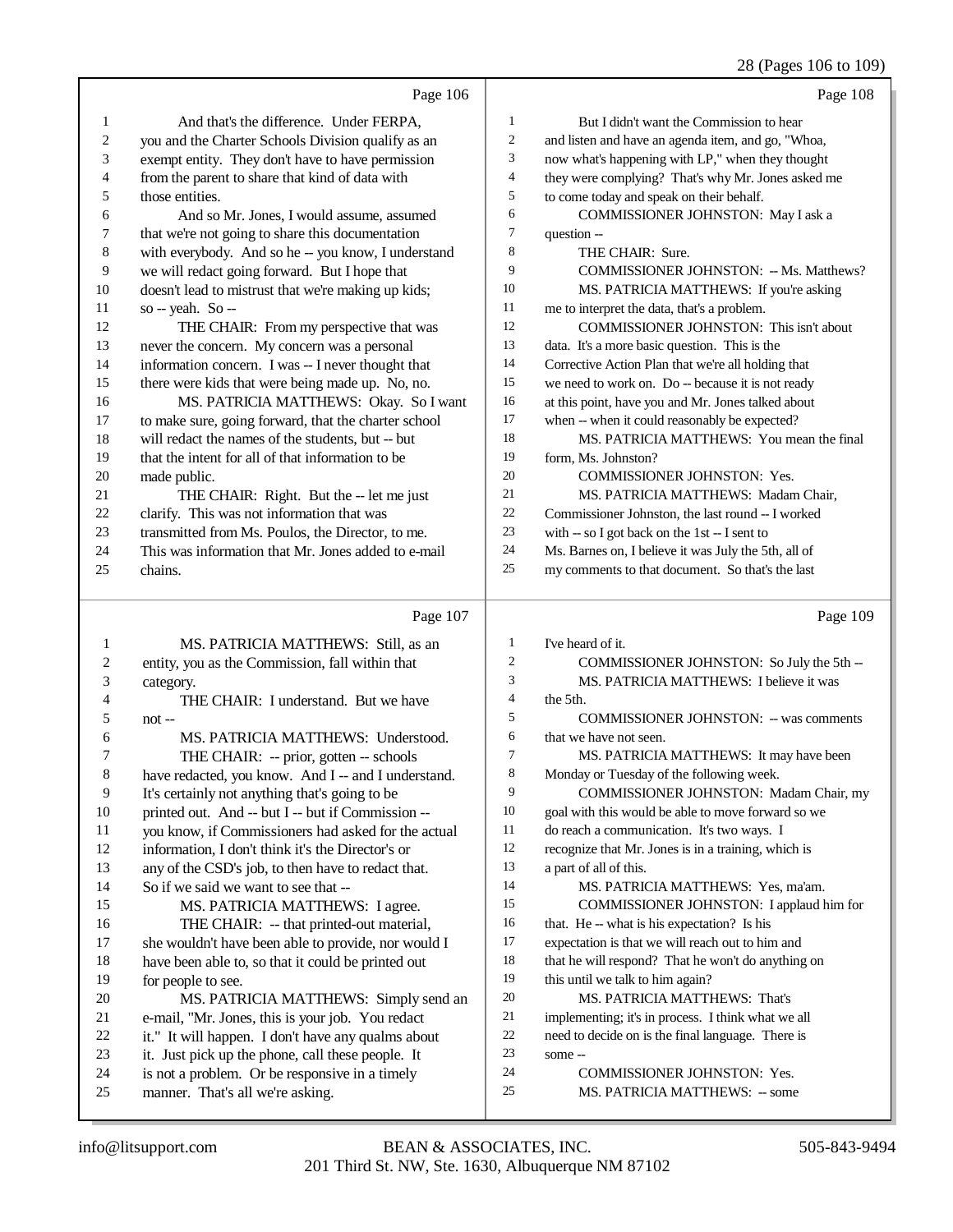## 29 (Pages 110 to 113)

|                | Page 110                                             |                | Page 112                                             |
|----------------|------------------------------------------------------|----------------|------------------------------------------------------|
| $\mathbf{1}$   | fundamental implementation concerns that I voiced to | 1              | because, hopefully, we'll be able to get things out  |
| 2              | Ms. Barnes. And I don't know where those             | 2              | quicker and just have more capacity on the team,     |
| 3              | discussions are going to go.                         | 3              | both for support and for monitoring.                 |
| $\overline{4}$ | THE CHAIR: She's out of the country.                 | $\overline{4}$ | You will see on our -- starting on Page 4,           |
| 5              | MS. PATRICIA MATTHEWS: Oh, okay. And I               | 5              | the monitoring, kind of, tracker. The changes you    |
| 6              | was out of the country; so                           | 6              | will note are changes about Estancia Valley          |
| $\tau$         | <b>COMMISSIONER JOHNSTON:</b> So it's a matter       | 7              | Classical Academy; specifically, that the Hearing    |
| 8              | of me waiting; so I understand.                      | 8              | Officer's report was submitted to -- in the appeal   |
| 9              | MS. PATRICIA MATTHEWS: It's absolutely               | 9              | in to the Secretary of Education on June 21st. The   |
| 10             | not waiting.                                         | 10             | recommendation from the Hearing Officer was that the |
| 11             | COMMISSIONER JOHNSTON: Until she gets                | 11             | five-year renewal be granted with the conditions     |
| 12             | back.                                                | 12             | that were recommended back in December.              |
| 13             | MS. PATRICIA MATTHEWS: No. he's moving               | 13             | So she is recommending overturning the               |
| 14             | forward based on what he's been told.                | 14             | Commission's decision to grant a three-year renewal. |
| 15             | THE CHAIR: My understanding is he's                  | 15             | The decision will now be something that's issued by  |
| 16             | attending now.                                       | 16             | the Secretary of Education, after he's had an        |
| 17             | COMMISSIONER JOHNSTON: And with -- have              | 17             | opportunity to review the -- the recommendation and  |
| 18             | you seen the July 5th communication from the         | 18             | report from the Hearing Officer.                     |
| 19             | attorney, from Ms. Barnes, on the language?          | 19             | In addition, we do have information about            |
| 20             | Right? You e-mailed Ms. Barnes? Did I                | 20             | DEAP Charter School's -- the Notice of Intent to     |
| 21             | follow that? And so somewhere out there are your     | 21             | Revoke. A notice was sent to the school. And we      |
| 22             | questions on the language.                           | 22             | did also receive notice, on July 12th, that the      |
| 23             | MS. PATRICIA MATTHEWS: It may -- please              | 23             | prior head administrator, Ms. Jennie Jimenez, was no |
| 24             | forgive me. It would be -- because the 5th was --    | 24             | longer with the school, and that they do have a new  |
| 25             | no, that was a Wednesday. It was probably the 7th.   | 25             | head administrator who started on July 11th.         |

## $P<sub>200</sub> 111$

|    | Page 111                                             |    | Page 113                                            |
|----|------------------------------------------------------|----|-----------------------------------------------------|
| 1  | <b>COMMISSIONER JOHNSTON: Okay. But there's</b>      | 1  | The Chairwoman and I did have discussions           |
| 2  | something out there that you have requested          | 2  | about the date of that hearing, which was initially |
| 3  | clarification on.                                    | 3  | scheduled for August 4th. But at this time, we're   |
| 4  | MS. PATRICIA MATTHEWS: Yes, ma'am. I met             | 4  | going to $-$                                        |
| 5  | with Mr. Jones on the 5th of July -- or on that      | 5  | THE CHAIR: Well, it was -- the letter               |
| 6  | Friday, the 7th.                                     | 6  | didn't go out by the 4th; so that the letter said   |
| 7  | <b>COMMISSIONER JOHNSTON: But we haven't</b>         | 7  | the 7th.                                            |
| 8  | seen that. Thank you.                                | 8  | MS. POULOS: We're going to look to see if           |
| 9  | THE CHAIR: We're on to Item No. 8, Report            | 9  | it's possible to change the date of that hearing to |
| 10 | from the Options for Parents and the Charter School  | 10 | August 10th. But one of the things that we do have  |
| 11 | Division.                                            | 11 | to look at is the availability of --                |
| 12 | Director?                                            | 12 | THE CHAIR: I did reach out about that               |
| 13 | MS. POULOS: Madam Chairwoman.                        | 13 | letter. And apparently, the -- the attachments were |
| 14 | Commissioners, first, as the update on the Division, | 14 | not attached, apparently, to the notice. That was   |
| 15 | I do want to introduce Debbie Dolbow -- did I say    | 15 | the letter that went out.                           |
| 16 | that right? $-$                                      | 16 | MS. POULOS: Interesting. Okay.                      |
| 17 | MS. DEBBIE DOLBOW: Dolbow.                           | 17 | THE CHAIR: Okay? So that's -- but I --              |
| 18 | MS. POULOS: -- Debbie Dolbow, who joined             | 18 | okay. Yeah, they received the letter. They just     |
| 19 | our team two weeks ago, just the beginning of July.  | 19 | don't have the attachments, I guess, for our        |
| 20 | So she is the newest member of our team member -- or | 20 | procedures.                                         |
| 21 | newest member of our team, and we're excited to have | 21 | MS. POULOS: Okay. I'll work on that.                |
| 22 | her.                                                 | 22 | COMMISSIONER JOHNSTON: And the date is              |
| 23 | And also wanted to let you know that we              | 23 | the 10th.                                           |
| 24 | are in the process of increasing the size of our     | 24 | MS. POULOS: Would you have --                       |
| 25 | team. And so that's a very exciting piece of news,   | 25 | THE CHAIR: We're looking at the 10th.               |

back.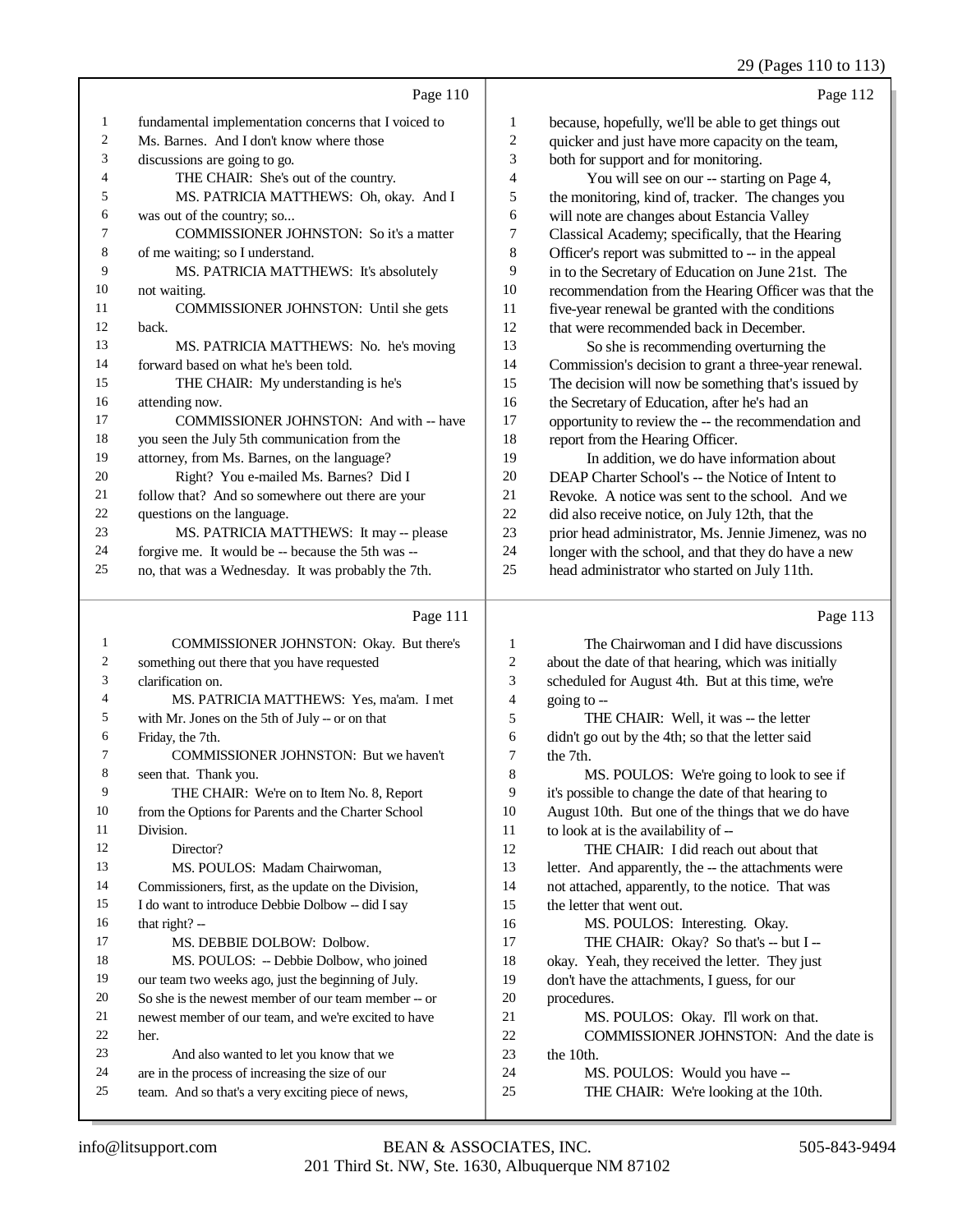#### 30 (Pages 114 to 117)

|                | Page 114                                             |                | Page 116                                             |
|----------------|------------------------------------------------------|----------------|------------------------------------------------------|
| 1              | COMMISSIONER JOHNSTON: In the letter.                | 1              | some schools that have outstanding vacancies on      |
| $\overline{c}$ | THE CHAIR: No. The date in the letter is             | $\overline{c}$ | their governing boards. I think we've kind of been   |
| 3              | actually the 7th; but we're looking at the 10th.     | 3              | at a place where the schools haven't been really     |
| 4              | MS. POULOS: On Page 7, you'll see                    | 4              | clear about how many vacancies they have. So I       |
| 5              | additional updates with regards to La Promesa. One   | 5              | think, with this new fiscal year and the requirement |
| 6              | of the things that I did try to do with that         | 6              | from the PEC that the schools establish the number   |
| 7              | document that you have, the Corrective Action Plan,  | 7              | of board memberships or spaces/vacancies that they   |
| 8              | is lay out what are the reporting dates so that we   | 8              | will have, we can get a little more clear on this.   |
| 9              | can keep track of that.                              | 9              | And so we're probably going to clear this            |
| 10             | It appears, based on that document, that             | 10             | out, just do a restart, and then, really, with our   |
| 11             | the next reporting date would appropriately be       | 11             | new information about each governing board, how many |
| 12             | August 15th or thereabouts. And those are            | 12             | positions they have on that board, we'll be able to  |
| 13             | assurances with regards to external hires. In much   | 13             | more clearly report to you if there are any open     |
| 14             | lighter font, you can see where I tried to lay out   | 14             | vacancies that aren't being filled. We have not      |
| 15             | other reporting dates, which is August 30th,         | 15             | received any new information about schools looking   |
| 16             | completion of governance training by their board,    | 16             | for a facility.                                      |
| 17             | which my team has reached out to try and schedule    | 17             | The next several pages you do have are               |
| 18             | the dates for those two full training dates with the | 18             | those governance changes. Again, I do recommend      |
| 19             | CSD training folks.                                  | 19             | that the Commission read through these just to look  |
| $20\,$         | In addition, October 4th is the date we've           | 20             | for anything that is a concern to them, and then we  |
| 21             | asked -- it just says "October" in the plan. But     | 21             | can follow up on that.                               |
| $22\,$         | that gives us time to get the materials for you on   | 22             | Certainly, we do have a few of our schools           |
| 23             | their Professional Development Plan, their report on | 23             | that are seeing a good bit of turnover. Those are    |
| 24             | NMDASH planning.                                     | 24             | schools that you know about that you have on your    |
| 25             | We have scheduled, and, in fact, at the              | 25             | agenda for other items. So we'll continue to keep    |
|                | Page 115                                             |                | Page 117                                             |
| $\mathbf{1}$   | end of this week on Friday, the Priority Schools     | 1              | an eye on that and report to you on that.            |
| 2              | team, as well as my team, is going to be at the      | $\overline{c}$ | And then I think the last item in here is            |
| 3              | school to observe the Priority Schools team giving   | 3              | working with Public Impact on revising your          |
| 4              | them training on using NMDASH, submission of their   | 4              | performance frameworks. We have been working to      |
| 5              | governance recruitment and selection plan and        | $\sqrt{5}$     | move forward with getting a -- a agreement in place  |
| 6              | revised bylaws, submission of credentials of         | 6              | to be able to move forward with that work.           |
| 7              | external board and principal evaluator, a report on  | $\overline{7}$ | And one of the things that Public Impact             |
| 8              | compliance with their fiscal year '16 audit          | $\,8\,$        | has started to do is also reach out to stakeholders  |

- Corrective Action Plan.
- The next reporting date after that would
- be January 1st, 2018, which would be the report on
- the professional development, the implementation of their Professional Development Plan for their school
- leader, as well as NMDASH planning, a similar report
- on April 1st. And then three days after WIDA
- testing, WIDA data; on May 20th, 2018, NWEA data
- reporting. And then the date of their annual audit,
- there are disclosures required related to their
- Foundation membership. So I believe those are the dates. And I
- think maybe once we get that communication between
- Ms. Barnes and Ms. Matthews, we may have more
- clarity on that.
- THE CHAIR: Okay.
- MS. POULOS: In addition, we still have

from them so they can better support you. They're doing some information gathering, some similar surveys to the work that you did to help them understand where schools are and where we may be able to get better information for you.

 in New Mexico, charter school leaders, APS, Joseph Escobedo over at APS, just to get an understanding

- 16 THE CHAIR: Okay. So I guess I just have<br>17 a question in regards to that: because we've got the a question in regards to that; because we've got the 18 August date for the work session with them.<br>19 MS POULOS: Yes
	- MS. POULOS: Yes.
- 20 THE CHAIR: So that what are we<br>21 anticipating them providing for us at that 21 anticipating them providing for us at that August --<br>22 are we going to be able to see. like, a preliminary 22 are we going to be able to see, like, a preliminary<br>23 outline of -outline of --
- MS. POULOS: Of a performance framework.
- THE CHAIR: Right.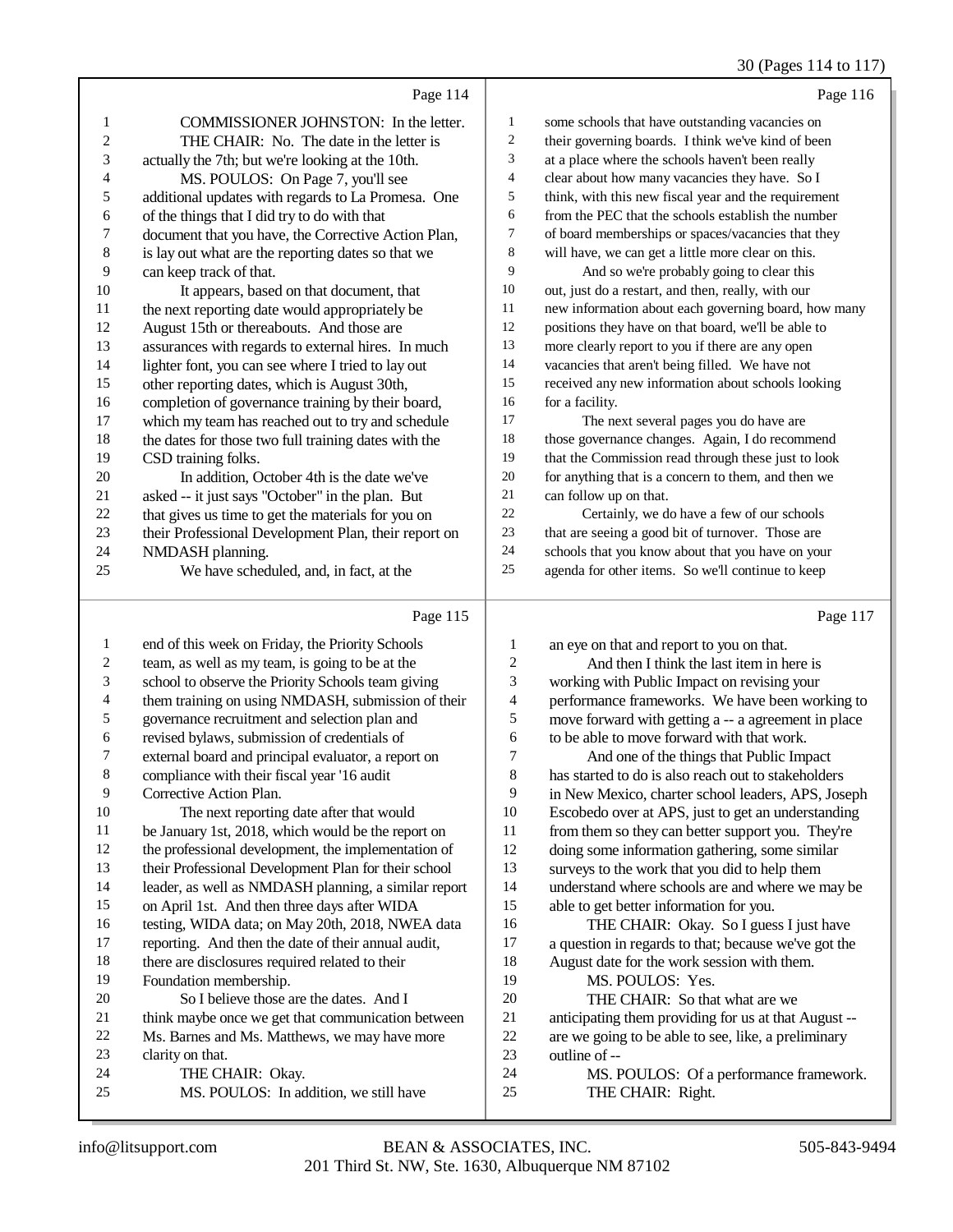#### 31 (Pages 118 to 121)

|                          | Page 118                                             |                          | Page 120                                             |
|--------------------------|------------------------------------------------------|--------------------------|------------------------------------------------------|
| $\mathbf{1}$             | MS. POULOS: Yes, absolutely.                         | 1                        | So we think we may be in a better spot               |
| $\boldsymbol{2}$         | THE CHAIR: That's what I thought.                    | $\sqrt{2}$               | tomorrow; but we're not going to be able to vote     |
| 3                        | MS. POULOS: That is -- they wanted to                | 3                        | tomorrow. So it's -- I guess it'll be the September  |
| $\overline{\mathcal{L}}$ | take everything that you discussed in the last       | $\overline{\mathcal{L}}$ | meeting that we'll unfortunately have to wait till.  |
| 5                        | meeting, all the work you had done, the information  | 5                        | So that's the update for that.                       |
| 6                        | they get from stakeholders in the field, and really  | 6                        | And Item No. 10 is Discussion and Possible           |
| 7                        | put together some options for you; so, again, you're | 7                        | Action on Charter School Renewal Application Forms   |
| 8                        | not starting from scratch and trying to say, "What   | $\,8\,$                  | and Kit.                                             |
| 9                        | do we do?"                                           | 9                        | MS. POULOS: I'm sorry, Madam Chairwoman.             |
| 10                       | But really, some options: "Here's one way            | 10                       | Do you mind if I jump back to Item 8?                |
| 11                       | you can revise it. Here's another option, based on   | 11                       | THE CHAIR: Okay.                                     |
| 12                       | the conversations we had."                           | 12                       | MS. POULOS: I apologize. One item that I             |
| 13                       | So they do anticipate, I think, for all,             | 13                       | didn't mention that I just want to have on your      |
| 14                       | for academic, financial, and/or organizational --    | 14                       | radars is that the regulations that were proposed    |
| 15                       | THE CHAIR: Okay.                                     | 15                       | regarding governing body training after the public   |
| 16                       | MS. POULOS: -- having those options                  | 16                       | input hearings -- I'm not even sure what the correct |
| 17                       | available for you at the August 30th and 31st        | $17\,$                   | phrase is -- we did respond to that comment, as well |
| 18                       | meeting, so that by the end of that meeting, we can  | $18\,$                   | as make changes to that rule. And that rule has      |
| 19                       | go away with something where it's a pretty good, at  | 19                       | been filed with those changes and will be effective  |
| 20                       | least first, draft.                                  | $20\,$                   | July 25th, 2017; so in just a few days. And we have  |
| 21                       | THE CHAIR: This is most likely which way             | 21                       | updated our website --                               |
| 22                       | we're going.                                         | 22                       | THE CHAIR: Okay.                                     |
| 23                       | MS. POULOS: Right.                                   | 23                       | MS. POULOS: -- with the revised rules.               |
| 24                       | THE CHAIR: Do you know if we'll have eyes            | 24                       | And we will, over the next few weeks, be             |
| 25                       | on that before we show up in Santa Fe? Or --         | 25                       | updating that same website. It's the -- if you're    |
|                          | Page 119                                             |                          | Page 121                                             |
| $\mathbf{1}$             | MS. POULOS: I think that was their                   | $\mathbf{1}$             | on the Charter Schools website, it's the tab that    |
| $\overline{c}$           | intent, and also to have already gathered feedback   | $\overline{c}$           | says "Training." And we will be updating that a lot  |
| 3                        | from you through the survey process.                 | 3                        | in the next few weeks to get an application up for   |
| $\overline{\mathcal{A}}$ | THE CHAIR: Got you. Okay.                            | $\overline{4}$           | providers to apply for approval to provide training. |
| 5                        | MS. POULOS: But I do -- I do have calls              | 5                        | And we'll have documents out, guidance documents for |
| 6                        | to just check in with them and so they can ask me    | 6                        | how to do that, as well as documents on how to       |
| 7                        | what's going on. So I will get that information and  | $\boldsymbol{7}$         | report, and just a lot of other information. So      |
| 8                        | be able to share that with you.                      | $\,8\,$                  | that is going forward. And for this fiscal year,     |
| 9                        | THE CHAIR: Okay, I appreciate that;                  | 9                        | being '17-'18, schools' governing bodies will be     |
| 10                       | because it would just -- I think it would just help  | 10                       | trained under those rules.                           |

- being '17-'18, schools' governing bodies will be
- trained under those rules.
- 11 And training dates that the CSD is
- providing, the PED are providing, are already on the
- 13 website. In fact, I think this weekend, Las -- in
- Las Cruces, we'll be providing a full-day
- introductory training. And, obviously, we will have
- those introductory trainings once a month, either a series of three nights or a Saturday full-day. And
- they will be rotating around the state in Santa Fe,
- Gallup, Albuquerque, and Las Cruces. Those will be
- the sites across the state.
- 21 THE CHAIR: When are you in Cruces?
- MS. POULOS: On Saturday, this Saturday;
- in three days.
- THE CHAIR: Okay.
- MS. POULOS: And the Commission is always

10 because it would just -- I think it would just help<br>11 to speed the conversation along in the work sessi

 if we've had a little bit of a look at it and can either say, "Just forget that -- that completely and move on to" -- okay. All right. I appreciate that.

MS. POULOS: Absolutely.

16 THE CHAIR: Okay. We're good?<br>17 Okay. Item No. 9. we're going to ta

18 this moment in time. I'm just going to tell you, we met for less than an hour today. We're moving met for less than an hour today. We're moving

20 forward on it; but we're certainly not at a point,<br>21 unfortunately, where we can move forward and 21 unfortunately, where we can move forward and vote<br>22 on -- for who we're going to award the contract to. 22 on -- for who we're going to award the contract to.<br>23 It's just -- it's a process that takes thought, and 23 It's just -- it's a process that takes thought, and<br>24 there's a lot to consider. And it is nice that we 24 there's a lot to consider. And it is nice that we<br>25 had multiple proposals. We appreciate that had multiple proposals. We appreciate that.

to speed the conversation along in the work sessions

Okay. Item No. 9, we're going to table at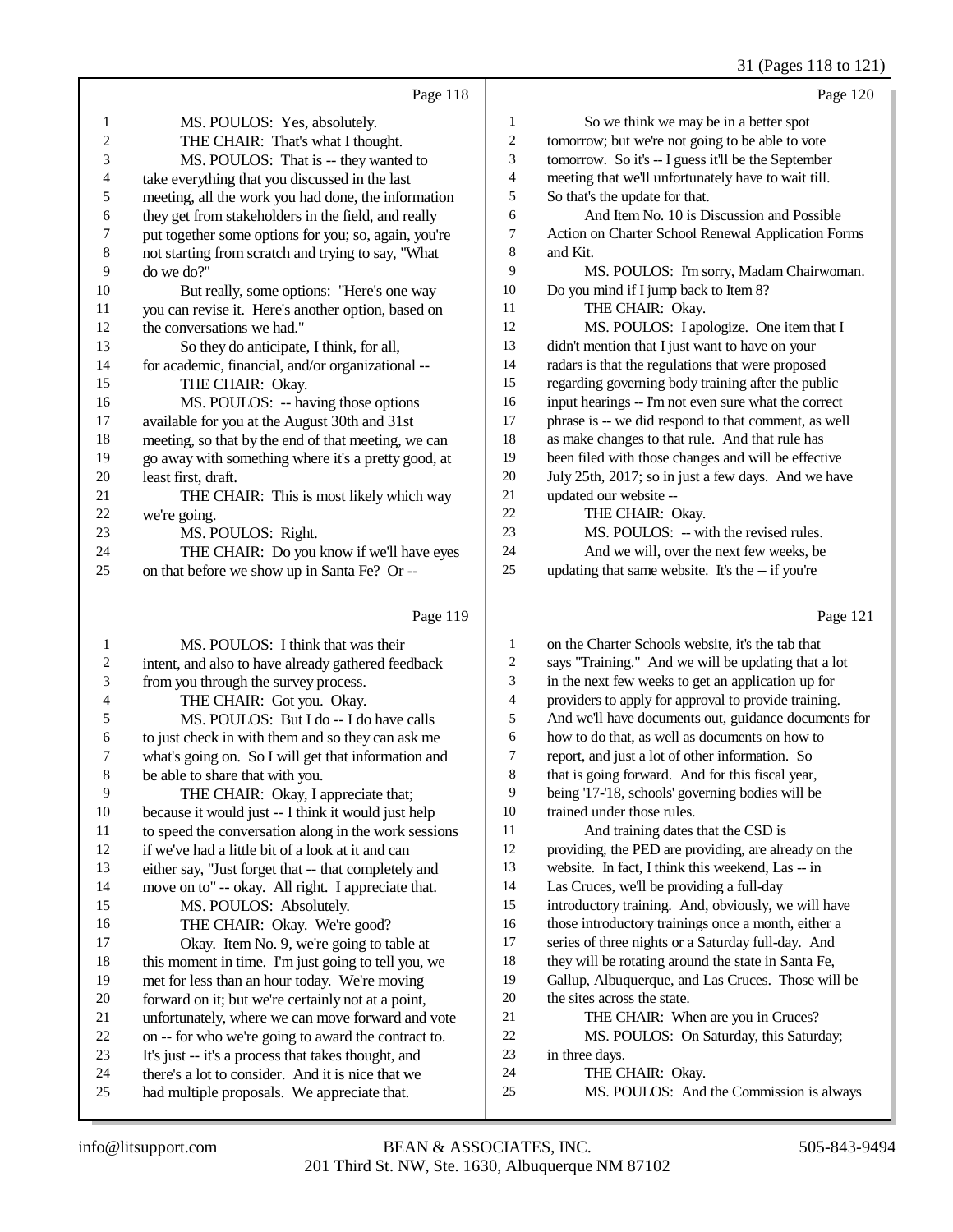## 32 (Pages 122 to 125)

|    |                                                     |                | $22 \times 450$ $122 \times 125$                     |
|----|-----------------------------------------------------|----------------|------------------------------------------------------|
|    | Page 122                                            |                | Page 124                                             |
| 1  | welcome to attend any of those; in fact, we would   | 1              | you have already received hard copies of, if you had |
| 2  | welcome you.                                        | $\overline{c}$ | requested them at the last meeting.                  |
| 3  | THE CHAIR: I guess the question is -- or            | 3              | So we did include, just for reference, the           |
| 4  | concern -- that if someone wants to fill out -- if  | 4              | recommendations and kind of evaluation that was      |
| 5  | someone fills out the application to be a provider  | 5              | completed by NACSA after our last renewal            |
| 6  | for the training -- and I'm trying to remember how  | 6              | consideration in December. You have, first, a clean  |
| 7  | it all worked out, that PED had 90 days -- was it   | 7              | copy, no tracked changes, of the recommended         |
| 8  | 90 days to --                                       | 8              | revisions from CSD. And then after that, starting    |
| 9  | MS. POULOS: It says we have 100 days; but           | 9              | on Page 40, you have the tracked changes of the      |
| 10 | that is not the intent. If we're getting 100        | 10             | recommendations for changes. And then starting on    |
| 11 | applications, then we need time to get them all     | 11             | Page 94, you have the current Renewal Application    |
| 12 | done. Our intent is those are going to be processed | 12             | Kit that has been used in the years past.            |
| 13 | very quickly.                                       | 13             | I can do this however the Commission would           |
| 14 | THE CHAIR: Because my only concern is for           | 14             | like. If you would like, I can talk you through the  |
| 15 | schools, if they go do some kind of training, and   | 15             | recommendations we made, the changes that we         |
| 16 | then it ends up that that provider wasn't accepted, | 16             | recommended, and why we did that.                    |
| 17 | what happens? You know, they've kind of, you know,  | 17             | I will say that we did recommend, and are            |
| 18 | not only wasted time; they may have wasted money.   | 18             | recommending, that the Commission consider revising  |
| 19 | And it's -- I think there's just that whole concern | 19             | the application at this time, because, first and     |
| 20 | that's there.                                       | 20             | foremost, schools are beginning work. We've already  |
| 21 | Okay, all right.                                    | 21             | done two training sessions with those renewal        |
| 22 | <b>COMMISSIONER TOULOUSE: Madam Chair?</b>          | 22             | applicants, and they are beginning work on the       |
| 23 | On that rule, when it becomes the final             | 23             | renewal application.                                 |
| 24 | version, can you e-mail it?                         | 24             | In addition, this is the first group of              |
| 25 | MS. POULOS: Yes, absolutely. And we do              | 25             | renewal applicants who were under the Performance    |
|    | Page 123                                            |                | Page 125                                             |
|    |                                                     |                |                                                      |

| -1             | have it. Again, it's on our website. But I will     | 1  | Contract and Framework. So we did have a few of      |
|----------------|-----------------------------------------------------|----|------------------------------------------------------|
| 2              | also send an e-mail. And, in fact, I will have hard | 2  | them that were under those -- in the last renewal    |
| 3              | copies at our next meeting.                         | 3  | cycle, about four; but, otherwise, this is the first |
| $\overline{4}$ | THE CHAIR: Right. Because I think the               | 4  | full group of renewal applicants that are under the  |
| 5              | LESC sent one out. But I think that was the -- I    | 5  | new Performance Contract. And this application       |
| 6              | think that was the old one; it wasn't the new one.  | 6  | hasn't been revised since that time, and we do think |
| $\tau$         | COMMISSIONER TOULOUSE: Not the final --             | 7  | it's really important.                               |
| 8              | not the final.                                      | 8  | In addition, what I will just say, from              |
| 9              | THE CHAIR: Yeah. So that's -- it's                  | 9  | the perspective of the CSD, is that these -- this    |
| 10             | important so that, in case schools have questions,  | 10 | renewal application that we have been using has a    |
| 11             | that we can kind of answer them.                    | 11 | lot of duplication. It goes indicator by indicator.  |
| 12             | Yes. Commissioner Caballero is --                   | 12 | And what we get from schools is the same response to |
| 13             | <b>COMMISSIONER RUIZ: He left.</b>                  | 13 | all of those indicators.                             |
| 14             | THE CHAIR: My question is, did he leave             | 14 | And the other thing that we have struggled           |
| 15             | leave, or --                                        | 15 | with, I think, is figuring out how to use the        |
| 16             | COMMISSIONER RUIZ: No, he left.                     | 16 | information that's provided in this -- in their      |
| 17             | THE CHAIR: So will the record please                | 17 | responses, in their renewal applications, during our |
| 18             | reflect that Commissioner Caballero has left?       | 18 | site visits and during our process of making         |
| 19             | COMMISSIONER TOULOUSE: Left the building.           | 19 | recommendations; because it hasn't been connected to |
| 20             | THE CHAIR: Okay. I'm sorry. We're on to             | 20 | what's going on at the school. And so that's why we  |
| 21             | Item -- we're back now to Item No. 10, Discussion   | 21 | have recommended -- and that's why what a lot of our |
| 22             | and Possible Action on Charter School Renewal       | 22 | recommendations are targeted to is really getting to |
| 23             | Application Forms and Kit.                          | 23 | get the schools to talk about what we will see, or   |
| 24             | MS. POULOS: So in your materials, you               | 24 | what we should see, on site when we are there.       |
| 25             | will find several items. And these are items that   | 25 | So that's kind of an overview. If you                |
|                |                                                     |    |                                                      |

 $\frac{15}{16}$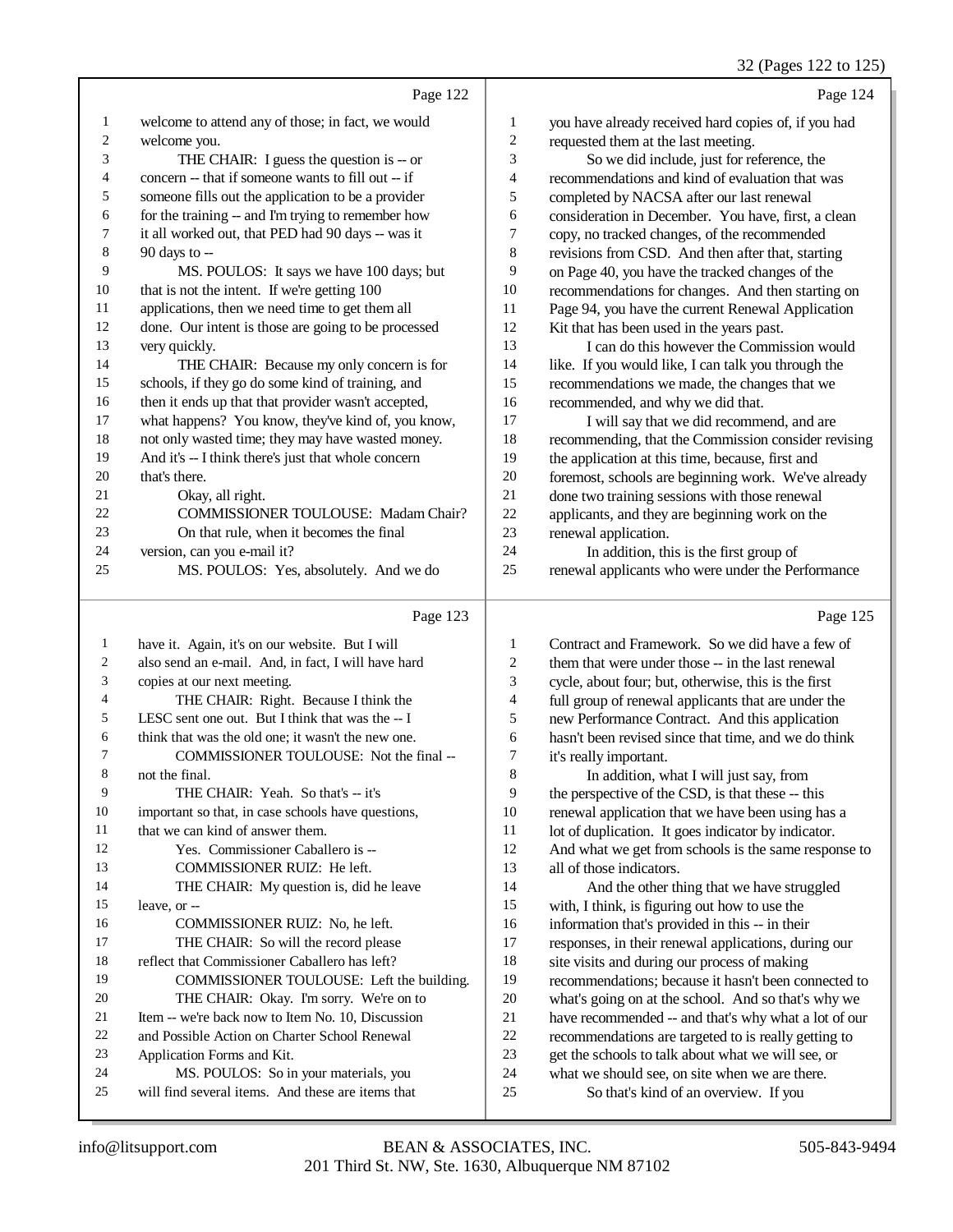#### 33 (Pages 126 to 129)

|                | Page 126                                                                                      |                          | Page 128                                                                                          |
|----------------|-----------------------------------------------------------------------------------------------|--------------------------|---------------------------------------------------------------------------------------------------|
| $\mathbf{1}$   | would like, I'm happy to go through the                                                       | $\mathbf{1}$             | COMMISSIONER JOHNSTON: Well -- and,                                                               |
| $\overline{c}$ | recommendations; or I don't know how the Commission                                           | $\overline{c}$           | Madam Chair, having been at the training -- and it                                                |
| 3              | would prefer that I move forward on this.                                                     | 3                        | was well-attended, and it was most informative. And                                               |
| 4              | COMMISSIONER RUIZ: First, I want to thank                                                     | $\overline{\mathbf{4}}$  | there were -- well, I can give you the names of the                                               |
| 5              | you, Director Poulos, for all the time that you put                                           | 5                        | schools. But the majority of the folks -- and I                                                   |
| 6              | into this; because I get e-mails from you all hours                                           | 6                        | think that's their sense of urgency -- is it has not                                              |
| 7              | of the day. And so I appreciate the time that you                                             | 7                        | been trained on with the new application.                                                         |
| $\,8\,$        | spend on it.                                                                                  | $\,$ 8 $\,$              | Both have been presented. The majority of                                                         |
| 9              | And the other thing is I am a new                                                             | 9                        | the schools -- well, there are seven schools. And                                                 |
| 10             | Commissioner; so for my benefit, as well as I'm sure                                          | 10                       | six of them -- or -- are in favor of the new                                                      |
| 11             | some of the other Commissioners, I would like for                                             | 11                       | application.                                                                                      |
| 12             | you to expand on it, and, you know, discuss the                                               | 12                       | And you heard Ms. Cherrin speak to it this                                                        |
| 13             | changes. And I think that we need to do this now                                              | 13                       | morning. However, Ms. Montoya, who was also at the                                                |
| 14             | rather than later, because I think it needs to be in                                          | 14                       | training --                                                                                       |
| 15             | a timely manner.                                                                              | 15                       | MS. MONTOYA: Sorry. I was late.                                                                   |
| 16             | We heard somebody this morning that said,                                                     | 16                       | <b>COMMISSIONER JOHNSTON: -- represents two</b>                                                   |
| 17             | you know, they want to see us, you know, move on on                                           | 17                       | schools --                                                                                        |
| 18             | things like that. So I think that right now is the                                            | 18                       | MS. MONTOYA: Two schools.                                                                         |
| 19             | time to do it and take care of it instead of moving                                           | 19                       | COMMISSIONER JOHNSTON: -- had contacted                                                           |
| 20             | anything over.                                                                                | $20\,$                   | me, because she feels that when you're working --                                                 |
| 21             | THE CHAIR: Commissioner Toulouse?                                                             | 21                       | correct me if I state this incorrectly. When you're                                               |
| 22             | COMMISSIONER TOULOUSE: Madam Chair, I                                                         | $22\,$                   | working with a "D" or an "F" school, that the new                                                 |
| 23             | have a concern that you're already training on                                                | 23                       | application does not give you enough opportunity                                                  |
| 24             | something we haven't approved.                                                                | 24                       | to -- to really talk about the growth that you                                                    |
| 25             | MS. POULOS: I'm happy to address that.                                                        | 25                       | are -- that you are working to achieving through                                                  |
|                |                                                                                               |                          |                                                                                                   |
|                | Page 127                                                                                      |                          | Page 129                                                                                          |
| $\mathbf{1}$   |                                                                                               | $\mathbf{1}$             |                                                                                                   |
| 2              | The team is here. They can talk a little bit more.<br>What we did was not train on something. | $\mathfrak{2}$           | improved performance.<br>MS. MONTOYA: Correct.                                                    |
| 3              | This was brought to the training to show -- and this                                          | 3                        | <b>COMMISSIONER JOHNSTON: But we had folks</b>                                                    |
| 4              | is a hard balance -- this was brought to the                                                  | $\overline{\mathcal{A}}$ | from New Mexico Connections Academy, Taos Health                                                  |
| 5              | training to show the schools and get their input on                                           | 5                        | Leadership, Anthony Charter School, Horizon West,                                                 |
| 6              | what we were thinking about recommending to the                                               | 6                        | Academy of Trades and Technology, Media Arts. And I                                               |
| 7              | Commission. And it's always a challenge, like, how                                            | $\tau$                   | will say -- and the lady who just retired as Media                                                |
| 8              | do we get input without putting it out there, and                                             | 8                        | Arts also came up to me -- there you are; you did --                                              |
| 9              | when does that timing happen?                                                                 | 9                        | and you said that you -- you liked the new                                                        |
| 10             | And, certainly, the team was very clear --                                                    | 10                       | application.                                                                                      |
| 11             | and I know Commissioner Johnston was at the training                                          | 11                       | MS. VOIGT: I do like the new application.                                                         |
| 12             | where the team talked about this. I, personally,                                              | 12                       | COMMISSIONER JOHNSTON: And the gentleman                                                          |
| 13             | was not; but I know that my team, you know, took                                              | 13                       | who is filling the position that you left was there                                               |
| 14             | this to say, "This is what we are thinking about                                              | 14                       | at the training.                                                                                  |
| 15             | recommending to the Commission. What is your                                                  | 15                       | And we even had representation from an APS                                                        |
| 16             | feedback? What is your input? Is there information                                            | 16                       | charter, El Camino Real. And the APS even sent a                                                  |
| 17             | that we're not asking or things that should be here                                           | 17                       | member of their Finance Department to hear, even                                                  |
| 18             | that we're -- that aren't in here?"                                                           | 18                       | though they're looking at the application; because I                                              |
| 19             | And, really, the intent was not to say,                                                       | 19                       | think that their desire is to go along with what we                                               |
| 20             | "This is going to be the renewal application." The                                            | $20\,$                   | have.                                                                                             |
| 21             | intent was to say, "We know that the renewal                                                  | 21                       | It was an excellent training. Everyone                                                            |
| 22             | application needs to be updated. We want to get                                               | $22\,$                   | was engaged. The trainers did an outstanding job of                                               |
| 23<br>24       | stakeholder input."<br>And I -- I -- it's -- I don't know how to                              | 23<br>24                 | presenting both sides and reassuring, all day long,<br>whichever one is selected, you will -- the |

- 24 And I -- I -- it's -- I don't know how to
- get input otherwise.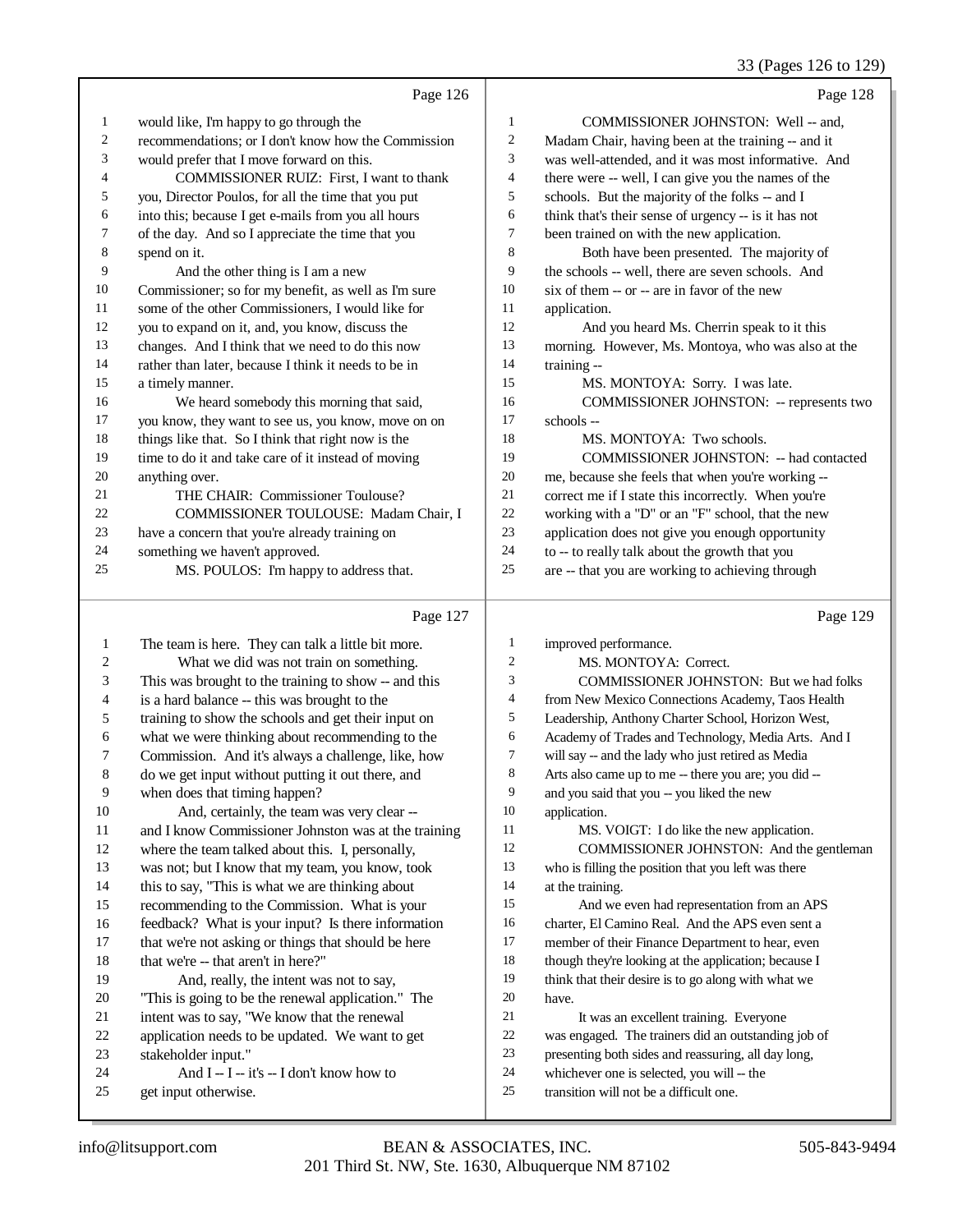34 (Pages 130 to 133)

|                |                                                      |                          | $34$ (Fages 130 to 133)                              |
|----------------|------------------------------------------------------|--------------------------|------------------------------------------------------|
|                | Page 130                                             |                          | Page 132                                             |
| 1              | I think that is their perception; it's not           | 1                        | it, and I don't see where there's --                 |
| $\overline{c}$ | always the perception of the schools that it won't   | $\mathfrak{2}$           | THE CHAIR: Before we continue, I would               |
| 3              | be difficult.                                        | 3                        | just like to -- I have a couple of concerns with     |
| 4              | MS. MONTOYA: No. And I'm representing                | $\overline{\mathcal{A}}$ | this. And part of it is we're spending so much time  |
| 5              | Taos International School.                           | 5                        | with our Performance Framework that I think the new  |
| 6              | <b>COMMISSIONER JOHNSTON: Taos</b>                   | 6                        | application deserves the same amount of time, not    |
| 7              | International.                                       | 7                        | just an hour sitting here today to look at it;       |
| 8              | THE CHAIR: There is no discussion at this            | 8                        | because I think as a Commission, we have an          |
| 9              | point in time.                                       | 9                        | obligation to put our own thoughts into it and come  |
| 10             | COMMISSIONER JOHNSTON: Well, I just                  | 10                       | to the table and say, "This is what I think should   |
| 11             | wanted you to know I was there.                      | 11                       | be in it, as well."                                  |
| 12             | THE CHAIR: I'm not cutting you off.                  | 12                       | And I don't think we have done that                  |
| 13             | COMMISSIONER TOULOUSE: Madam Chair, I                | 13                       | service to this at this moment in time.              |
| 14             | have had feedback from some of the schools where     | 14                       | I'm going to say that, on the record, when           |
| 15             | they're having some problem with this. But I still   | 15                       | back in the fall, the reason why we engaged in the   |
| 16             | have a problem, whether this is a way to introduce   | 16                       | look at the Performance Framework was because that's |
| 17             | this to people or not, that if we're doing a         | 17                       | what drives all of our policies and procedures. And  |
| 18             | training on how to fill one out, and you're getting  | 18                       | it was NACSA who recommended to me that we start     |
| 19             | ready to fill one out, and you're saying, "This is   | 19                       | with the Performance Framework.                      |
| 20             | what we're proposing, but we haven't done it yet," I | 20                       | "Why are you doing the Renewal Kit and               |
| 21             | don't see how -- getting those two together.         | 21                       | working backwards? You should be doing the           |
| 22             | But bottom line, I've heard feedback about           | 22                       | Performance Framework first, and then taking a look  |
| 23             | keeping the old, as well as going with the new. I    | 23                       | at all of your -- all of your other policies and     |
| 24             | think there's always something to be said for both   | 24                       | procedures."                                         |
| 25             | deals; and I think at a certain level, if the new    | 25                       | So I don't argue that this merits looking            |
|                |                                                      |                          |                                                      |
|                | Page 131                                             |                          | Page 133                                             |
| 1              | format would allow people to provide the additional  | 1                        | at; I absolutely do. But I feel that we're not       |
| 2              | information they want to provide, then I think       | 2                        | giving it the time and the effort that it requires   |
| 3              | that's fine.                                         | 3                        | at this moment in time. And I think it's a           |
| 4              | And if that's in the instructions that can           | 4                        | disservice to the schools that we put something      |
| 5              | tell you if you need to show other things, do it;    | 5                        | through. And we're always going to be dealing        |
| 6              | because I know we tend to get wordy around here.     | 6                        | with -- these schools are the ones that are up now.  |
| 7              | Partly, it's because we've always had lawyers doing  | 7                        | These schools are going to benefit from this; these  |
| 8              | these. And I don't know a lawyer who will use one    | 8                        | schools aren't.                                      |
| 9              | word when they can use three. And I grew up in a     | 9                        | And there was never a -- a promise,                  |

 And there was never a -- a promise, unfortunately, to schools that this was going to be fixed this year. And I think it's a disservice to 12 the schools to put this quick fix into it; because I don't think we've -- I have no issue and -- with eliminating that whole C part. I have no problem with getting rid of that at all; because we have said time and time again, "That's just a waste of everyone's time and effort." But I think it is fair and more reasonable to get as much input on this as we have from the Performance Framework before we move forward. But 21 that's me. COMMISSIONER JOHNSTON: Madam Chair, having been there -- and Part C, to Ms. Montoya, is a vital part. So I learned that by attending the

workshop.

21 better.<br>22

lawyers' household and worked in an agency that was

 background, but who has a literary background, who can edit it down to read to where people can figure out what we're telling them to do, in which case I think it would be easier to come up with, "You may

22 MS. POULOS: And, actually, if I can --- if<br>
23 I can tell you how I think this actually does that I can tell you how I think this actually does that

everything, that I would like at some point to see

There is a way to explain if your school has been a "D" school, but you are working to get it

COMMISSIONER TOULOUSE: Because I've read

11 dealing with federal regs and state regs and<br>12 everything that I would like at some point to

somebody come in who doesn't have a legal

18 include additional information."<br>19 There is a way to explain

24 better than the past one?<br>25 COMMISSIONER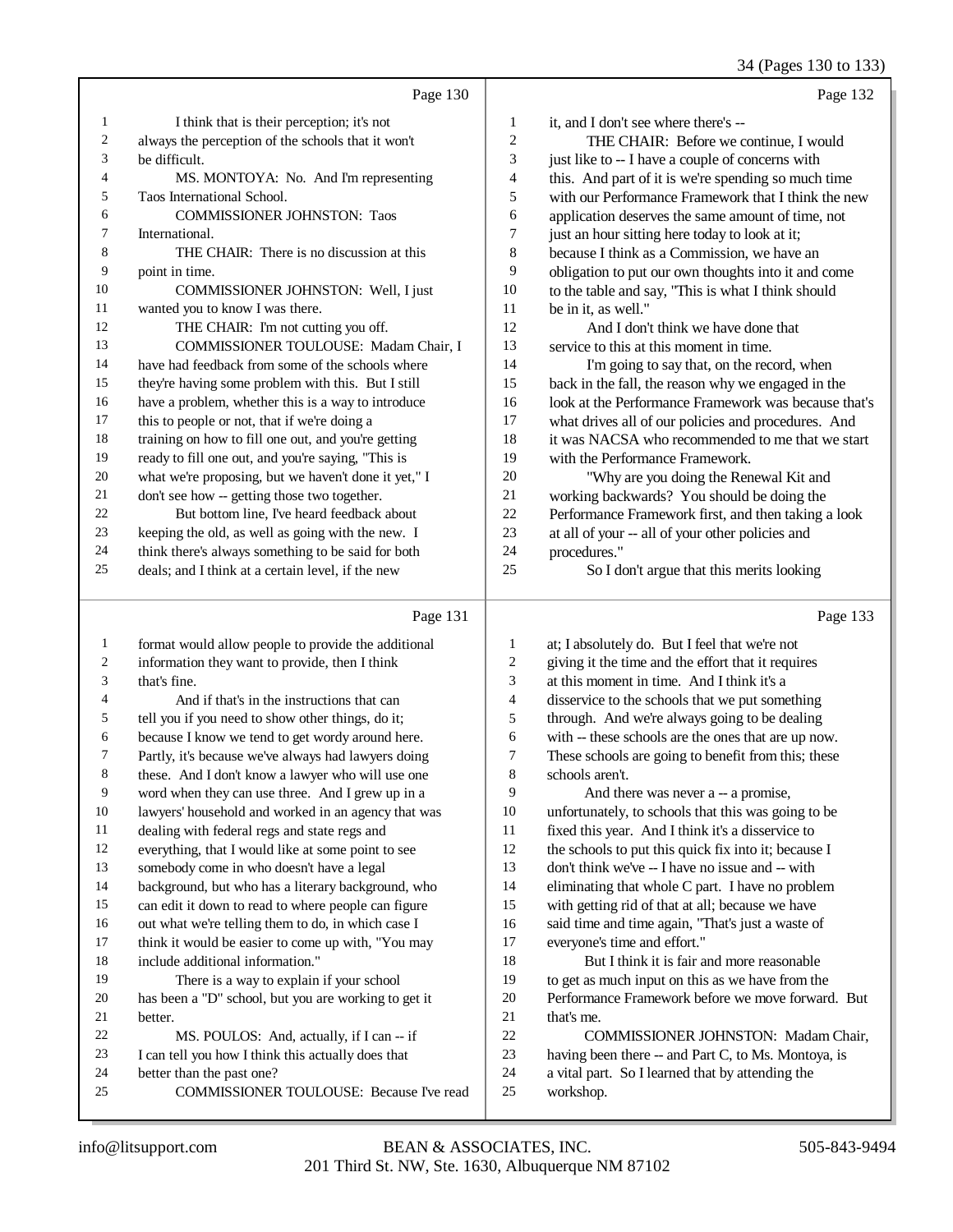## 35 (Pages 134 to 137)

|    | Page 134                                             |    | Page 136                                            |
|----|------------------------------------------------------|----|-----------------------------------------------------|
| 1  | At the June meeting, I asked Ms. Friedman            | 1  | those who are doing the charter renewal. And I      |
| 2  | to give me hard copies of all of this, because I     | 2  | think -- I firmly believe, based on the study that  |
| 3  | knew how important this was going to be. And I've    | 3  | I've done, that this new document better supports   |
| 4  | spent -- I've spent a great deal of time looking at  | 4  | the needs and the progression of where we're going. |
| 5  | it and reflecting.                                   | 5  | But that's just me. But I feel like                 |
| 6  | I understand we don't want to do this                | 6  | because I've been present -- those trainings are    |
| 7  | quickly. We don't want to do this in an uninformed   | 7  | absolutely imperative to attend. It really -- I've  |
| 8  | manner.                                              | 8  | attended two; and it's really helped me.            |
| 9  | I have the sense of urgency of the                   | 9  | THE CHAIR: We've all universally said               |
| 10 | schools. I have the perceptions of a group of -- of  | 10 | that. The schools that don't attend the trainings,  |
| 11 | people who are addressing both of these forms and    | 11 | we see it in the application.                       |
| 12 | are in the process of getting ready to write this.   | 12 | <b>COMMISSIONER JOHNSTON: Commissioners.</b>        |
| 13 | And the majority of them really support the new      | 13 | also. Yeah. But everybody was there. And they       |
| 14 | form, because it fits into that continuum.           | 14 | were on task, and they were engaged all day. They   |
| 15 | I've looked at it all the way from the --            | 15 | were even writing --                                |
| 16 | from the annual monitoring document that we have,    | 16 | <b>COMMISSIONER TOULOUSE:</b> Several of the        |
| 17 | when they go on the site visits, all the way back to | 17 | schools were there in my district, and nobody's     |
| 18 | the PEC memo, or the NACSA memo that you talked      | 18 | called me. And so I've had --                       |
| 19 | about, asking us very carefully look at what we've   | 19 | COMMISSIONER JOHNSTON: I told them when I           |
| 20 | been doing and not make any immediate decisions.     | 20 | did it. I said -- I said, "Now, I'm really not      |
| 21 | I've looked at statute; I've looked at               | 21 | doing something. I'm only one Commissioner. But if  |
| 22 | Administrative Code; I've looked at the data that    | 22 | you really like it, call your Commissioner and tell |
| 23 | we've striving to present as grounding for what we   | 23 | them." Or you don't.                                |
| 24 | do for the schools to provide for us.                | 24 | Ms. Montoya -- bless her heart -- she's             |
| 25 | There is a definite link. There is a                 | 25 | here. And I appreciate it; because we need to hear  |
|    | Page 135                                             |    | Page 137                                            |

## Page 135 |

| 1  | definite chain to this new application.              | 1              | both opinions.                                       |
|----|------------------------------------------------------|----------------|------------------------------------------------------|
| 2  | I don't -- I understand what you're saying           | 2              | And we don't want to drop Part C in the              |
| 3  | about the Performance Framework and the importance   | 3              | old application, because that's the part that you    |
| 4  | of that, and NACSA's concerns when they came in that | $\overline{4}$ | talked to me about that you really felt like you     |
| 5  | we may be getting the cart before the horse.         | 5              | wanted.                                              |
| 6  | But I think if we're looking at the                  | 6              | So if we vote to keep the old application,           |
| 7  | advantages to the charters who are renewing this     | 7              | I don't think it would be fair to drop the Part C at |
| 8  | year who are in the process of doing this, allowing  | 8              | this point.                                          |
| 9  | them to use this new form is more of an advantage to | 9              | THE CHAIR: And I'm going to just address             |
| 10 | them. That is -- that is what -- that is what they   | 10             | Part C and say that universally, Commissioners say   |
| 11 | almost unanimously said.                             | 11             | that's the piece that they really don't pay --       |
| 12 | And I recognize -- I recognize all of the            | 12             | because we end up negotiating; so that the Part C,   |
| 13 | concerns you have; because "D" and "F" schools do    | 13             | looking forward, is what we -- we ignore, in all     |
| 14 | have to work harder, and they need those options.    | 14             | sincerity. Because you're spending time on that      |
| 15 | But everyone else -- I told them to go               | 15             | Part C, and -- you know. But we're getting into a    |
| 16 | home and call their Commissioners from their         | 16             | discussion with the audience. And that's --          |
| 17 | district, so that each of the Commissioners would be | 17             | COMMISSIONER JOHNSTON: And as I                      |
| 18 | informed of the reaction. I don't know how many      | 18             | understand it, the desire to keep it was because the |
| 19 | did. Ms. Montoya was gracious enough. She called     | 19             | "D" and "F" schools need that additional time to     |
| 20 | me. We've talked several times about it.             | 20             | justify the future. And I agree with you that        |
| 21 | And I appreciate you coming, Ms. Cherrin.            | 21             | perhaps we've not looked at the future or counted it |
| 22 | I knew you were working on it. I even introduced     | 22             | as important. But I felt like I needed to bring up   |
| 23 | Ms. Montoya to Mr. Crone, and she met him today,     | 23             | the interests of the renewal charters.               |
| 24 | because he's her Commissioner.                       | 24             | THE CHAIR: Right. So I guess the                     |
| 25 | So I just -- I have a sense of urgency for           | 25             | question is do we want to go piece by piece with     |
|    |                                                      |                |                                                      |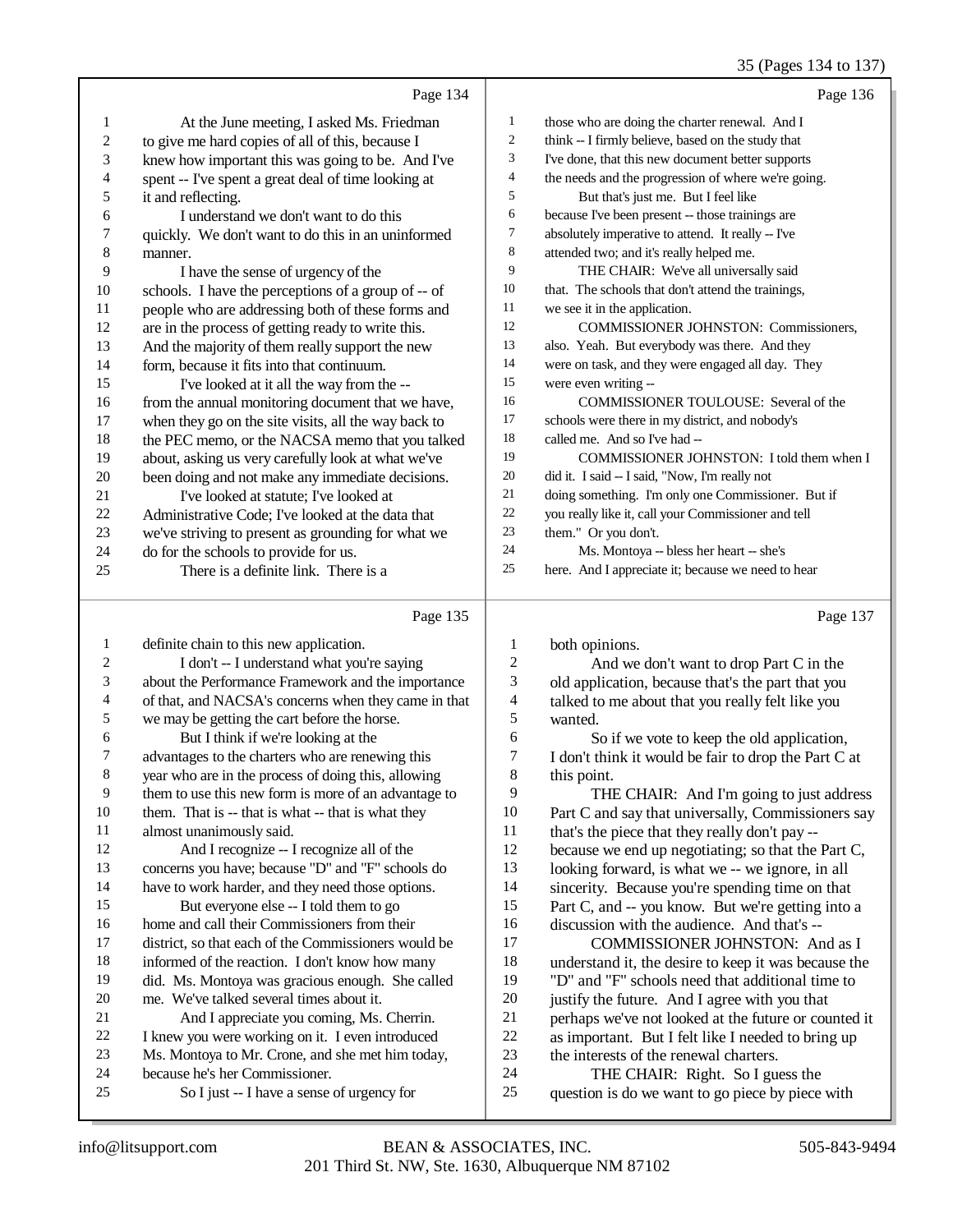36 (Pages 138 to 141)

|                | Page 138                                             |                | Page 140                                             |
|----------------|------------------------------------------------------|----------------|------------------------------------------------------|
| 1              | this?                                                | 1              | this -- these sections meet the statutory            |
| $\sqrt{2}$     | COMMISSIONER RUIZ: Yes, I would like to              | $\overline{c}$ | requirements and then identifying the statutory      |
| 3              | do that.                                             | 3              | language for non-renewal and those reasons for       |
| $\overline{4}$ | MS. POULOS: So, if you'd like, we can go             | 4              | non-renewal.                                         |
| 5              | on a tracked changes version, which I think will     | 5              | Then the next paragraph talks about Part             |
| 6              | help you see what we did. And you can look at        | 6              | A, identifies that the Summary Report will come out  |
| 7              | Page 40 to do that.                                  | 7              | in the summer, rather than in the spring, after the  |
| 8              | And, obviously, the only thing that's on             | 8              | newest report card data is provided, so that we can  |
| 9              | Page 40 is a change of -- instead of '16-'17, we're  | 9              | have a full kind of summary of their performance;    |
| 10             | now in '17-'18.                                      | 10             | and then also ask that the school verify the         |
| 11             | On the next page, one change that hasn't             | 11             | information and then use that information to report  |
| 12             | been noted that would need to be noted is, at the    | 12             | on their academic performance goals and their        |
| 13             | top of the page, the Secretary of Education would    | 13             | contractual requirements.                            |
| 14             | need to be changed.                                  | 14             | For Part B, this clarifies that we are               |
| 15             | And a lot of this is changed in the                  | 15             | asking them to provide a report -- a summary -- or a |
| 16             | language, just making some clarification, trying to  | 16             | response on their academic performance, financial    |
| 17             | get a little less wordy, but also clarifying that    | 17             | compliance, organizational, contractual, and         |
| 18             | the CSD is providing staff support to the            | 18             | governance responsibilities and improvement actions. |
| 19             | Commission. That includes conducting renewal site    | 19             | And this is one word that has changed                |
| 20             | visits, making recommendations for renewal,          | 20             | throughout. You'll see the "actions" from the draft  |
| 21             | non-renewal, or conditional renewal, and that those  | 21             | that we handed out in hard copy last month to this   |
| 22             | recommendations are on behalf of the Public          | 22             | draft. And that was based on feedback from           |
| 23             | <b>Education Department.</b>                         | 23             | Commissioner Armbruster, who liked -- did not like   |
| 24             | Change "a determination" to "a decision."            | 24             | the use of the word "efforts," because she did not   |
| 25             | And then changing the dates, and also                | 25             | feel like that was solid enough, and really felt     |
|                | Page 139                                             |                | Page 141                                             |
| 1              | clarifying that when you have a district authorizer, | 1              | that the word "actions" or something more strong --  |
| $\overline{2}$ | then it's the district, and you should check with    | $\overline{c}$ | that we're not looking for them to be thinking about |
| 3              | them on their forms and processes; so not a lot      | 3              | improvement, but actually taking the action to       |
| $\overline{4}$ | substantive there.                                   | 4              | improve.                                             |

- 
- 5 But then -- and one of the -- the thing<br>6 that we did as we started thinking through w
- 6 that we did as we started thinking through what<br>
7 should a new renewal application look like, is
- 7 should a new renewal application look like, is<br>8 actually go to the renewal application statute a actually go to the renewal application statute and
- 
- 9 really try to align this exactly to the statute,<br>10 which I think the intent was to do that in the 10 which I think the intent was to do that in the first<br>11 one: but I'm not sure it did that.
- 11 one; but I'm not sure it did that.<br>12 And so the changes in pa And so the changes in paragraph 1 on 13 Page 42 are really about aligning to the statute.
- 14 So it's structural. 15 There are six parts that are required by 16 the statute. That's a Summary Data Report and<br>17 Current Charter Contract. So that would be inc Current Charter Contract. So that would be included
- 18 in the kit -- or the application that the<br>19 Commissioners get A progress report
- Commissioners get. A progress report from the
- 20 school is Part B. A financial statement is Part C.<br>21 Part D would be petitions of support. Part E.
- 21 Part D would be petitions of support. Part E,<br>22 description of the charter school's facilities: an
- 22 description of the charter school's facilities; and<br>23 Part F, any amendment requests.
- 23 Part F, any amendment requests.<br>24 And then this identifies --1
- 24 And then this identifies -- the next<br>25 Ianguage is really about just identifying t
- language is really about just identifying that
- 4 improve.<br>5 An
- 5 And then this also notes that Part B, that<br>6 report. which was called "Self-Report" or "Loo 6 report, which was called "Self-Report" or "Looking
- 7 Back," is really now broken into several sections:<br>8 Section 1 being Academic: 2. Financial: 3.
- Section 1 being Academic; 2, Financial; 3,
- 9 Organizational. And then we break down what we 10 expect to see in that. 10 expect to see in that.<br>11 And so this is
- And so this is where it may actually help 12 to jump forward and look at Part B.
- 13 Again, Part A is a report from PED -- or 14 from CSD -- and their charter contract, just using
- 15 their academic data.
- 16 Part B is the Progress Report. And here,<br>17 as we note in this paragraph, it's broken down.
	- as we note in this paragraph, it's broken down. And
- 18 we're asking, specifically on Academics, which<br>19 starts on Page 62, that the school report on fewe
	- starts on Page 62, that the school report on fewer
- 20 items; because, like I said, in the past, the application was pretty redundant. So it sa
- 21 application was pretty redundant. So it said,<br>22 Tetter Grade." And then it said. "Current
- 22 "Letter Grade." And then it said, "Current<br>23 Standing." And then it said the exact same Standing." And then it said the exact same thing
- 
- 24 for "School Growth." And then, "Growth of  $Q1$ ," and then "Graduation." and  $25$ then, "Growth of Q3." And then "Graduation," and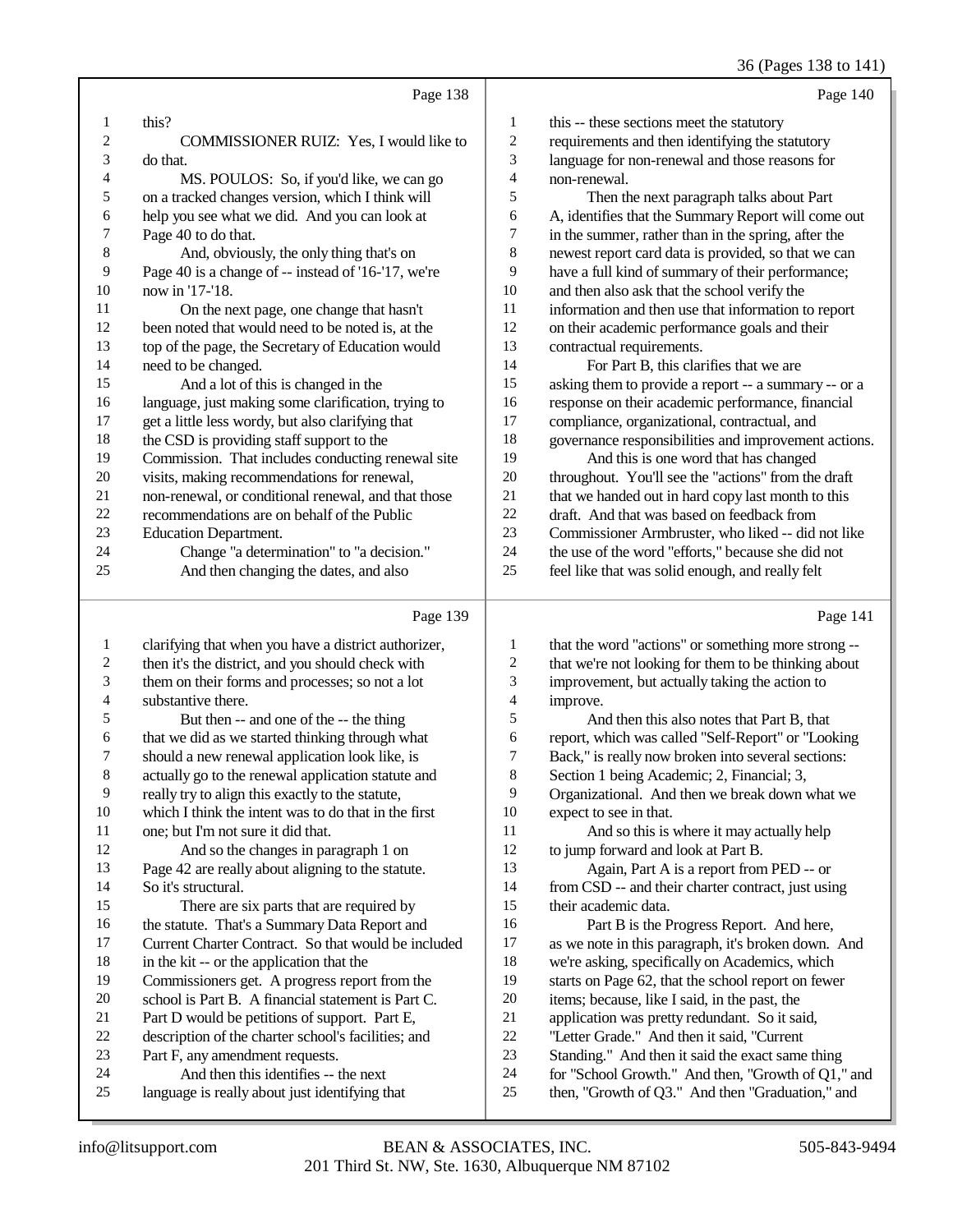|                |                                                      |                  | 37 (Pages 142 to 145)                                |
|----------------|------------------------------------------------------|------------------|------------------------------------------------------|
|                | Page 142                                             |                  | Page 144                                             |
| $\mathbf{1}$   | then "Opportunity to Learn." We were, again,         | 1                | though it's a "C" school, and that's fine, I think   |
| $\overline{c}$ | getting very redundant answers, where the same       | $\boldsymbol{2}$ | if they have a "D" or an "F," they need to address   |
| 3              | information was being provided.                      | 3                | only those parts, not all of those things.           |
| 4              | In addition, we were not getting good                | 4                | MS. POULOS: In any indicator.                        |
| 5              | information. What we felt like we were getting was   | 5                | COMMISSIONER ARMBRUSTER: Right. For                  |
| 6              | excuses rather than explanations of what the school  | 6                | example -- which is our biggy -- the lowest          |
| 7              | has done. And this is where I think we actually      | 7                | quartile, it could be an "F," and they should be a   |
| $\,$ 8 $\,$    | provide a lot more guidance in this draft, to say,   | 8                | "C" school. And they should have to address that,    |
| 9              | "We're asking you to specifically" -- and you can    | 9                | because I think they should, I mean; but not the     |
| 10             | see that on Page 62. For a school, 2a, the little    | 10               | whole thing. They don't have to do all of this.      |
| 11             | "a," where it says, "The Public Education Department | 11               | MS. POULOS: So I guess my question would             |
| 12             | assigns a letter grade." And we say, "For a school   | 12               | go back to the conversation we were having earlier.  |
| 13             | that has not maintained a C or better in each year   | 13               | If we are saying, for any one indicator, if they     |
| 14             | of the term of the contract, provide a narrative     | 14               | received a "D" or "F," is that in any of the past    |
| 15             | that describes the improvement actions targeted to   | 15               | three years? Is it in the current year? Is it in     |
| 16             | improve the school's letter grade, those being       | 16               | any of the past five years? What would that be that  |
| $17\,$         | school, adult, leader, and teacher actions, and the  | 17               | would prompt them to write a response?               |
| 18             | successes of these actions."                         | 18               | <b>COMMISSIONER ARMBRUSTER: I guess I could</b>      |
| 19             | So we're really trying to give schools the           | 19               | live with even the last year, if it hadn't been --   |
| $20\,$         | guidance on what are you supposed to be talking      | 20               | if they hadn't had an "F" before; but if they have   |
| 21             | here? It's not, "Why didn't you achieve," but,       | 21               | one now, I guess that would be what happened. If     |
| 22             | "What did you do when you saw that low-level         | 22               | it's an "F" for the last three years, I guess that's |
| 23             | achievement? What action did you, as adults, take    | 23               | really a concern to me. I don't know.                |
| 24             | in your school to help those students do better?"    | 24               | THE CHAIR: I think, at the very least,               |
| 25             | And then it does clarify that the purpose            | 25               | the two most recent years would be --                |
|                | Page 143                                             |                  | Page 145                                             |
| 1              | of that narrative is to get the schools to           | 1                | COMMISSIONER ARMBRUSTER: That's a good               |
| 2              | demonstrate that they're making progress toward that | $\overline{c}$   | compromise.                                          |
| 3              | acceptable level of achievement, that "C" or higher. | 3                | MS. POULOS: Okay.                                    |
| 4              | And then we ask them to be very clear                | 4                | COMMISSIONER ARMBRUSTER: But their report            |
| 5              | about telling us what evidence we're going to see    | 5                | would still be not as in-depth as someone who was a  |
| 6              | when we're on the site visit; so, again, connecting  | 6                | "D" school for the last four years or something like |
|                | it to the rest of the renewal process, which really  | 7                | that.                                                |
| 8              | was missing before, is what exactly are we going to  | 8                | MS. POULOS: So I think the other thing               |
| 9              | see when we're in that school? What should we be     | 9                | that this application does that the prior draft      |
| 10             | looking for to see the things that you've been       | 10               | didn't have -- and you can see this on Page --       |
| 11             | doing; and, also, What should we see that shows the  | 11               | sorry -- on Page 60, is it tells you -- or the       |
| 12             | things that you have been doing actually changes the | 12               | applicant -- that -- how the narratives will be      |
| 13             | outcomes for students?                               | 13               | evaluated by the Charter Schools Division; right?    |
| 14             | And then it does say -- and this is an               | 14               | So we can say, "They meet the standards              |
| 15             | area that was based on some of the conversations     | 15               | either because they hit this C or better in each of  |
| 16             | we've been having -- that schools that have a "C" or | 16               | those last three years, no D or F in any of the last |
| 17             | better over the term of the contract would not       | 17               | two years; or, that their narrative does certain     |
| 18             | complete this section. That's trying to, again save  | 18               | things; right? Identifies specific actions taken to  |
| 19             | some work for schools that are meeting a minimum     | 19               | improve poor performance, identifies specific        |
| 20             | expectation -- Commissioner Armbruster?              | 20               | evidence that the site visit team should review when |
| 21             | COMMISSIONER ARMBRUSTER: Yes. I'm fine               | 21               | they do that renewal visit to see what actions have  |
| 22             | with the "C" and all these things. It sounds a lot   | 22               | been taken; and then also shows sustained measurable |
| 23             | like the New Mexico DASH thing; so I've gone to      | 23               | successes resulting from those improvement actions   |

- been taken; and then also shows sustained measurable
	- successes resulting from those improvement actions
	- over the contract term, and that the evaluation of
	- that data supports it.

like the New Mexico DASH thing; so I've gone to

But my feeling, as usual, is that even

24 three of those and almost understand it.<br>25 But my feeling, as usual, is that e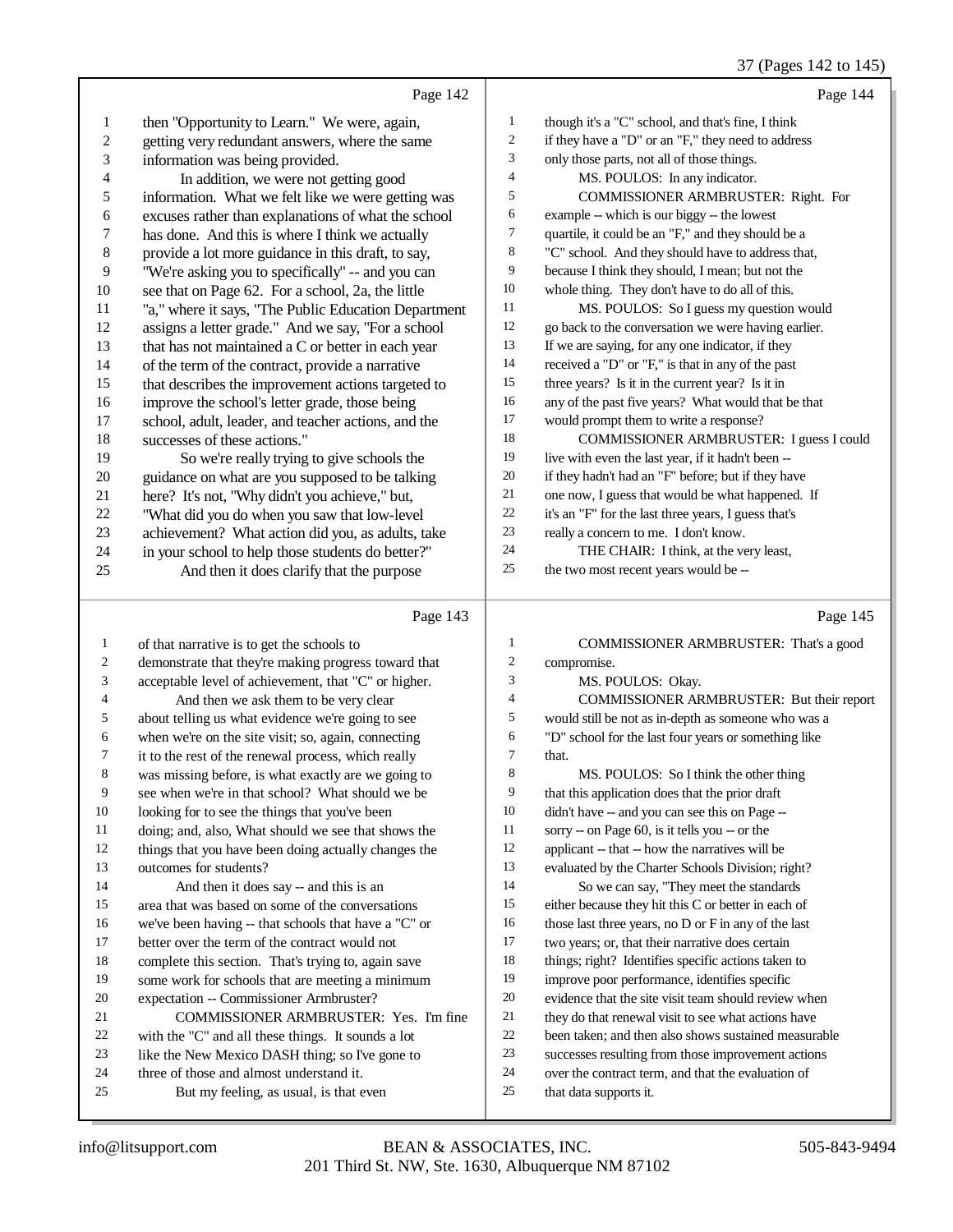## 38 (Pages 146 to 149)

|                         |                                                      |                          | 38 (Pages 146 to 149                                 |
|-------------------------|------------------------------------------------------|--------------------------|------------------------------------------------------|
|                         | Page 146                                             |                          | Page 148                                             |
| 1                       | Then the next would be what's approaching            | $\mathbf{1}$             | able to report in this format. And so what the new   |
| $\overline{\mathbf{c}}$ | progress and what's failing to demonstrate progress, | $\boldsymbol{2}$         | prompt does, subpart B that's on Page 65, is it      |
| 3                       | and really just lays out with clarity what will we   | 3                        | doesn't ask for a specific format, but, rather, it   |
| 4                       | would do to evaluate those, which I think has been,  | $\overline{\mathcal{A}}$ | leaves that up to the school, based on the           |
| 5                       | in the past, we didn't really know what to do with   | 5                        | differences in the types of goals they have.         |
| 6                       | those narratives.                                    | 6                        | So that --                                           |
| 7                       | So that's what you -- if you're going back           | 7                        | THE CHAIR: So my -- my concern with that             |
| $\,$ 8 $\,$             | to where we were before, on Page 42, Part B,         | 8                        | is are we hopefully narrowing down, so that we don't |
| 9                       | Section 1, Subsection "a," this just explains all of | 9                        | get a thousand pages of these graphs that schools    |
| $10\,$                  | that. It's just an explanation of academic           | 10                       | figure, "I'm just going to put all this stuff in     |
| 11                      | performance and then what we're looking.             | 11                       | so" -- you know. That's -- you know.                 |
| 12                      | If you look at Subsection B -- and what              | 12                       | MS. POULOS: Yeah.                                    |
| 13                      | you'll notice when you're looking between Pages 62   | 13                       | THE CHAIR: That the more I inundate                  |
| 14                      | and 3 and 4, is that we've deleted a lot of stuff;   | 14                       | people, the less they're going to look at it, and    |
| 15                      | right? So that's that repetitive, "Provide a         | 15                       | we're just going to move on.                         |
| 16                      | statement of progress and additional information     | 16                       | MS. POULOS: And I think that this does               |
| 17                      | regarding your school's grading report for the past  | 17                       | that better than the other one, in that, again, it   |
| 18                      | three years."                                        | 18                       | eliminates a lot of the redundancy, which is where   |
| 19                      | "Provide a statement of progress regarding           | 19                       | we were getting that graph over graph over graph,    |
| $20\,$                  | current standing over the past three years."         | 20                       | and also narrative, cut-and-paste, cut-and-paste,    |
| 21                      | "Provide a statement of progress ."                  | 21                       | change a few words. So I think it does do that.      |
| $22\,$                  | So what we've done is really just                    | $22\,$                   | I think, also, by providing guidance on at           |
| 23                      | collapsed it all into one narrative. We're talking   | 23                       | least how we're going to evaluate that, it gives     |
| 24                      | about what's coming from the letter grade, addressed | 24                       | them some targeted things to do, rather than         |
| 25                      | it. I think we've established some benchmarks for,   | 25                       | thinking, "Well, we'll just throw the whole kitchen  |
|                         | Page 147                                             |                          | Page 149                                             |
| 1                       | like "Here you do need to tell us; here, you don't,  | 1                        | sink in and hope something sticks." Now they know    |
| $\overline{c}$          | because we're going to accept that that letter grade | $\boldsymbol{2}$         | what's going to stick.                               |
| 3                       | is reflecting your performance at an acceptable      | 3                        | So that's really the Part B on Section 12,           |
| 4                       | level."                                              | $\overline{4}$           | Academic Performance.                                |
| 5                       | Subpart B goes into the school-specific              | 5                        | And then if you move over to Page 43, it             |
| 6                       | charter goals. And, again, it asks that they report  | 6                        | starts talking about Section 2, which is the         |
| 7                       | on each of the goals that's in their Performance     | 7                        | Financial Compliance. And that's different from the  |
| 8                       | Framework, and that for any year that they haven't   | 8                        | financial report. This is really just about          |
| 9                       | met their goals, for those goals, they talk about    | 9                        | compliance; right? Are you reporting on time,        |
| 10                      | what they did, again, to improve student achievement | 10                       | audits, things like that.                            |
| 11                      | and get closer to meeting their goals. And it's      | 11                       | And so Subsection A, which you can see on            |
| 12                      | using the same standard.                             | 12                       | Page 60 -- well, yeah. 69, you see Financial         |
| 13                      | So those are different goals; but it's               | 13                       | Compliance is kept there. And then we start          |
| 14                      | using the same standard of, again, we're looking at  | 14                       | eliminating some of the stuff.                       |
| 15                      | adult actions, and we're looking for sustained       | 15                       | But in 70 is where you see A. And it                 |
| 16                      | progress with those students, based on adult         | 16                       | talks about the fact that every school is required   |
| 17                      | actions, that we're going to get outcomes from kids. | 17                       | to be audited annually. And then, again, it gets     |
| 18                      | So -- and that just kind of cleans up                | 18                       | really specific and says, "If the school has         |

- the -- if you look at Page 66, 67, and 68, it
- 20 eliminates all that; because that was, again,<br>21 repetitive reporting on these same things, and
- 21 repetitive reporting on these same things, and in a different way.
- 22 different way.<br>23 What we 23 What we found over the past two years is<br>24 the way that we were asking them to report, if you
- 24 the way that we were asking them to report, if you<br>25 look at Page 66 and 67, a lot of schools weren't
- look at Page 66 and 67, a lot of schools weren't
- 201 Third St. NW, Ste. 1630, Albuquerque NM 87102 info@litsupport.com BEAN & ASSOCIATES, INC. 505-843-9494

 received audit findings in any annual audit during 20 the term of the contract, we want -- again, the same<br>
21 idea -- adult/teacher/leader/board actions that 21 idea -- adult/teacher/leader/board actions that<br>22 they've taken to address those and correct then 22 they've taken to address those and correct them, and<br>23 how that's resulted in improved compliance. 23 how that's resulted in improved compliance.<br>24 And we actually ask them to be specificantly 24 And we actually ask them to be specific;<br>25 because this actually gives them guidance on h

because this actually gives them guidance on how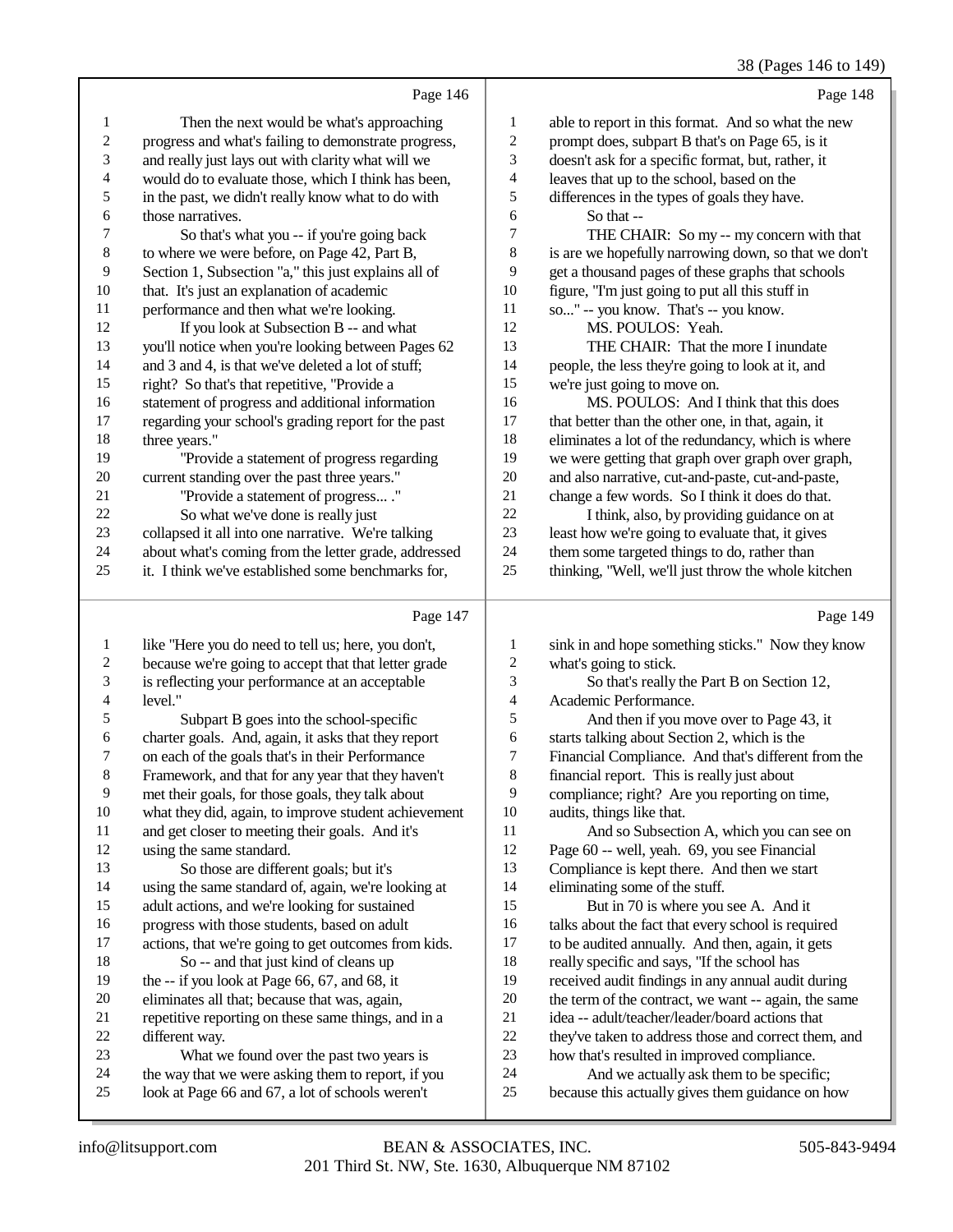Page 150 their audit committee should be working, that we want them to use the work of the audit committee in -- quote -- and this is a requirement of law -- "tracking and reporting progress on the status of findings," which we think many of our audit committees aren't doing; so this gives them the motivation to actually follow that statutory requirement to develop their narrative. If their audit committee has been functioning really well, they're already going to have all this work done. If it's not, they're going to do all this work and then know exactly how their audit committee should function. And then we talk about success being significant changes in progress and in the audit findings in subsequent years. We know, again, what they're supposed to be telling us about. And then we ask them to, again, identify specific evidence 19 that we can see during the site visit. The next piece is the Financial Performance Framework. And this asks the school that if they've received -- and, you know, they've supposed to have been self-rating those Financial Performance Frameworks over the past several years. Any one that's self-rated below a "Meets" standard Page 152 certain schools have had certain things, and we want them to address those to really help us consider those things that have happened over the term of the contract; and again, specific evidence. Then what we look at, if you flip to Page 44 and 73, they correspond in Section 3, which moves away from financial compliance and moves to that contractual, organizational, and governance compliance or responsibilities, Subpart A of that being the Charter Material Terms. And the really great thing about this is we've often struggled, when we go to schools, to see their material terms in action. And so this gives every school the opportunity -- every school must fill this out -- is to provide a brief narrative describing how they have implemented those material terms. And that's the operational structure, the mission of the school, and the educational program of the school, and then help us see those when we're on the site visit; so that we can then easily report out to the Commission, "They're meeting their material terms. Here's what they told us, and here's what we were able to see and verify during the site visit." Page 153

#### Page 151

| $\mathbf{1}$ | would provide a narrative. Again, anybody that       |    | So -- then there's also just a little part           |
|--------------|------------------------------------------------------|----|------------------------------------------------------|
| 2            | hasn't wouldn't provide a narrative. And in that     | 2  | that says if a school makes substantial changes or   |
| 3            | narrative, they would again talk about those         | 3  | has not met the material terms, they must provide an |
| 4            | specific actions.                                    | 4  | additional and more robust narrative to explain,     |
| 5            | And so what we would need to do -- and               | 5  | again, improvement actions, what actions -- once     |
| 6            | it's going to be some work on our part; but it's     | 6  | they realize that they weren't meeting those         |
| 7            | actually to the degree that we can, and this is      | 7  | material terms, what actions did the adults and the  |
| 8            | going to be somewhat challenging -- but actually get | 8  | leader in that building take in order to meet those  |
| 9            | those Performance Frameworks. You were supposed to   | 9  | terms, and what success did they have in doing that, |
| 10           | self-rate. Did you? And we're going to compile it    | 10 | and, again, how are we going to verify that they     |
| 11           | for the Commission.                                  | 11 | took that action.                                    |
| 12           | Then the next piece on Page 72, which is             | 12 | Then in Subpart B, we look at the                    |
| 13           | Subpart C, is talking about Board of Finance. And    | 13 | Organizational Performance Framework.                |
| 14           | so this is actually very limited; but this is if the | 14 | So, again, for any area that was rated               |
| 15           | school's Board of Finance was submitted -- or        | 15 | below the "Meets" standard during the term of the    |
| 16           | suspended at any time, then they're going to         | 16 | contract, they provide a narrative. What actions     |
| 17           | specifically address that; because that's a big flag | 17 | did they, as adults, take to meet all of those       |
| 18           | and a concern.                                       | 18 | terms, and what was the effectiveness of those       |
| 19           | And so, again, the same thing: What did              | 19 | actions in improving their performance?              |
| 20           | they do on their own initiative, those               | 20 | And, again, specific successes are those             |
| 21           | adult/leader/board actions, to regain that Board of  | 21 | changes in practice that we can see.                 |
| 22           | Finance authority and the success of those actions.  | 22 | And then we ask them again to help guide             |
| 23           | And then it's very clear, if you haven't, then you   | 23 | us during the site visit by giving us evidence that  |
| 24           | don't have to.                                       | 24 | we're going to look at.                              |
| 25           | So we're getting really targeted on                  | 25 | And then something that hadn't been a part           |
|              |                                                      |    |                                                      |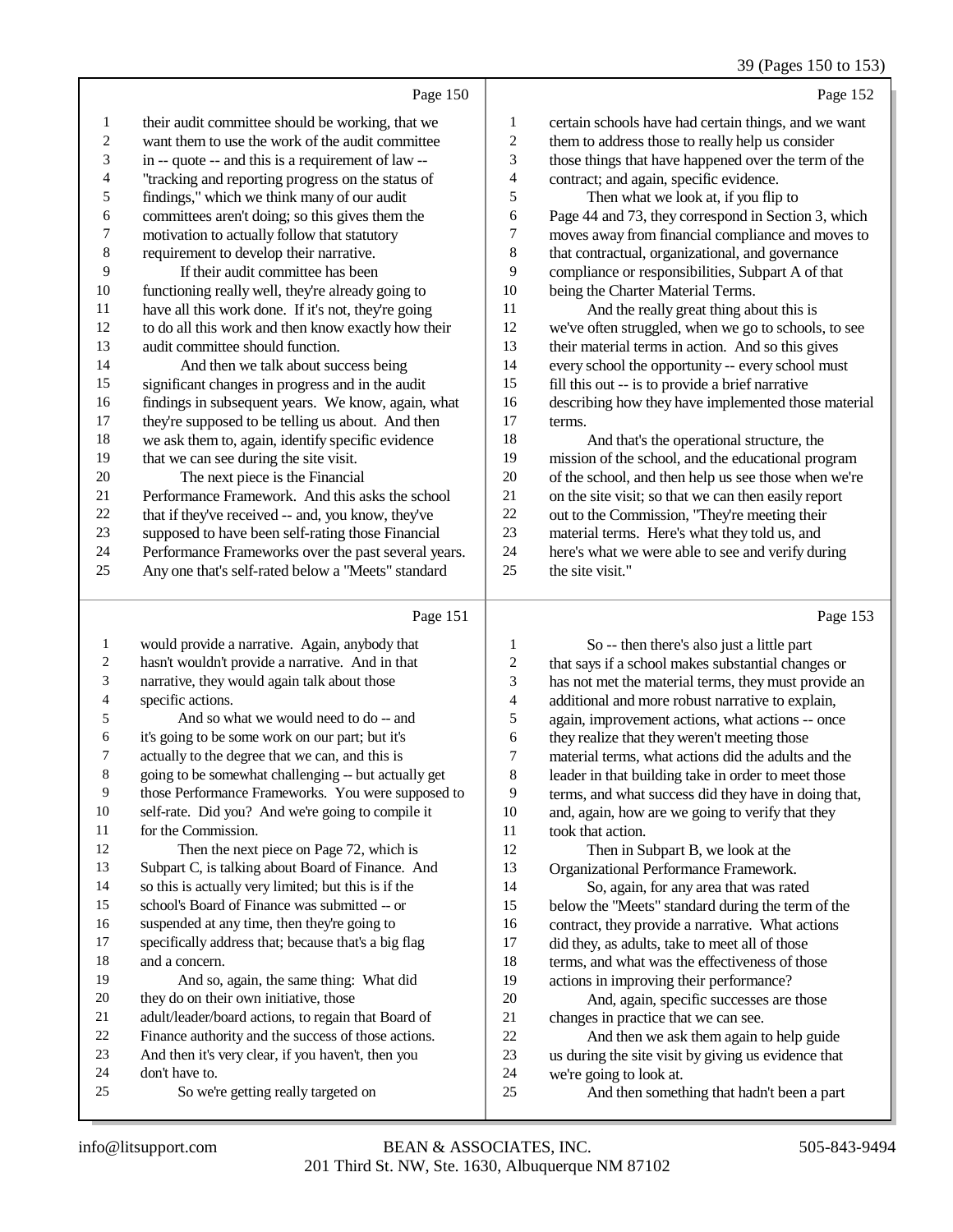## 40 (Pages 154 to 157)

|                  |                                                      |                          | 40 (Pages 154 to 157)                                |
|------------------|------------------------------------------------------|--------------------------|------------------------------------------------------|
|                  | Page 154                                             |                          | Page 156                                             |
| $\mathbf{1}$     | of this that I think is really important is          | 1                        | to get that -- to that full compliance and the       |
| 2                | something that came up this time, which is if the    | $\overline{c}$           | success they've had in doing that.                   |
| 3                | schools -- we're on Page 14, the last paragraph in   | 3                        | So that's the looking back. That is                  |
| 4                | Subpart B.                                           | $\overline{\mathcal{A}}$ | having them reflect, on every single one of those    |
| 5                | If the school has received any OCR                   | 5                        | sections of their Performance Framework in a way     |
| 6                | complaints or formal special education complaints,   | 6                        | that our old application really didn't; because if   |
| 7                | the school must identify those, provide all          | 7                        | you look at the information in the old application   |
| $\,$ 8 $\,$      | communications redacted to protect personally        | 8                        | that was deleted around Organizational, it was just  |
| 9                | identifiable information related to those complaints | 9                        | a "Check 'yes' or 'no,"' and, really, again, just    |
| 10               | in an appendix, and describe the current status of   | 10                       | didn't give us a lot of information or reflection.   |
| 11               | the complaint. If any of those complaints have been  | 11                       | Part C is where the school has the                   |
| 12               | resolved and resulted in a finding that the school   | 12                       | opportunity -- this is both on Page 45 and on 76 --  |
| 13               | violated the law, they must provide a narrative      | 13                       | on 76, it's very short. It gives the school the      |
| 14               | describing the required compensatory and corrective  | 14                       | opportunity to demonstrate financial stewardship     |
| 15               | actions required and their status in implementing    | 15                       | over the term of the contract. And this is -- all    |
| 16               | those actions.                                       | 16                       | that language there is directly from the statute on  |
| 17               | So this is really going to set the                   | 17                       | what they were supposed to do; and, also, part of    |
| 18               | Commission up to have some of that information that  | 18                       | this is that for the schools that have earned a      |
| 19               | you haven't in the past that's been really           | 19                       | D-or-lower letter grade, this language that we were  |
| 20               | important. And we don't really have a good way       | 20                       | talking about earlier, they should specifically      |
| 21               | right now of collecting this; so I think this is     | $21\,$                   | address, "how the school has prioritized resources   |
| $22\,$           | really essential.                                    | $22\,$                   | toward proven programs and methods linked to improve |
| 23               | The next subpart is Subpart C on Page 75,            | 23                       | student achievement until they've earned a C or      |
| 24               | and that's the Governance responsibilities. And      | 24                       | better."                                             |
| 25               | what we've asked them to do is take the initiative   | 25                       | So, again, this is another place where               |
|                  |                                                      |                          |                                                      |
|                  | Page 155                                             |                          | Page 157                                             |
| $\mathbf{1}$     | to identify how they've, over the term of their      | $\mathbf{1}$             | those "D" and "F" schools really have some specific  |
| $\boldsymbol{2}$ | contract, met the terms of their governance          | $\sqrt{2}$               | opportunity to address something that they were      |
| 3                | requirements; that is, the membership of their board | $\mathfrak{Z}$           | supposed to do and did do.                           |
| 4                | at all times during the contract, and that should    | $\overline{4}$           | So one of the things that we've been                 |
| 5                | include membership on their required committees; so  | $\sqrt{5}$               | working on -- because what the statute says is that  |
| 6                | really having them be thoughtful about saying, "We   | 6                        | this would be in a format required by the            |
| 7                | have always had," or, "When we've had a vacancy,     | 7                        | Department -- is we've been working on the format    |
| 8                | this is how long it took us to fill that vacancy;    | 8                        | for that, using a report that's actually going to    |
| 9                | this is what we did".                                | 9                        | allow us to do most of the work and the school to do |
| 10               | At any time when the membership on the               | 10                       | very little of the work. This is what the Budget     |
| 11               | governing body fell below the requirements or their  | 11                       | Officer does every year for every single school.     |
| 12               | bylaws or their statutory minimum members -- they're | 12                       | And it's an analysis. And the only part              |
| 13               | actually going to have to identify that for you:     | 13                       | that's missing here is the "D" and "F." And so       |
| 14               | "this happened on these dates, and this is what we   | 14                       | that's something we would have to work in here.      |
| 15               | did to correct that."                                | 15                       | But they do it every year. And what we're            |
| 16               | Anytime they didn't have the required                | 16                       | trying to do is adapt this to a five-year report.    |
| 17               | committee memberships, especially that Audit         | 17                       | So there's some work that's going on for that. We    |
| 18               | Committee and the Finance Committee.                 | 18                       | would actually pre-fill 95 percent of this, and then |
| 19               | The amount of time vacancies were open and           | 19                       | the school would really be just reflecting on, you   |
| 20               | board members that did not complete their required   | 20                       | know, why were there changes in membership? How did  |

- 21 training hours in any term.<br>22 And then, again, if the
- 22 And then, again, if they have to, in one<br>23 of those, describe something that they did not
- 23 of those, describe something that they did not do or<br>24 should have met a term, then they'd have to
- 24 should have met a term, then they'd have to<br>25 identify, again, the improvement actions the identify, again, the improvement actions they took
- 24 did they do to respond to that? Where did they<br>25 absorb their losses? absorb their losses?

21 that impact their budget and their programs at the<br>22 school? If they lost -- if they had budgeted for 22 school? If they lost -- if they had budgeted for<br>23 more and gotten less, how did that impact, and

more and gotten less, how did that impact, and what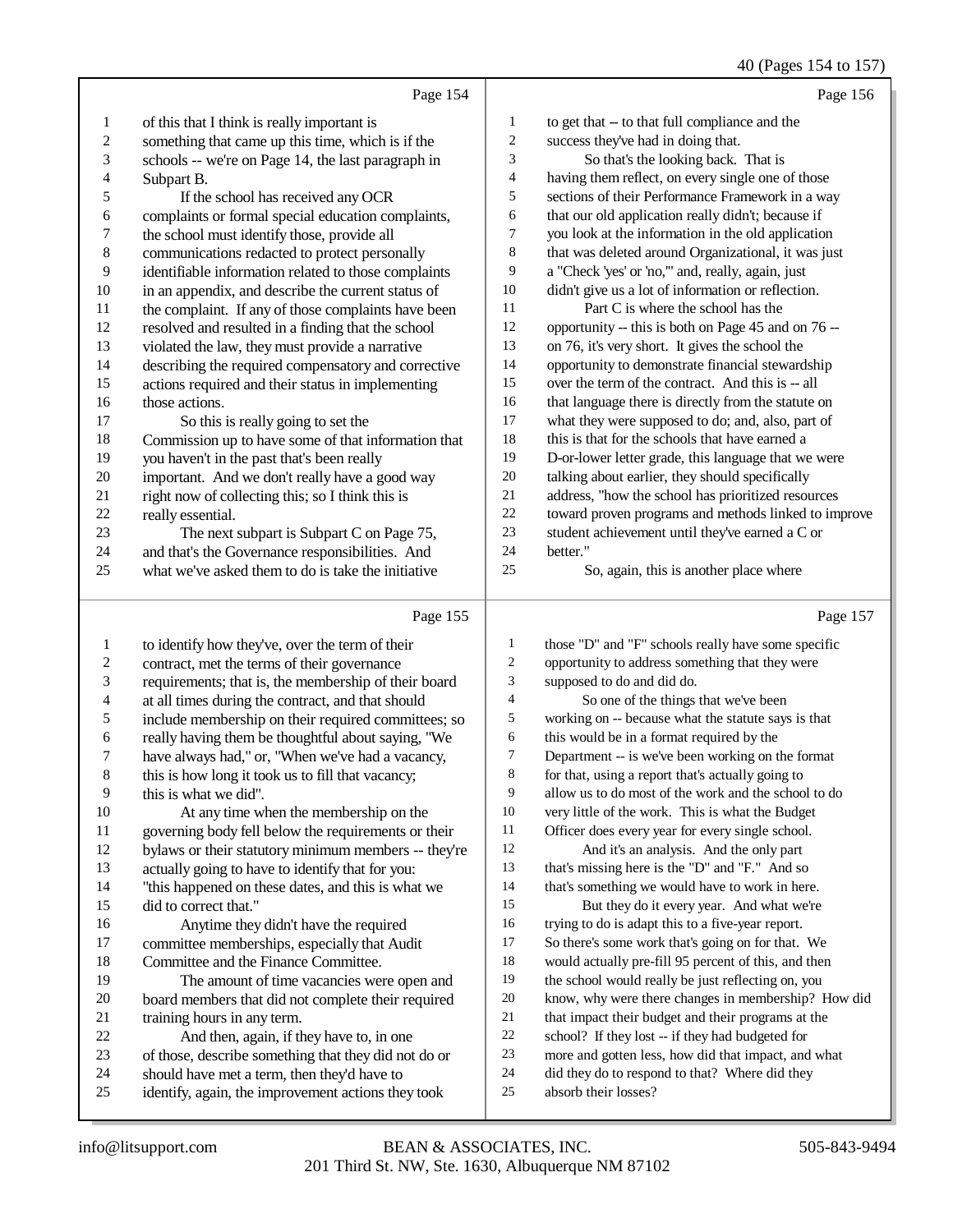41 (Pages 158 to 161)

|    | Page 158                                            |                | Page 160                                             |
|----|-----------------------------------------------------|----------------|------------------------------------------------------|
| 1  | It specifically talks about salary and how          | 1              | Part E is a Description of the Charter               |
| 2  | those are changing, based on the T&E.               | $\mathfrak{2}$ | Facilities and Assurances. This was specifically, I  |
| 3  | And then it also talks -- breaks down, by           | 3              | would say, not well-addressed in the -- in the prior |
| 4  | category, the expenditures; so direct instruction,  | $\overline{4}$ | application. So here, we ask them to provide a       |
| 5  | student support services, student services,         | 5              | narrative description of the facilities and then     |
| 6  | instruction, administration, food services, capital | 6              | attach any facility plans, or their Master Plan,     |
| 7  | outlay. All of that is laid out here, and then,     | 7              | which helps you kind of get that looking-forward     |
| 8  | also, an FTE comparison.                            | 8              | picture of what they're doing with facilities.       |
| 9  | So it gives a lot of information, and it            | 9              | In addition, we ask them for a copy of the           |
| 10 | makes it really easy for the schools, because we    | 10             | E-Occupancy Certificate and a letter from PSFA for   |
| 11 | already have 95 percent of this data.               | 11             | the NMCI score, and then also ask them to use        |
| 12 | So that would be what I think Part C would          | 12             | assurances that their facilities are in compliance   |
| 13 | look like. And, again, that's because it's in a     | 13             | with requirements of 22-8B-4.2. And that's           |
| 14 | format required by the Department.                  | 14             | something we didn't get this year and kind of        |
| 15 | THE CHAIR: So we would get that for every           | 15             | struggled with and were trying to figure out.        |
| 16 | school. "D" and "F" would just have to --           | 16             | And the -- the -- there are templates for            |
| 17 | MS. POULOS: They would have one extra               | 17             | those assurances that are available from PSFA that   |
| 18 | section they would have to complete.                | 18             | they use as part of the award process this year.     |
| 19 | THE CHAIR: Yeah.                                    | 19             | And then you'll see on -- and that's                 |
| 20 | MS. POULOS: So then Part D is the                   | 20             | Page 85. We've removed the language on the Term of   |
| 21 | Petitions of Support.                               | 21             | Renewal, because a Statement of the Term of Renewal  |
| 22 | And if you look on Page 78, that's just             | 22             | that was requested, if less than five years.         |
| 23 | statutory language. When you start looking on       | 23             | Nobody, I don't think, has ever, in the history of   |
| 24 | Page 79 through 81, this is the old reporting that  | 24             | renewals, asked for a term that's less than five     |
| 25 | they used to do for the Organizational. So, again,  | 25             | years. So we didn't -- and that's not part of the    |
|    | Page 159                                            |                | Page 161                                             |

### Page 159

 that's changed, based on the other pages. So it just happened to fall in a different place. It was the way that I deleted stuff. 4 But what we did do is the Petitions of<br>5 Support really don't change. One of the thing Support really don't change. One of the things that I think that we do, at some point, really, have to think about, is what does the Petition of Support language actually mean? Because right now, what we tell schools is, "You use -- you do these petitions based on the enrollment and the teachers at the 11 school in the year that you apply for renewal."<br>
12 That's your last year That's your last year. It may not be that that's what the Commission is actually looking for. But we have just used that same language and used the same form. So there's no change to that at all. COMMISSIONER ARMBRUSTER: And that's in 18 the law that you have to do that; right? 19 MS. POULOS: The Petitions of Support are required by law. The law is not necessarily as 21 clear as it could be on what is that, who is it;<br> $22$  right? Should they do that petition at the end 22 right? Should they do that petition at the end of<br>23 every single year and keep them during the term every single year and keep them during the term of their contract and pile it up? That's something to think about. 1 statutory requirements, either.<br>2 We removed the checkl 2 We removed the checklist on Page 86,<br>3 because we're still going on with Part F, which because we're still going on with Part F, which, 4 instead of that looking forward, where they did<br>5 planning for future goals, instead, this is just 5 planning for future goals, instead, this is just<br>6 amendment requests. And what it says is that amendment requests. And what it says is that they 7 should meet the amendment request requirements to<br>8 support PEC consideration that will become effective support PEC consideration that will become effective 9 as part of the new contract.<br>10 So we would work. 10 So we would work, in those amendment<br>11 request processes that we've been working tow 11 request processes that we've been working toward,<br>12 what we can do is put that old language back now. what we can do is put that old language back now, that old form; or we can go ahead and incorporate in the new requests that schools would be asking for. That is what we did. I tried to go 16 through it really quickly.<br>17 I think, again, just I think, again, just a quick 18 acknowledgment. What I think it does is eliminates<br>19 some of that dunlication provides more clarity some of that duplication, provides more clarity, 20 gets targeted on what do we know about this school.<br>21 And I think that is in response to specific feedback 21 And I think that is in response to specific feedback<br>22 from NACSA that said, you know, they were gettin 22 from NACSA that said, you know, they were getting<br>23 the feedback at the back end and not at the front the feedback at the back end and not at the front end. And this really, at the front end, says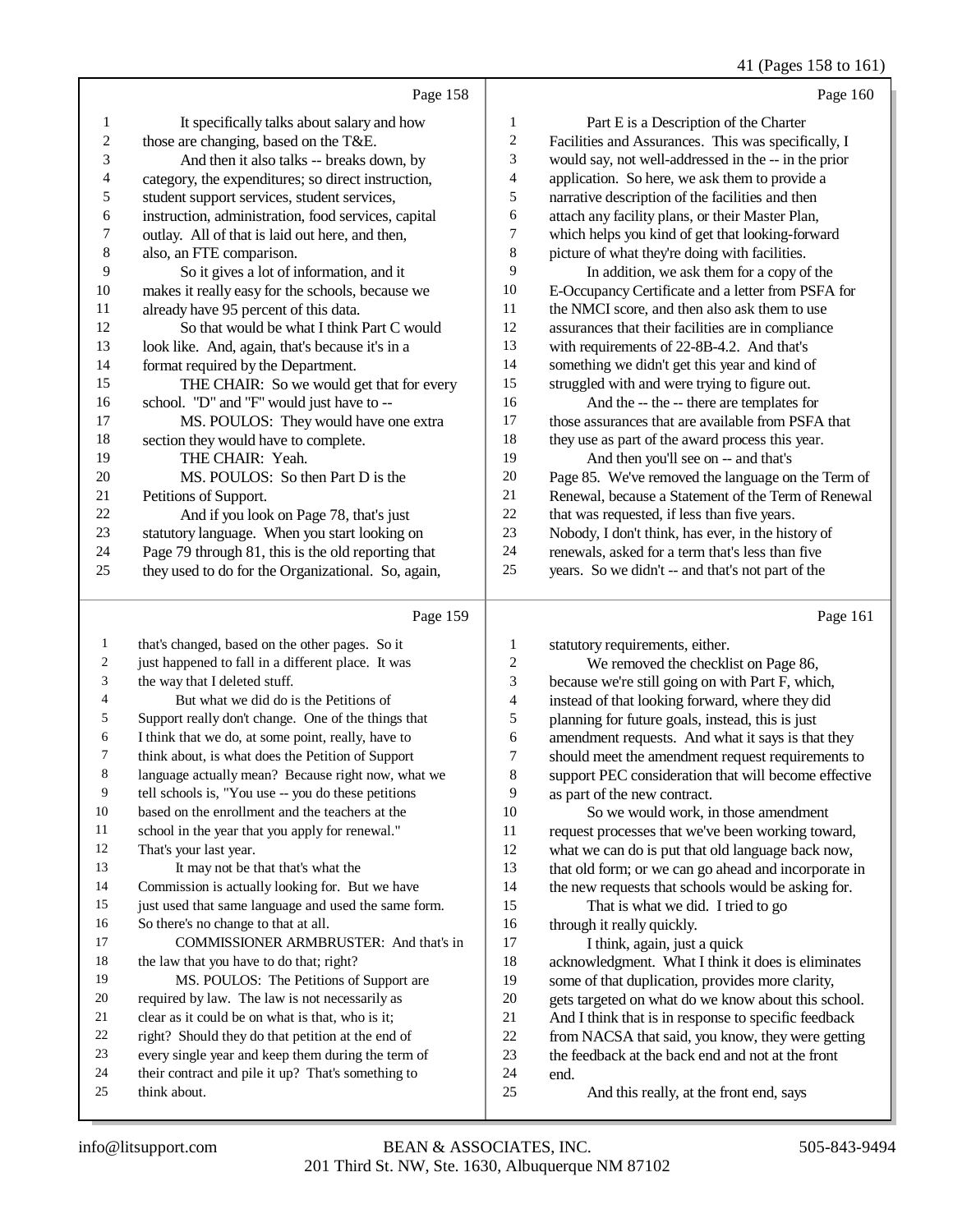## 42 (Pages 162 to 165)

|                  |                                                      |                | $42$ (1 ages 102 to 109                              |
|------------------|------------------------------------------------------|----------------|------------------------------------------------------|
|                  | Page 162                                             |                | Page 164                                             |
| 1                | "Okay, if your school has done these things, don't   | $\mathbf{1}$   | for -- we're not waiting five years to see that      |
| 2                | respond. If you've not done these things, then you   | $\overline{2}$ | you've had an "F" on your second year, or the first  |
| 3                | have to respond."                                    | 3              | year after you renew. You better not be having       |
| 4                | But it also really helps CSD, when they do           | $\overline{4}$ | those things -- right? -- because all of this is     |
| 5                | those site visits, to actually know what to look     | 5              | supposed to be doing -- is that right?               |
| 6                | for. What should we pay attention to? Because what   | 6              | COMMISSIONER JOHNSTON: If you do have an             |
| 7                | we have been doing is a regular compliance site      | $\tau$         | area -- and performance is going to ebb and flow --  |
| $\,8\,$          | visit. It's not as helpful for, I think, you or us   | 8              | you're not -- you have that opportunity annually to  |
| 9                | in gathering information to help you consider what   | 9              | address it and to -- to address it by looking at     |
| 10               | to do at renewal.                                    | 10             | research-based, solid remediations and say,          |
| 11               | COMMISSIONER RUIZ: Thank you.                        | 11             | "Well" -- and then you have the narrative that says, |
| 12               | COMMISSIONER JOHNSTON: Really, that's a              | 12             | "Well, we tried this, and it doesn't work; because   |
| 13               | lot. You said it -- we worked all day on part of     | 13             | we looked at this and this and this, and we know     |
| 14               | that.                                                | 14             | these are the weaknesses. These are our corrective   |
| 15               | MS. POULOS: I'm sorry, Cindy.                        | 15             | actions, and this is what we're going to do."        |
| 16               | COMMISSIONER JOHNSTON: But if you'll look            | 16             | And you're building. So when it comes                |
| 17               | in the memo included from NACSA, it really does      | 17             | time to apply for renewal, you have all of that      |
| 18               | address -- I went back and I looked at everything.   | 18             | history.                                             |
| 19               | It really goes back to those annual site visits and  | 19             | And I'm looking at Commissioner Peralta.             |
| 20               | the findings and then the responses to the site      | 20             | Remember when -- you're young, though. Look at       |
| 21               | visits and the corrections and -- and tracks it all  | 21             | Commissioner Conyers. Remember when PED used to      |
| 22               | through, from the beginning to the end.              | $22\,$         | come around every three years and do a district      |
| 23               | MS. POULOS: And I will say, like, what I             | 23             | evaluation? They would come into the districts?      |
| 24               | envision us being able to do next year or a year     | 24             | And it was much like what you're talking about.      |
| 25               | after is that if -- if we do move forward with this, | 25             | They would come, and those were the things they were |
|                  |                                                      |                |                                                      |
|                  | Page 163                                             |                | Page 165                                             |
| 1                | and we can get it into an electronic submission      | $\mathbf{1}$   | looking for.                                         |
| $\boldsymbol{2}$ | format that's not, like, upload, but, actually, a    | $\sqrt{2}$     | You're young, too. All these youngsters              |
| 3                | form, then we can automatically turn on and off      | 3              | at this table.                                       |
| 4                | parts of it; so they don't even have to worry about, | 4              | COMMISSIONER CONYERS: They would come                |
| 5                | "Am I supposed to respond to this narrative,"        | 5              | in -- like, 20 people.                               |
| 6                | because we've already turned that on and said, "You  | 6              | COMMISSIONER JOHNSTON: That's right. A               |
| 7                | have to," or we've turned it off, and you don't even | 7              | whole team would come in, and we would have a site   |
| 8                | have to think about it.                              | 8              | visit, and they would build off of what you had, and |
| 9                | THE CHAIR: You live in an alternate                  | 9              | that would be your Improvement Plan.                 |
| 10               | reality. You know that.                              | 10             | THE CHAIR: The good old days.                        |
| 11               | MS. POULOS: I do. It is true.                        | 11             | COMMISSIONER JOHNSTON: I don't know if it            |
| 12               | THE CHAIR: You know, so that's --                    | 12             | was the good old days; that's what it reminded me    |
| 13               | COMMISSIONER ARMBRUSTER: The thing is --             | 13             | of. Statutorily, and the Administrative Code,        |
| 14               | we get the amendments that we've been talking about, | 14             | that's what you're --                                |

- the amendment requests and that whole thing that
- we've been doing, and we have this. And they have
- the New Mexico DASH. They're kind of all the same.
- So if they can answer one, they can answer all of them.
- COMMISSIONER JOHNSTON: And annually, you go in, and you know exactly what they're going to be
- looking for at the site visit. There are no
- "gotchas." COMMISSIONER ARMBRUSTER: Actually, even
- when they renew -- we sort of talked about this
- before. COMMISSIONER TOULOUSE: The rest of us can

 COMMISSIONER JOHNSTON: I was teasing you, Commissioner Peralta. I apologize. But I think you

 COMMISSIONER PERALTA: Appreciate it. THE CHAIR: So now you have an excuse for everything. "I'm too young. I don't remember that.

COMMISSIONER PERALTA: Way before. Way

THE CHAIR: Right. Right.

probably are too young.

That was before my time."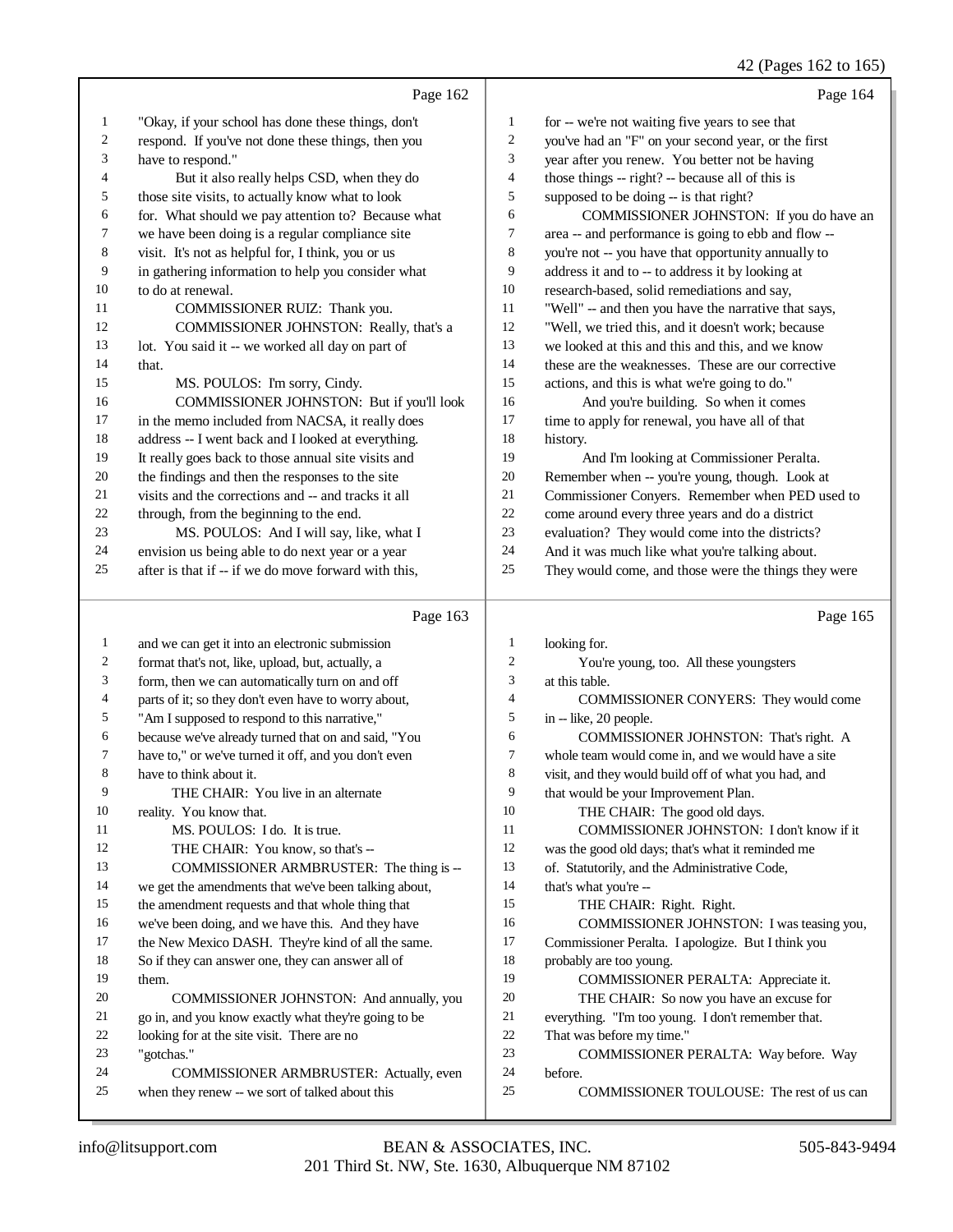43 (Pages 166 to 169)

|                         | Page 166                                                                |                | Page 168                                                                                          |
|-------------------------|-------------------------------------------------------------------------|----------------|---------------------------------------------------------------------------------------------------|
| 1                       | say, "We're so old, we've lost the memory"; so                          | $\mathbf{1}$   | Conyers?                                                                                          |
| $\overline{\mathbf{c}}$ | COMMISSIONER JOHNSTON: That's why I                                     | $\mathbf{2}$   | <b>COMMISSIONER CONYERS: Yes.</b>                                                                 |
| 3                       | needed confirmation.                                                    | 3              | <b>COMMISSIONER ARMBRUSTER: Commissioner</b>                                                      |
| 4                       | COMMISSIONER TOULOUSE: I'm just very glad                               | $\overline{4}$ | Ruiz?                                                                                             |
| 5                       | that Cindy just has to take down the words; because                     | 5              | <b>COMMISSIONER RUIZ: Yes.</b>                                                                    |
| 6                       | if she had to follow all the gestures -- if they're                     | 6              | <b>COMMISSIONER ARMBRUSTER: Commissioner</b>                                                      |
| 7                       | descriptive to the audience, then I'm just glad she                     | 7              | Gipson?                                                                                           |
| 8                       | doesn't have to take them down.                                         | 8              | THE CHAIR: No.                                                                                    |
| 9                       | COMMISSIONER JOHNSTON: I'll tell you a                                  | 9              | <b>COMMISSIONER ARMBRUSTER:</b> That's six votes                                                  |
| 10                      | story sometime when I was in college in a play, and                     | 10             | "yes"; two votes, "no."                                                                           |
| 11                      | the reviewer said, "She was really good, except her                     | 11             | THE CHAIR: The motion passes six-to-two.                                                          |
| 12                      | hands were in flight the whole time."                                   | 12             | And I guess we're tabling, at this moment                                                         |
| 13                      | COMMISSIONER TOULOUSE: Well, I used to                                  | 13             | in time, No. 11.                                                                                  |
| 14                      | make money in staff meetings by insisting I could                       | 14             | MS. POULOS: I think so, unless you want                                                           |
| 15                      | keep my hands under the table the entire time. And                      | 15             | to spend this time working through the rest of them.                                              |
| 16                      | people would swear I couldn't, and I would. I would                     | 16             | THE CHAIR: We still have a number of                                                              |
| 17                      | go out of a meeting with \$20, \$30.                                    | 17             | other items. But I don't mind.                                                                    |
| 18                      | THE CHAIR: Okay.                                                        | 18             | COMMISSIONER TOULOUSE: Madam Chair, some                                                          |
| 19                      | COMMISSIONER JOHNSTON: So should I make a                               | 19             | of us work 80 hours a week; some of us don't.                                                     |
| 20                      | motion?                                                                 | 20             | THE CHAIR: Well, it's still reasonably                                                            |
| 21                      | THE CHAIR: That's up to you.                                            | 21             | early. And I don't mind continuing the discussion                                                 |
| 22                      | COMMISSIONER JOHNSTON: Is it time, I                                    | 22             | on the amendments after the meeting, if                                                           |
| 23                      | guess I should ask? Is it time?                                         | 23             | Commissioners choose to. That's fine. I can -- I'm                                                |
| 24                      | THE CHAIR: Well, anytime is really a time                               | 24             | certainly willing to do that.                                                                     |
| 25                      | for a motion.                                                           | 25             | But at this point in time, the Amendment                                                          |
|                         |                                                                         |                |                                                                                                   |
|                         |                                                                         |                |                                                                                                   |
|                         | Page 167                                                                |                | Page 169                                                                                          |
| 1                       | <b>COMMISSIONER JOHNSTON: Emotion?</b>                                  | 1              | Request Protocol is not -- is not ready for a vote;                                               |
| 2                       | THE CHAIR: As well as a margarita; but                                  | $\mathfrak{2}$ | so we will move on and hopefully, have that -- I                                                  |
| 3                       | that's besides --                                                       | 3              | think, actually, we talked about probably October.                                                |
| 4                       | (A discussion was held off the record.)                                 | $\overline{4}$ | MS. POULOS: Probably.                                                                             |
| 5                       | COMMISSIONER JOHNSTON: Madam Chair, I                                   | 5              | THE CHAIR: Yeah. When we were doing the                                                           |
| 6                       | make the motion that we accept the revised -- the                       | 6              | Work Session.                                                                                     |
| 7                       | Revised Draft of the State Charter Renewal                              | 7              | MS. POULOS: I think we can get feedback.                                                          |
| 8                       | Application Kit.                                                        | 8              | THE CHAIR: By the time we do feedback,                                                            |
| 9                       | COMMISSIONER RUIZ: Second.                                              | 9              | it's going to be a little bit longer than we had                                                  |
| 10<br>11                | THE CHAIR: Discussion?                                                  | 10             | hoped.                                                                                            |
| 12                      | COMMISSIONER ARMBRUSTER: Are there any                                  | 11             | Okay. Report from me. We have the                                                                 |
| 13                      | abstentions? There will be eight of us voting.                          | 12             | Community Input hearings tomorrow. We have two                                                    |
| 14                      | <b>Commissioner Toulouse?</b>                                           | 13             | schools that are going forward. So we look forward                                                |
| 15                      | COMMISSIONER TOULOUSE: No.                                              | 14             | to a robust conversation with them.                                                               |
| 16                      | <b>COMMISSIONER ARMBRUSTER: Commissioner</b><br>Armbruster votes "Yes." | 15             | There's a number of us that have signed up                                                        |
| 17                      | <b>Commissioner Crone?</b>                                              | 16<br>17       | to go to the NACSA conference in October. So<br>we're -- I think there's two, three -- five of us |
| 18                      | COMMISSIONER CRONE: Yes.                                                | 18             |                                                                                                   |
| 19                      | <b>COMMISSIONER ARMBRUSTER: Commissioner</b>                            | 19             | that are going. So I'm assuming that everyone's                                                   |
| 20                      | Peralta?                                                                | 20             | gotten all the appropriate information to you?                                                    |
| 21                      | COMMISSIONER PERALTA: Yes.                                              | 21             | MS. FRIEDMAN: Basically, I'm working on<br>that right now; because I will need to ask the five    |
| 22                      | <b>COMMISSIONER ARMBRUSTER: Commissioner</b>                            | 22             | of you some questions as to which airport you want                                                |
| 23                      | Johnston?                                                               | 23             | to fly out of, when you want to leave.                                                            |
| 24                      | COMMISSIONER JOHNSTON: Yes.                                             | 24             | I'll need your full name that's on your --                                                        |
| 25                      | <b>COMMISSIONER ARMBRUSTER: Commissioner</b>                            | 25             | your driver's license for identification and that                                                 |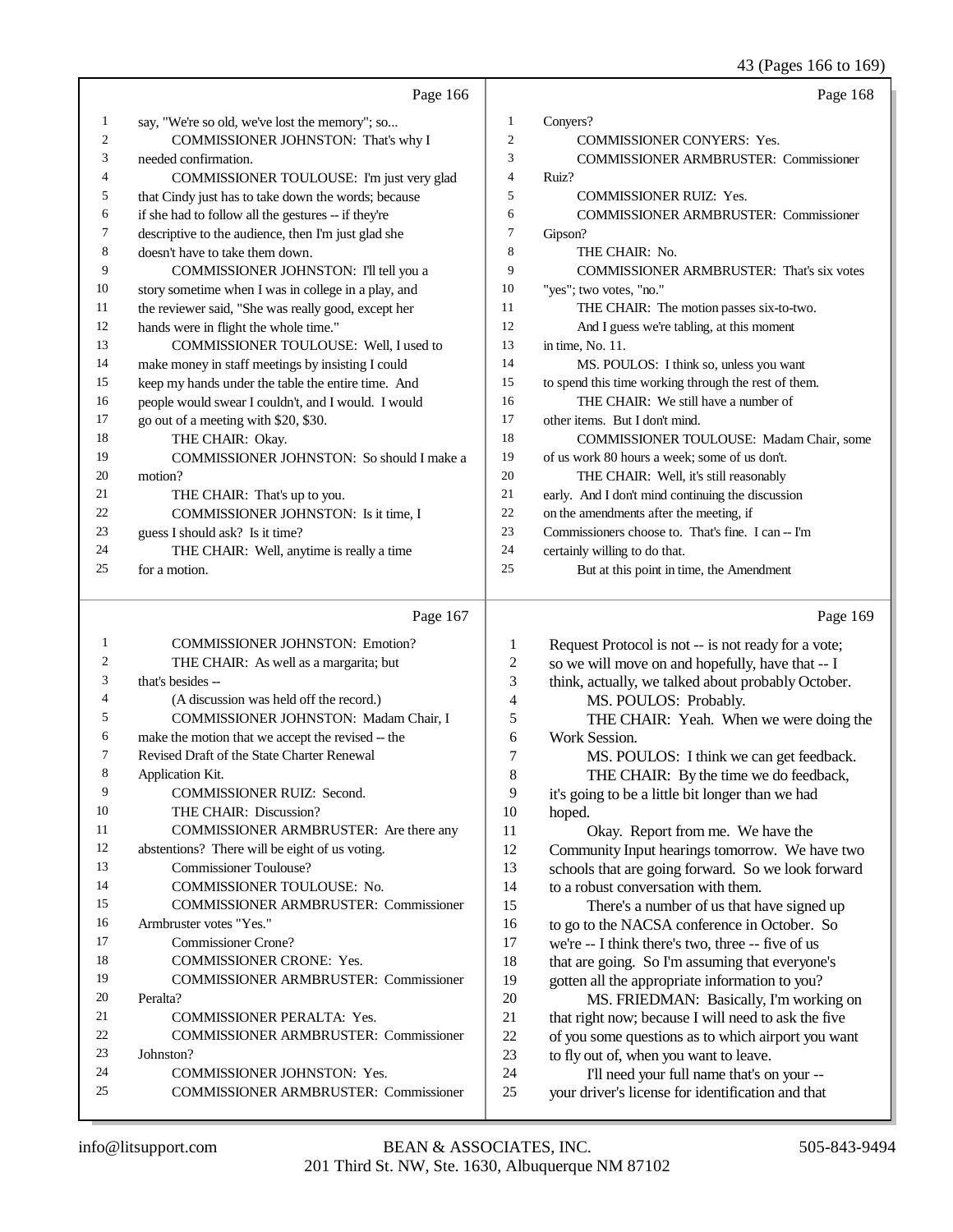44 (Pages 170 to 173)

|    | Page 170                                             |    | Page 172                                             |
|----|------------------------------------------------------|----|------------------------------------------------------|
| 1  | type of thing. But I'll be -- I'll be contacting     | 1  | was raised, actually, at that conference that was    |
| 2  | you individually about that.                         | 2  | brought forward that there's -- the awards that were |
| 3  | THE CHAIR: And I also have a TSA number:             | 3  | going to happen in July; but now the Council --      |
| 4  | so you will probably need that for that; because I   | 4  | that's the correct phrase, "Council"; right? -- that |
| 5  | can skip the line then.                              | 5  | the Council is meeting in August now for those --    |
| 6  | <b>COMMISSIONER ARMBRUSTER: And I have a</b>         | 6  | for those awards, and that the -- there is a         |
| 7  | Global Entry, too.                                   | 7  | distinct possibility that there will be a 20 percent |
| 8  | MS. FRIEDMAN: That's why I need to talk              | 8  | reduction in those funds to our schools, which could |
| 9  | to you individually.                                 | 9  | have a devastating effect on the schools.            |
| 10 | THE CHAIR: Before I continue, I would                | 10 | So I facilitated a conversation between              |
| 11 | just like to thank PED for the workshop, the         | 11 | Commissioner Peralta, who I rely completely on for   |
| 12 | conference, that was put on; because we -- I don't   | 12 | that information and that work, and Kelly, which was |
| 13 | think we've met in between. So I just wanted to say  | 13 | the suggestion, so that we can see what might        |
| 14 | a number of us went. And I think the schools         | 14 | possibly -- what could be done about this.           |
| 15 | absolutely had a -- a fruitful conference, that      | 15 | And I think I'm going to turn it over, in            |
| 16 | there was nothing but positives.                     | 16 | part, to Commissioner Peralta; because Commissioner  |
| 17 | The only negatives I heard was, "I needed            | 17 | Peralta put forward a suggestion for how we might    |
| 18 | more time with that person," you know; so that       | 18 | move forward in dealing with this, with this issue,  |
| 19 | that -- that's a good negative, you know, that you   | 19 | at this point in time.                               |
| 20 | know that people are getting quality information     | 20 | COMMISSIONER PERALTA: Yes. So we talked              |
| 21 | from those presenters, and they wanted to be able to | 21 | sometime last week. And -- as Commissioner -- Chair  |
| 22 | ask more questions or get more information. And the  | 22 | Gipson alluded to, myself, Kelly Callahan, and       |
| 23 | same was true, I know, for myself, so that it was, I | 23 | Commissioner Gipson -- about the concerns. You       |
| 24 | think, very well attended.                           | 24 | know, it was probably maybe a couple of months ago,  |
| 25 | MS. POULOS: It was very well attended.               | 25 | or maybe the previous month at the last Council      |
|    |                                                      |    |                                                      |

# Page 171 |

| $\mathbf{1}$   | THE CHAIR: There were a lot of people                | 1  | meeting, we did ha    |
|----------------|------------------------------------------------------|----|-----------------------|
| $\mathfrak{2}$ | there. I don't know how many schools; because it     | 2  | before the Council    |
| 3              | was nice that they brought so many people from their | 3  | basically addressed   |
| $\overline{4}$ | schools. So that was nice. And I certainly           | 4  | 20 percent reduction  |
| 5              | recognized a lot of folks, so that -- and I think -- | 5  | the effect that it wo |
| 6              | unfortunately, I think it was one of those cases     | 6  | Not just charter sc   |
| 7              | where you say, "I wish this school had been there";  | 7  | are taking a big hit  |
| $\,8\,$        | because you know the quality of the work that was    | 8  | And so there          |
| 9              | going on there and how they would have benefited     | 9  | August 11th Coun      |
| 10             | from it.                                             | 10 | information on wh     |
| 11             | So I certainly do hope -- and I know we              | 11 | recommending, wl      |
| 12             | had a conversation about next year. So that's --     | 12 | go through with th    |
| 13             | it's exciting to be able to see that continuing. So  | 13 | reduction. So that    |
| 14             | I wanted to say thank you for that work.             | 14 | what's going to cor   |
| 15             | Letter C says, "PSCOC Release Purchase               | 15 | But we talke          |
| 16             | Funds."                                              | 16 | possible way of ad    |
| 17             | And that's -- it's not "Release Purchase."           | 17 | schools. My sugge     |
| 18             | It's the "Lease Purchase" and the -- what is it      | 18 | able to at least be   |
| 19             | referred to as -- the reimbursements and the -- or   | 19 | schools at least a c  |
| 20             | awards, whatever it's -- whatever it's referred to.  | 20 | possibility of that i |
| 21             | So that wording is a little awkward. But it's not,   | 21 | play, if we give the  |
| 22             | "Release." I think -- it was probably Wordsmith,     | 22 | collect all the infor |
| 23             | and it did "Release," when it was supposed to be     | 23 | reasons why they s    |
| 24             | "Lease."                                             | 24 | that would be fair    |
| 25             | But there is -- there was a concern that             | 25 | to do that, as oppo   |
|                |                                                      |    |                       |

Page 173

| 1              | meeting, we did have a charter school that did come  |
|----------------|------------------------------------------------------|
| 2              | before the Council during Public Forum that          |
| 3              | basically addressed that, that issue about the       |
| $\overline{4}$ | 20 percent reduction in the lease reimbursement and  |
| 5              | the effect that it would have on the -- all schools. |
| 6              | Not just charter schools, but all public schools,    |
| 7              | are taking a big hit.                                |
| 8              | And so there will be discussion on the               |
| 9              | August 11th Council Meeting. I do not have any       |
| 10             | information on what the Awards Subcommittee is       |
| 11             | recommending, whether they are going to go with --   |
| 12             | go through with the awards or not, or implement the  |
| 13             | reduction. So that would be interesting to see       |
| 14             | what's going to come about with that on August 11th. |
| 15             | But we talked about what might be a                  |
| 16             | possible way of addressing the issue to the charter  |
| 17             | schools. My suggestion would be that if we were      |
| 18             | able to at least be considerate and give charter     |
| 19             | schools at least a one-year advance notice that the  |
| 20             | possibility of that reduction could be coming into   |
| 21             | play, if we give them that ample time to be able to  |
| 22             | collect all the information and data to support      |
| 23             | reasons why they shouldn't take that hit, I think    |
| 24             | that would be fair enough to the charters to be able |
| 25             | to do that, as opposed to just the element of        |
|                |                                                      |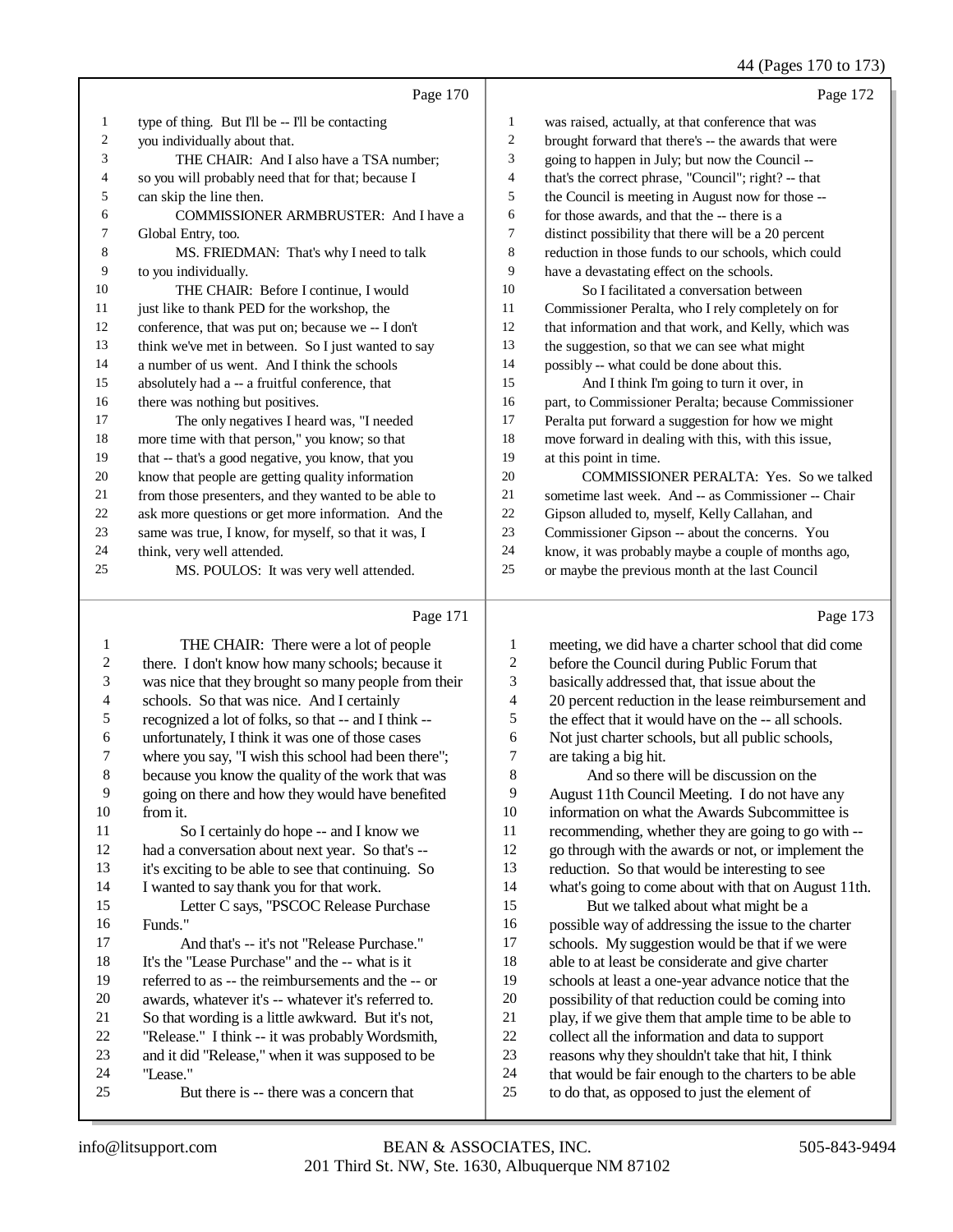45 (Pages 174 to 177)

|          | Page 174                                                                                    |                  | Page 176                                                |
|----------|---------------------------------------------------------------------------------------------|------------------|---------------------------------------------------------|
| 1        | surprise and just springing it on them.                                                     | 1                | listen to the radio.                                    |
| 2        | So, you know, I have suggested that we                                                      | 2                | COMMISSIONER TOULOUSE: Madam Chair, the                 |
| 3        | allow the Coalition, along with Chair Gipson and                                            | 3                | meeting is at the Journal, Albuquerque Journal          |
| 4        | myself, of course, sitting on the Council panel, to                                         | 4                | Building.                                               |
| 5        | maybe either get on the agenda or come before the                                           | 5                | COMMISSIONER CRONE: Okay.                               |
| 6        | Council on a Public Forum.                                                                  | 6                | COMMISSIONER TOULOUSE: But I think you                  |
| 7        | So I -- I reached out to Cassandra Cano,                                                    | 7                | need to call for a reservation; so -- because they      |
| 8        | who is part of PSFA and the Council Liaison, and she                                        | 8                | have to open the building. Because it's -- I think      |
| 9        | suggested that on the 11th, if Ms. Callahan and                                             | 9                | it's at 7:00. If I remember, it's at 7:00.              |
| 10       | Chair Gipson would appear in a Forum, she thought                                           | 10               | COMMISSIONER CRONE: I believe that's                    |
| 11       | that would be justifiable, and at least the first                                           | 11               | correct.                                                |
| 12       | step of maybe, you know, bringing the position of                                           | 12               | THE CHAIR: Okay.                                        |
| 13       | the charter schools and the Commission, as to, you                                          | 13               | COMMISSIONER CRONE: We're hurting more                  |
| 14       | know, the concerns and how we -- what can we do to                                          | 14               | than K-12 is. Just saying.                              |
| 15       | basically go forward in partnering up and coming up                                         | 15               | THE CHAIR: I know. But just so you know,                |
| 16       | with a -- you know, adequate solution, so that these                                        | 16               | there were a number of schools who were anticipating    |
| 17       | charter schools don't have to take such a big hit,                                          | 17               | the possibility of these cuts, did fundraising to       |
| 18       | and so it's not so impactful on their budgets and                                           | 18               | try to maybe offset some of it. And when the cash       |
| 19       | having to cut programs or staffing and those kind of                                        | 19               | reserves were wiped out, they lost that money; so       |
| 20       | things.                                                                                     | 20               | that it's -- you know, it's -- and I -- and I think     |
| 21       | So we look forward to the time on                                                           | 21               | we understand, everyone, the entire educational         |
| 22       | August 11th, and I think once that happens, we'll                                           | 22               | community, is hurting as a result of these budget       |
| 23       | come back and present what we were able to get out                                          | 23               | cuts.                                                   |
| 24       | of that conversation.                                                                       | 24               | So I think we need to have truly an                     |
| 25       | THE CHAIR: Right. And I think this                                                          | 25               | accurate picture of what this really all looks like,    |
|          | Page 175                                                                                    |                  | Page 177                                                |
| 1        |                                                                                             | $\mathbf{1}$     | as opposed to sitting up here and saying, "This is      |
|          | conversation has long-term effects, because -- or                                           |                  |                                                         |
|          |                                                                                             |                  |                                                         |
| 2        | I -- and, hopefully, positive; because we're looking                                        | $\boldsymbol{2}$ | what's going to happen," and we really don't have       |
| 3        | at not -- well, I guess it could come up in the                                             | 3                | the data to back us up.                                 |
| 4        | "Short Session," because it's a -- it's a revenue                                           | $\overline{4}$   | COMMISSIONER ARMBRUSTER: Gilbert?                       |
| 5        | issue. But we know that they're looking at cutting                                          | 5                | COMMISSIONER PERALTA: Yeah.                             |
| 6        | the Small School Size Adjustment, that that's a                                             | 6                | COMMISSIONER ARMBRUSTER: Just two                       |
| 7        | fabric of every conversation for how many sessions.                                         | $\tau$           | questions, very quickly.                                |
| 8        | So I think there -- I think it would be of                                                  | 8                | The easier one is: So when the                          |
| 9        | great value to have that study, so that it's not                                            | 9                | Legislature is talking about Small School Funding,      |
| 10       | just conjectures: "This is -- this is what might                                            | 10<br>11         | we're talking about charters only. They're not          |
| 11<br>12 | happen"; so that there's concrete information one                                           | 12               | going to do --                                          |
| 13       | way or the other with this.                                                                 | 13               | COMMISSIONER PERALTA: No, no.                           |
| 14       | So I think it can help as we move forward                                                   | 14               | THE CHAIR: He's not talking about the                   |
| 15       | to the Legislative Sessions, as well as for the                                             | 15               | Legislature.<br>COMMISSIONER ARMBRUSTER: No. But do you |
| 16       | charters, so that there is -- everyone is speaking<br>from a point of accurate information. | 16               | know what --                                            |
| 17       | So I -- you know, I appreciate the                                                          | 17               | THE CHAIR: Overall public; right?                       |
| 18       | suggestion by Commissioner Peralta for that.                                                | 18               | COMMISSIONER ARMBRUSTER: So even small,                 |
| 19       | <b>Commissioner Crone?</b>                                                                  | 19               | traditional schools will be in -- okay. And how do      |
| 20       | COMMISSIONER CRONE: I just wanted to add                                                    | 20               | traditional public schools use lease money? They're     |
| 21       | that tonight on 89.1 -- it's KANW -- some of the                                            | 21               | using -- because you said it would be both, or --       |
| 22       | college presidents are going to address this whole                                          | 22               | they will take a hit, also, you said?                   |
| 23       | issue about funding. And I -- I'm not sure of the                                           | 23               | COMMISSIONER PERALTA: I meant that                      |
| 24       | time. I'm not sure of the locations. You might                                              | 24               | basically the fact that the -- what the last            |
| 25       | actually be able to attend the forum and not just                                           | 25               | Legislative Session did of taking General Surplus       |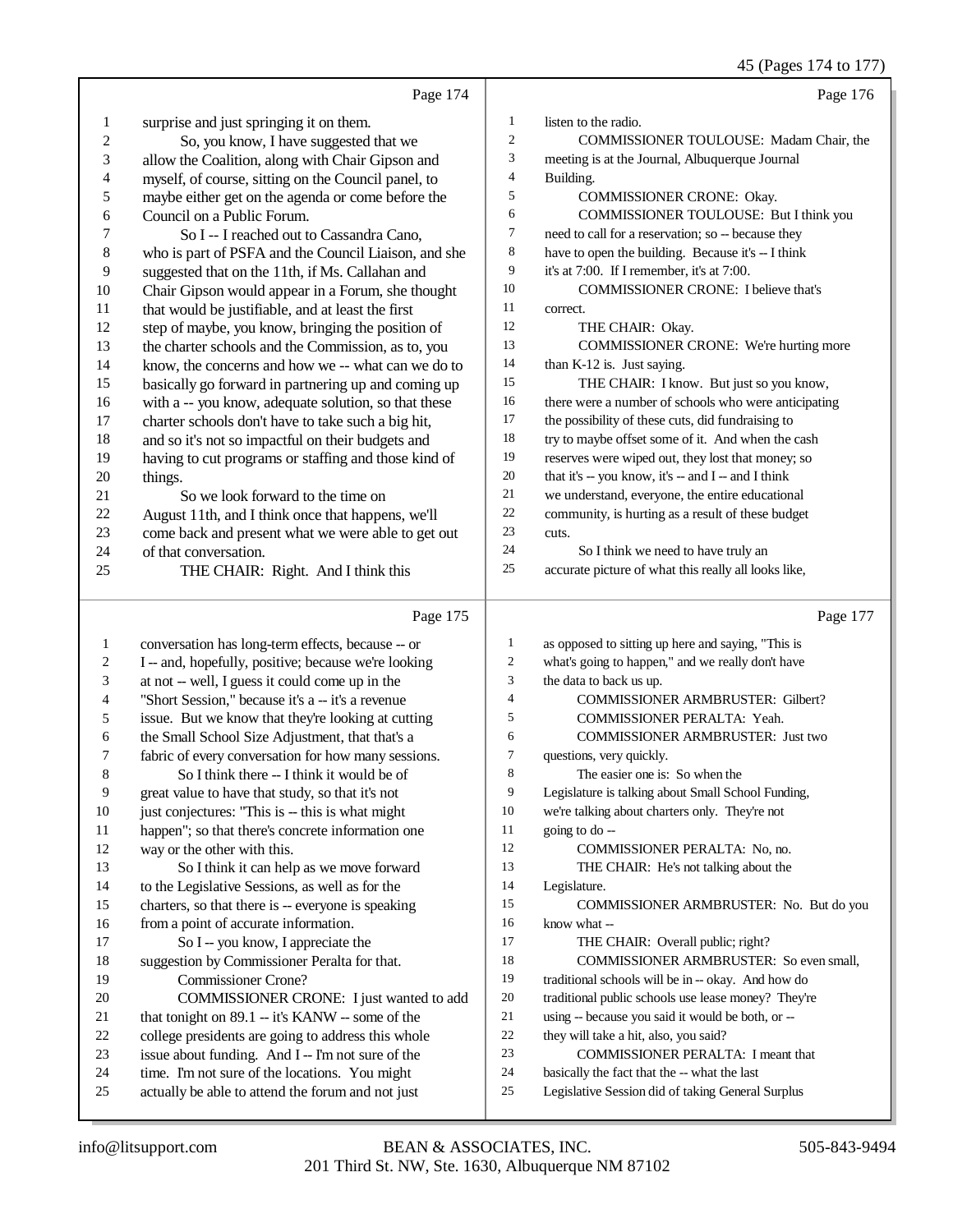## 46 (Pages 178 to 181)

|    | Page 178                                             |    | Page 180                                            |
|----|------------------------------------------------------|----|-----------------------------------------------------|
| 1  | Funding of all public schools. That was an issue.    | 1  | have a -- you know, a feeling, then I'm okay.       |
| 2  | COMMISSIONER ARMBRUSTER: They're not                 | 2  | Okay?                                               |
| 3  | getting a 20 percent --                              | 3  | <b>COMMISSIONER ARMBRUSTER: Do you want to</b>      |
| 4  | COMMISSIONER PERALTA: No, they're not --             | 4  | go around and ask opinions?                         |
| 5  | the public schools are not getting --                | 5  | THE CHAIR: No. Just shake or nod your               |
| 6  | THE CHAIR: The lease money is only                   | 6  | head.                                               |
| 7  | pertaining to charters.                              | 7  | (Commissioners indicate.)                           |
| 8  | COMMISSIONER TOULOUSE: The hit would come            | 8  | <b>COMMISSIONER TOULOUSE:</b> We've done a          |
| 9  | for places like APS, who lease some of their vacant  | 9  | consensus.                                          |
| 10 | facilities to charter schools.                       | 10 | THE CHAIR: I have two appointments to               |
| 11 | COMMISSIONER ARMBRUSTER: Right. But that             | 11 | make, one to NMPSIA and one to the State Library    |
| 12 | would only affect the charters.                      | 12 | Commission.                                         |
| 13 | THE CHAIR: It would affect Las Cruces:               | 13 | And there was one person who asked -- who           |
| 14 | because they did the construction funding. So it     | 14 | expressed a desire to serve on NMPSIA; and that was |
| 15 | does affect them, because they floated the           | 15 | Commissioner Armbruster. So, Commissioner           |
| 16 | construction money, so that if one of those schools  | 16 | Armbruster -- no?                                   |
| 17 | had to close because of that, they could.            | 17 | COMMISSIONER CRONE: I'm already on                  |
| 18 | COMMISSIONER ARMBRUSTER: They're not                 | 18 | NMPSIA.                                             |
| 19 | getting any money. They didn't give any money to     | 19 | THE CHAIR: No, Trish didn't --                      |
| 20 | school districts this year to build schools, either. | 20 | Commissioner Ruiz was for the Library Commission.   |
| 21 | The State did not, like, give -- I don't know --     | 21 | COMMISSIONER RUIZ: No. No, ma'am. It                |
| 22 | 20 percent or 50 percent or something?               | 22 | was for NMPSIA.                                     |
| 23 | COMMISSIONER JOHNSTON: There's nothing               | 23 | THE CHAIR: I'm sorry. That's my -- I'm              |
| 24 | this year?                                           | 24 | sorry. Then I misread that. I apologize. So that    |
| 25 | COMMISSIONER PERALTA: A lot of the                   | 25 | makes it --                                         |

## Page 179

|    | Page 179                                             |                | Page 181                                           |
|----|------------------------------------------------------|----------------|----------------------------------------------------|
| 1  | schools that were in the stages of construction have | 1              | MS. FRIEDMAN: Madam Chair, actually, no            |
| 2  | been either set back a quarter or two quarters.      | 2              | one volunteered for the Library Commission.        |
| 3  | THE CHAIR: So what I'm asking -- because             | 3              | THE CHAIR: I'm sorry. I thought you said           |
| 4  | I don't go and speak without getting everyone's --   | $\overline{4}$ | Library Commission. And I apologize. And I don't   |
| 5  | or the majority's approval -- that I'm asking that I | 5              | know how I misread that. I'm sorry. So that --     |
| 6  | get your approval to go on the 11th to speak for     | 6              | COMMISSIONER ARMBRUSTER: Why can't one of          |
| 7  | the -- the Commission, and continue -- this is going | 7              | us be the one and one be the alternate?            |
| 8  | to be something that is -- it will expand in terms   | 8              | THE CHAIR: Can you have an alternate to            |
| 9  | of the scope of our participation in this; so that   | 9              | that?                                              |
| 10 | this is just the initial, "Please let us do this,    | 10             | MS. FRIEDMAN: Yes, you certainly can. As           |
| 11 | and hold off the -- the reduction until we can       | 11             | a matter of fact, I got an e-mail just a little    |
| 12 | provide some better information for you."            | 12             | while ago -- I sent it to you -- Mr. Quintana?     |
| 13 | So at this point in time, I'm asking the             | 13             | THE CHAIR: Yeah, I briefly saw it. I               |
| 14 | Commission -- the Commission's approval to go on the | 14             | didn't have a chance to fully -- to fully read it. |
| 15 | 11th to speak for the Commission in asking for this  | 15             | MS. FRIEDMAN: Yeah. He's desperate to              |
| 16 | temporary "stay of execution."                       | 16             | have a person; because they haven't have a quorum  |
| 17 | COMMISSIONER TOULOUSE: It's not on the               | 17             | without a person. And so --                        |
| 18 | agenda for a vote; but we could do a consensus.      | 18             | THE CHAIR: And that's the case with so             |
| 19 | THE CHAIR: Well, it says, "Discussion and            | 19             | many of the commissions, unfortunately, at this    |
| 20 | Possible Action." No, I'm sorry, it doesn't.         | 20             | point in time.                                     |
| 21 | COMMISSIONER TOULOUSE: We can do a                   | 21             | MS. FRIEDMAN: We've only had one or two            |
| 22 | consensus. Everyone can nod or shake their head.     | 22             | backups for that position, also.                   |
| 23 | THE CHAIR: It doesn't really need a vote,            | 23             | THE CHAIR: So because Commissioner Ruiz            |
| 24 | unless you all said no. Then I would take that into  | 24             | was the first e-mail that I received, Commissioner |
| 25 | serious consideration, you know. But as long as I    | 25             | Ruiz will be the permanent, and Commissioner       |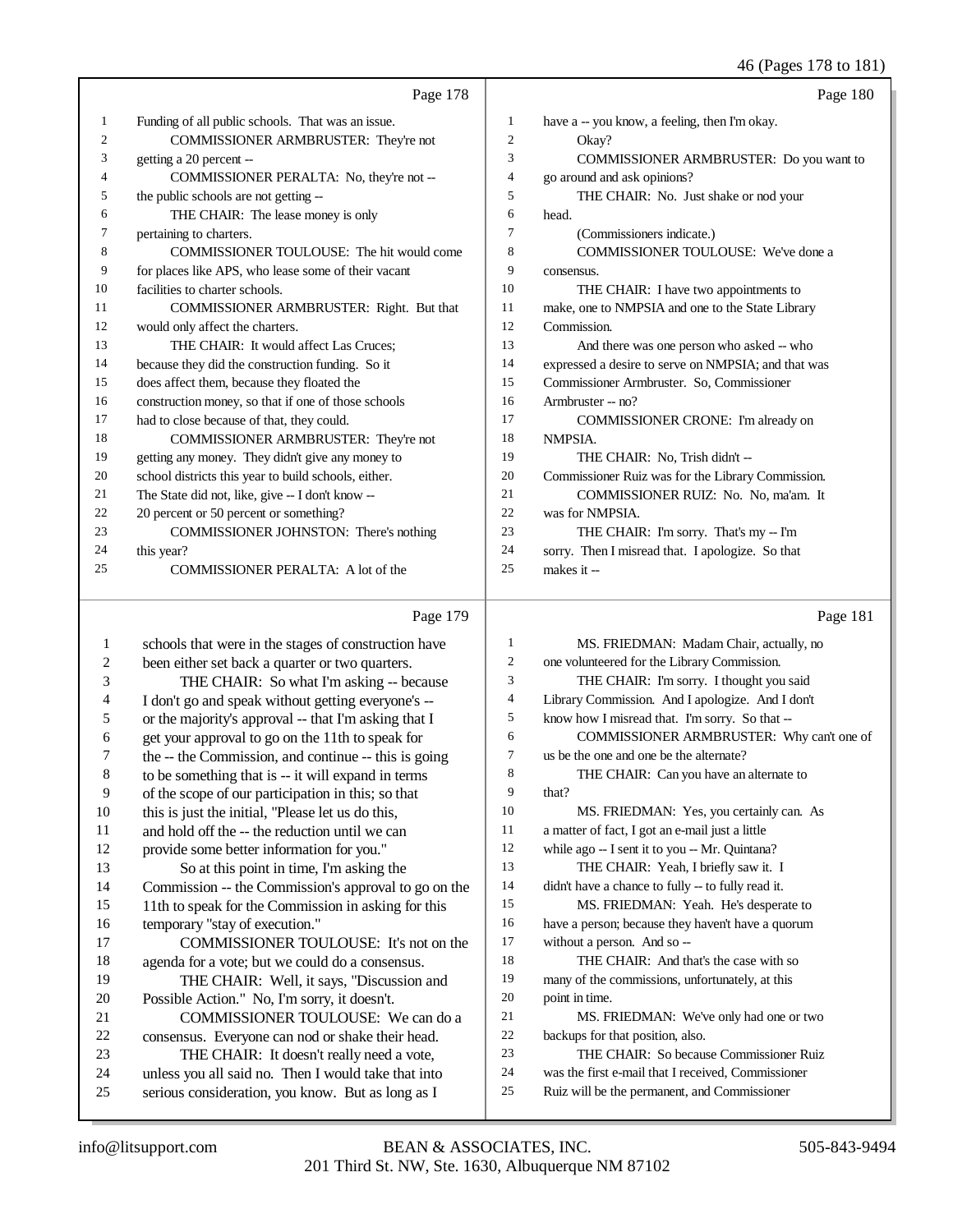## 47 (Pages 182 to 185)

|    | Page 182                                             |                | Page 184                                           |
|----|------------------------------------------------------|----------------|----------------------------------------------------|
| 1  | Armbruster will be the alternate.                    | $\mathbf{1}$   | COMMISSIONER CRONE: There is a meeting             |
| 2  | COMMISSIONER JOHNSTON: And, Madam Chair,             | $\overline{c}$ | the first Wednesday in August in Ruidoso.          |
| 3  | I'll volunteer to serve on the Library Commission.   | 3              | <b>COMMISSIONER RUIZ: For NMPSIA?</b>              |
| 4  | I had considered that.                               | 4              | MS. FRIEDMAN: I've got all of that. I'll           |
| 5  | THE CHAIR: Thank you. I apologize for                | 5              | send it to her.                                    |
| 6  | that.                                                | 6              | THE CHAIR: That was the e-mail that came           |
| 7  | COMMISSIONER RUIZ: That's okay.                      | 7              | through. They're concerned there won't be somebody |
| 8  | THE CHAIR: I don't know how I misread                | 8              | in August in Ruidoso.                              |
| 9  | that. So Commissioner Johnston will serve on the     | 9              | COMMISSIONER CRONE: It's at the Inn of             |
| 10 | Library Commission.                                  | 10             | the Mountain Gods.                                 |
| 11 | And I will -- oh. Beverly, you have                  | 11             | COMMISSIONER TOULOUSE: You wouldn't mind           |
| 12 | the $-$                                              | 12             | going there.                                       |
| 13 | MS. FRIEDMAN: I have all the data, and               | 13             | COMMISSIONER JOHNSTON: What about the              |
| 14 | I'll contact them and let them know. And I'll talk   | 14             | State Library Commission?                          |
| 15 | $to -$                                               | 15             | THE CHAIR: They meet in Santa Fe. They             |
| 16 | THE CHAIR: I'll just publicly express my             | 16             | meet in a closed library.                          |
| 17 | concern that the e-mail for that replacement came    | 17             | COMMISSIONER JOHNSTON: Oh, dear. I have            |
| 18 | through --                                           | 18             | great respect for librarians.                      |
| 19 | MS. FRIEDMAN: Quickly?                               | 19             | THE CHAIR: I do, too. And I'm appalled             |
| 20 | THE CHAIR: -- too quickly. I thought it              | 20             | that schools are doing away with -- because it's   |
| 21 | was inappropriate the day that I received it; so I'm | 21             | more than just a book. Yeah. So --                 |
| 22 | just going to say that.                              | 22             | COMMISSIONER RUIZ: I have it on my                 |
| 23 | COMMISSIONER CRONE: Yeah. I think they               | 23             | calendar. Thank you.                               |
| 24 | are sort of desperate; because there was another     | 24             | THE CHAIR: -- disconcerting.                       |
| 25 | vacancy, as well.                                    | 25             | Update from the Coalition.                         |
|    | Page 183                                             |                | Page 185                                           |

| 1  | THE CHAIR: The Library or NMPSIA?                    | 1  | MS. KELLY CALLAHAN: Good afternoon,                  |
|----|------------------------------------------------------|----|------------------------------------------------------|
| 2  | <b>COMMISSIONER CRONE: NMPSIA.</b>                   | 2  | Madam Chair, Commissioners. Thank you once again.    |
| 3  | THE CHAIR: I'll say NMPSIA did not send              | 3  | I'm sorry if missed the June meeting. I saw in the   |
| 4  | anything through immediately, that they -- I think   | 4  | minutes that you recognized --                       |
| 5  | it was thoughtful, their response. I think the       | 5  | THE CHAIR: No, you're not. You're not                |
| 6  | Library Commission was --                            | 6  | sorry.                                               |
| 7  | COMMISSIONER JOHNSTON: Are they being --             | 7  | MS. KELLY CALLAHAN: Not really. But I'm              |
| 8  | oh, good. And I volunteered. Oh, good.               | 8  | back with enthusiasm. So we'll take a look at that.  |
| 9  | THE CHAIR: Just so you know, they meet               | 9  | Just to bring everybody up to speed, I               |
| 10 | four times a year.                                   | 10 | think everybody informally knows, but I do want to   |
| 11 | COMMISSIONER JOHNSTON: That's all right.             | 11 | put it on the record, that the Coalition will have a |
| 12 | Being a former English teacher who loves the         | 12 | new Executive Director, and that is Matthew Pahl.    |
| 13 | library, the "liberry" [ph] is my place.             | 13 | He will be starting at the Coalition as the          |
| 14 | THE CHAIR: I'll tell you that the school             | 14 | full-time Executive Director on September 1st.       |
| 15 | district that I taught in just now eliminated all    | 15 | Greta is retiring, and next week is her              |
| 16 | the librarian positions and had a -- literally had a | 16 | last week. I am not retiring; but I am taking a      |
| 17 | garage sale for all of the library materials, that   | 17 | different kind of position. And I'm just going to    |
| 18 | there is nothing left. That's 178 elementary         | 18 | say this: Matt is young, enthusiastic, very          |
| 19 | schools, five middle schools and three high schools, | 19 | ambitious, has a lot of great ideas. And we          |
| 20 | just done away with.                                 | 20 | mutually came to that decision. And so I really      |
| 21 | COMMISSIONER CRONE: At least they didn't             | 21 | appreciate Matt stepping up.                         |
| 22 | burn them.                                           | 22 | I will continue to serve as the Liaison to           |
| 23 | THE CHAIR: We don't know that.                       | 23 | the PEC. Matt is under the Government Conduct Act,   |
| 24 | <b>COMMISSIONER CRONE: Also, Trish?</b>              | 24 | and so he's -- he's going to take sort of background |
| 25 | <b>COMMISSIONER RUIZ: Yes.</b>                       | 25 | for a year in the advocacy pieces and things like    |
|    |                                                      |    |                                                      |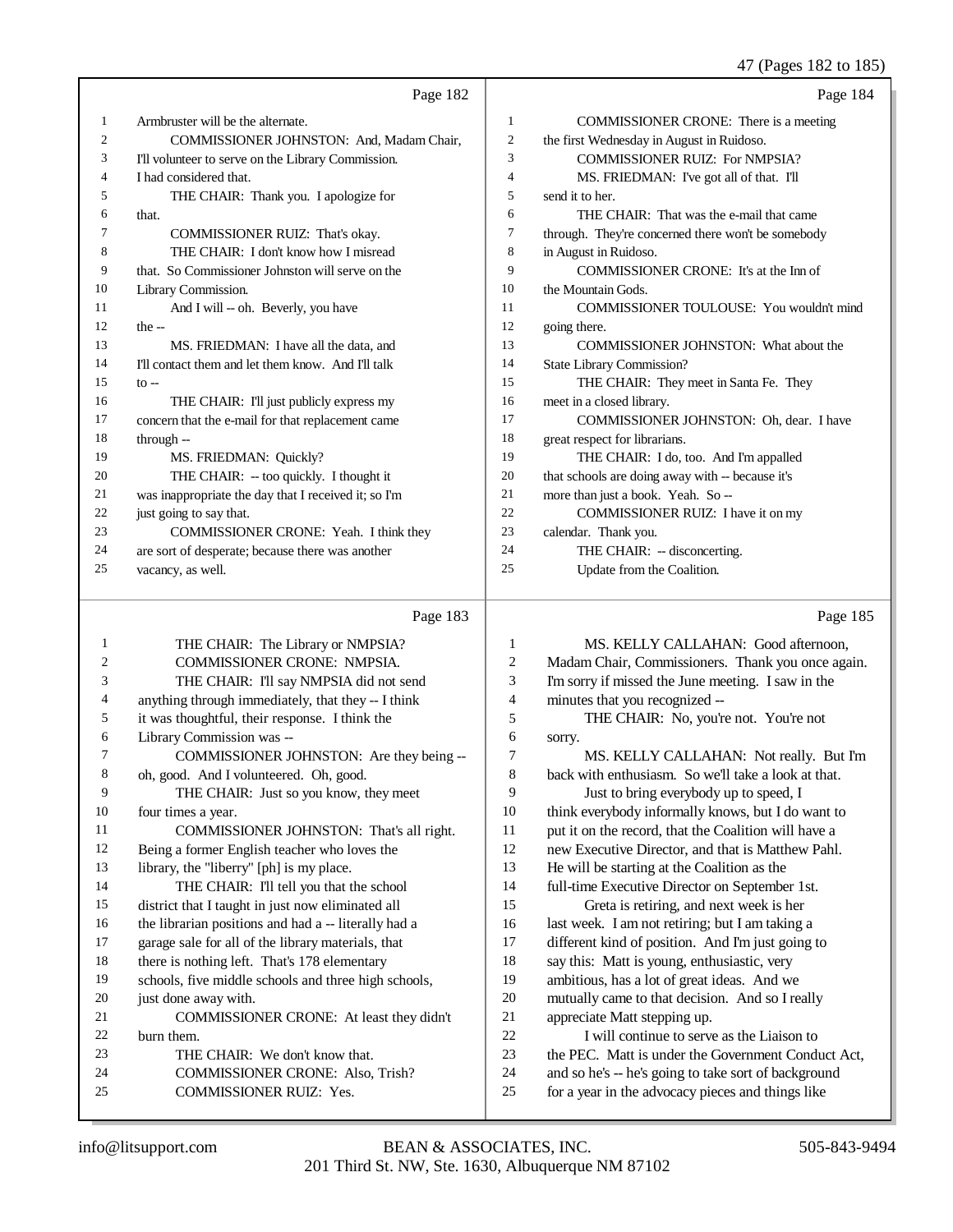(Dagas  $196$  to  $190$ )

|                |                                                                                                                                     |                | 40 (Pages 100 to 10)                                                                                                                                                                                                              |
|----------------|-------------------------------------------------------------------------------------------------------------------------------------|----------------|-----------------------------------------------------------------------------------------------------------------------------------------------------------------------------------------------------------------------------------|
|                | Page 186                                                                                                                            |                | Page 188                                                                                                                                                                                                                          |
| 1              | that.                                                                                                                               | 1              | really appreciate your support in not letting this                                                                                                                                                                                |
| 2              | So -- but I will definitely -- you can't                                                                                            | 2              | hammer come down on the schools so quickly.                                                                                                                                                                                       |
| 3              | get rid of me that easily; so -- but I'm glad for                                                                                   | 3              | So if there's anything that we can do in                                                                                                                                                                                          |
| 4              | that. I think it will also help with continuity.                                                                                    | 4              | terms of contacting folks, you know, however -- if                                                                                                                                                                                |
| 5              | And, of course, we'll be communicating with Matt.                                                                                   | 5              | you need to get information from schools, if you                                                                                                                                                                                  |
| 6              | I also want to echo, Katie. Your team did                                                                                           | 6              | want to filter through us, we can -- we can                                                                                                                                                                                       |
| 7              | an outstanding job on that conference. And I                                                                                        | 7              | certainly probably get things pretty quickly for                                                                                                                                                                                  |
| 8              | attended a lot of the sessions, and they were                                                                                       | 8              | you, and, you know, anything that we can coordinate                                                                                                                                                                               |
| 9              | terrific. And we feel like the schools got a lot of                                                                                 | 9              | with -- with you guys.                                                                                                                                                                                                            |
| 10             | benefit out of it.                                                                                                                  | 10             | So we will -- we will -- we will put that                                                                                                                                                                                         |
| 11             | So thank you for including us, and also                                                                                             | 11             | out in the Public Comment when we are there in that                                                                                                                                                                               |
| 12             | for allowing us to be a part of the presentations.                                                                                  | 12             | meeting on August 11th.                                                                                                                                                                                                           |
| 13             | So that was good. And I'm hoping that we'll be able                                                                                 | 13             | Just so you know that we are planning on                                                                                                                                                                                          |
| 14             | to look at some more collaboration as we go down the                                                                                | 14             | doing a fall conference, it's going to look a little                                                                                                                                                                              |
| 15             | road, I think, with Matt coming on. And just in the                                                                                 | 15             | different. But we do not have dates and everything.                                                                                                                                                                               |
| 16             | light of the budget issues that we're all having, I                                                                                 | 16             | I'm kind of -- I want Matt to be involved in this,                                                                                                                                                                                |
| 17             | think we need to look at creative ways of sharing                                                                                   | 17             | and Matt has been really involved in what's going on                                                                                                                                                                              |
| 18             | opportunities. So we hopefully definitely will take                                                                                 | 18             | at the PED and the lawsuit; and so he hasn't really                                                                                                                                                                               |
| 19             | a look at that.                                                                                                                     | 19             | had a chance. So we will keep you guys informed,                                                                                                                                                                                  |
| 20             | And then, just -- Commissioner Peralta,                                                                                             | 20             | you know. And who knows what kind of partnership,                                                                                                                                                                                 |
| 21             | thank you so much for participating in the phone                                                                                    | 21             | and I think there's a lot of opportunity that we're                                                                                                                                                                               |
| 22             | conference with Chair Gipson and myself. I                                                                                          | 22             | looking to explore. And so this is going to be                                                                                                                                                                                    |
| 23             | appreciate your thoughts and insight on that.                                                                                       | 23             | great.                                                                                                                                                                                                                            |
| 24             | I just wanted to let you know that we did                                                                                           | 24             | And we will be at all of the Interim                                                                                                                                                                                              |
| 25             | put out a "Call to Action" for the schools to send                                                                                  | 25             | Committees. Matt is working on developing a                                                                                                                                                                                       |
|                | Page 187                                                                                                                            |                | Page 189                                                                                                                                                                                                                          |
| $\mathbf{1}$   | brief impact statements to the Council members, just                                                                                | 1              | platform for the Coalition that we're going to put                                                                                                                                                                                |
| $\mathfrak{2}$ | so that they knew that there is going to be some                                                                                    | $\overline{c}$ | together for the schools that we want to share with                                                                                                                                                                               |
| 3              | dire consequences that are going to happen if this                                                                                  | 3              | you all and with the -- with the LESC and LFC; and                                                                                                                                                                                |
| 4              | is implemented, like you said. And I truly                                                                                          | 4              | hopefully, we'll have those out in September. So                                                                                                                                                                                  |
|                | $\mathbf{r}$ and $\mathbf{r}$ and $\mathbf{r}$ and $\mathbf{r}$ and $\mathbf{r}$ and $\mathbf{r}$ and $\mathbf{r}$ and $\mathbf{r}$ |                | $\mathbf{r}$ , and the contract of the contract of the contract of the contract of the contract of the contract of the contract of the contract of the contract of the contract of the contract of the contract of the contract o |

appreciate the thoughtfulness that you brought to

6 the -- of giving a year, let's take a look at this.<br>7 And what I would like to propose is that 7 And what I would like to propose is that<br>8 we work on a really -- I think, a data-driven rep

we work on a really -- I think, a data-driven report

9 about the fiscal -- or the facility issues that are<br>10 happening with charter schools. I think there's

10 happening with charter schools. I think there's a<br>11 lot of information -- we have PSFA over here. W

11 lot of information -- we have PSFA over here. We have information from the 12 have PED over here. We have information from the

schools here. And I think there's just a lot of

information that I would like to see if we can

 consolidate. 16 So I'm going to put forth, at that<br>17 meeting -- the Coalition is going to put meeting -- the Coalition is going to put a 18 recommendation that we can work with the PEC, with the other authorizers, to put together a data-driven the other authorizers, to put together a data-driven 20 report. CSD hopefully will help. And really give<br>
21 that information, so that a vear from now, or 21 that information, so that a year from now, or<br>22 earlier, that we'll have a much better picture 22 earlier, that we'll have a much better picture of<br>23 what's happening.

23 what's happening.<br>24 Hopefully t

24 Hopefully, the budget will get better; but<br>25 if not, then we need to be prepared. And so we if not, then we need to be prepared. And so we we're trying to get a jump on the legislative

6 planning that we need to do.<br>7 So other than that. I iu 7 So other than that, I just -- if you have<br>8 any questions for me, and, you know, just that any questions for me, and, you know, just thank you again for making us a part of this partnership, and 10 we hope that we can continue to grow the work that<br>11 we're doing and continue the -- the supporting we're doing and continue the -- the supporting charter schools, but also supporting the quality of charter schools. And I think we're very much in synch on that.

 So if you have any questions, I'm here to 16 answer. And I have photos, if you --<br>17 COMMISSIONER JOHNSTO

COMMISSIONER JOHNSTON: Get to the 18 important stuff.<br>19 COMMIS

 COMMISSIONER ARMBRUSTER: I'm just 20 wondering if -- maybe one of the Commissioners here<br>21 could answer that. So with the PSCOC, which is of 21 could answer that. So with the PSCOC, which is of<br>22 grave concern, this decision came ultimately from 22 grave concern, this decision came ultimately from<br>
23 the Governor? Or from where? Legislature? the Governor? Or from where? Legislature?

24 THE CHAIR: It's coming from LFC; correct?<br>25 Or LESC? LESC. Or LESC? LESC.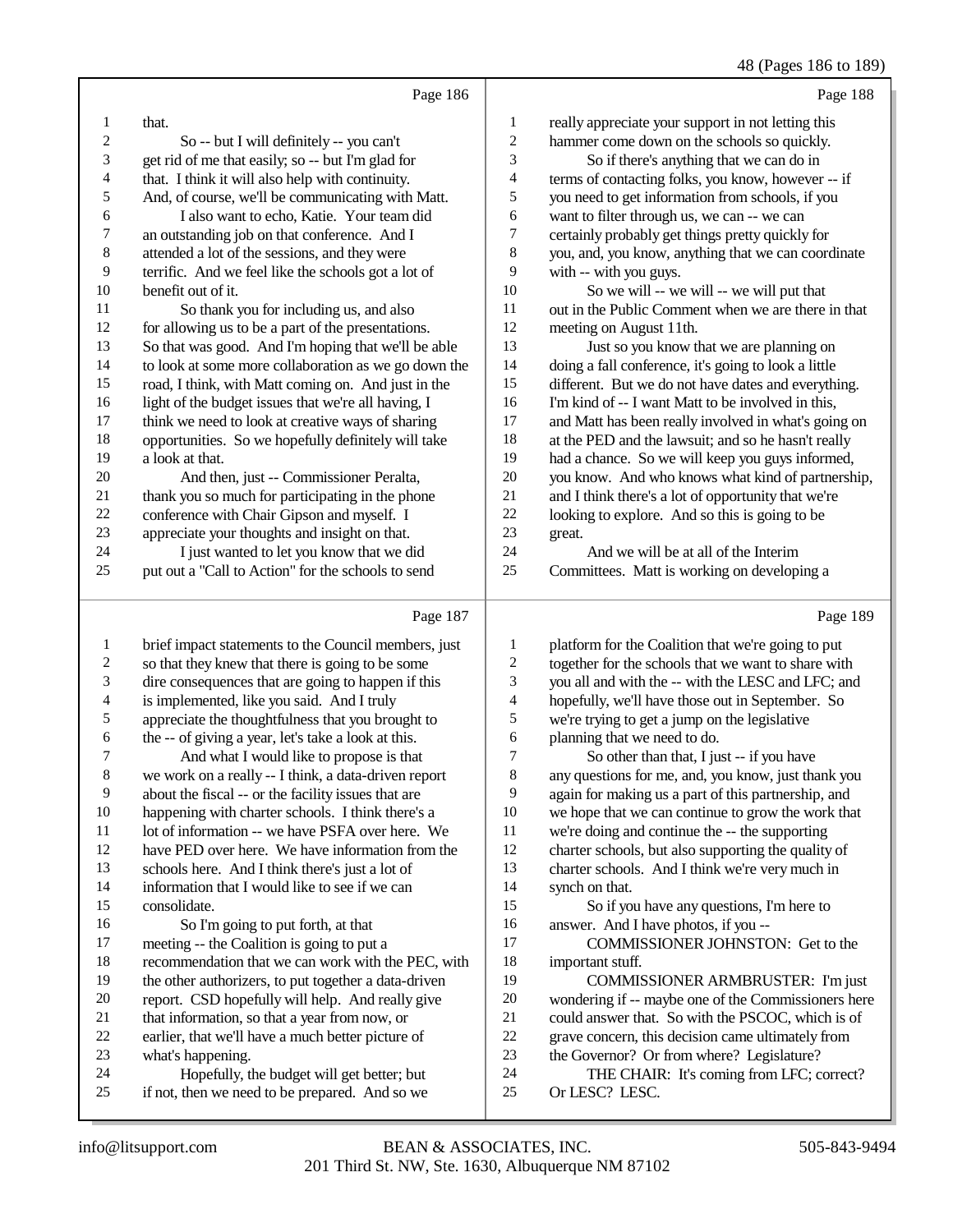# 49 (Pages 190 to 193)

|    | Page 190                                            |    | Page 192                                             |
|----|-----------------------------------------------------|----|------------------------------------------------------|
| 1  | COMMISSIONER PERALTA: LFC is involved.              | 1  | And they will also be meeting to do some-- we have a |
| 2  | too.                                                | 2  | few coming from Public Comment.                      |
| 3  | COMMISSIONER TOULOUSE: I think the LFC              | 3  | <b>COMMISSIONER ARMBRUSTER: So local</b>             |
| 4  | does more in the way of budget.                     | 4  | charters might be doing this, also, as well as --    |
| 5  | THE CHAIR: One of the driving voices is             | 5  | MS. KELLY CALLAHAN: We've communicated               |
| 6  | from LESC.                                          | 6  | with both district-chartered and PEC-chartered       |
| 7  | COMMISSIONER TOULOUSE: Well, that's                 | 7  | schools.                                             |
| 8  | because of the connection. But the actual decisions | 8  | THE CHAIR: Having been at a number of the            |
| 9  | come --                                             | 9  | committees during Session, there's -- there's an     |
| 10 | COMMISSIONER ARMBRUSTER: I'm just                   | 10 | army that shows up at -- you know. So it's --        |
| 11 | wondering if there's a public outcry, or -- you     | 11 | it's -- and it's -- I think it's important for       |
| 12 | know, the squeaky wheel gets the grease there. You  | 12 | people to see, that it's not just one or two faces   |
| 13 | know, whether we're saying, "Well, schools are      | 13 | that are standing up.                                |
| 14 | getting 20 percent less." That's a -- we're not     | 14 | Director, did you --                                 |
| 15 | talking about 3 percent here. We're talking about   | 15 | MS. POULOS: This was going back. So at               |
| 16 | 20.                                                 | 16 | the end of this discussion, if you don't mind?       |
| 17 | So then they can say, "Well, we're not              | 17 | Sorry.                                               |
| 18 | going to be able to provide lunches anymore."       | 18 | MS. KELLY CALLAHAN: Unless you have                  |
| 19 | So there you go. For -- I'm just saying             | 19 | any -- I don't have anything else.                   |
| 20 | that the public will now hear that schools in       | 20 | COMMISSIONER JOHNSTON: I just have a                 |
| 21 | New Mexico will no longer be -- can't have lunch,   | 21 | question. And I apologize for my ignorance; but      |
| 22 | because they have to pay for their schooling, that  | 22 | this is where I am.                                  |
| 23 | kind of thing. I'm not suggesting necessarily that; | 23 | This Capital Outlay Council is -- is it a            |
| 24 | but if there's something we can --                  | 24 | part of the PSCOC?                                   |
| 25 | MS, KELLY CALLAHAN: We have. And the                | 25 | COMMISSIONER PERALTA: It is the PSCOC.               |
|    | Page 191                                            |    | Page 193                                             |

#### Page 191

| $\mathbf{1}$   | Call to Action, Commissioner Armbruster, is exactly  | 1  | COMMISSIONER JOHNSTON: Okay. So it is.              |
|----------------|------------------------------------------------------|----|-----------------------------------------------------|
| 2              | that. It's an impact statement. It's a short,        | 2  | This -- the impetus for this 20 percent reduction   |
| 3              | sweet -- they can do it in an e-mail. You know,      | 3  | and -- two things: One, having made lease payments  |
| $\overline{4}$ | "The amount would be this. This is what we're going  | 4  | as a charter school head of school -- charter       |
| 5              | to have to do to fill that gap."                     | 5  | head-of-school person, I know exactly what they're  |
| 6              | And it ranges from staffing cuts to not              | 6  | living. And 20 percent would -- is this -- this     |
| 7              | providing lunches, after-school programs, whatever   | 7  | only applies to charters? Because schools -- school |
| 8              | it is. But there's -- we ask that they be very       | 8  | districts do not -- or sell them -- lease anything. |
| 9              | directed about what exactly the school is going to   | 9  | So the impact --                                    |
| 10             | have to do to make up the deficit of a 20 percent    | 10 | THE CHAIR: But it does -- it does impact            |
| 11             | cut off of their -- not a 20 percent off their whole | 11 | the school districts that do lease.                 |
| 12             | budget, but just off the lease reimbursement.        | 12 | COMMISSIONER JOHNSTON: Lease buildings.             |
| 13             | But most schools are already supplementing           | 13 | Lease buildings.                                    |
| 14             | their operational money, because the leases are big, | 14 | MS. KELLY CALLAHAN: They'll lose that.              |
| 15             | which is part of the -- the dialogue that we've been | 15 | The lease is written that it is for the amount of   |
| 16             | having, is because charter schools have to look at   | 16 | the lease reimbursement.                            |
| 17             | other means of getting into buildings, that          | 17 | COMMISSIONER JOHNSTON: Then it goes back.           |
| 18             | sometimes the public -- or the private -- leases end | 18 | And this may not be a question to ask in a public   |
| 19             | up costing them a lot more than -- and so I think    | 19 | meeting. But where did this all start? I mean,      |
| 20             | there's a larger landscape that needs to be looked   | 20 | I've missed it until today.                         |
| 21             | at.                                                  | 21 | THE CHAIR: Well, I think it started at              |
| 22             | But we are -- Commissioner, we asked them            | 22 | the LESC and the LFC, that that's where it started. |
| 23             | to communicate to the PSCOC respectfully and very    | 23 | And I'm -- you know, you can correct me. It's --    |
| 24             | short; because these people are very busy. But       | 24 | the conversation of the Small School Size           |
| 25             | just, "Here's a direct impact of what's happening."  | 25 | Adjustment. So if you can't get the Small School    |
|                |                                                      |    |                                                     |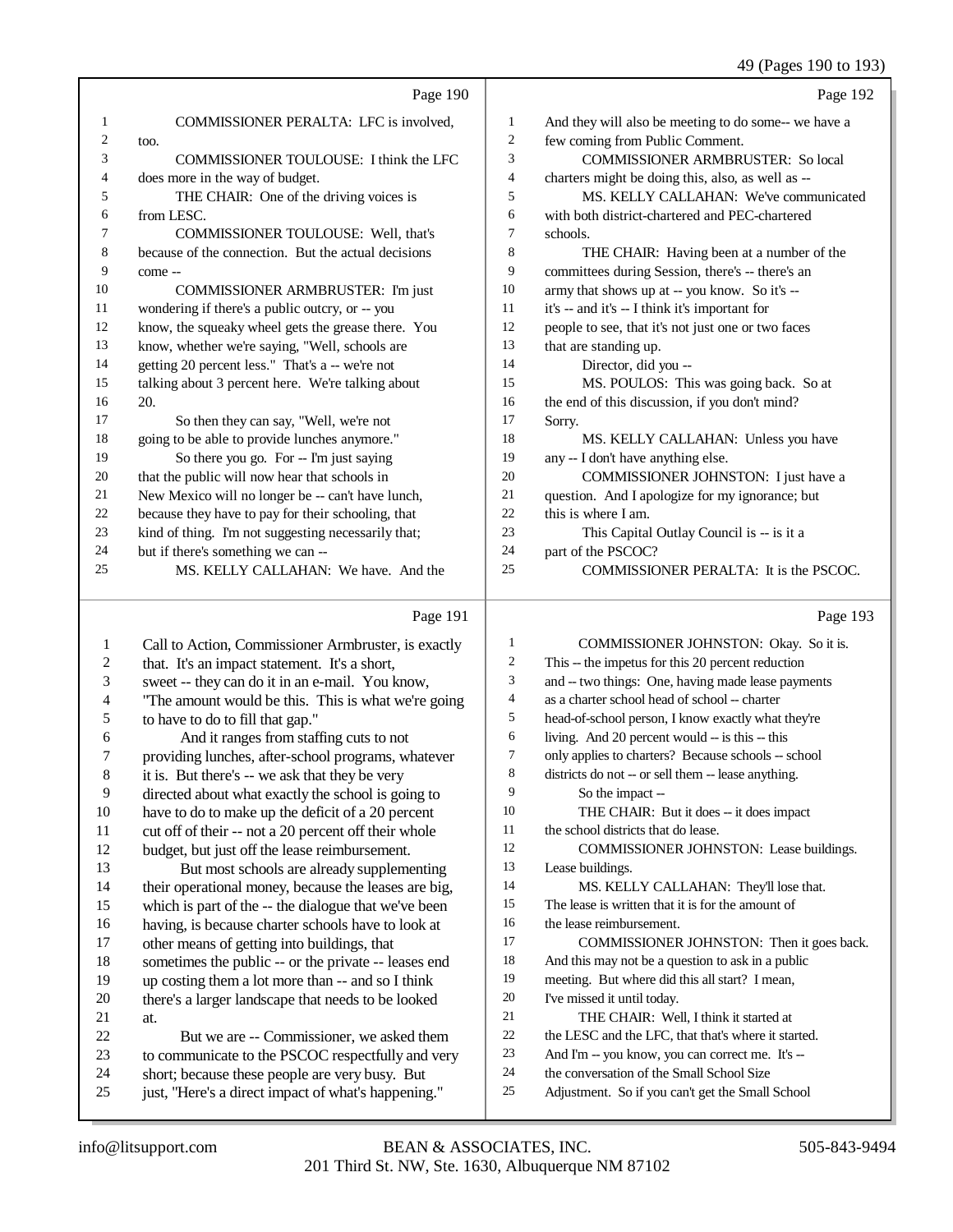50 (Pages 194 to 197)

| 50 (Pages 194 to 197 |                                                                                                   |                |                                                                                                           |
|----------------------|---------------------------------------------------------------------------------------------------|----------------|-----------------------------------------------------------------------------------------------------------|
|                      | Page 194                                                                                          |                | Page 196                                                                                                  |
| 1                    | Size Adjustment dealt with, this is -- this is a                                                  | 1              | there.                                                                                                    |
| $\overline{c}$       | back door.                                                                                        | $\overline{c}$ | COMMISSIONER TOULOUSE: And there is                                                                       |
| 3                    | COMMISSIONER JOHNSTON: This is the                                                                | 3              | anti-charter school sentiment among folks at the                                                          |
| 4                    | offshoot.                                                                                         | 4              | LESC and the LFC. So it's an easy way to bring that                                                       |
| 5                    | MS. KELLY CALLAHAN: It may -- it could                                                            | 5              | in, cut the money, and change the discussion from                                                         |
| 6                    | be; but $-$                                                                                       | 6              | the Small School Adjustment to something else.                                                            |
| 7                    | COMMISSIONER PERALTA: If the Small School                                                         | $\tau$         | THE CHAIR: Right. Yeah.                                                                                   |
| 8                    | Size Adjustment goes away, whatever, then the                                                     | $\,8\,$        | COMMISSIONER JOHNSTON: Thank you.                                                                         |
| 9                    | charter schools also have to take a hit, as well.                                                 | 9              | THE CHAIR: Thanks.                                                                                        |
| 10                   | COMMISSIONER JOHNSTON: So it's to make                                                            | 10             | MS. KELLY CALLAHAN: Thank you.                                                                            |
| 11                   | sure that everybody -- it balances; because I was                                                 | 11             | Appreciate it.                                                                                            |
| 12                   | in -- I understood the conversation of the Small                                                  | 12             | THE CHAIR: Looking back?                                                                                  |
| 13                   | School Size Adjustment. But I hadn't this part of                                                 | 13             | MS. POULOS: On Item 10, one of the things                                                                 |
| 14                   | it. Okay.                                                                                         | 14             | that we had discussed this morning.                                                                       |
| 15                   | MS. KELLY CALLAHAN: And -- you know. And                                                          | 15             | THE CHAIR: What is that?                                                                                  |
| 16                   | the other thing is that this -- this discussion has                                               | 16             | MS. POULOS: That's the Renewal Kit -- I                                                                   |
| 17                   | happened, because when -- you usually get the                                                     | 17             | meant to throw back in there for you for that                                                             |
| 18                   | application to do the lease reimbursement in April.                                               | 18             | discussion was whether you wanted to add another                                                          |
| 19                   | And it said in there that there's a possibility that                                              | 19             | subpart in here. I think I know where it can fit,                                                         |
| $20\,$               | there could be a 20 percent -- so the discussion                                                  | $20\,$         | where if someone has what we would call an essential                                                      |
| 21                   | happened when the application came out.                                                           | 21             | partnership, contract, or relationship, that you                                                          |
| 22                   | But I don't know where the impetus to put                                                         | $22\,$         | would want that submission of the agreement. And I                                                        |
| 23                   | it into that application -- I think a lot of it --                                                | 23             | forgot to bring it up.                                                                                    |
| 24                   | and Commissioner Peralta, when we talked on the                                                   | 24             | COMMISSIONER ARMBRUSTER: It's too late                                                                    |
| $25\,$               | phone -- everybody was going through that kind of                                                 | 25             | now.                                                                                                      |
|                      |                                                                                                   |                |                                                                                                           |
|                      | Page 195                                                                                          |                | Page 197                                                                                                  |
|                      |                                                                                                   |                |                                                                                                           |
| $\mathbf{1}$         | budget slashing that was happening, and districts                                                 | 1              | MS. POULOS: And we could give them the                                                                    |
| 2                    | and charter schools.                                                                              | 2              | warning that we're recommending, for next meeting,                                                        |
| 3                    | And so, you know, I think there's -- it's                                                         | 3              | that we put it in.                                                                                        |
| 4<br>5               | a way to offset some of the hits that the Capital                                                 | 4              | THE CHAIR: It is what it is.                                                                              |
| 6                    | Outlay money used to take care of some other things                                               | 5              | MS. POULOS: Okay. I'll draft up                                                                           |
| 7                    | and -- you know, I just think there's a lot of                                                    | 6<br>7         | language. I'll give the schools the warning that                                                          |
|                      | "Peter to pay Paul" that's going on. And it's --                                                  |                | we're thinking about recommending, or recommending                                                        |
| 8<br>9               | and it's unfortunate that we have to do that; so                                                  | 8<br>9         | at the next meeting, that the Commission put that                                                         |
| 10                   | COMMISSIONER JOHNSTON: That makes sense.                                                          |                | in. I'll pull the language. I'm probably just                                                             |
| 11                   | I was just trying to put --<br>THE CHAIR: The process was also -- it was                          | $10\,$<br>11   | going to pull it straight from what we have in the                                                        |
| 12                   |                                                                                                   | 12             | new application.                                                                                          |
| 13                   | unfortunate, because -- you know, it's like an<br>asterisk on this application. It's, like -- you | 13             | THE CHAIR: You know what might be                                                                         |
| 14                   | know. So I don't think that -- I think that,                                                      | 14             | possible is maybe, looking forward, that we simply                                                        |
| 15                   | also-                                                                                             | 15             | say, you know, "We need to take a look at, and we                                                         |
| 16                   | COMMISSIONER JOHNSTON: Very quietly                                                               | 16             | need to update all our info, that whatever --<br>whoever" --                                              |
| 17                   | moving; whereas, the Small School Size Adjustment                                                 | 17             | MS. POULOS: Anybody.                                                                                      |
| 18                   | was very loud.                                                                                    | 18             | THE CHAIR: -- "has this, we need to see                                                                   |
| 19                   | THE CHAIR: Oh, yeah. Yeah. Well,                                                                  | 19             | it." And that way, we cover everyone.                                                                     |
| 20                   | because there's also traditional publics that --                                                  | $20\,$         | MS. POULOS: We could do that, too. We                                                                     |
| 21                   | COMMISSIONER JOHNSTON: There are so many                                                          | 21             | could just draft up a --                                                                                  |
| 22                   | of them.                                                                                          | $22\,$         | THE CHAIR: Right. I think that would be                                                                   |
| 23                   | MS. KELLY CALLAHAN: There's a lot of                                                              | $23\,$         | important from my perspective, to really see it;                                                          |
| 24<br>25             | intricacies that have to be negotiated.<br>THE CHAIR: Which is what has also kept it              | $24\,$<br>25   | because I think some people here didn't even think<br>of, like, New Americas as a management, when it is, |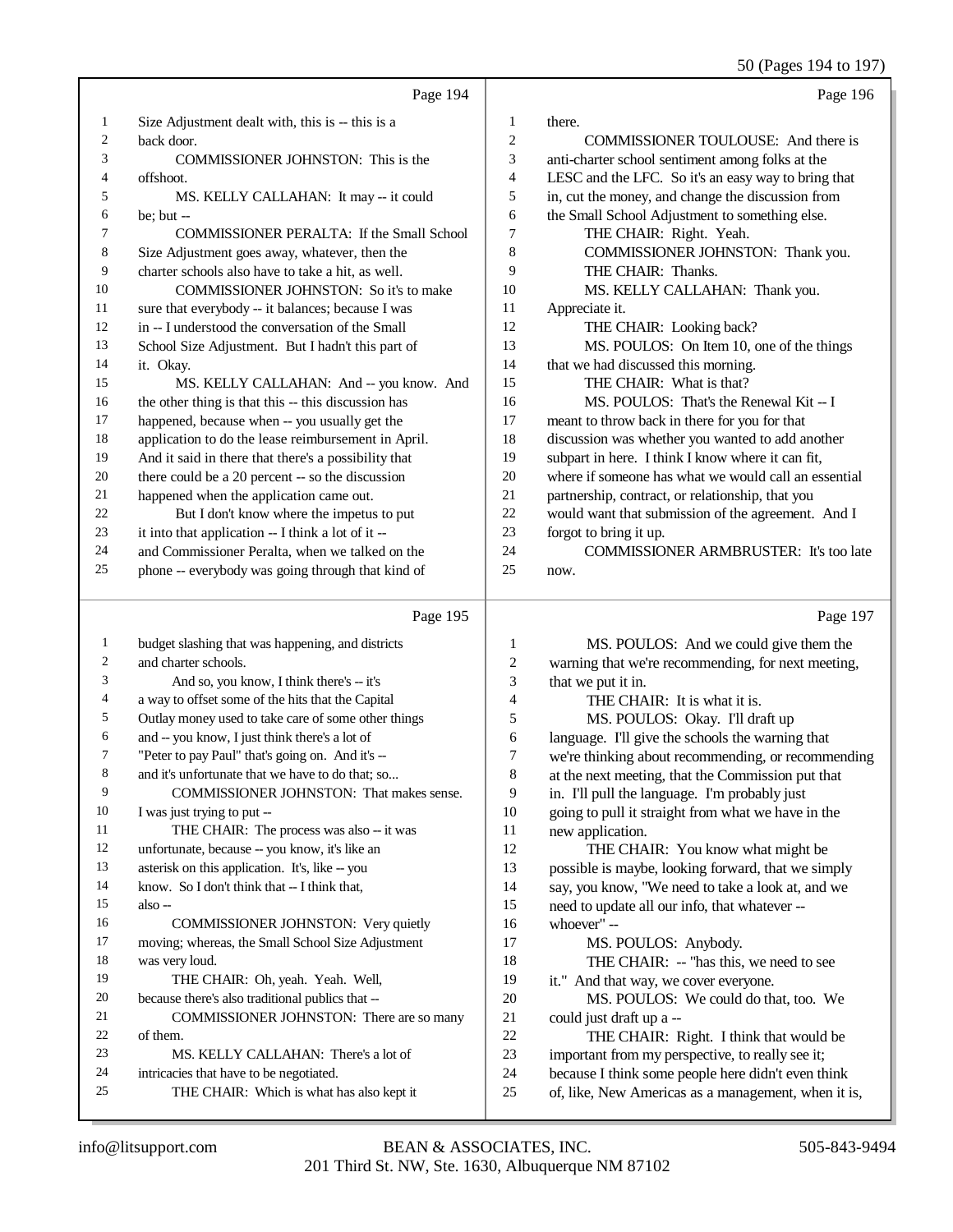# 51 (Pages 198 to 201)

|    | Page 198                                           |                | Page 200                                             |
|----|----------------------------------------------------|----------------|------------------------------------------------------|
| 1  | really. So I think -- there could be out there.    | 1              | happening at each of the meetings. So that's when    |
| 2  | MS. POULOS: Yeah. And they should be               | $\mathbf{2}$   | it becomes a little problematic. But, yes, Indian    |
| 3  | re-entering those agreements, I would think, every | 3              | Education, appropriately, is on the schedule for --  |
| 4  | year.                                              | $\overline{4}$ | and there are a couple of our schools that have been |
| 5  | THE CHAIR: I would think so.                       | 5              | invited to be there; so -- and that's all I'm going  |
| 6  | MS. POULOS: So we should make that a               | 6              | to say about that.                                   |
| 7  | submission requirement. All right. I'll work on    | 7              | So -- and I'll let you know as soon as we            |
| 8  | that for next meeting.                             | 8              | have a firm date for the revocation hearing. But --  |
| 9  | THE CHAIR: All right. Okay.                        | 9              | and I'll admit that I asked for it to be moved to    |
| 10 | PEC Comments?                                      | 10             | the 10th, because I had to be in Santa Fe on the     |
| 11 | Commissioner Ruiz?                                 | 11             | 11th; so instead of going up on the 7th, coming back |
| 12 | COMMISSIONER RUIZ: Thank you to                    | 12             | and then coming back again, I thought it's a better  |
| 13 | everybody. Great meeting.                          | 13             | use of transportation money if I only have to come   |
| 14 | THE CHAIR: Commissioner Toulouse?                  | 14             | up.                                                  |
| 15 | COMMISSIONER TOULOUSE: Madam Chair, all I          | 15             | And a number of you also might be going.             |
| 16 | want to say is to tell people the Legislative      | 16             | I don't know: but -- so we'll see.                   |
| 17 | Education Study Committee is meeting next week,    | 17             | <b>COMMISSIONER ARMBRUSTER: Me?</b>                  |
| 18 | Wednesday, Thursday, Friday, in Gallup. And I will | 18             | THE CHAIR: Yeah.                                     |
| 19 | be going to the Thursday and Friday part.          | 19             | <b>COMMISSIONER ARMBRUSTER: No.</b>                  |
| 20 | THE CHAIR: Just so everyone knows,                 | 20             | Everything's great, I guess.                         |
| 21 | Wednesday is really --                             | 21             | THE CHAIR: Commissioner Convers?                     |
| 22 | COMMISSIONER TOULOUSE: There's not a               | 22             | COMMISSIONER CONYERS: I'm good. Very                 |
| 23 | whole lot.                                         | 23             | good.                                                |
| 24 | THE CHAIR: People dribble in on                    | 24             | THE CHAIR: You're good?                              |
| 25 | Wednesday. Most people get in on Wednesday; and    | 25             | COMMISSIONER JOHNSTON: I have a question.            |

|    | Page 199                                            |    | Page 201                                             |
|----|-----------------------------------------------------|----|------------------------------------------------------|
| 1  | then it's Thursday, really, that starts the meat of | 1  | The revocation hearing?                              |
| 2  | the work. So it's --                                | 2  | THE CHAIR: Correct.                                  |
| 3  | <b>COMMISSIONER TOULOUSE: And Thursday</b>          | 3  | COMMISSIONER JOHNSTON: This will be the              |
| 4  | afternoon is the Indian Education, which includes   | 4  | first one. So they don't present to us as a          |
| 5  | the NACA schools. And I wanted to make sure I was   | 5  | Commission. They do present. You said a number of    |
| 6  | there for that.                                     | 6  | us will be going. That's what threw me. You might    |
| 7  | THE CHAIR: I was concerned, because that            | 7  | have jumped to another subject.                      |
| 8  | was originally the date for PSCOC. So I was trying  | 8  | THE CHAIR: No, I was thinking of the                 |
| 9  | to figure out how I was going to split myself       | 9  | PSCOC. Hopefully, we're all there at the revocation  |
| 10 | between Gallup and Santa Fe. So now, at least       | 10 | hearing. They present to us.                         |
| 11 | that's been set. So thank you for that.             | 11 | <b>COMMISSIONER JOHNSTON: And I'm just</b>           |
| 12 | COMMISSIONER PERALTA: I'm good.                     | 12 | trying to get it in my head.                         |
| 13 | THE CHAIR: I'm -- I was going to tell               | 13 | Then I really, really learned a great deal           |
| 14 | everyone I'm going to be in Gallup next week, and   | 14 | in going to the training that Becky and Baylor did.  |
| 15 | $I -$                                               | 15 | And I appreciated it, and it improved my depth of    |
| 16 | COMMISSIONER TOULOUSE: I waited for you             | 16 | knowledge. Those trainings -- I've been to two of    |
| 17 | to say it under your remarks, because you usually   | 17 | them -- they're most helpful to me, and I appreciate |
| 18 | do.                                                 | 18 | it. I wanted to recognize that. I, in an attempt     |
| 19 | THE CHAIR: I did -- I'll let everyone               | 19 | to be better informed about DEAP, had planned on     |
| 20 | know I was at the organizational meeting for the    | 20 | going on Thursday and Friday, also. But I'm just     |
| 21 | LESC for the session where the -- there -- scope of | 21 | there at my own expense to listen so that I can      |
| 22 | work for the year. And they have committed that     | 22 | understand better, because I know they will be       |
| 23 | charters are going to be a fabric of their          | 23 | there; so                                            |
| 24 | conversation throughout this year.                  | 24 | COMMISSIONER ARMBRUSTER: At LESC?                    |
| 25 | We don't have an outline of what's                  | 25 | COMMISSIONER JOHNSTON: No -- yes, LESC in            |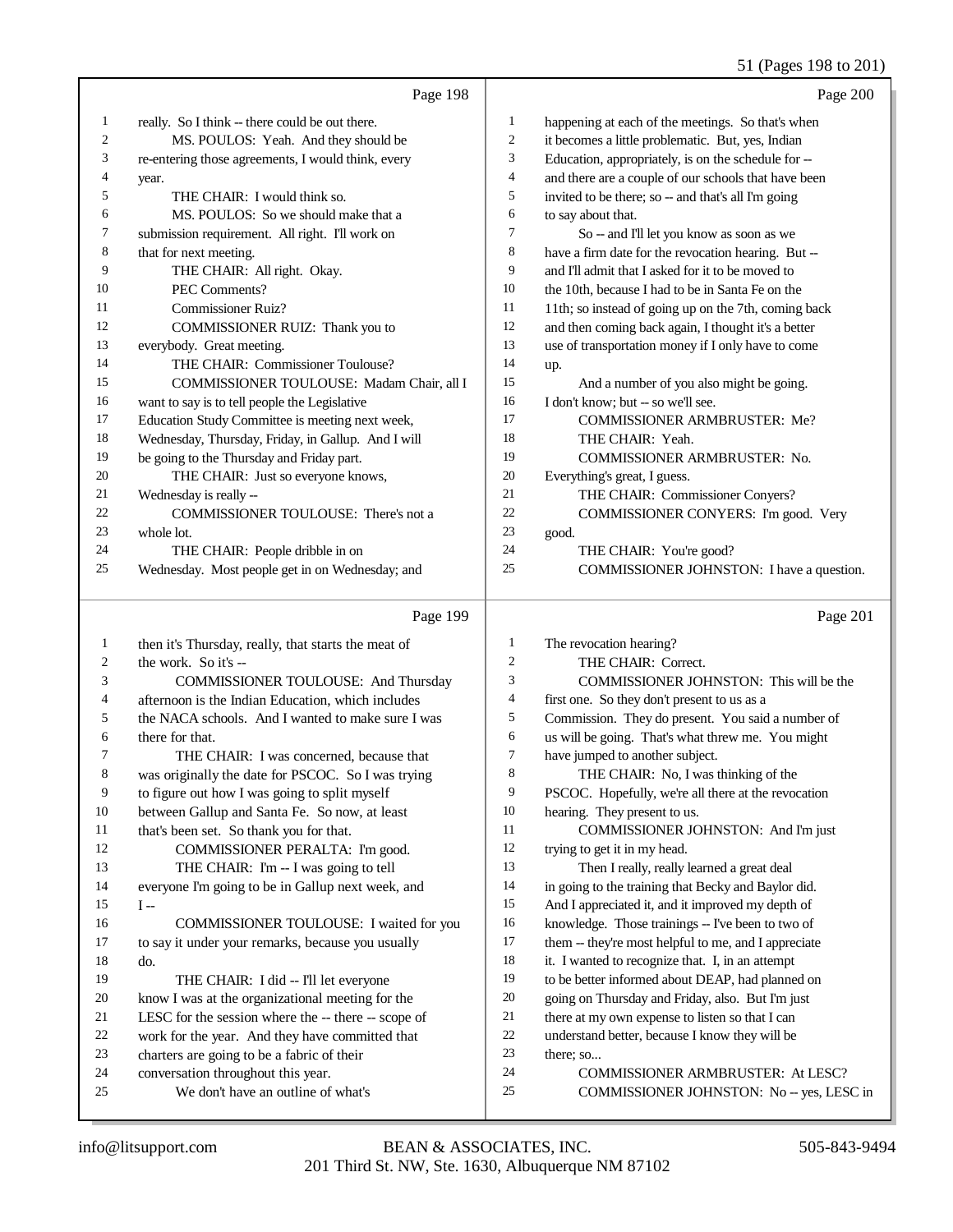52 (Pages 202 to 205)

|    | Page 202                                            |                | Page 204                                                                                                |
|----|-----------------------------------------------------|----------------|---------------------------------------------------------------------------------------------------------|
| 1  | Gallup. I will be there just to listen. I won't     | 1              | BEFORE THE PUBLIC EDUCATION COMMISSION                                                                  |
| 2  | say anything. And I won't tell anybody --           | $\overline{2}$ | STATE OF NEW MEXICO                                                                                     |
| 3  | THE CHAIR: Commissioner Crone?                      | 3              |                                                                                                         |
| 4  | COMMISSIONER CRONE: Welcome, Trish, to              | 4              |                                                                                                         |
| 5  | NMPSIA. We do a lot of work and get almost nothing  | 5              |                                                                                                         |
| 6  | accomplished; but it's fun. We have no control over | 6              |                                                                                                         |
| 7  | the insurance industry. Just saying.                | $\tau$         | REPORTER'S CERTIFICATE                                                                                  |
| 8  | THE CHAIR: I guess I want to thank -- I'm           | 8<br>9         | I, Cynthia C. Chapman, RMR, CCR #219, Certified<br>Court Reporter in the State of New Mexico, do hereby |
| 9  | sorry.                                              | $10\,$         | certify that the foregoing pages constitute a true                                                      |
| 10 | COMMISSIONER CRONE: We go to Happy Hour             | 11             | transcript of proceedings had before the said                                                           |
| 11 | somewhere; so                                       | 12             | NEW MEXICO PUBLIC EDUCATION COMMISSION, held in the                                                     |
| 12 | THE CHAIR: I want to thank Baylor for               | 13             | State of New Mexico, County of Bernalillo, in the                                                       |
| 13 | hanging out throughout the whole meeting when we    | 14             | matter therein stated.                                                                                  |
| 14 | went to -- where did we go? Dolores Huerta          | 15             | In testimony whereof, I have hereunto set my                                                            |
| 15 | Governing Council meeting lasting week. I           | 16             | hand on July 31, 2017.                                                                                  |
| 16 | appreciate the conversation. It was enjoyable.      | 17             |                                                                                                         |
| 17 | That was about the only part that was enjoyable.    | 18             |                                                                                                         |
| 18 | And that's enough said.                             | 19             |                                                                                                         |
| 19 | So do I have a Motion to Adjourn?                   |                | Cynthia C. Chapman, RMR-CRR, NM CCR #219                                                                |
| 20 | COMMISSIONER RUIZ: So move.                         | 20             | BEAN & ASSOCIATES, INC.                                                                                 |
| 21 | COMMISSIONER TOULOUSE: Second.                      |                | 201 Third Street, NW, Suite 1630                                                                        |
| 22 | THE CHAIR: Second. All in favor?                    | 21             | Albuquerque, New Mexico 87102                                                                           |
| 23 | (Commissioners so indicate.)                        | 22<br>23       |                                                                                                         |
| 24 | THE CHAIR: Opposed?                                 | 24             |                                                                                                         |
| 25 | (No response.)                                      | 25             | Job No.: 7864L (CC)                                                                                     |
|    | Page 203                                            |                | Page 205                                                                                                |
| 1  | THE CHAIR: I said if people want to hang            | $\mathbf{1}$   | <b>RECEIPT</b>                                                                                          |
| 2  | out to talk about the amendment, it's not part of   | $\sqrt{2}$     | JOB NUMBER: 7864L CC Date: 7/19/17                                                                      |
| 3  | the meeting, because we're not voting on anything.  | 3              | PROCEEDINGS: PUBLIC MEETING                                                                             |
| 4  | We stand adjourned until tomorrow morning,          | $\overline{4}$ | CASE CAPTION: In re: Public Meeting of the Public                                                       |
| 5  | when we have the input hearings.                    | 5              | <b>Education Commission</b>                                                                             |
| 6  | (Proceedings adjourned at 4:24 p.m.)                | 6              | *************************                                                                               |
| 7  |                                                     | $\tau$         | ATTORNEY: MS. BEVERLY FRIEDMAN - PED                                                                    |
| 8  |                                                     | 8              | DOCUMENT: Transcript / Exhibits / Disks / Other                                                         |
| 9  |                                                     | 9              | DATE DELIVERED: _______________ DEL'D BY: _________                                                     |
| 10 |                                                     | 10             |                                                                                                         |
| 11 |                                                     | 11             | **************************                                                                              |
| 12 |                                                     | 12             | ATTORNEY:                                                                                               |
| 13 |                                                     | 13             | DOCUMENT: Transcript / Exhibits / Disks / Other                                                         |
| 14 |                                                     | 14             | DATE DELIVERED: _______________ DEL'D BY: _________                                                     |
| 15 |                                                     | 15             |                                                                                                         |
| 16 |                                                     | 16             | **************************                                                                              |
| 17 |                                                     | 17             | ATTORNEY:                                                                                               |
| 18 |                                                     | 18             | DOCUMENT: Transcript / Exhibits / Disks / Other                                                         |
| 19 |                                                     | 19             | DATE DELIVERED: _______________ DEL'D BY: _________                                                     |
| 20 |                                                     | 20             |                                                                                                         |
| 21 |                                                     | 21             | ***************************                                                                             |
| 22 |                                                     | 22             | ATTORNEY:                                                                                               |
| 23 |                                                     | 23             | DOCUMENT: Transcript / Exhibits / Disks / Other                                                         |
| 24 |                                                     | 24             | DATE DELIVERED: ______________DEL'D BY: _________                                                       |
| 25 |                                                     | 25             |                                                                                                         |
|    |                                                     |                |                                                                                                         |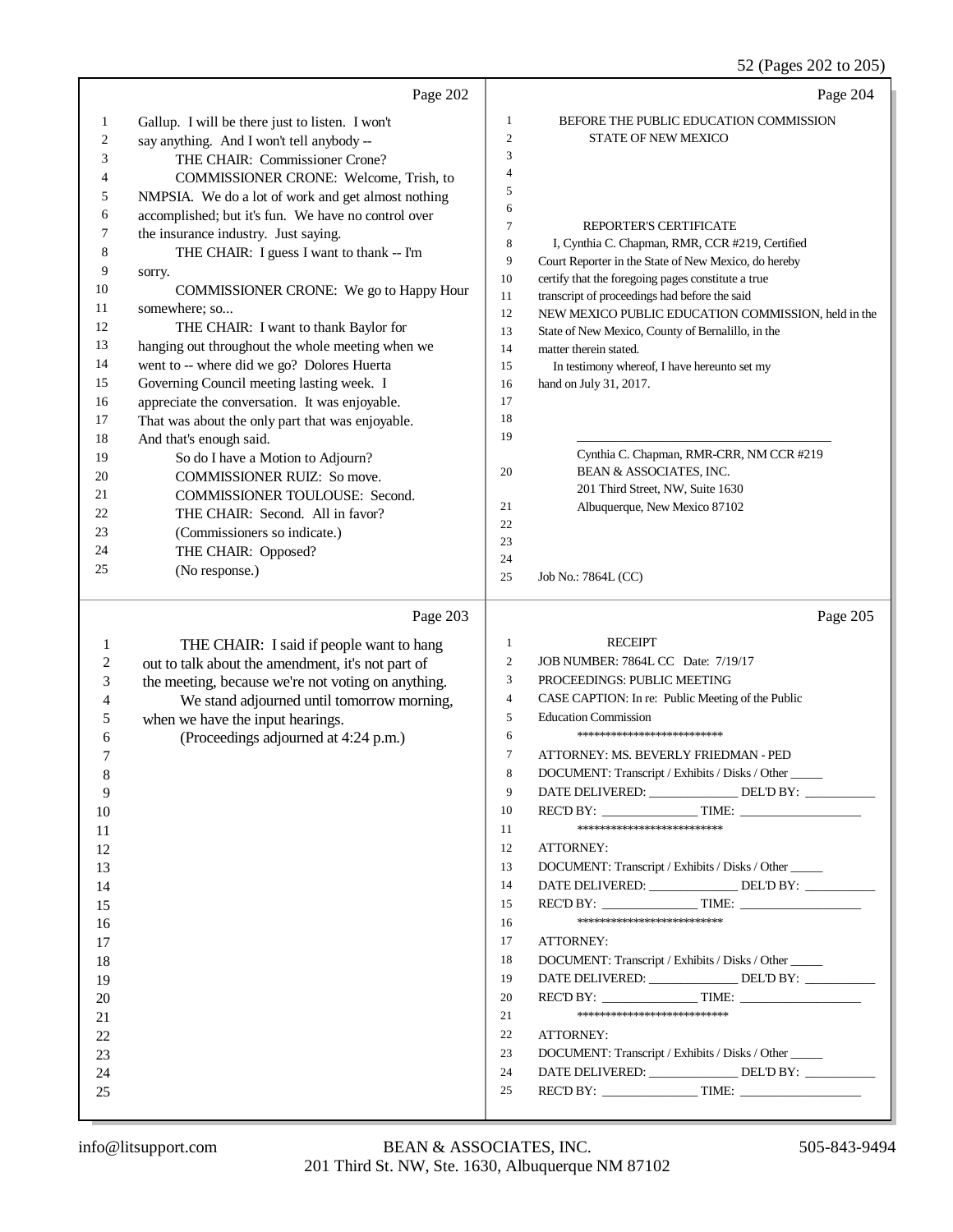| $\mathbf{A}$                    | 142:23 152:13 153:11 179:20             | adolescents 47:1                            |
|---------------------------------|-----------------------------------------|---------------------------------------------|
| A-B-C-D-F 61:23 62:2,12         | 186:25 191:1                            | adopted 52:3 56:2                           |
| ability 87:4 94:9               | actions 3:15 37:19 140:18,20            | adult 7:14 77:18 142:17 147:15              |
| able 6:2,19 25:25 30:12 34:21   | 141:1 142:15,17,18 145:18,21            | 147:16                                      |
| 36:15 41:14,16 48:16 49:10      | 145:23 147:15,17 149:21 151:4           | adult/leader/board 151:21                   |
| 63:15 65:24 82:15 88:6,21       | 151:21,22 153:5,5,7,16,19               | adult/teacher/leader/board                  |
| 89:10 90:4,24 94:16 107:17,18   | 154:15,16 155:25 164:15                 | 149:21                                      |
| 109:10 112:1 116:12 117:6,15    | activities 52:14                        | adults 142:23 153:7,17                      |
| 117:22 119:8 120:2 148:1        | actual 107:11 190:8                     | advance 22:18 28:8 173:19                   |
| 152:24 162:24 170:21 171:13     | adapt 157:16                            | advantage 135:9                             |
| 173:18,21,24 174:23 175:25      | add 20:10 26:21 30:8,9,23,23            | advantages 135:7                            |
| 186:13 190:18                   | 40:25 42:18 53:1,4,5 54:6 57:2          | advertisement 44:9,11                       |
| absolutely 57:13 77:2 86:23,24  | 67:4 70:25 71:11,15 74:7 75:10          | advertising 43:6                            |
| 110:9 118:1 119:15 122:25       | 92:14 175:20 196:18                     | advice 54:13,15 67:22 68:17,18              |
| 133:1 136:7 170:15              | added 25:21 28:14,15 39:8 60:8          | advised 67:15                               |
| absorb 89:10 157:25             | 106:24                                  | advisory 7:22 47:10                         |
| abstaining $80:1597:14$         | adding 39:18 50:12 54:14 61:14          | advocacy 185:25                             |
| abstentions 97:6 167:12         | 65:17 90:3,9                            | affect 178:12,13,15                         |
| academic 71:7 82:19 97:1 118:14 | addition 8:4 20:23 23:15 28:4           | after-school 47:16 191:7                    |
| 140:12,16 141:8,15 146:10       | 39:16 82:23 112:19 114:20               | afternoon 12:7 24:1 81:22 83:17             |
| 149:4                           | 115:25 124:24 125:8 142:4               | 185:1 199:4                                 |
| Academics 141:18                | 160:9                                   | AG's 67:14                                  |
| Academy 3:9,10 16:9 17:4 19:22  | additional 22:24 89:19 90:3             | age 6:20                                    |
| 20:6 24:6 30:13 81:21 82:11     | 114:5 131:1,18 137:19 146:16            | agencies 77:13                              |
| 83:1 96:6,18 112:7 129:4,6      | 153:4                                   | agency 131:10                               |
| accept 34:9 94:10 147:2 167:6   | address 24:17 28:1 34:18,19             | agenda 3:5 9:5,7,23 10:2 12:5,15            |
| acceptable 97:1 102:20 103:3    | 126:25 137:9 144:2,8 149:22             | 19:21 99:20 101:21 103:11,22                |
| 143:3 147:3                     | 151:17 152:2 156:21 157:2               | 108:2 116:25 174:5 179:18                   |
| accepted 89:7 92:16 122:16      | 162:18 164:9,9 175:22                   | <b>aggressive 29:20 53:13</b>               |
| accomplished 202:6              | addressed 22:12 104:8 146:24            | ago 6:1 24:21 27:20 28:14 41:9              |
| accomplishments 7:15            | 173:3                                   | 42:10 43:2 53:4 54:10 56:23                 |
| account 91:18 95:2              | addressing 22:16 103:18 134:11          | 61:13 74:5 104:5 111:19 172:24              |
| Accuplacer 49:16                | 173:16                                  | 181:12                                      |
| accurate 175:16 176:25          | Adentro 82:18                           | agree 32:13 61:17 64:13 66:7                |
| achieve 142:21                  | adequacy 91:23                          | 74:11 86:21 107:15 137:20                   |
| achievement 23:5 71:7 142:23    | adequate 86:14 174:16                   | agreed 36:8 101:8 103:8                     |
| 143:3 147:10 156:23             | adequately 64:15 67:10                  | agreement 104:15 117:5 196:22               |
| achieving 128:25                | <b>Adjourn</b> 3:22 202:19              | agreements 12:19 198:3                      |
| acknowledgment 161:18           | adjourned 203:4,6                       | ahead 31:10 63:12 87:7 90:13                |
| Act 65:9,10 66:9,11,15 72:24    | <b>Adjustment</b> 175:6 193:25 194:1    | 92:4 161:13                                 |
| 185:23                          | 194:8,13 195:17 196:6                   | aides $72:13$                               |
| action 3:8,11,16,17 10:3 19:19  | administer 65:10                        | airport 169:22                              |
| 22:5,9,15,20 28:2 33:6 34:17    | administration 158:6                    | <b>Albuquerque</b> 1:11,12,22 8:7           |
| 37:2 38:12 63:4 71:9,13 72:8    | <b>Administrative</b> 134:22 165:13     | 121:19 176:3 204:21<br>Alexandra 8:15       |
| 74:2,12 94:11 96:3 99:12,17     | administrator 52:20,21 112:23<br>112:25 |                                             |
| 100:9 101:4 103:1 108:14 114:7  | admit 200:9                             | algebra 33:18,18,19,20 49:25<br>align 139:9 |
| 115:9 120:7 123:22 141:3        |                                         |                                             |
|                                 |                                         |                                             |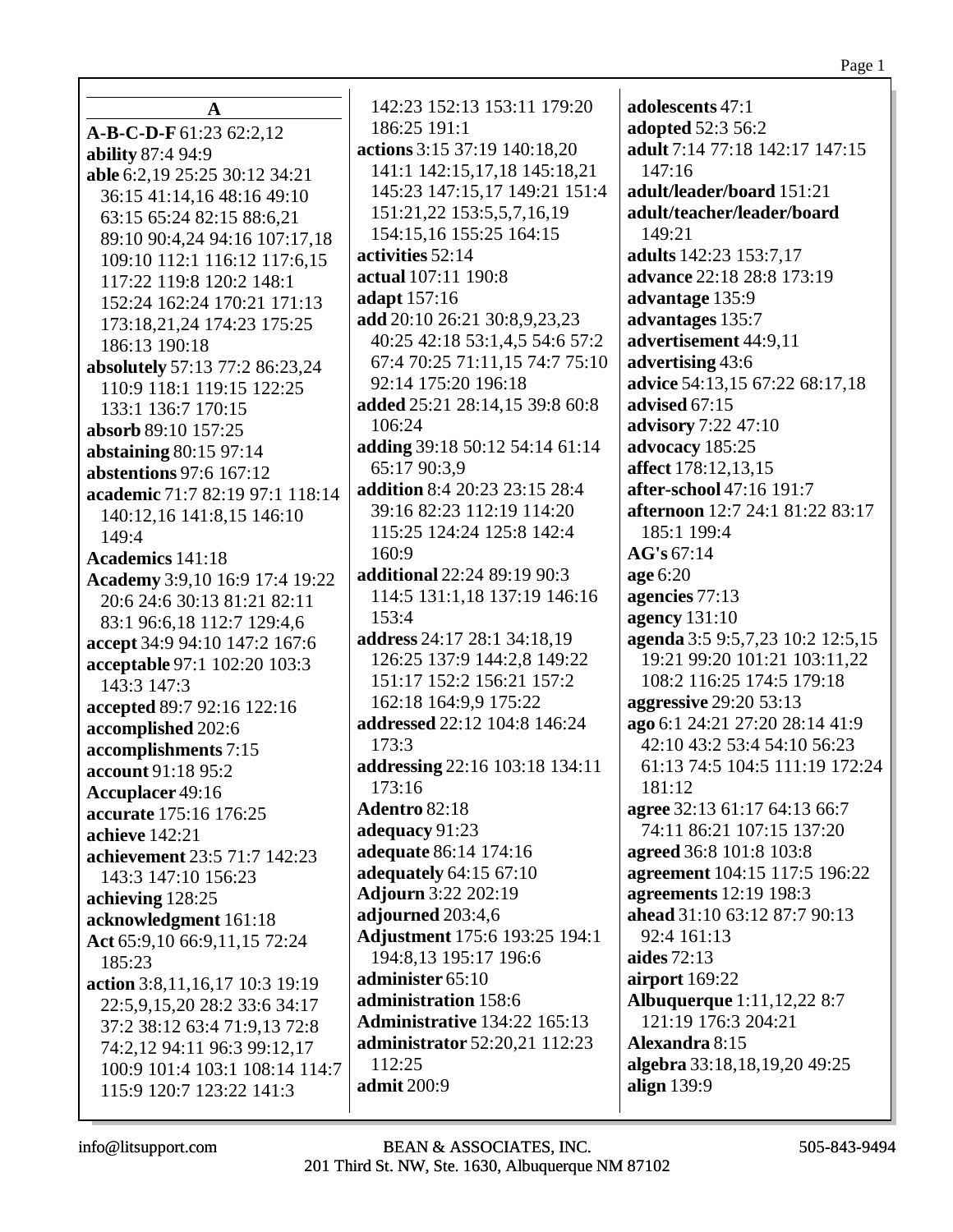aligned  $43:21$ aligning  $139:13$ **alive** 55:12 **Allegiance 3:3 5:18,22** alleviate 88:17 allocating  $62:11$ allow 20:22,23 30:3,8 40:22,24 84:7 86:4,8 92:4 131:1 157:9  $174:3$ allowed 53:22 61:25 allowing 24:16 92:14 135:8 186:12 allows  $93:3$ alluded 91:17 172:22 **Alluding 90:17 alternate** 163:9 181:7,8 182:1 alternative 79:6 Alumna  $7:16$ ambitious 185:19 amend 20:7,21 68:24 80:4 **amendment** 20:6 25:18,19 26:21 28:7,12 30:8 31:20 42:17,21 43:9.12 44:14 62:1 63:16.21 64:6.24 67:3 70:22 71:6 73:10 74:10 80:2,3 81:20 82:12 90:14 96:17 139:23 161:6,7,10 163:15 168:25 203:2 **amendments** 3:8 19:20 43:19 163:14 168:22 Americas 197:25 amount 13:7,12 52:6 132:6 155:19 191:4 193:15 amounts  $14:7$ **ample** 173:21 analysis 22:24 23:18 65:21 100:3  $157:12$ analyze 23:17 and/or 118:14 **Anderson 8:13** Ann  $2:4$  16:6 annual 36:10 115:17 134:16 149:19 162:19 annually 149:17 163:20 164:8 answer 29:7 31:24 45:22 84:1 93:15 123:11 163:18,18 189:16  $189:21$ answered 84:18,21 85:6

answering 38:12 answers 142:2 Anthem 8:8 Anthony 129:5 anti-charter 196:3 **anticipate** 63:20 118:13 anticipating  $62:885:1490:3$ 91:11 117:21 176:16 anybody 151:1 197:17 202:2 **anymore** 88:3 190:18 anytime 155:16 166:24 anyway  $51:1$ apologize 6:25 34:10 41:22 44:19 70:18,23 82:1,6 92:25 94:13 102:3 105:6 120:12 165:17 180:24 181:4 182:5 192:21  $a$ <sub>100:15</sub> appalled  $184:19$ **apparently** 102:6 113:13,14 appeal  $112:8$ appear 59:12 68:8 174:10 appears  $114:10$ appendix  $154:10$ applaud  $109:15$ applicant 145:12 applicants 124:22,25 125:4 application 3:18 10:4,7,9,12,14 10:17.22 11:1.6.14 12:1 13:4.5 54:8 120:7 121:3 122:5 123:23 124:11, 19, 23 125: 5, 10 127: 20 127:22 128:7,11,23 129:10,11 129:18 132:6 135:1 136:11 137:3,6 139:7,8,18 141:21 145:9 156:6,7 160:4 167:8 194:18,21,23 195:13 197:11 applications 10:19 11:16 12:25 122:11 125:17 applies 193:7 apply 121:4 159:11 164:17 **Appointed** 7:21,24 appointments 180:10 appreciate 81:17 88:21 93:13 94:1 95:23 119:9,14,25 126:7 135:21 136:25 165:19 175:17 185:21 186:23 187:5 188:1 196:11 201:17 202:16 appreciated 201:15

apprised 13:25 approached 96:6.6 approaching 146:1 appropriate 169:19 appropriately  $114:11$  200:3 approval 3:5,7 9:5 14:17,19 15:12 16:23 18:4.21 39:3 43:25 53:20 82:12,17,21 83:3,9 85:25 90:22,23 95:3 121:4 179:5,6,14 **approve** 20:21 23:9 67:3 68:3,3,4 80:3 94:10 96:17 **approved** 10:22 11:2 20:13 24:22 25:20 40:17 53:25 61:13 62:8 71:6 83:11 90:20 91:1,2 95:21 126:24 approximately 4:4 April 20:21 73:24 101:22 103:9 115:15 194:18 APS 117:9,10 129:15,16 178:9 arbitrary 68:9 architect 41:2,3 **ARCHULETA-STAEHLIN** 81:22 83:17 84:25 85:20 86:3 88:1,8 89:3,8,12,14,17,20 90:6 91:8,13,25 92:21,25 93:11 94:13 95:23 96:9 area 31:11 51:21 72:22 143:15 153:14 164:7 areas 6:16 51:24 argue 102:8 132:25 argument  $45:1$ **Armbruster** 2:4 4:5,7,10,11,14 4:17,20,23 5:1,4,16 15:16,21 16:5 17:1,5,7 19:11,13 57:15,16 57:22,25 58:11,17 59:25 60:5 60:11,18,23 61:3,8,11 69:9,10 69:13,16,19,22,25 70:3,6,7,10 70:14 75:20 76:14 80:10,11,14 80:18,21,24 81:2,5,8,11,12 84:11 97:5,8,17,23 98:3,7,10,13 98:16,19,22,23 99:1,4,7 140:23 143:20,21 144:5,18 145:1,4 159:17 163:13,24 167:11,15,16 167:19,22,25 168:3,6,9 170:6 177:4,6,15,18 178:2,11,18 180:3,15,16 181:6 182:1 189:19 190:10 191:1 192:3 196:24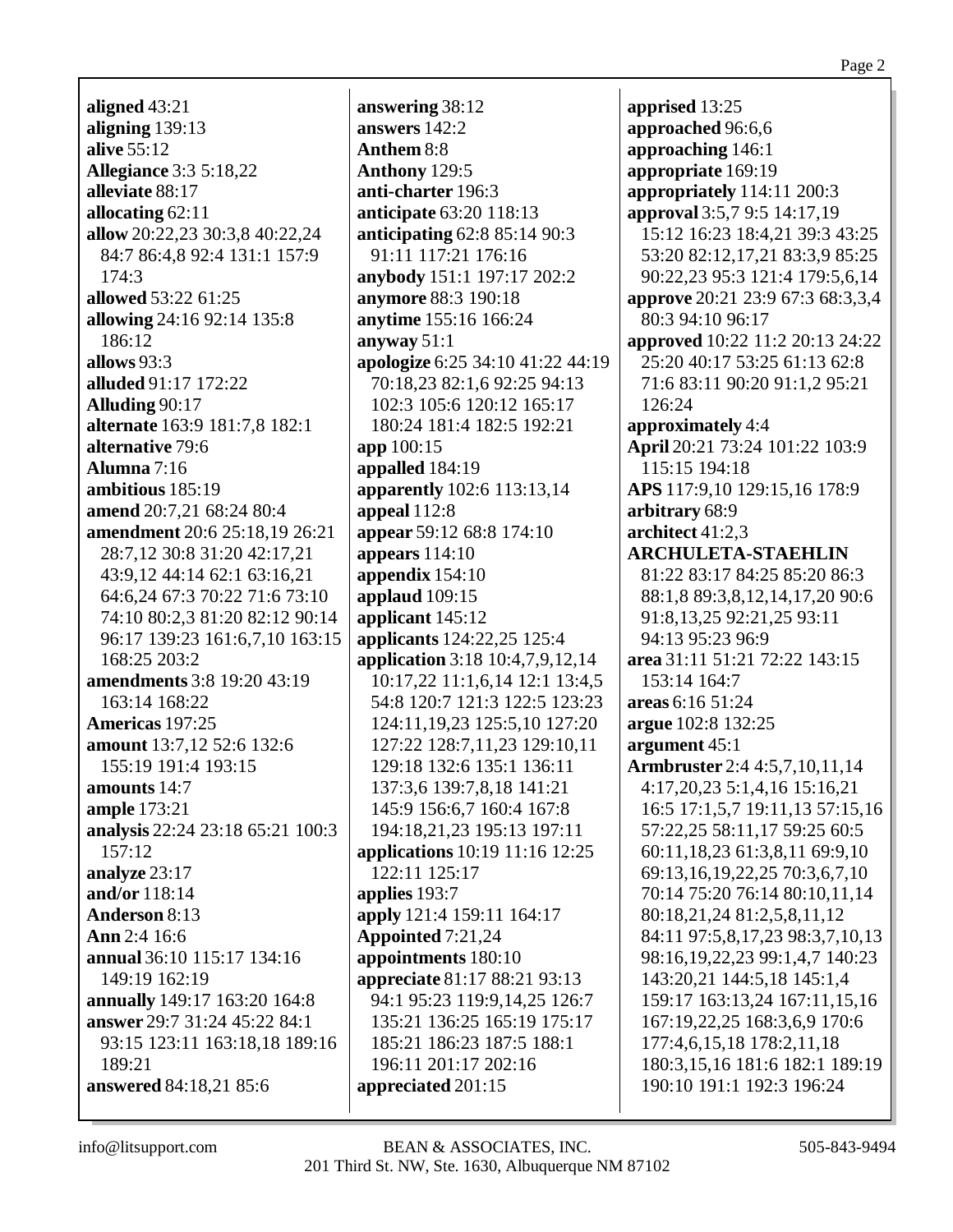200:17,19 201:24 **army** 192:10 **arrangement** 46:4 **arrives** 44:5 **art** 55:7 **articulate** 90:13 **articulated** 48:25 74:9 **articulation** 52:15 **artist** 57:13,14 **artists** 57:10 **arts** 7:23 55:6,22 129:6,8 **asked** 15:25 17:25 32:24 37:4,9 38:8 39:3 43:12 53:13 54:2,6 73:9,11 84:21 85:6 87:2 90:7 100:5 101:20 102:22 103:4 107:11 108:4 114:21 134:1 154:25 160:24 180:13 191:22 200:9 **asking** 68:2,3 85:4 97:15 105:2 107:25 108:10 127:17 134:19 140:15 141:18 142:9 147:24 161:14 179:3,5,13,15 **asks** 147:6 150:21 **assessment** 99:24 **assigned** 47:10 **assigns** 142:12 **Assistant** 72:4 **Associate's** 26:10,12,13 **Associates** 1:20 204:20 **Association** 7:20 8:3 **assume** 106:6 **assumed** 106:6 **assuming** 18:23 169:18 **assurances** 114:13 160:2,12,17 **assure** 38:14 **asterisk** 195:13 **ate** 70:20 **attach** 20:16 160:6 **attached** 20:18 113:14 **attachments** 3:24 113:13,19 **attempt** 63:24 71:21 201:18 **attend** 122:1 136:7,10 175:25 **attended** 48:1 136:8 170:24,25 186:8 **attending** 100:18 110:16 133:24 **attention** 12:12 13:14 14:3,13 50:20 162:6

**attorney** 3:16 67:14 110:19 205:7 205:12,17,22 **attorneys** 95:12 **audience** 17:21 137:16 166:7 **audit** 22:7 115:8,17 149:19,19 150:1,2,5,9,13,15 155:17 **audited** 34:24 35:10 78:25 149:17 **audits** 149:10 **August** 13:18 22:18 85:15,19 89:2 91:6 92:2,5,12,16 113:3,10 114:12,15 117:18,21 118:17 172:5 173:9,14 174:22 184:2,8 188:12 **authority** 83:1 151:22 **authorized** 20:8 **authorizer** 139:1 **authorizers** 187:19 **automatically** 163:3 **availability** 85:16 113:11 **available** 25:2 92:9 100:20 118:17 160:17 **Avenue** 1:11 **average** 21:2,13 29:13 62:15 78:12 91:18,19 93:8 **averages** 21:10 **award** 13:18 119:22 160:18 **awarded** 26:9 **Awardee** 8:2 **awards** 13:24 171:20 172:2,6 173:10,12 **aware** 12:14 45:23 47:13 75:15 75:19 94:4 **awkward** 171:21 **B**

**B** 3:10 31:15 139:20 140:14 141:5,12,16 146:8,12 147:5 148:2 149:3 153:12 154:4 **back** 10:23 30:12 32:11 34:3 40:5 42:3 44:16,22 45:25 46:6 53:14 53:15 56:11,18,19 63:21,22,23 64:2 69:3 71:16 72:19 73:7 80:2 83:12 84:20,24 92:15 94:2 95:18,19 103:17 104:5 108:23 110:12 112:12 120:10 123:21 132:15 134:17 141:7 144:12

146:7 156:3 161:12,23 162:18 162:19 174:23 177:3 179:2 185:8 192:15 193:17 194:2 196:12,17 200:11,12 **background** 131:14,14 185:24 **backtrack** 34:25 **backups** 181:22 **backwards** 132:21 **bad** 44:19 **balance** 127:4 **balances** 194:11 **bar** 46:14 **Barnes** 101:24 102:6 104:20 108:24 110:2,19,20 115:22 **based** 44:15 60:13 82:18 83:3 86:4 93:2 101:3 110:14 114:10 118:11 136:2 140:22 143:15 147:16 148:4 158:2 159:1,10 **basic** 108:13 **basically** 25:19 34:1 51:23 74:21 169:20 173:3 174:15 177:24 **basis** 89:25 93:20 **Baylor** 201:14 202:12 **Bean** 1:20 204:20 **beat** 88:3 **Becky** 201:14 **beginning** 20:10 27:6,15 28:9 30:25 32:22 38:24 57:5 58:4 73:24 83:24 111:19 124:20,22 162:22 **behalf** 100:24 108:5 138:22 **beings** 95:13 **belabor** 71:3 **belabored** 84:10 **Belen** 25:10,13 **believe** 26:23 27:8 28:23 29:22 35:10 38:3 45:1,15 46:25 53:7 62:6,7 63:6 67:12 74:23 84:5 86:9 88:2 96:8 102:16,22 108:24 109:3 115:20 136:2 176:10 **believes** 27:1 **beloved** 8:16 **benchmark** 45:18 **benchmarks** 146:25 **benefit** 39:25 126:10 133:7 186:10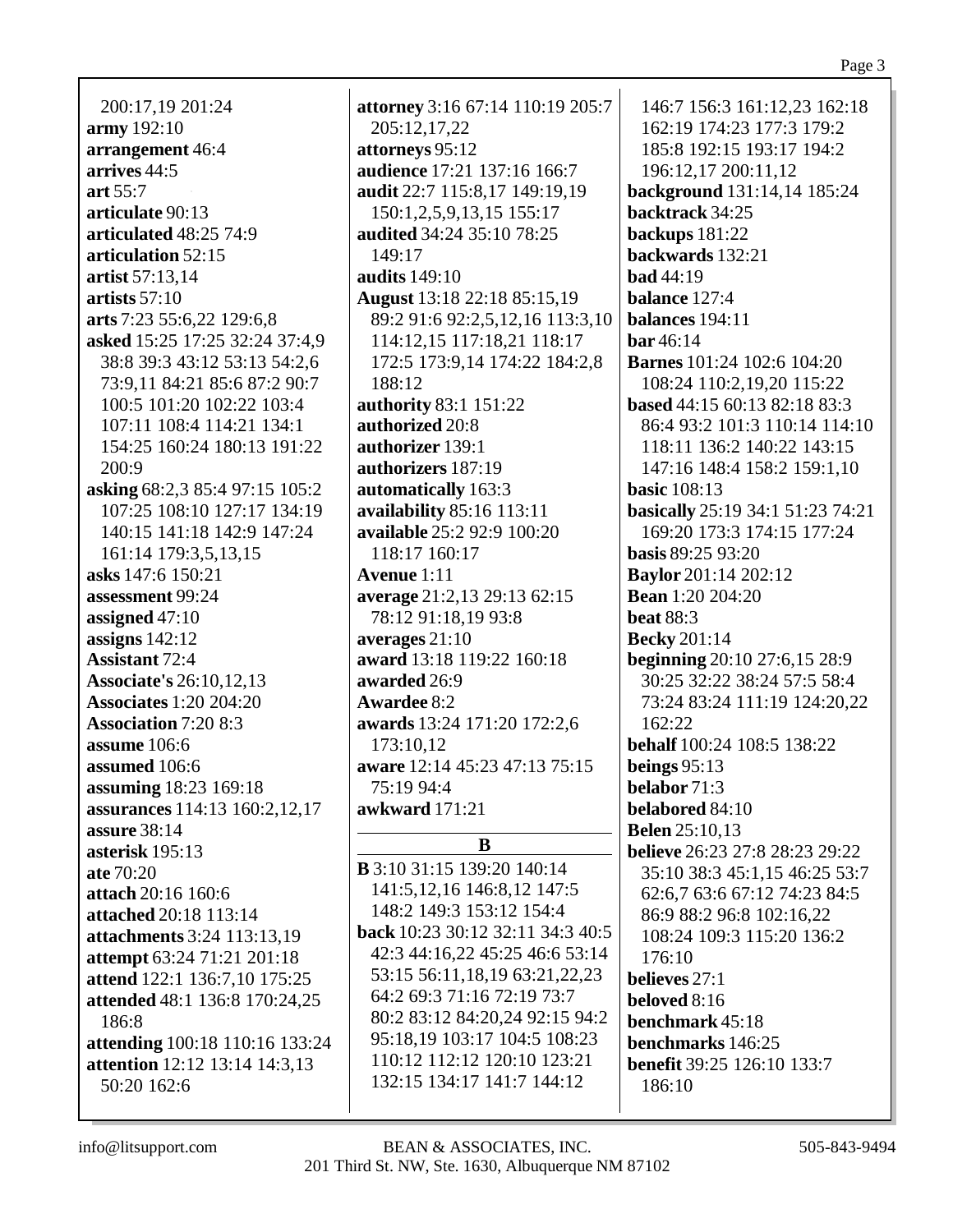**benefited** 171:9 **Bergman** 53:11 **Bernalillo** 204:13 best 11:19 45:22 88:19 **better** 21:20 23:6 48:9 52:7,7 78:21 102:24 117:11,15 120:1 131:21,24 136:3 142:13.24 143:17 145:15 148:17 156:24 164:3 179:12 187:22,24 200:12 201:19.22 **Beverly** 2:10 9:22 182:11 205:7 beyond  $75:14$ big 39:19 151:17 173:7 174:17 191:14 bigger  $88:12$ biggest  $33:17$ biggy  $144:6$ **Bill** 16:10,11,14 **bit** 31:21 51:15 53:18 76:23 92:13 116:23 119:12 127:1 169:9 bless 83:23 136:24 blessed  $83:23$ blessing  $91:22$ board 6:15 7:17,19 63:19 114:16 115:7 116:7,11,12 151:13,15,21 155:3,20 **Board's 13:13 boards** 7:21 116:2 **Bob**  $8:12$ **bodies** 121:9 **body** 62:23 75:14,19 120:15  $155:11$ **book**  $184:21$ **bottom** 25:24 130:22 **break** 29:3 70:17 81:16 90:24  $141:9$ breaking 92:4 breaks  $158:3$ **brief** 152:15 187:1 **briefly** 66:4 74:8 181:13 **bring** 4:1 12:11 14:2,12 28:6 45:25 137:22 185:9 196:4,23 bringing  $13:13\,33:1\,174:12$ broken 93:7 141:7,17 brought 12:13 28:5 29:8 47:25 called 12:25 135:19 136:18 141:6 50:16 73:7,14,17 100:13 127:3

127:4 171:3 172:2 187:5 **Brown** 24:12 73:16 **buddies**  $52:10$ **budget** 13:16 14:11 29:1 54:1 55:10 62:4,8,10 157:10,21 176:22 186:16 187:24 190:4  $191:12$  195:1 **budgeted** 157:22 budgets  $174:18$ **build** 29:20 165:8 178:20 **building** 30:24 40:15.22.24 41:7 41:14,15 56:24 57:3 86:14 123:19 153:8 164:16 176:4,8 **buildings** 191:17 193:12,13 **built** 41:1 91:21 **Bureau** 22:6,7,8,10,12,13 28:3 36:20 73:4.15 74:6 buried 88:4 **burn** 183:22 busy 10:24 191:24 bylaws 115:6 155:12  $\mathbf C$  $C$  1:20 2:1 3:1 21:3,3 23:6 29:13 48:9 59:16 61:24 62:15 71:7 82:21 97:2 133:14,23 137:2,7 137:10,12,15 139:20 142:13 143:3,16,22 144:1,8 145:15 151:13 154:23 156:11,23 158:12 171:15 204:8,19  $C''$ 's 43:24 Caballero 2:4 5:5 44:5 51:11,12 52:25 54:17,23 56:5,8,14 57:7 67:6 68:21 69:8,14,15 78:8,9,10 79:17.21 80:25 81:1 94:23 97:3 97:13 98:17,18 123:12,18 calculus 50:3 calendar 184:23 calendars 47:14 caliber  $55:21$ call 3:2,2 35:23 37:9,13,14 87:11 107:23 135:16 136:22 176:7 186:25 191:1 196:20 Callahan 172:22 174:9 185:1,7 190:25 192:5,18 193:14 194:5 194:15 195:23 196:10

calls 119:5 **Camino** 129:16 canine  $8:16$ Cano 174:7 cap 20:24 40:14,16 41:6,10 82:13 82:22 85:14 97:19 103:8 capacity 39:4 40:19 112:2 capital 13:1,17,23 14:4 90:16 158:6 192:23 195:4 capricious 68:9 **CAPTION** 205:4 card  $11:4$   $140:8$ care 18:3 36:15 78:7 126:19 195:5 carefully 134:19 **CARLOS** 2:4  $CARMIE$  2:7 carries 99:8 cart 135:5 case 79:3,4 123:10 131:16 181:18  $205:4$ cases  $171:6$ cash 176:18  $\text{Casias } 95:18$ Casias'  $41:4$ Cassandra 174:7 categories 11:4 71:20 72:16 category 107:3 158:4 Catherine 36:23 caught  $59:14$ cautious 92:14 CC 1:25 204:25 205:2 CCR 1:20 204:8,19 center 3:11 7:23 27:14 99:12,16  $100:25$ centered 46:1 certain 27:2 40:9 130:25 145:17  $152:1.1$ certainly 6:18 84:23 96:15 107:9 116:22 119:20 127:10 168:24 171:4,11 181:10 188:7 **Certificate** 3:23 6:22 7:3 160:10 204:7 Certificates 77:18 Certified 204:8 certify  $204:10$ cetera  $61:16$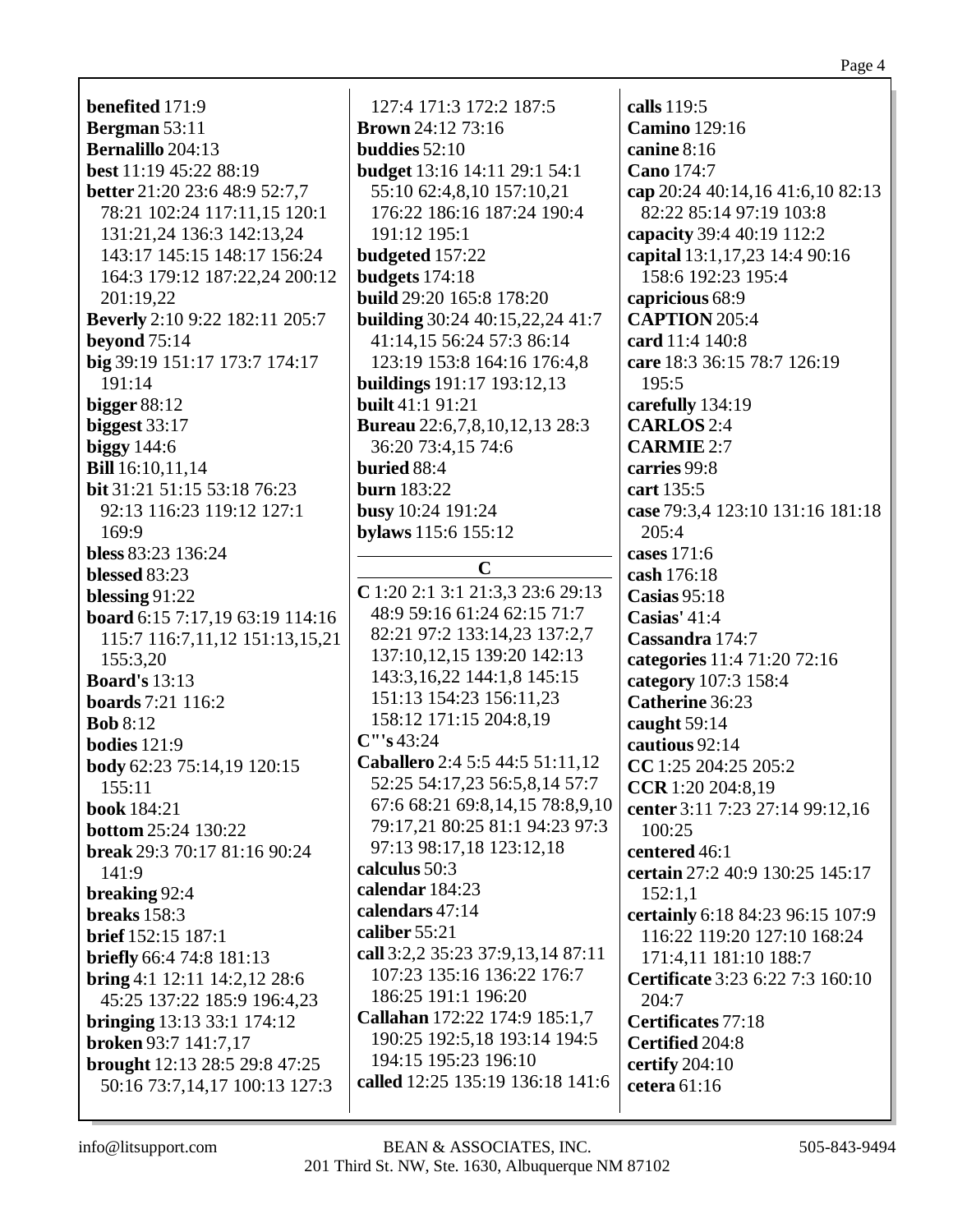| chain $135:1$                         | Chairman 83:18                     | <b>Christian 8:3</b>              |
|---------------------------------------|------------------------------------|-----------------------------------|
| chains 102:7 103:17 106:25            | <b>Chairwoman 20:3 43:3 67:17</b>  | church 8:7                        |
| Chair 2:3,3 3:20 4:1,19 5:9,13,17     | 68:7 71:2 81:25 99:14 100:5        | CID 83:9 90:18,22 95:20           |
| 5:24 9:2,4,13,16,18 12:4,15,17        | 111:13 113:1 120:9                 | Cindy 6:24 162:15 166:5           |
| 12:20 14:15 15:1,4,8,10,20 16:2       | challenge 46:18 51:8 127:7         | circulating 104:4                 |
| 16:15, 19, 22 17:6, 9, 12, 14, 17     | challenges 50:13                   | circumstance 68:10                |
| 18:4, 10, 13, 17, 19 19: 6, 9, 12, 16 | challenging 151:8                  | circumstances 62:24               |
| 19:18 20:1 23:23 24:2 30:4            | <b>Chamber</b> 1:11                | cited 35:14                       |
| 31:25 32:1 34:8,15,20 38:17,20        | chance 29:5 33:4 181:14 188:19     | clarification 95:5 111:3 138:16   |
| 40:13,18 41:6,12,18,21,23,25          | change 5:15 33:19 59:3 87:19       | clarifies 140:14                  |
| 44:6 51:11,18 56:6,7,12 57:8,9        | 113:9 138:9,11,24 148:21 159:5     | clarify 68:12 94:24 101:2 102:2   |
| 57:15 60:7 61:10 63:10,12             | 159:16 196:5                       | 106:22 142:25                     |
| 64:12,13 66:23,25 67:2,13,18          | changed 138:14,15 140:19 159:1     | clarifying 138:17 139:1           |
| 67:21,25 68:6,17 69:6,9,24            | changes 5:9 9:6,8 33:11,11,12      | clarity 115:23 146:3 161:19       |
| 70:16,21 71:10 74:11,15,17            | 112:5,6 116:18 120:18,19 124:7     | class $49:22$                     |
| 75:11,12 76:18,21 78:9 79:19          | 124:9, 10, 15 126: 13 138: 5       | Classical 3:10 16:9 17:4 81:21    |
| 79:24 80:1,8,20 81:14,19,24           | 139:12 143:12 150:15 153:2,21      | 82:11,25 96:5,18 112:7            |
| 83:16 84:8,12,13,15 85:3,9            | 157:20                             | classmen 48:20 50:14              |
| 86:16,17,21 87:22 88:24 89:6          | changing 33:10 138:25 158:2        | classroom 39:5 72:13              |
| 89:11,13,15,18 90:2,11 94:8,19        | <b>Chapman</b> 1:20 204:8,19       | classrooms 72:14                  |
| 95:25 96:12,13,15,16 97:4,7,15        | charter 3:8,14,18 10:3,7 11:19     | clean 124:6                       |
| 98:6,25 99:8,11 100:10,14,22          | 11:23 12:10,24 13:7,10,11,21       | cleans 147:18                     |
| 101:12 103:15 105:6,11,16,20          | 14:9 19:20 31:22 40:1,12 42:21     | clear 42:17 43:15,16,20 44:2 63:2 |
| 106:12,21 107:4,7,16 108:8,21         | 54:11 55:9 62:25 63:2 83:11        | 68:16 93:23 94:9 104:19 116:4     |
| 109:9 110:4,15 111:9 113:5,12         | 84:6 85:13,17 96:2 102:12,19       | 116:8,9 127:10 143:4 151:23       |
| 113:17,25 114:2 115:24 117:16         | 105:23 106:2,17 111:10 112:20      | 159:21                            |
| 117:20,25 118:2,15,21,24 119:4        | 117:9 120:7 121:1 123:22 129:5     | clearly 116:13                    |
| 119:9,16 120:11,22 121:21,24          | 129:16 136:1 139:17,22 141:14      | clerk 17:23                       |
| 122:3, 14, 22 123:4, 9, 14, 17, 20    | 145:13 147:6 152:10 160:1          | close 41:10,20 78:5 92:5 178:17   |
| 126:21,22 128:2 130:8,12,13           | 167:7 173:1,6,16,18 174:13,17      | closed 184:16                     |
| 132:2 133:22 136:9 137:9,24           | 178:10 187:10 189:12,13            | closely 29:2 66:8                 |
| 144:24 148:7,13 158:15,19             | 191:16 193:4,4 194:9 195:2         | closer 147:11                     |
| 163:9,12 165:10,15,20 166:18          | charters 13:22,25 135:7 137:23     | closes 14:15                      |
| 166:21,24 167:2,5,10 168:8,11         | 173:24 175:15 177:10 178:7,12      | cloture 66:24                     |
| 168:16,18,20 169:5,8 170:3,10         | 192:4 193:7 199:23                 | Clubs $8:10$                      |
| 171:1 172:21 174:3,10,25 176:2        | Chavez 24:8                        | co-founder 24:9                   |
| 176:12,15 177:13,17 178:6,13          | check 119:6 139:2 156:9            | Coalition 7:20 14:1 174:3 184:25  |
| 179:3, 19, 23 180: 5, 10, 19, 23      | checking $62:17$                   | 185:11,13 187:17 189:1            |
| 181:1,3,8,13,18,23 182:2,5,8,16       | checklist 161:2                    | Code 97:24 134:22 165:13          |
| 182:20 183:1,3,9,14,23 184:6          | checks 47:12                       | codify 73:10                      |
| 184:15, 19, 24 185: 2, 5 186: 22      | <b>Cherrin</b> 9:24,25 10:1 128:12 | $\text{Cody } 8:16$               |
| 189:24 190:5 192:8 193:10,21          | 135:21                             | cohort 27:10                      |
| 195:11, 19, 25 196: 7, 9, 12, 15      | child 24:11 30:18 72:2 76:6        | collaboration 186:14              |
| 197:4, 12, 18, 22 198: 5, 9, 14, 15   | childhood 72:16                    | collapsed 146:23                  |
| 198:20,24 199:7,13,19 200:18          | children 26:11 89:24               | colleagues 11:21                  |
| 200:21,24 201:2,8 202:3,8,12          | choirs 8:8                         | collect 173:22                    |
| 202:22,24 203:1                       | choose 168:23                      | collecting 154:21                 |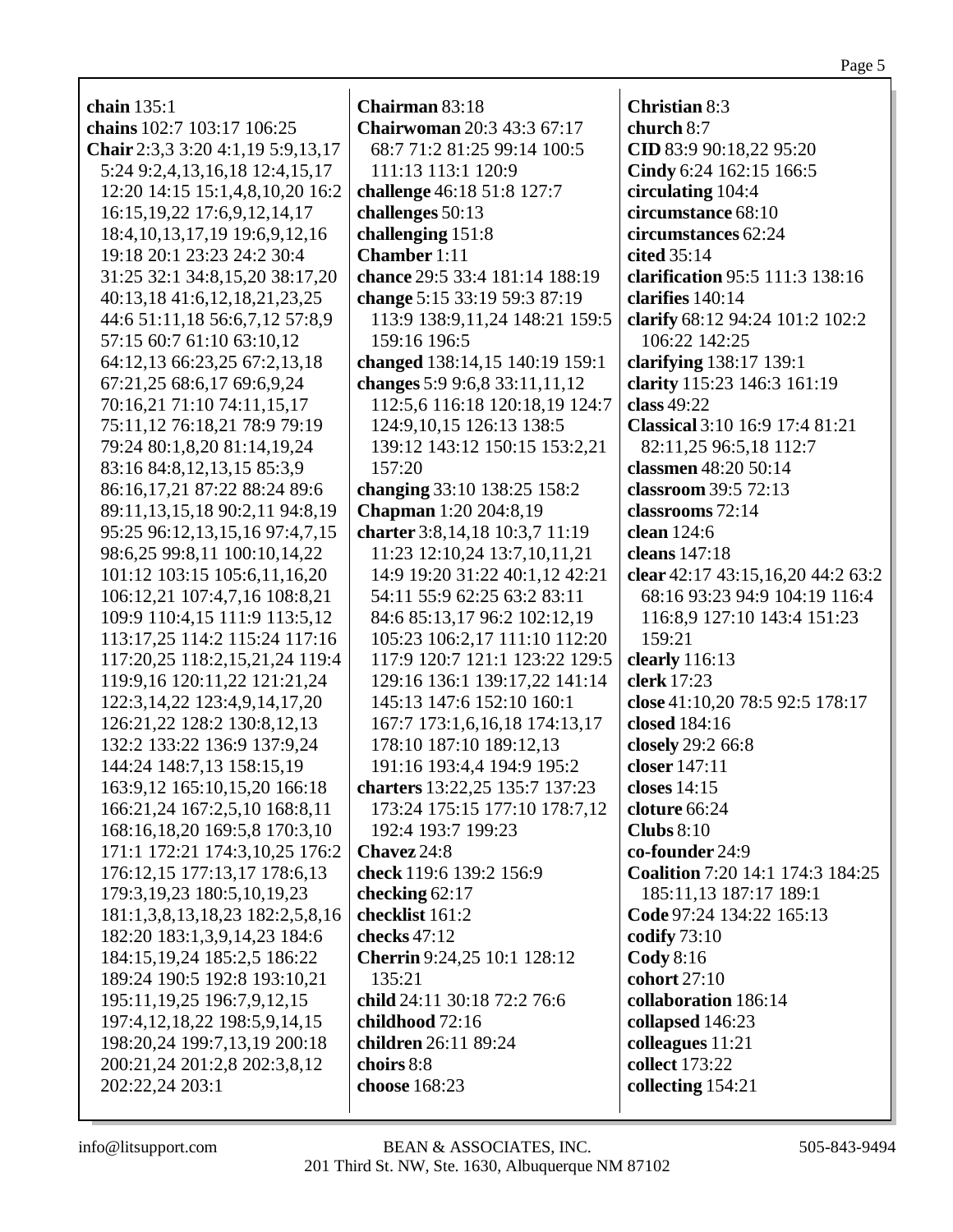| college 7:14 24:14 47:23,24 48:2        | 19:10,11,12 24:1 31:25 32:1           | 184:11, 13, 17, 22 186: 20 189: 17    |
|-----------------------------------------|---------------------------------------|---------------------------------------|
| 48:21,25 49:6 65:11 166:10              | 34:12 38:22 39:9,15 41:22 42:1        | 189:19 190:1,3,7,10 191:1,22          |
| 175:22                                  | 42:7,11,16,24 44:5,10,24 47:2,9       | 192:3,20,25 193:1,12,17 194:3         |
| come 5:5 24:17 25:6 29:12 30:12         | 48:10,13 49:2,5,9,17 50:11 51:3       | 194:7, 10, 24 195: 9, 16, 21 196: 2   |
|                                         |                                       |                                       |
| 31:20 32:4,11 34:3 35:15 39:23          | 51:7,11,12 52:25 53:5,11 54:17        | 196:8,24 198:11,12,14,15,22           |
| 40:3,5,10 42:3 45:25 52:10              | 54:23 56:5,8,14 57:7,15,16,22         | 199:3, 12, 16 200: 17, 19, 21, 22, 25 |
| 56:19 58:6 62:18 63:22,23               | 57:25 58:11,17 59:25 60:5,11          | 201:3,11,24,25 202:3,4,10,20          |
| 64:23 78:22 84:18 92:16 93:10           | 60:18,23 61:3,8,10 63:10,11,18        | 202:21                                |
| 101:8,14 103:8 108:5 131:13,17          | 64:14,24 65:1 66:5,16,21,23           | <b>Commissioners</b> 2:2 5:14 9:15    |
| 132:9 140:6 164:22,23,25 165:4          | 67:2,6,7,9 68:1,21 69:1,8,9,10        | 10:1 14:4 15:7 17:11 18:16            |
| 165:7 173:1,14 174:5,23 175:3           | 69:10,12,13,13,15,16,16,18,19         | 19:15 20:4 40:1 53:12 70:21           |
| 178:8 188:2 190:9 200:13                | 69:19,21,22,22,25,25 70:2,3,3,5       | 71:3 76:18 82:1 83:6 84:9             |
| comes 19:23 37:11,12 52:11              | 70:6,6,8,9,10,13,14,19 74:15          | 94:25 99:15 105:24 107:11             |
| 76:10 164:16                            | 75:20 76:14,20,21,22 78:8,9,10        | 111:14 126:11 135:16,17               |
| comfortable 71:14,22 72:7               | 79:17,21,24 80:7,9,10,11,11,13        | 136:12 137:10 139:19 168:23           |
| coming 10:23 33:16 44:22 47:6           | 80:14,16,17,18,18,21,21,23,24         | 180:7 185:2 189:20 202:23             |
| 52:13 56:18 135:21 146:24               | 80:24 81:1,2,2,4,5,5,7,8,8,10,11      | <b>Commissioners' 14:13</b>           |
| 173:20 174:15 186:15 189:24             | 81:11 84:11,13 85:9,23 86:16          | commissions 181:19                    |
| 192:2 200:11,12                         | 86:17,18 87:9,17 88:7,18 90:8         | commitment 93:6,6                     |
| comment 3:6,24 9:21 10:2 11:10          | 90:12 91:4,10,16 92:1,23 93:1         | committed 92:19 199:22                |
| 11:12 14:16 17:18,20 93:12              | 93:12,19 94:21,23 95:16,25            | committee 7:22,25 150:1,2,9,13        |
| 97:9 120:17 188:11 192:2                | 96:13, 16, 22, 24 97: 3, 5, 8, 13, 17 | 155:17,18,18 198:17                   |
| comments 3:21 10:5 63:15 92:24          | 97:21,23 98:1,3,7,8,9,10,10,12        | committees 150:6 155:5 188:25         |
| 108:25 109:5 198:10                     | 98:13,13,15,16,16,18,19,19,21         | 192:9                                 |
| Commerce 1:11                           | 98:22,22,24 99:1,1,3,4,4,6,7          | common $17:22$                        |
| <b>Commission</b> 1:1 4:2 7:18 10:8     | 108:6,9,12,20,22 109:2,5,9,15         | communicate 191:23                    |
| 12:8, 12 20:20 22:25 23:1, 8, 20        | 109:24 110:7,11,17 111:1,7            | communicated 192:5                    |
| 24:17,19,21 25:1 29:23 30:7             | 113:22 114:1 122:22 123:7,12          | communicating 44:7 186:5              |
| 32:24 37:4 39:3 43:4,14,19,22           | 123:13, 16, 18, 19 126: 4, 10, 21, 22 | communication 37:23 83:5,8            |
| 59:11 61:17 64:6 68:15 72:22            | 127:11 128:1,16,19 129:3,12           | 99:20 101:16 102:24 109:11            |
| 72:25 82:17,23 83:18 84:5               | 130:6, 10, 13 131: 25 133: 22         | 110:18 115:21                         |
| 93:14,19 95:9 100:23 102:5,18           | 135:24 136:12,16,19,21,22             | communications 44:3 82:25             |
| 105:21 107:2,10 108:1 116:19            | 137:17 138:2 140:23 143:20,21         | 154:8                                 |
| 121:25 124:13,18 126:2 127:7            | 144:5,18 145:1,4 159:17 162:11        | <b>community</b> 28:20,22 54:3,5      |
| 127:15 132:8 138:19 151:11              | 162:12,16 163:13,20,24 164:6          | 169:12 176:22                         |
| 152:22 154:18 159:14 174:13             | 164:19,21 165:4,6,11,16,17,19         | companion 8:16                        |
| 179:7,14,15 180:12,20 181:2,4           | 165:23,25 166:2,4,9,13,19,22          | company 99:24                         |
| 182:3,10 183:6 184:14 197:8             | 167:1,5,9,11,13,14,15,15,17,18        | compare 31:7,8                        |
| 201:5 204:1,12 205:5                    | 167:19,19,21,22,22,24,25,25           | compares 21:17                        |
| <b>Commission's 112:14 179:14</b>       | 168:2,3,3,5,6,6,9,18 170:6            | comparison 22:22 25:9 158:8           |
| <b>Commissioner</b> 2:4,5,5,6,6,7 3:4   | 172:11,16,16,20,21,23 175:18          | comparisons 21:5                      |
| 4:5,7,8,9,10,10,12,13,14,14,16          | 175:19,20 176:2,5,6,10,13             | <b>COMPASS</b> 48:16 49:7,15,18,20    |
| $4:17,20,20,22,23,23,25\ 5:1,1,3$       | 177:4,5,6,12,15,18,23 178:2,4,8       | 65:4                                  |
| 5:4,5,11,16,20,25 6:9,12,13 7:6         | 178:11,18,23,25 179:17,21             | compelling 27:17                      |
| 9:10, 11, 12, 13 14: 25 15: 2, 3, 4, 16 | 180:3,8,15,15,17,20,21 181:6          | compensatory 154:14                   |
| 15:17, 19, 20, 21, 25 16: 5 17: 1, 5, 7 | 181:23,24,25 182:2,7,9,23             | compile 151:10                        |
| 17:8,9,17 18:9,11,12,13 19:4,8          | 183:2,7,11,21,24,25 184:1,3,9         | complaining 25:17                     |
|                                         |                                       |                                       |

Page  $6\,$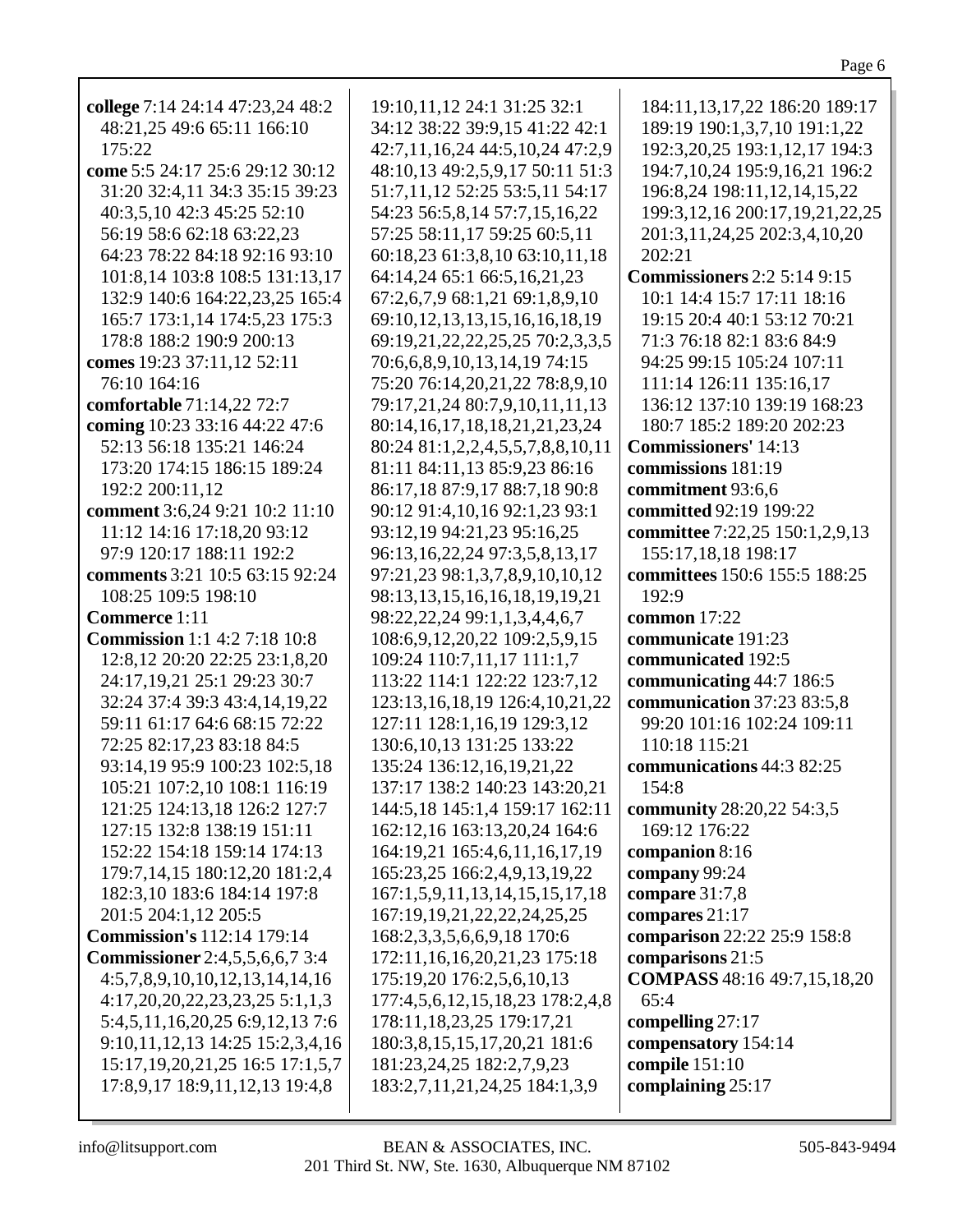**complaint** 154:11 **complaints** 154:6,6,9,11 **complete** 10:14,18,25 22:18 49:21 74:24 75:3,7,18 82:2 96:3 103:23 143:18 155:20 158:18 **completed** 34:17 37:6 43:13 71:8 74:12,14,16,23 75:8 91:14 124:5 **completely** 30:2 33:21 91:21 93:15 119:13 172:11 **completing** 75:14 **completion** 77:18 96:21 114:16 **compliance** 36:18 38:2,16 77:6,9 78:3 115:8 140:17 149:7,9,13 149:23 152:7,9 156:1 160:12 162:7 **comply** 37:1 72:10 74:3 **complying** 36:25 103:13 108:4 **comprehensive** 100:1 **compromise** 145:2 **concentrating** 52:1 **concern** 10:21 13:22 14:5 34:16 50:22 58:17,18 65:17 66:1 74:8 84:23 88:2,17 102:13 104:11 105:12 106:13,13,14 116:20 122:4,14,19 126:23 144:23 148:7 151:18 171:25 182:17 189:22 **concerned** 25:17 50:12 87:12 103:8 104:3 184:7 199:7 **concerning** 45:4 **concerns** 32:2 36:9 38:6 63:1 93:14,18 94:1 101:16 103:18,24 103:24 110:1 132:3 135:4,13 172:23 174:14 **concrete** 175:11 **concur** 63:17 **condition** 94:15 **conditional** 138:21 **conditions** 61:14,19 92:7 94:4 95:3 96:19,20 112:11 **condolences** 8:19 **conduct** 36:18 185:23 **conducted** 5:23 23:18 **conducting** 138:19 **conference** 37:9 169:16 170:12

170:15 172:1 186:7,22 188:14 **confirmation** 64:2 166:3 **conflicted** 67:18 **confusion** 105:1 **conjectures** 175:10 **connected** 125:19 **connecting** 143:6 **connection** 190:8 **Connections** 129:4 **consecutive** 23:7 43:24 61:25 71:8 **consensus** 11:18 179:18,22 180:9 **consequences** 187:3 **consider** 94:16 119:24 124:18 152:2 162:9 **considerate** 173:18 **consideration** 88:15 124:6 161:8 179:25 **considered** 182:4 **consistent** 51:25 **consolidate** 187:15 **constitute** 204:10 **Constitutional** 7:19 **construct** 91:19 **constructed** 93:9 **construction** 83:14 85:21 90:24 92:7 178:14,16 179:1 **contact** 14:4 182:14 **contacted** 6:21 87:22 128:19 **contacting** 170:1 188:4 **content** 52:6 **contingency** 37:5 40:8 **contingent** 26:3 **continue** 25:25 26:15 27:9 30:9 53:17 54:21 55:13,25 116:25 132:2 170:10 179:7 185:22 189:10,11 **continued** 7:14 33:11 46:2 **continuing** 54:19,24 55:1 168:21 171:13 **continuity** 186:4 **continuously** 72:18 **continuum** 134:14 **contract** 63:2 73:1,10 119:22 125:1,5 139:17 141:14 142:14 143:17 145:24 149:20 152:4 153:16 155:2,4 156:15 159:24

161:9 196:21 **contractors** 92:8 **contractual** 140:13,17 152:8 **control** 202:6 **Conventions** 8:9 **conversation** 36:4,21 55:25 57:4 58:8 74:5 96:1 119:11 144:12 169:14 171:12 172:10 174:24 175:1,7 193:24 194:12 199:24 202:16 **conversations** 118:12 143:15 **Conyers** 2:5 4:12,13 18:9,11 69:20,21 80:12,13 98:20,21 164:21 165:4 168:1,2 200:21,22 **coordinate** 188:8 **copies** 123:3 124:1 134:2 **copy** 6:24 124:7 140:21 160:9 **Corinne** 36:22 **correct** 16:21 91:10 95:5 97:10 120:16 128:21 129:2 149:22 155:15 172:4 176:11 189:24 193:23 201:2 **corrected** 16:4 17:19 **correction** 16:24 18:25 **corrections** 14:22 15:14 17:20 18:7,23 162:21 **corrective** 22:5,9,15,20 28:2 33:6 34:16 37:2,19 38:12 63:4 71:9 71:13 72:8 74:1,12 94:11 99:17 100:9 101:4 103:1 108:14 114:7 115:9 154:14 164:14 **correctly** 60:25 **correspond** 152:6 **costing** 191:19 **Council** 13:2,17,24 14:4 20:19 24:9 90:16 172:3,4,5,25 173:2,9 174:4,6,8 187:1 192:23 202:15 **counsel** 29:9 **counseled** 49:20 **counted** 137:21 **country** 11:24 110:4,6 **county** 29:25 40:10,11 72:1 204:13 **couple** 32:6 33:24 77:17 101:1 132:3 172:24 200:4 **course** 48:22 53:9 86:13 92:3 174:4 186:5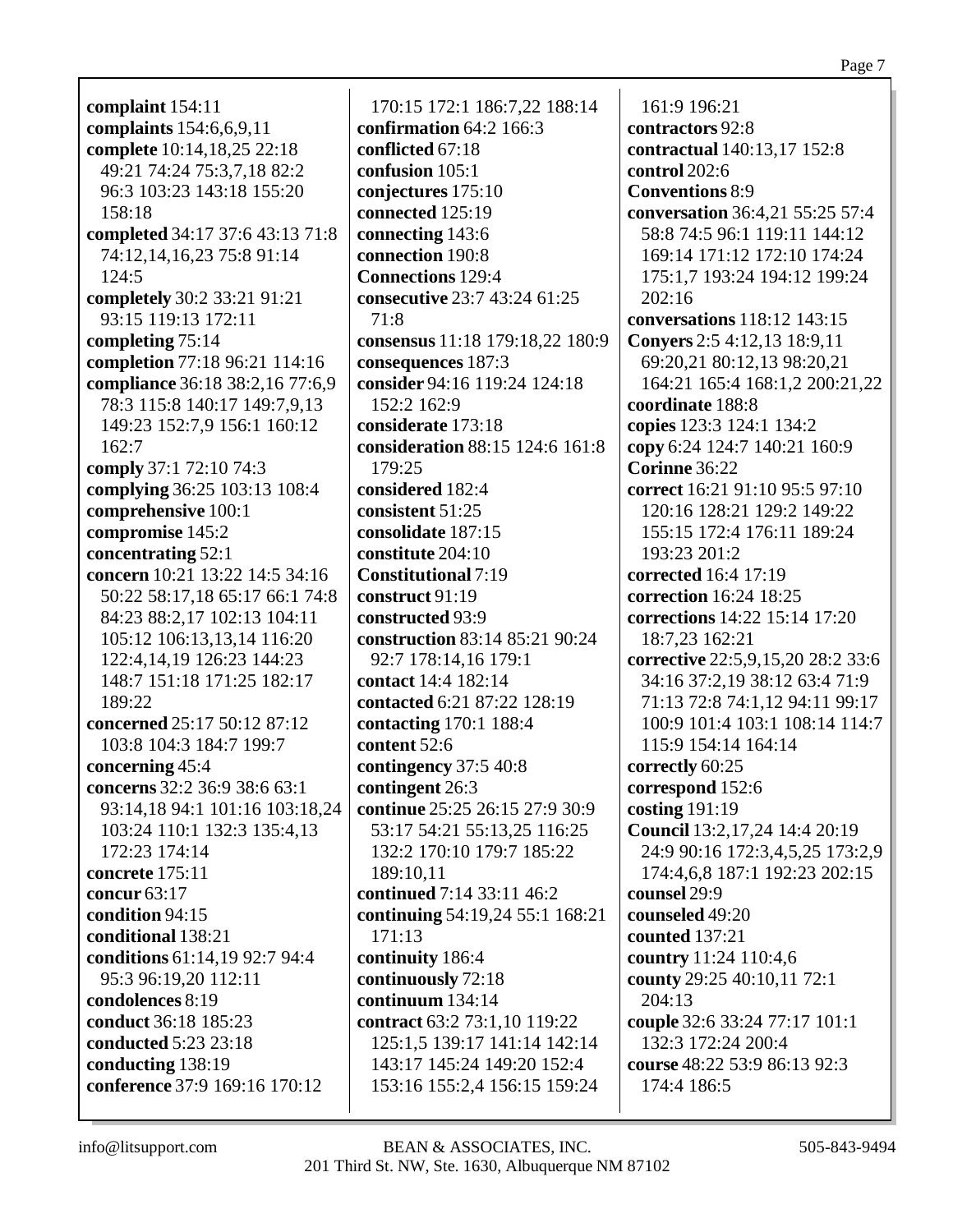| courses $48:2,2,4,6,8,11,11,14,21$                      | DASH 143:23 163:17               | definitely 186:2,18                                   |
|---------------------------------------------------------|----------------------------------|-------------------------------------------------------|
| 48:24,25 49:3,6,15 65:5 101:6                           | data 21:4,8,11,15 22:21,22 23:17 | degree 50:2 68:20 151:7                               |
| <b>Court</b> 1:21 204:9                                 | 26:6,18 66:16,22 75:20 99:21     | degrees 26:10,12,13                                   |
| cover 13:5 51:20 197:19                                 | 99:23,24 100:3 101:24 102:6,17   | DEL'D 205:9,14,19,24                                  |
| covered 98:1                                            | 103:18 104:1 106:4 108:11,13     | Delayed 36:12                                         |
| create 54:9                                             | 115:16,16 134:22 139:16 140:8    | delays 92:17                                          |
| created 42:14                                           | 141:15 145:25 158:11 173:22      | deleted 146:14 156:8 159:3                            |
|                                                         | 177:3 182:13                     |                                                       |
| creating 64:20<br>creative 186:17                       | data-driven 187:8,19             | <b>DELIVERED</b> 205:9,14,19,24<br>demographics 87:20 |
|                                                         | date 10:21 22:19 74:13 101:23    | demonstrate 143:2 146:2 156:14                        |
| credentials 115:6<br>crisis $55:10$                     |                                  |                                                       |
|                                                         | 113:2,9,22 114:2,11,20 115:10    | demonstrated 71:7 96:25                               |
| criteria 59:17                                          | 115:17 117:18 199:8 200:8        | denial 61:22 74:9                                     |
| Crone 2:5 4:24,25 9:12,13 15:3,5                        | 205:2,9,14,19,24                 | denied 23:14                                          |
| 70:4,5 80:16,17 98:14,15                                | dates 114:8,15,18,18 115:20      | denies 64:6                                           |
| 135:23 167:17,18 175:19,20                              | 121:11 138:25 155:14 188:15      | deny 31:4 62:23 94:11                                 |
| 176:5, 10, 13 180: 17 182: 23                           | daughter 7:8                     | <b>Department 8:1 23:13 35:9</b>                      |
| 183:2,21,24 184:1,9 202:3,4,10                          | daughters 8:12                   | 53:24 58:9 62:10 73:6,16                              |
| Cruces 121:14,19,21 178:13                              | day 33:20 48:22 54:6 63:8 126:7  | 129:17 138:23 142:11 157:7                            |
| CSD 63:6 71:5 82:21 114:19                              | 129:23 136:14 162:13 182:21      | 158:14                                                |
| 121:11 124:8 125:9 138:18                               | days 42:10,13 43:2 45:18 74:5    | depending $41:1085:15$                                |
| 141:14 162:4 187:20                                     | 115:15 120:20 121:23 122:7,8,9   | depends 31:16                                         |
| <b>CSD's</b> 107:13                                     | 165:10,12                        | depth 201:15                                          |
| <b>Cueva</b> 55:20                                      | <b>DD</b> 35:20 78:7             | derived 27:20                                         |
| current 3:12 16:20 25:8 26:1                            | dead 25:12 88:4                  | describe 154:10 155:23                                |
| 35:16,17 59:23 67:14 85:13                              | deadline 36:10                   | describes 142:15                                      |
| 87:12 105:8 124:11 139:17                               | deal 40:6 46:9 134:4 201:13      | describing 152:16 154:14                              |
| 141:22 144:15 146:20 154:10                             | dealing 131:11 133:5 172:18      | description 139:22 160:1,5                            |
| currently 40:21 82:4 93:3,3                             | deals 130:25                     | descriptive 166:7                                     |
| curriculum 50:9 52:3                                    | <b>dealt</b> 194:1               | deserves 132:6                                        |
| cursive 55:1                                            | DEAP 112:20 201:19               | designed 72:15                                        |
| Custodian 2:10                                          | dear 184:17                      | desire 129:19 137:18 180:14                           |
| cut 13:6, 15, 19 32:9 174: 19                           | <b>Debbie</b> 111:15,17,18       | desperate 181:15 182:24                               |
| 191:11 196:5                                            | Deborah 36:22                    | destroy 30:17                                         |
| cut-and-paste 148:20,20                                 | <b>December</b> 112:12 124:6     | detail 66:21                                          |
| cuts 14:11,11 176:17,23 191:6                           | decide 93:20 109:22              | determination 35:25 99:19                             |
| cutting 130:12 175:5                                    | decided 23:9 33:18 59:15         | 138:24                                                |
| cycle 13:4 125:3                                        | decides 30:8                     | determinations 36:11 94:17                            |
| Cynthia 1:20 204:8,19                                   | decision 10:9 11:11 12:1 62:19   | devastating 172:9                                     |
| D                                                       | 68:9,12 93:20 94:22 95:6         | develop 150:8                                         |
| <b>D</b> 3:1,1 21:3 23:3 24:25 25:2                     | 112:14,15 138:24 185:20          | developed 7:9,12                                      |
| 43:23 62:14 128:22 131:20                               | 189:22                           | developing 71:17 72:2 188:25                          |
| 135:13 137:19 139:21 144:2,14                           | decisions 22:25 43:22 134:20     | development 3:13 100:8,18                             |
|                                                         | 190:8                            | 101:6 114:23 115:12,13                                |
| 145:6,16 157:1,13 158:16,20<br><b>D-or-lower</b> 156:19 | dedicated 8:5                    | <b>Developmentally</b> 36:12 71:1 80:5                |
| dance 55:7,16                                           | deepest 8:19                     | dialogue 191:15                                       |
| <b>DANIELLE 2:6</b>                                     | deficit 191:10                   | diamond 51:22                                         |
|                                                         | definite 134:25 135:1            | diamonds 27:1                                         |
|                                                         |                                  |                                                       |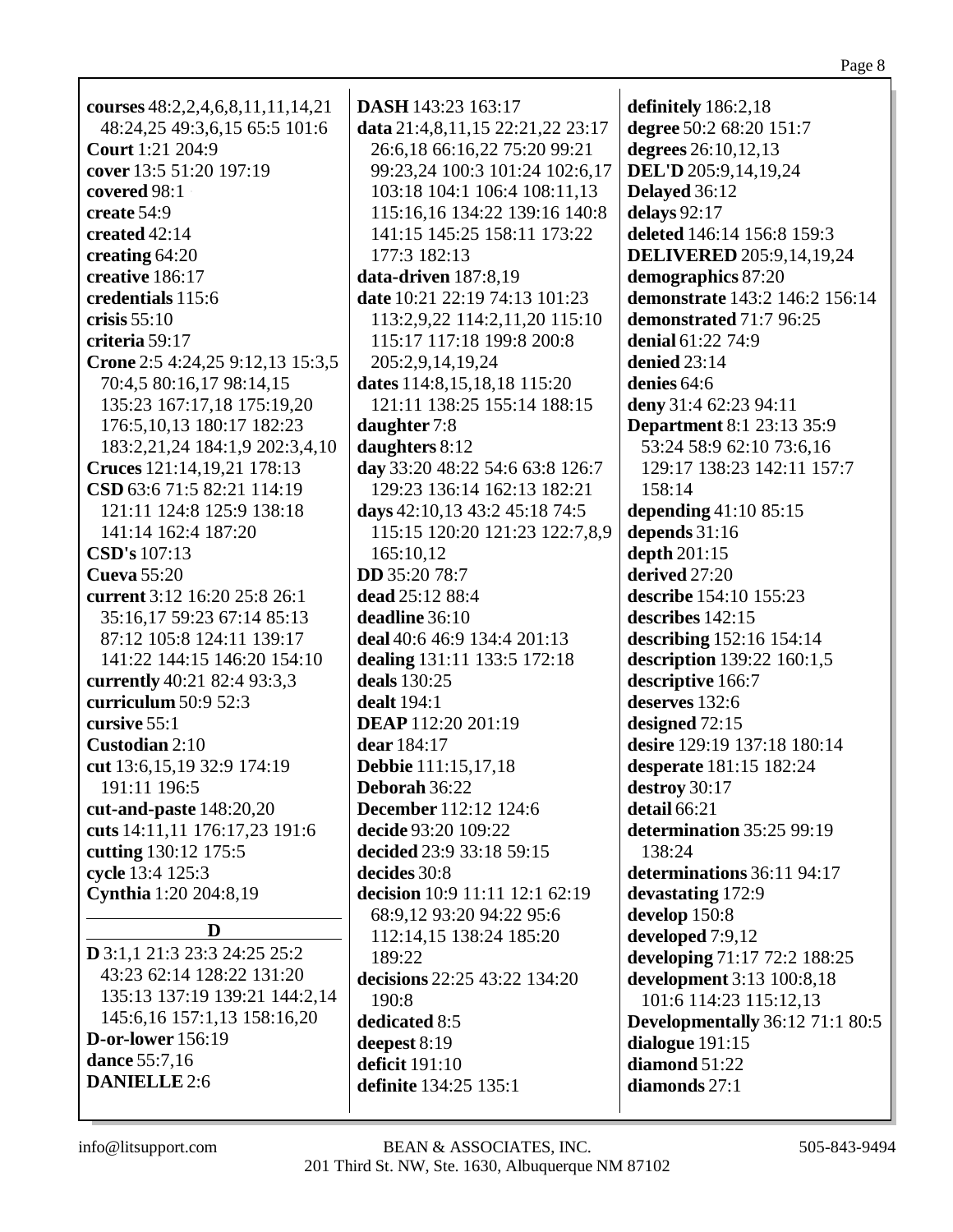**difference** 11:6 106:1 **differences** 148:5 **different** 11:4 20:5 34:7 39:22 51:24 59:17 60:2 68:12,14 72:16 73:13 85:24,25 147:13,22 149:7 159:2 185:17 188:15 **differing** 79:8 **difficult** 33:8 45:14 86:20 129:25 130:3 **difficulty** 32:25 **diligently** 47:3 **diplomas** 77:13 **dire** 187:3 **direct** 158:4 191:25 **directed** 191:9 **direction** 33:13 44:8 50:20 54:11 73:1,8 **directly** 73:1 90:16 99:24 156:16 **Director** 2:9 7:20 20:2 24:13 25:7 36:4 38:4,10 42:14 44:7 72:4 73:8 81:24 99:13 103:5 104:6 106:23 111:12 126:5 185:12,14 192:14 **Director's** 90:18 107:12 **disabilities** 71:19 72:24 77:21,22 77:22 **disability** 76:6 **Disabled** 71:1 80:6 **disagree** 30:2 68:20 **disclosures** 115:18 **disconcerting** 184:24 **disconnect** 105:7 **Discovery** 104:17,19 105:2,3 **discriminate** 40:2 **discuss** 29:9 126:12 **discussed** 58:4 118:4 196:14 **discussion** 3:8,11,14,16,17 10:2 19:19 28:16,17,17 53:16 68:24 69:3,5 97:7 99:11 104:14 120:6 123:21 130:8 137:16 167:4,10 168:21 173:8 179:19 192:16 194:16,20 196:5,18 **discussions** 64:18 74:19 75:6 97:9 110:3 113:1 **disenroll** 87:24 **Disks** 205:8,13,18,23 **dismantle** 30:21

**dispel** 94:24 **disrespect** 93:22 94:17 96:10 **disservice** 133:4,11 **distinct** 172:7 **Distinguished** 7:16 **district** 13:11 21:6,9,12,18,19 22:2,23 25:13 85:11 86:23 87:2 87:10 88:20 135:17 136:17 139:1,2 164:22 183:15 **district-chartered** 192:6 **districts** 21:25 35:16 71:25 72:3 72:5 73:18 164:23 178:20 193:8 193:11 195:1 **Division** 3:14 31:22 42:22 54:12 62:25 83:15 102:12,19 105:24 106:2 111:11,14 145:13 **document** 108:25 114:7,10 134:16 136:3 205:8,13,18,23 **documentation** 106:7 **documents** 121:5,5,6 **doing** 11:14 27:5,25 30:1 31:9 32:10 33:5,5,13 36:14 37:19 45:24 46:23,24 50:19 52:1,2,12 52:13 57:6 58:21 64:16 72:7 96:10 100:3 101:9,10 117:12 130:17 131:7 132:20,21 134:20 135:8 136:1,21 143:11,12 150:6 153:9 156:2 160:8 162:7 163:16 164:5 169:5 184:20 188:14 189:11 192:4 **Dolbow** 111:15,17,17,18 **Dolores** 202:14 **Dominguez-Clark** 36:22 **door** 194:2 **doors** 93:9 94:6 **dot** 6:25 7:2 **download** 99:23 **Dr** 15:18,22 16:3,25 17:1 24:23 **draft** 10:6 11:1,5,13,18,22 12:3 118:20 140:20,22 142:8 145:9 167:7 197:5,21 **Dreams** 3:9 19:22 20:6,13 24:6 30:12 65:21 67:4 80:4 **dribble** 198:24 **drive** 87:15 **driver's** 169:25 **drives** 132:17

**driving** 190:5 **drop** 21:20 58:9 137:2,7 **dropping** 28:24 **due** 22:17,17,19,20 62:22 **duplication** 125:11 161:19 **during-the-day** 47:17 **E E** 2:1,1 3:1,1,1 139:21 160:1 **e-mail** 83:7,8,10 90:18 102:7 104:1,6,10 106:24 107:21 122:24 123:2 181:11,24 182:17 184:6 191:3 **e-mailed** 110:20 **e-mails** 103:17 104:4,20 126:6 **E-Occupancy** 83:4 91:22 160:10 **earlier** 41:9 42:18 63:18,19 91:5 95:17 144:12 156:20 187:22 **early** 3:11 24:14 47:24 71:17,19 72:16,16 73:21 76:7 85:15 91:6 99:12,16 100:24 103:24 168:21 **early-college** 26:8 27:13 **earned** 23:3 43:24 156:18,23 **easier** 131:17 177:8 **easily** 28:24 152:21 186:3 **easy** 158:10 196:4 **ebb** 164:7 **echo** 186:6 **Ed** 34:16 35:9 53:24 58:8 74:5 78:4 **Edgewood** 87:13 **edit** 131:15 **education** 1:1 4:2 6:15 7:6,17,21 8:5 22:6,7,10,15 23:12 28:3 33:10 35:18,18 36:5,20 38:13 71:5,9 72:6,24 73:4,15 75:16 112:9,16 138:13,23 142:11 154:6 198:17 199:4 200:3 204:1 204:12 205:5 **Education's** 8:1 **Education/Public** 7:17 **educational** 152:19 176:21 **Educator** 8:3 **effect** 14:12 172:9 173:5 **effective** 55:16 120:19 161:8 **effectiveness** 153:18 **effects** 175:1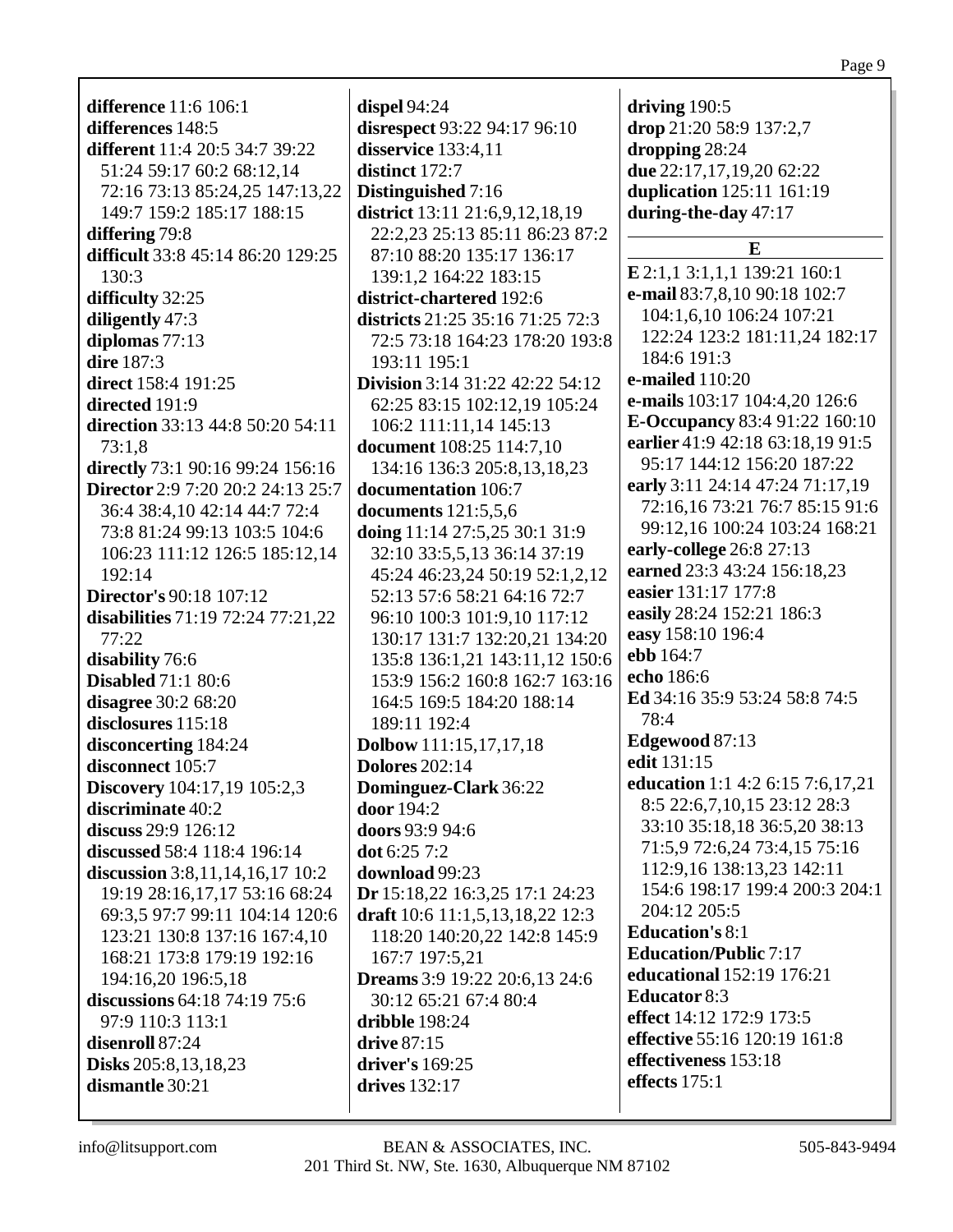**effort** 59:8 133:2,17 **efforts** 50:16 140:24 egregious 38:13 eight 5:8,11 167:12 eighth  $49:255:314$ either 68:23 119:13 121:16 145:15 161:1 174:5 178:20  $179:2$ El  $129:16$ elected 8:9 electronic 163:1 element  $173:25$ **elementary** 20:17 25:5 26:3,22 27:7 32:14 45:1 52:21 54:6,10 55:23 183:18 eleventh 58:15 66:14 eleventh-graders 45:3 eligibility 36:11 eligible  $43:7$ eliminated 183:15 eliminates 147:20 148:18 161:18 eliminating 133:14 149:14 embedded 55:9 embrace 79:9 Emotion 167:1 encourage 102:24 encouraged 25:21 end-of-course 45:12 endeavored 87:1 ended 20:14 38:25 59:24 102:6 ends 122:16 endured  $7:10$ engaged 129:22 132:15 136:14 engine  $103:22$ **English** 183:12 enjoyable  $202:16,17$ enroll 30:18 enrolled 30:15 65:5 enrolling 65:11 enrollment 20:24 22:21 23:10 38:23 39:7,10,19 40:3 50:18,25 60:4 78:24 82:13,22 85:13,16 86:25 87:4 89:1 90:4 96:19  $159:10$ entertain 9:8 14:24 16:22 18:8  $19:679:20$ enthusiasm 185:8

enthusiastic 185:18 entire 28:11 166:15 176:21 entities 73:13,17 106:5 entity 106:3 107:2 entry 39:20 170:7 entry-level 49:6 envision  $162:24$ equal 31:10 equivalent  $21:8,11,21$ Eric  $24:12$ Erin  $8:15$ Escobedo 117:10 especially 32:16 50:10 104:10  $155:17$ essential 154:22 196:20 essentially 13:9 75:8 establish  $116:6$ established 146:25 **Estancia** 3:10 16:8.13 17:3 81:20 82:11,25 83:11 96:18 112:6 et 61:16 evaluate 146:4 148:23 evaluated 145:13 evaluating 34:6 evaluation 124:4 145:24 164:23 evaluations 35:8,12,17 36:1,17 36:19 78:18 evaluator 115:7 eventually 55:14 everybody 38:16 52:19 72:12 83:23 87:6 93:23 106:8 136:13 185:9.10 194:11.25 198:13 everyone's 62:17 133:17 169:18 179:4 Everything's 200:20 evidence 65:19 143:5 145:20 150:18 152:4 153:23 exact 24:23 141:23 exactly 37:8 46:13 57:6 102:22 105:10 139:9 143:8 150:12 163:21 191:1,9 193:5 example 51:21 144:6 exams  $45:12$ exceed 27:4 exceeded 23:22 Excel  $102:14$ **Excellence 8:2** 

excellent 129:21 exception 77:8 exceptionality 35:21 excited 50:8 111:21 exciting 111:25 171:13 excuse 14:21 70:20 165:20 excuses  $47:21,142:6$ execution 179:16 **Executive** 185:12,14 exempt 106:3 **Exhibits** 205:8,13,18,23 existing 36:16 97:22 exit 76:23 expand 126:12 179:8 expanded 39:4 expect 85:16 92:22 141:10 expectation 109:16,17 143:20 expected 33:3 108:17 **expects** 105:22 expenditures 158:4 expense 201:21 experience 11:16 71:17 86:19 expertise 36:14 71:23 explain 45:5 67:13 103:6 131:19  $153:4$ explains 146:9 explanation 146:10 explanations  $67:16$  142:6 Explora 56:1 explore 188:22 express 182:16 expressed 180:14 extend 6:6 8:19 67:11 extensive 100:1 extent  $61:21$ external 114:13 115:7 extra 158:17 extremely 71:14 72:12 eye 7:2 117:1 eyes 118:24  $\mathbf{F}$ 

F 7:23 23:3 43:23 58:25 128:22 135:13 137:19 139:23 144:2.7 144:14,20,22 145:16 157:1,13 158:16 161:3 164:2  $F's 59:16$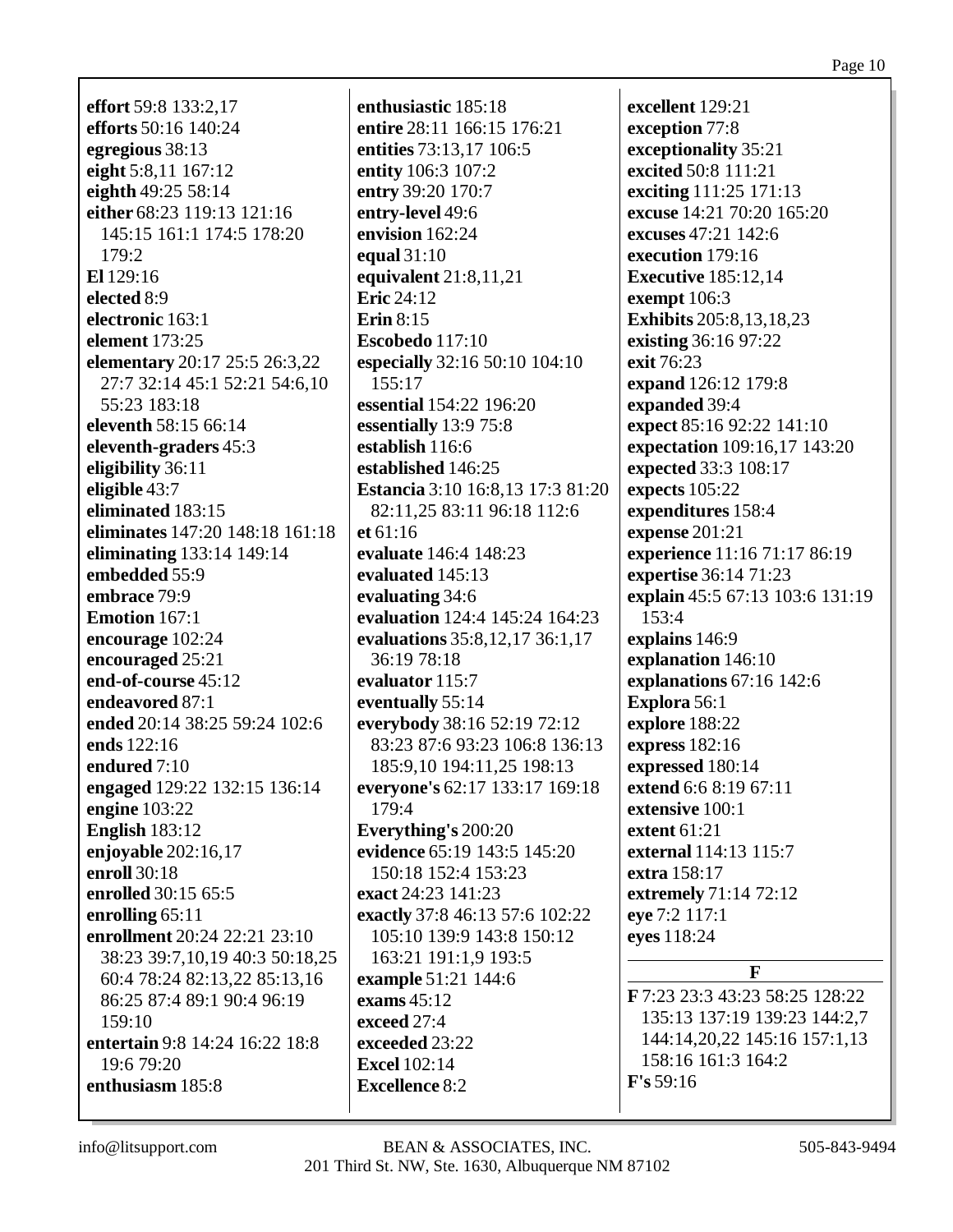| fabric 175:7 199:23               | <b>figure</b> 13:12 89:16 131:15 148:10 | 87:18 144:16 160:22,24 164:1     |
|-----------------------------------|-----------------------------------------|----------------------------------|
| faces 192:12                      | 160:15 199:9                            | 169:17,21 183:19                 |
| facilitated 172:10                | figures $34:5$                          | five-year 112:11 157:16          |
| facilities 139:22 160:2,5,8,12    | figuring $125:15$                       | fix 133:12                       |
| 178:10                            | <b>filed</b> 120:19                     | <b>fixed</b> 133:11              |
| facility 29:19,20 35:4 40:15,18   | files $35:10\,37:7,25$                  | flag $3:35:19,20,23151:17$       |
| 40:19,20,22 41:2,4 56:1 57:2,4    | fill 10:20 11:7 12:2,24 53:8 122:4      | flags $5:21$                     |
| 60:3,4 82:16 83:1,3,25 85:15      | 130:18,19 152:15 155:8 191:5            | flight 166:12                    |
| 88:5 89:9 91:6,14,21 93:2,3,7     | <b>filled</b> 10:10 116:14              | flip $152:5$                     |
| 96:23,25 97:22 116:16 160:6       | <b>filling</b> 11:3 129:13              | flipped 80:2                     |
| 187:9                             | fills $122:5$                           | <b>floated</b> 178:15            |
| fact 23:2 34:16 36:6 61:20 88:2,9 | filter $188:6$                          | flow $164:7$                     |
| 101:20 102:13 103:4 114:25        | final 81:20 91:21 108:18 109:22         | fly $169:23$                     |
| 121:13 122:1 123:2 149:16         | 122:23 123:7,8                          | focus $24:2566:2,17$             |
| 177:24 181:11                     | finalized 99:18                         | focused 45:11 52:18 65:19        |
| factors 26:17                     | finally $18:21$                         | folks 6:10 114:19 128:5 129:3    |
| failing 29:14,16 146:2            | <b>Finance 73:4 129:17 151:13,15</b>    | 171:5 188:4 196:3                |
| fair 133:18 137:7 173:24          | 151:22 155:18                           | follow 95:17 110:21 116:21 150:7 |
| fall 93:25 107:2 132:15 159:2     | financial 118:14 139:20 140:16          | 166:6                            |
| 188:14                            | 141:8 149:7,8,12 150:20,23              | follow-up $54:17$                |
| <b>families</b> 2:9 30:11         | 152:7 156:14                            | following 96:19 109:8            |
| family $6:7,9,12,178:19$          | financing $82:16$                       | font 114:14                      |
| far 27:4 29:16 43:13 75:14 83:22  | find 24:11 33:7 72:2 123:25             | food 158:6                       |
| fault 80:2                        | finding $154:12$                        | foregoing $204:10$               |
| favor 9:14 11:13 12:3 15:6 17:10  | findings 149:19 150:5,16 162:20         | foremost 103:25 124:20           |
| 18:15 19:14 50:12 128:10          | fine 16:5 35:20 37:21 131:3             | forget 119:13                    |
| 202:22                            | 143:21 144:1 168:23                     | forgive $110:24$                 |
| favorite 57:10                    | fingers 78:19                           | forgot 41:23 70:18 196:23        |
| Fe 118:25 121:18 184:15 199:10    | finish $63:14$                          | form 102:10,10,14 108:19 134:14  |
| 200:10                            | finished 45:19 56:9,17                  | 135:9 159:15 161:13 163:3        |
| federal 75:15 131:11              | <b>Fire 97:23</b>                       | formal 84:2 154:6                |
| <b>Federation 8:10</b>            | <b>firm</b> 12:9 41:3,4 200:8           | format 102:15,17,22 104:22       |
| feedback 119:2 127:16 130:14,22   | firmly $136:2$                          | 105:3 131:1 148:1,3 157:6,7      |
| 140:22 161:21,23 169:7,8          | first 9:23 14:19 19:21 20:7 26:14       | 158:14 163:2                     |
| feeder 64:19,20                   | 27:3,22 31:4 32:9,23 37:1               | <b>former</b> 183:12             |
| feel 11:17 32:18 34:1 61:11 69:1  | 54:20 55:2 58:14 63:7 72:24             | forms 3:18 120:7 123:23 134:11   |
| 71:14,22 72:7 78:20 90:12         | 75:24 77:8 78:25 82:1 88:15             | 139:3                            |
| 133:1 136:5 140:25 186:9          | 103:25 104:11 105:17 111:14             | forth 31:20 187:16               |
| feeling 59:18 143:25 180:1        | 118:20 124:6, 19, 24 125:3 126:4        | fortunate 6:2                    |
| <b>feels</b> 128:20               | 132:22 139:10 164:2 174:11              | fortune 30:25                    |
| fell 25:24 155:11                 | 181:24 184:2 201:4                      | forum 8:1 173:2 174:6,10 175:25  |
| felt 25:19 137:4,22 140:25 142:5  | first- $27:2251:13$                     | forward 12:13 13:16 30:9 64:23   |
| <b>FERPA</b> 106:1                | first-generation 7:8                    | 83:24,24 84:7,18 86:22 101:9     |
| <b>fewer</b> 141:19               | fiscal 115:8 116:5 121:8 187:9          | 104:20 106:9,17 109:10 110:14    |
| <b>FFA 52:11</b>                  | $fit 25:1$ 196:19                       | 117:5,6 119:20,21 121:8 126:3    |
| field 8:5 118:6                   | fits $134:14$                           | 133:20 137:13 141:12 161:4       |
| fifth $57:3$                      | five 5:7 29:4 57:18,18 63:23            | 162:25 169:13,13 172:2,17,18     |
|                                   |                                         |                                  |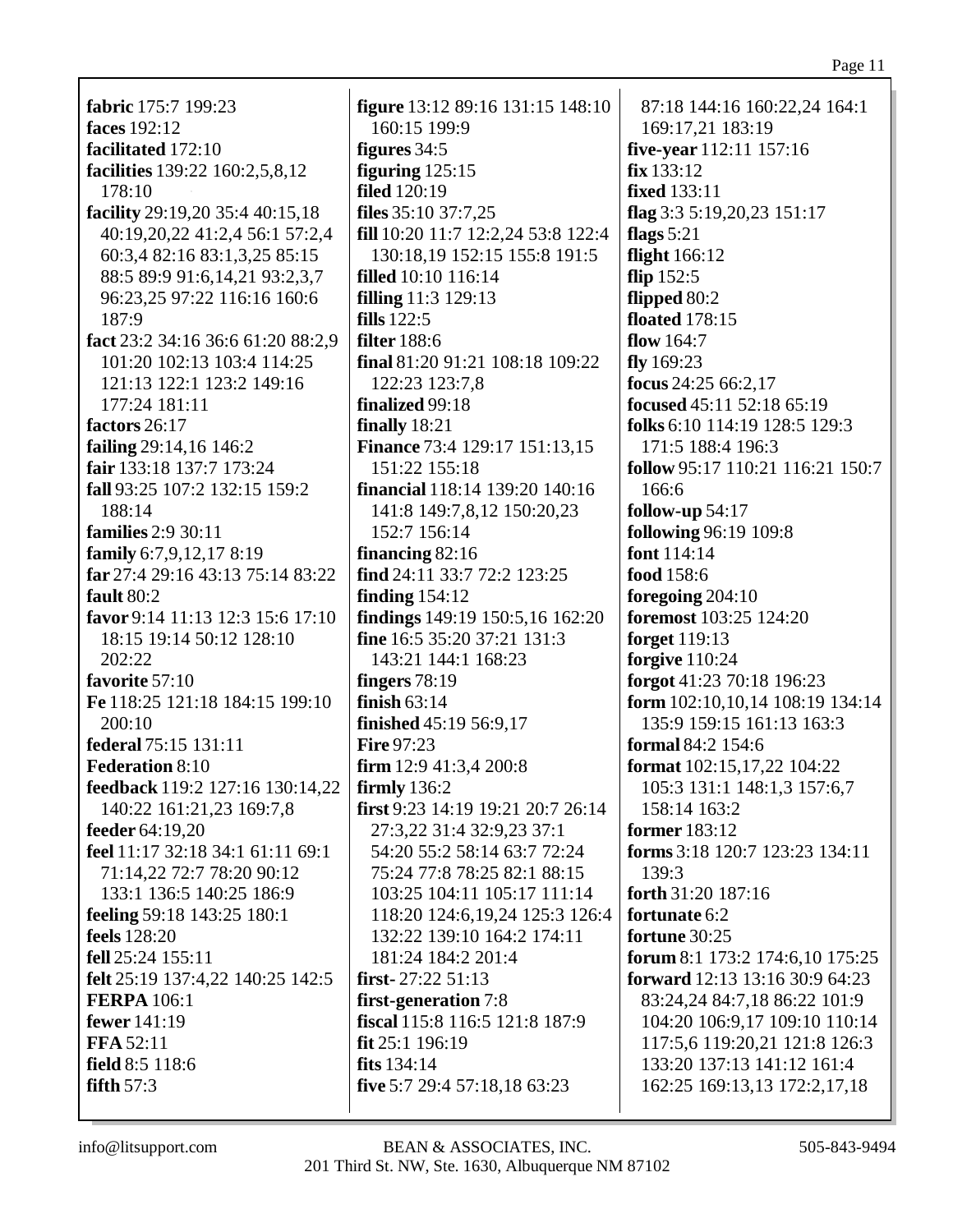174:15,21 175:13 197:13 **forwarded** 83:6 90:19 101:24 **foster** 52:9 **fostering** 46:5 **found** 35:11 73:4 147:23 **Foundation** 115:19 **founder** 24:5,12 **four** 28:8 42:22 63:23 72:21 74:5 125:3 145:6 183:10 **four-year-olds** 35:21 76:5,15 **fourth** 24:18 40:25 56:11,12,15 57:2 59:11 **Fox** 12:9 29:8 61:10 70:12 74:7 100:24 **frame** 10:23 42:21 **framework** 117:24 125:1 132:5 132:16,19,22 133:20 135:3 147:8 150:21 153:13 156:5 **frameworks** 117:4 150:24 151:9 **frankly** 44:15 46:22 **free** 40:24 **Friday** 111:6 115:1 198:18,19 201:20 **fried** 47:1 **Friedman** 2:10 5:10 8:25 134:1 169:20 170:8 181:1,10,15,21 182:13,19 184:4 205:7 **friends** 8:19 88:19 **front** 26:18 95:7 161:23,25 **fruitful** 170:15 **fruition** 50:17 **FTE** 158:8 **full** 14:8 45:24 46:5 60:3 86:15 114:18 125:4 140:9 156:1 169:24 **full-day** 121:14,17 **full-time** 185:14 **fully** 13:24 75:15 93:9 181:14,14 **fun** 202:6 **function** 150:13 **functioning** 150:10 **fundamental** 110:1 **funding** 13:14,20 82:16 85:16 175:23 177:9 178:1,14 **fundraising** 176:17 **funds** 171:16 172:8 **furniture** 56:21,25

**further** 65:6 **future** 65:7 137:20,21 161:5 **G G** 3:1 **gains** 50:19 51:12 **Gallup** 121:19 198:18 199:10,14 202:1 **gamut** 77:20 **gap** 191:5 **garage** 183:17 **Garcia** 24:14 47:25 48:3 49:13 **gateway** 49:22 **gathered** 119:2 **gathering** 117:12 162:9 **GED** 58:12 **General** 177:25 **generally** 12:24 13:2 **gentleman** 129:12 **Geographic** 52:4 56:2 **gestures** 166:6 **getting** 27:11 29:11 49:23 52:7 65:25 78:21 117:5 122:10 125:22 130:18,21 133:15 134:12 135:5 137:15 142:2,4,5 148:19 151:25 161:22 170:20 178:3,5,19 179:4 190:14 191:17 **Gilbert** 2:3 177:4 **Gipson** 2:3 4:18 69:23 80:19 98:24 168:7 172:22,23 174:3,10 186:22 **give** 6:24 32:5,19,20 34:5 38:9 47:21 63:13 66:22 67:8 85:25 100:19 101:5 128:4,23 134:2 142:19 156:10 173:18,21 178:19,21 187:20 197:1,6 **given** 10:21 94:25 103:10 **gives** 114:22 148:23 149:25 150:6 152:13 156:13 158:9 **giving** 115:3 133:2 153:23 187:6 **glad** 83:20 166:4,7 186:3 **glass** 100:15 **glasses** 100:13 **Global** 170:7 **go** 6:19 13:16 30:10,15,20 36:16 44:8 53:14 56:19,21,22 63:12 67:25 69:3 72:14 73:11 75:14

75:24 80:15 84:20,24 90:13 92:4,20 94:20 95:10 103:17 108:2 110:3 113:6 118:19 122:15 126:1 129:19 134:17 135:15 137:25 138:4 139:8 144:12 152:12 161:13,15 163:21 166:17 169:16 173:11 173:12 174:15 179:4,6,14 180:4 186:14 190:19 202:10,14 **Go-** 12:12 **go-round** 64:10 **goal** 23:22 49:21,24 109:10 **goals** 11:8 23:17,21,21,22 77:3 140:12 147:6,7,9,9,11,13 148:5 161:5 **Gods** 184:10 **goes** 51:22 125:11 147:5 162:19 193:17 194:8 **going** 4:1 6:5,8,19 10:8,24 11:23 12:2 25:3,4 26:23 27:8,9,11 28:11 29:17,20,22 30:20 31:2,4 31:8 32:17 34:9 40:23 41:13,14 42:9 43:7,17 44:4,14,17 46:14 46:15,21 47:20 51:1 53:17 55:3 55:13,25 61:18 64:1 71:16 72:9 74:2,3,14,16 75:2,5,18 77:14 78:19 79:6 83:12 85:21 86:14 87:23 89:18 91:4,9 92:1,15,15 92:17 93:8 101:17 103:7,16 104:20 105:4 106:7,9,17 107:9 110:3 113:4,8 115:2 116:9 117:22 118:22 119:7,17,18,22 120:2 121:8 122:12 125:20 127:20 130:23 132:14 133:5,7 133:10 134:3 136:4 137:9 143:5 143:8 146:7 147:2,17 148:10,14 148:15,23 149:2 150:10,11 151:6,8,10,16 153:10,24 154:17 155:13 157:8,17 161:3 163:21 164:7,15 169:9,13,18 171:9 172:3,15 173:11,14 175:22 177:2,11 179:7 182:22 184:12 185:17,24 187:2,3,16,17 188:14 188:17,22 189:1 190:18 191:4,9 192:15 194:25 195:7 197:10 198:19 199:9,13,14,23 200:5,11 200:15 201:6,14,20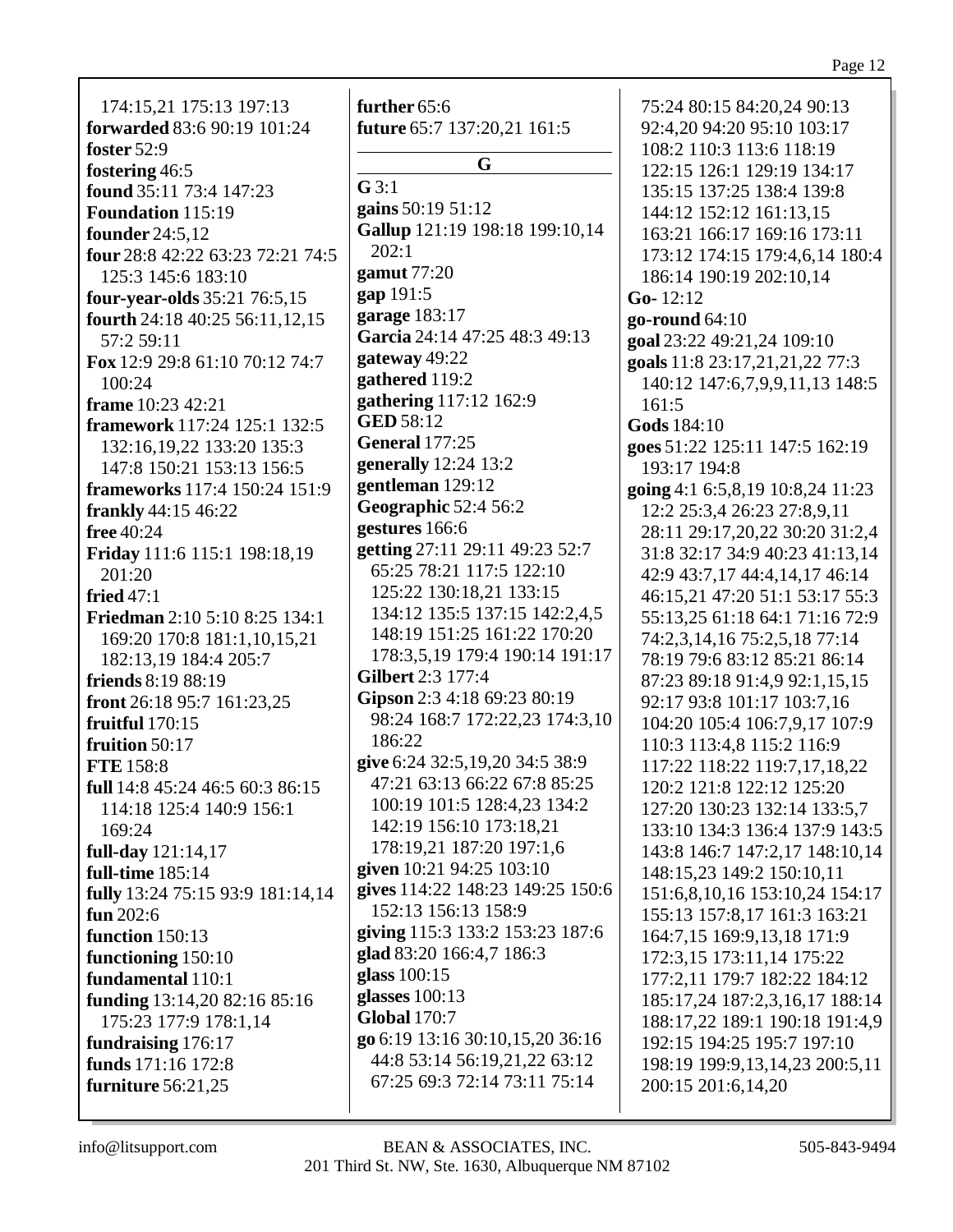| going-forward 105:9                 | grants $13:1,2$                 | 175:11 177:2 187:3                                             |
|-------------------------------------|---------------------------------|----------------------------------------------------------------|
| <b>Gold</b> 1:11                    | graph 148:19,19,19              | happened 27:21 37:10 53:19                                     |
| good 12:7 23:24,25 24:1 26:16       | graphs 148:9                    | 144:21 152:3 155:14 159:2                                      |
| 30:25 36:4 39:21 48:19 50:6,23      | grave 189:22                    | 194:17,21                                                      |
| 54:22 56:3 57:13,14 69:7,8          | gray 51:21                      | happening 64:4 65:20 108:3                                     |
| 72:18 74:4 78:1 81:22 83:17         | Grayson 8:15                    | 187:10,23 191:25 195:1 200:1                                   |
| 92:7 116:23 118:19 119:16           | grease 190:12                   | happens 122:17 174:22                                          |
| 142:4 145:1 154:20 165:10.12        | great 134:4 152:11 175:9 184:18 | happier 66:22                                                  |
| 166:11 170:19 183:8,8 185:1         | 185:19 188:23 198:13 200:20     | happy 63:5 84:1 101:18 126:1,25                                |
| 186:13 199:12 200:22,23,24          | 201:13                          | 202:10                                                         |
| gotchas 163:23                      | greater $64:23$                 | hard 30:22 45:8 123:2 124:1                                    |
| gotten 95:9,10 107:7 157:23         | <b>Greer 41:3</b>               | 127:4 134:2 140:21                                             |
| 169:19                              | <b>Greta</b> 185:15             | <b>harder</b> 135:14                                           |
| governance 114:16 115:5 116:18      | grew 35:5 131:9                 | hardships $7:10$                                               |
| 140:18 152:8 154:24 155:2           | Griffin 15:18,22 16:3,25 17:1   | hash 84:16                                                     |
| governing 20:18 24:9 116:2,11       | ground 45:6 90:24 92:4 93:7     | <b>hate 67:25</b>                                              |
| 120:15 121:9 155:11 202:15          | grounding 134:23                | head 57:17 112:23,25 179:22                                    |
| Government 185:23                   | group 11:18 58:5 124:24 125:4   | 180:6 193:4 201:12                                             |
| Governor 7:4 8:18 189:23            | 134:10                          | head-of-school 193:5                                           |
| Governor's 6:21                     | grow 27:7 32:4,24 86:4,7 189:10 | Health 73:6,16 129:4                                           |
| gracious 135:19                     | growth 20:17 21:16,19 34:24     | hear 43:4 108:1 129:17 136:25                                  |
| grade 20:8, 10, 24 21:3 23:4, 6, 10 | 59:3 86:12 128:24 141:24,24,25  | 190:20                                                         |
| 24:22,22 25:4,22 26:1,21 27:2,4     | guess 5:25 6:23 31:23 87:23     | heard 42:18,25 45:21 63:7 86:6                                 |
| 27:4,11 28:4,21 29:11,12 30:3       | 113:19 117:16 120:3 122:3       | 109:1 126:16 128:12 130:22                                     |
| 30:10,19 33:1 39:8,18,20 40:25      | 137:24 144:11,18,21,22 166:23   | 170:17                                                         |
| 42:5,18 43:23 44:9,11 47:12         | 168:12 175:3 200:20 202:8       | hearing 9:8,18 11:22 15:10 17:14                               |
| 49:25 50:13 51:14 53:2,7,8          | guidance 121:5 142:8,20 148:22  | 18:19 77:22 95:11 102:18 112:7                                 |
| 54:19 56:10,10,11,13,17 57:2        | 149:25                          | 112:10,18 113:2,9 200:8 201:1                                  |
| 58:14,14 59:9,11 61:4,7,9 62:9      | guide 153:22                    | 201:10                                                         |
| 62:21,23 64:4,23 65:18 66:10        | guitar 55:17,19                 | hearings 120:16 169:12 203:5                                   |
| 66:10,14 67:4 76:10 80:4 82:20      | gun 44:12 64:3                  | hears $17:24$                                                  |
| 89:21,23 97:2 141:22 142:12,16      | guys 188:9,19                   | heart 29:3 136:24                                              |
| 146:24 147:2 156:19                 |                                 | heavy $55:6$                                                   |
| grade-level 61:15                   | $\mathbf H$                     | <b>heels</b> 47:7                                              |
| grades 20:8,13,22 25:5 28:15        | half 91:20                      | held 167:4 204:12                                              |
| 30:24 32:7 39:22 53:8 54:14         | hammer 188:2                    | help 12:14 28:20 40:10 73:15                                   |
| 61:14 62:16 89:5                    | hand 204:16                     | 117:13 119:10 138:6 141:11                                     |
| grading 23:2 146:17                 | hand-in-hand 90:17              | 142:24 152:2,20 153:22 162:9                                   |
| graduate 26:12,16 28:18,25 29:5     | <b>handed</b> 140:21            | 175:13 186:4 187:20                                            |
| 57:20 77:12                         | <b>handle</b> 14:8 87:4         | <b>helped</b> 136:8                                            |
|                                     | handled $51:6,9$                |                                                                |
| graduated 26:13 29:4 57:18<br>77:16 | hands 166:12,15                 | helpful 68:15 162:8 201:17<br>helps 52:17 160:7 162:4          |
|                                     | hang $203:1$                    | hereunto 204:15                                                |
| graduating 76:24                    | hanging $202:13$                | hesitate 68:19                                                 |
| graduation 28:24 141:25             | happen 26:24 30:3,25 38:18      |                                                                |
| grandchildren 8:14                  | 46:13 63:3 75:9 78:3 91:9 92:2  | <b>Hey</b> 75:2                                                |
| grant 112:14                        | 105:5 107:22 127:9 172:3        | high 24:14 26:4,8,12 27:8,13<br>31:9 32:16 33:7 34:7 39:7 45:2 |
| granted 13:2 102:23 112:11          |                                 |                                                                |
|                                     |                                 |                                                                |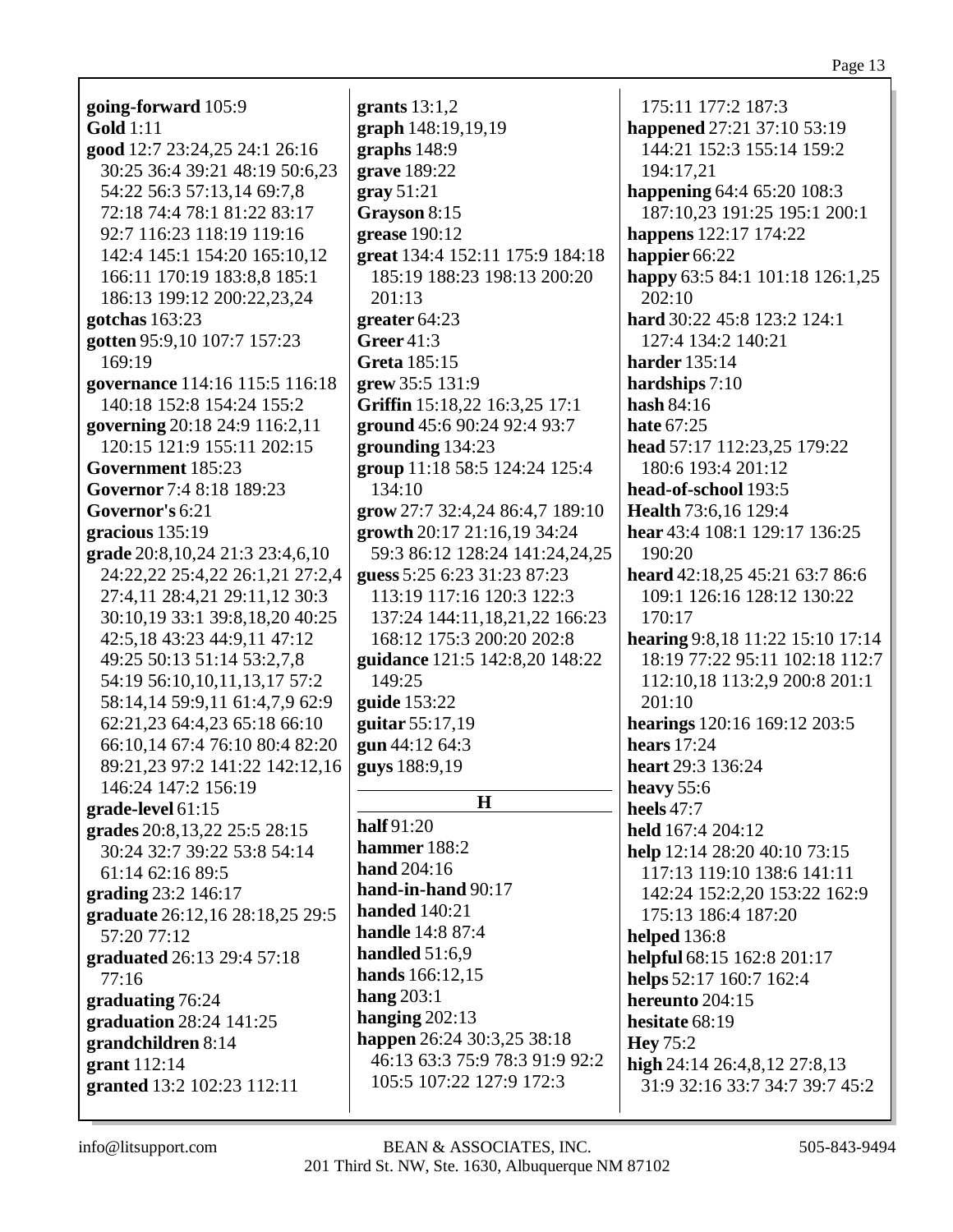| 48:24 52:23 65:20 66:13 183:19      | identification 16:25 169:25                                 | improvement 31:5,6 63:4 140:18          |
|-------------------------------------|-------------------------------------------------------------|-----------------------------------------|
| high-end 50:9 55:18                 | <b>identified</b> 16:11 22:11 52:20 76:5                    | 141:3 142:15 145:23 153:5               |
| high-school 32:16 47:4,5 50:21      | 83:2                                                        | 155:25 165:9                            |
| 65:4                                | <b>identifies</b> 139:24 140:6 145:18,19                    | <b>improving</b> 23:5 58:22,22 153:19   |
| high-schoolers 65:17                | identify 79:11 150:18 154:7                                 | in-depth $145:5$                        |
| higher 21:9 25:13 143:3             | 155:1,13,25                                                 | inappropriate 182:21                    |
| hired $50:1$                        |                                                             | include 7:16 20:8 41:5 67:10            |
| hires $114:13$                      | identifying 71:18 139:25 140:2<br><b>IDs</b> 104:3          |                                         |
| historical 24:18                    |                                                             | 76:11 80:5 99:19 124:3 131:18           |
|                                     | IEP 35:16 36:2 37:21 76:1 78:23                             | 155:5                                   |
| historically 76:8 96:5              | IEPs 35:6,7,13,17,19 36:10 72:17                            | included 43:18 99:25 139:17             |
| history 20:20 26:14 58:20 160:23    | 76:24 77:17 78:5,16,16,17,18                                | 162:17                                  |
| 164:18                              | 78:21 79:1,15                                               | includes 73:12 138:19 199:4             |
| hit 145:15 173:7,23 174:17          | ignorance 192:21                                            | including 30:24 73:18 186:11            |
| 177:22 178:8 194:9                  | <b>ignore</b> 137:13                                        | inclusion 62:9                          |
| hits 195:4                          | ignored 38:21                                               | incorporate 161:13                      |
| hold 41:14,16,16 97:24 179:11       | ill44:20                                                    | incorrectly 128:21                      |
| holding 36:10 108:14                | ILP 46:14                                                   | increase 20:24 21:18 23:10 24:22        |
| home 30:10 135:16                   | imagine $14:10$                                             | 24:22 39:10,15 40:23 51:2               |
| Homecoming 7:16                     | immediate 134:20                                            | 82:12 86:25 87:4 90:4 96:18             |
| <b>honest 34:15</b>                 | immediately 183:4                                           | increased 21:24,25 22:1                 |
| honestly 31:22 45:15 47:1 71:25     | immigrant 7:8                                               | increasing 111:24                       |
| <b>honesty 94:19</b>                | impact 12:14 13:10,10,14,25                                 | <b>Indian</b> 199:4 200:2               |
| hope 11:10 64:10 106:9 149:1        | 14:8 72:2 117:3,7 157:21,23                                 | <b>indicat-</b> 30:14                   |
| 171:11 189:10                       | 187:1 191:2,25 193:9,10                                     | indicate 9:15 15:7 16:13 17:11          |
| hoped 169:10                        | impactful 174:18                                            | 18:16 19:15 61:12 180:7 202:23          |
| hopefully 63:14 64:23 86:15         | impacts 11:7                                                | <b>indicated</b> 20:15 100:5            |
| 112:1 148:8 169:2 175:2 186:18      | <b>impaired</b> 36:13 77:23                                 | indicates 5:21 9:10,12 14:25 15:3       |
| 187:20,24 189:4 201:9               | imperative 136:7                                            | 17:8 18:9,12 19:8,11 21:2,15            |
| hoping 88:5 186:13                  | impetus 193:2 194:22                                        | 23:20 79:23 83:9                        |
| <b>Horizon</b> 129:5                | implement 173:12                                            | indicating 16:9                         |
| horse 88:3 135:5                    | implementation 110:1 115:12                                 | indication 26:2 44:17                   |
| hour 119:19 132:7 202:10            | <b>implemented</b> 73:24 152:16 187:4                       | indicator 77:5 125:11,11 144:4          |
| hour-long $36:21$                   | <b>implementing</b> 109:21 154:15                           | 144:13                                  |
| hours 126:6 155:21 168:19           | <b>implication</b> 101:19 103:12                            | indicators 3:12 125:13                  |
| household 131:10                    | implicit 34:9                                               | individual 46:12 72:17,17 79:14         |
| <b>Huerta</b> 202:14                | <b>implicitly</b> 32:12 34:3                                | 79:15                                   |
|                                     | implies 62:9                                                | <b>individually</b> 45:24 46:13 170:2,9 |
| <b>huge 51:4</b><br>human $95:13$   | importance 135:3                                            | <b>Individuals</b> 72:23                |
|                                     |                                                             | Industries 83:15                        |
| hurting 176:13,22                   | important 43:4 46:16 93:23<br>94:24 95:4 123:10 125:7 134:3 |                                         |
| husband $8:12,14$                   |                                                             | industry 202:7                          |
| I                                   | 137:22 154:1,20 189:18 192:11                               | influx 39:6,21 79:1,7                   |
| <b>idea</b> 28:9 71:19 78:13 149:21 | 197:23                                                      | info $64:22$ 197:15                     |
| <b>ideal</b> 92:10                  | impressed 72:12                                             | inform $42:4$ $47:4$ $62:19$            |
| ideally 62:19                       | <b>improve</b> 60:21,24 97:18 141:4                         | informally 185:10                       |
| <b>ideas</b> 185:19                 | 142:16 145:19 147:10 156:22                                 | <b>information</b> 11:8 20:16 24:23     |
|                                     | <b>improved</b> 58:24 129:1 149:23                          | 27:18 48:17 83:21 84:4,6 95:1           |
| <b>identifiable</b> 154:9           | 201:15                                                      | 104:24 105:3,12,19,23 106:14            |
|                                     |                                                             |                                         |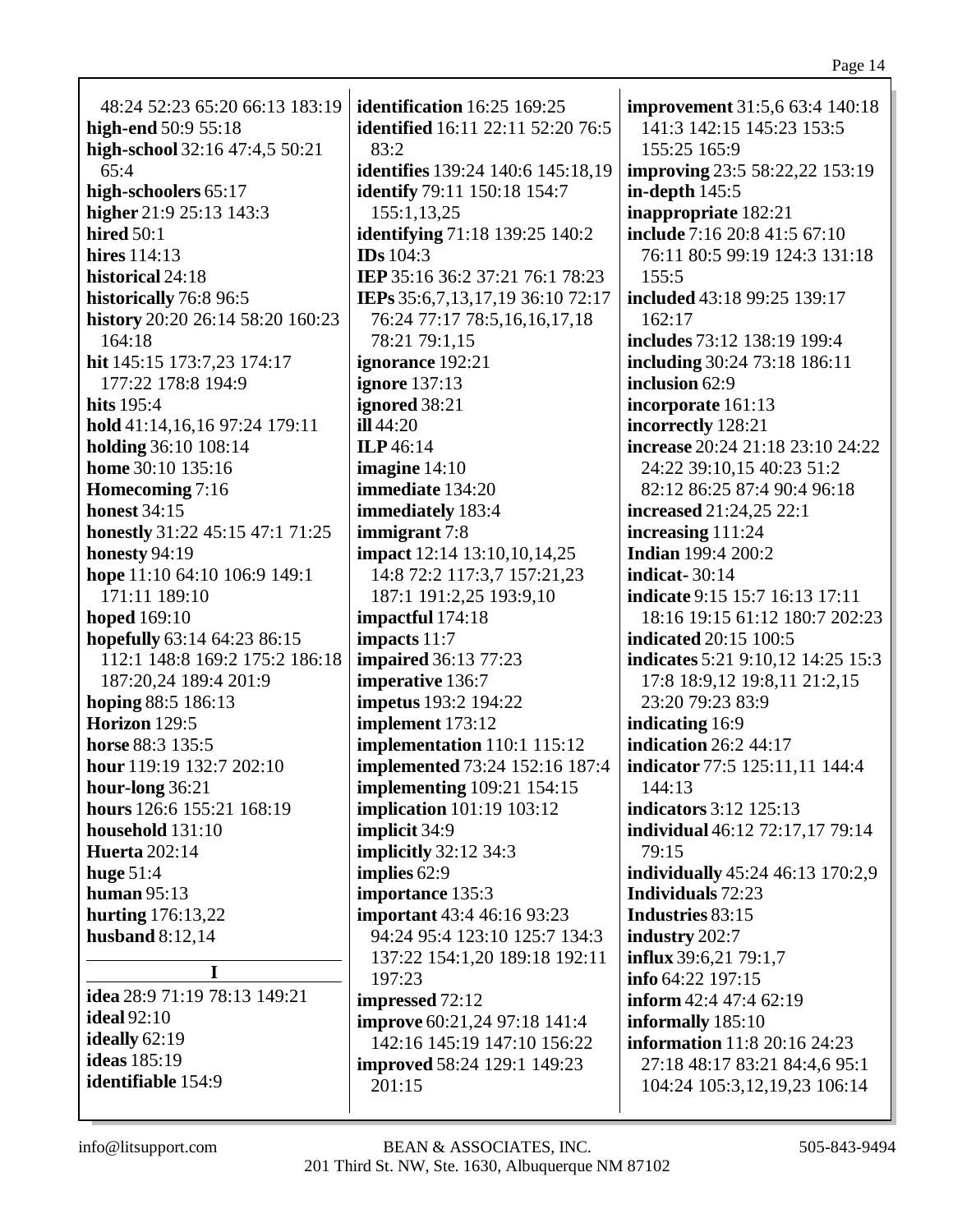| 187:11,12,14,21 188:5<br>journeys 86:20<br><b>Italian</b> 7:8<br>informative 128:3<br>item 9:5,20 10:2 19:19 22:16<br>July 1:10 4:3 37:12 62:20 102:12<br>informed 135:18 188:19 201:19<br>102:19 103:11 108:24 109:2<br>77:4 87:3 99:11,15,15,19<br>103:22 108:2 111:9 117:2<br>110:18 111:5,19 112:22,25<br>infuse $63:23$<br>initial 63:24 72:19 179:10<br>120:20 172:3 204:16<br>119:17 120:6,10,12 123:21,21<br>initially 113:2<br>196:13<br>jump 50:17,24 51:3,4 61:12<br>initiative 24:12 103:2 151:20<br>items 22:19 116:25 123:25,25<br>66:15 120:10 141:12 189:5<br>154:25<br>141:20 168:17<br>jumped 44:12 64:3 201:7<br><b>Inn</b> 184:9<br>June 14:20 15:13 16:24 18:5,22<br>${\bf J}$<br>input 120:16 127:5,8,16,23,25<br>102:16 112:9 134:1 185:3<br><b>JAMES</b> 2:5<br>133:19 169:12 203:5<br>junior $32:15$<br><b>January</b> 22:6 35:10 115:11<br>insight 186:23<br>justifiable 174:11<br><b>Jennie</b> 112:23<br>insisting 166:14<br>justification 61:22 62:22,24 74:9<br>Jennifer 73:16<br>instruction 27:12 158:4,6<br>justify 69:4 137:20<br><b>Jimenez</b> 112:23<br>instructions 131:4<br>$\mathbf K$<br>job 1:25 40:7 96:11 107:13,21<br>insurance 202:7<br>K20:13<br>129:22 186:7 204:25 205:2<br>integrity 55:11<br>K-12 176:14<br><b>Jody</b> 83:10,14<br>intent 54:9 106:19 112:20 119:2<br><b>John</b> 7:23<br>K-2 39:16 59:6 60:7,8,8 61:13<br>122:10,12 127:19,21 139:10<br><b>Johnson 8:13</b><br>64:17<br>interacting 52:12<br><b>Johnston</b> 2:6 4:21,22 15:19,20<br>K-through-2 30:17 53:21<br>interested 100:6<br><b>K-through-5 32:6</b><br>15:25 19:8,10 38:22 39:9,15<br><b>interesting</b> 113:16 173:13<br>K-through-second 28:15<br>41:22 42:1,7,11,16,24 44:10,24<br>interests 11:19 137:23<br>47:2 48:10,13 49:2,5,9,17 50:11<br>K-to-2 30:18<br><b>Interim 188:24</b><br>51:3,7 64:25 65:1 66:5,16,21<br><b>KANW</b> 175:21<br><b>International 130:5,7</b><br>70:1,2 74:15 76:20,21,22 81:9<br><b>Karen 8:13</b><br><b>Internet</b> 46:6,7,20<br>81:10 86:16,18 87:17 88:7,18<br>Karyl 2:4 16:6<br>interpret 108:11<br>95:25 96:13,16,24 99:2,3 108:6<br>Kathleen 8:13<br>intervention 71:18,20 73:21 76:7<br>108:9, 12, 19, 20, 22 109: 2, 5, 9, 15<br>Kathy $24:8$<br>intervention-type 79:13<br>109:24 110:7,11,17 111:1,7<br><b>Katie 2:9 186:6</b><br>interventions 46:1,9<br>113:22 114:1 127:11 128:1,16<br>keep 6:19 29:11,13 33:4 45:9,11<br>intricacies 195:24<br>47:19,19 85:4 114:9 116:25<br>128:19 129:3,12 130:6,10<br>introduce 24:3,7 111:15 130:16<br>133:22 136:12,19 137:17<br>137:6,18 159:23 166:15 188:19<br>introduced 135:22<br>162:12,16 163:20 164:6 165:6<br>keeping $130:23$<br>introductory 121:15,16<br>165:11,16 166:2,9,19,22 167:1<br>Kelly 172:12,22 185:1,7 190:25<br>inundate 148:13<br>167:5,23,24 178:23 182:2,9<br>192:5,18 193:14 194:5,15<br>invited 200:5<br>183:7,11 184:13,17 189:17<br>195:23 196:10<br>involved 24:11 188:16,17 190:1<br>192:20 193:1,12,17 194:3,10<br>Kennedy 7:23<br>involvement 7:13<br>kept 55:11,12 149:13 195:25<br>195:9,16,21 196:8 200:25 201:3<br>irrelevant 28:4<br>kid 33:1,23 48:15<br>201:11,25<br><b>issue</b> 6:22 12:11 24:20,20 31:20 |
|--------------------------------------------------------------------------------------------------------------------------------------------------------------------------------------------------------------------------------------------------------------------------------------------------------------------------------------------------------------------------------------------------------------------------------------------------------------------------------------------------------------------------------------------------------------------------------------------------------------------------------------------------------------------------------------------------------------------------------------------------------------------------------------------------------------------------------------------------------------------------------------------------------------------------------------------------------------------------------------------------------------------------------------------------------------------------------------------------------------------------------------------------------------------------------------------------------------------------------------------------------------------------------------------------------------------------------------------------------------------------------------------------------------------------------------------------------------------------------------------------------------------------------------------------------------------------------------------------------------------------------------------------------------------------------------------------------------------------------------------------------------------------------------------------------------------------------------------------------------------------------------------------------------------------------------------------------------------------------------------------------------------------------------------------------------------------------------------------------------------------------------------------------------------------------------------------------------------------------------------------------------------------------------------------------------------------------------------------------------------------------------------------------------------------------------------------------------------------------------------------------------------------------------------------------------------------------------------------------------------------------------------------------------------------------------------------------------------------------------------------------------------------------------------------------------------------------------------------------------------------------------------------------------------------------------------------------------------------------------------------------------------------------------------------------------------------------------------------------------------------------------------------------------------------|
|--------------------------------------------------------------------------------------------------------------------------------------------------------------------------------------------------------------------------------------------------------------------------------------------------------------------------------------------------------------------------------------------------------------------------------------------------------------------------------------------------------------------------------------------------------------------------------------------------------------------------------------------------------------------------------------------------------------------------------------------------------------------------------------------------------------------------------------------------------------------------------------------------------------------------------------------------------------------------------------------------------------------------------------------------------------------------------------------------------------------------------------------------------------------------------------------------------------------------------------------------------------------------------------------------------------------------------------------------------------------------------------------------------------------------------------------------------------------------------------------------------------------------------------------------------------------------------------------------------------------------------------------------------------------------------------------------------------------------------------------------------------------------------------------------------------------------------------------------------------------------------------------------------------------------------------------------------------------------------------------------------------------------------------------------------------------------------------------------------------------------------------------------------------------------------------------------------------------------------------------------------------------------------------------------------------------------------------------------------------------------------------------------------------------------------------------------------------------------------------------------------------------------------------------------------------------------------------------------------------------------------------------------------------------------------------------------------------------------------------------------------------------------------------------------------------------------------------------------------------------------------------------------------------------------------------------------------------------------------------------------------------------------------------------------------------------------------------------------------------------------------------------------------------------------|

info@litsupport.com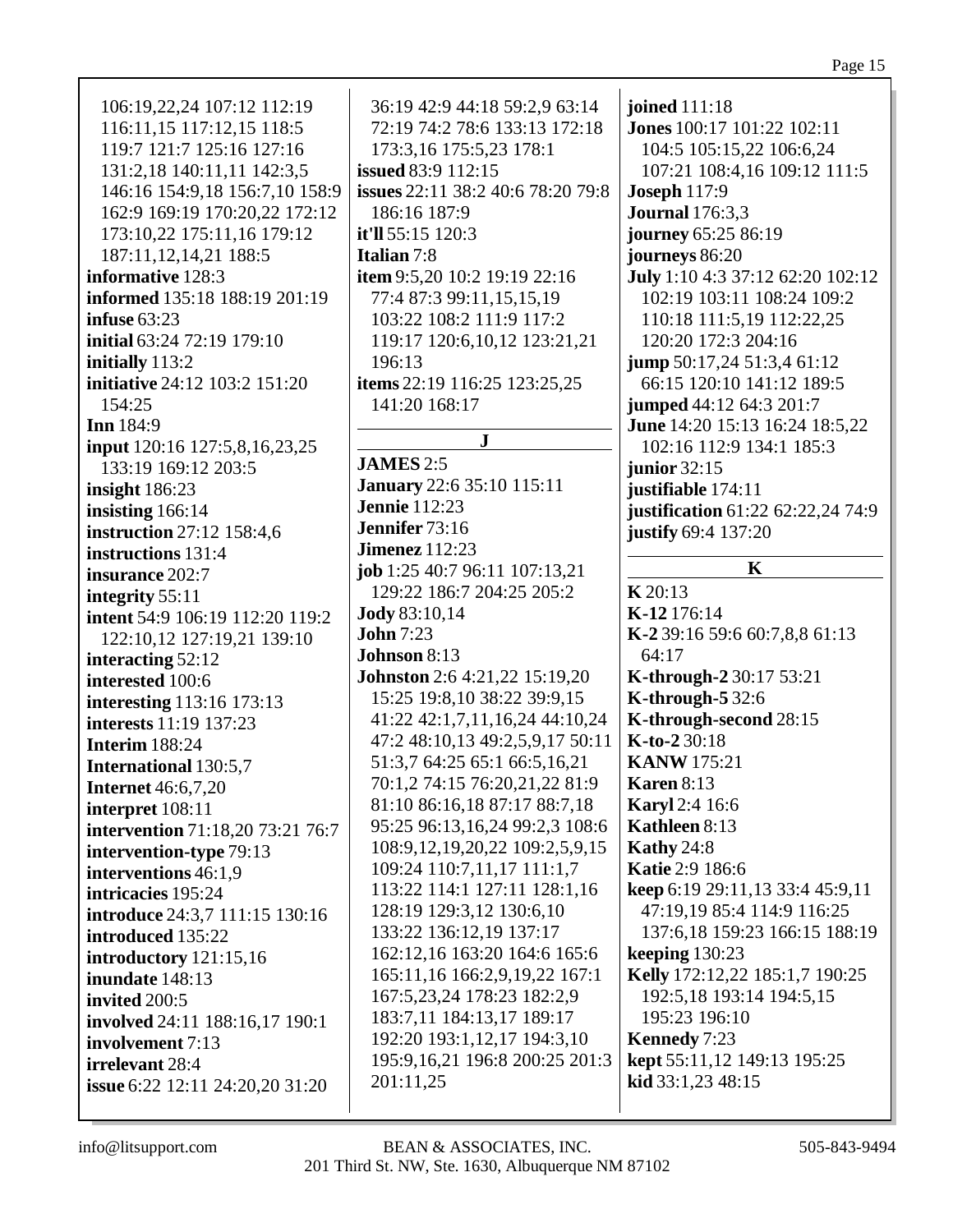| kids $26:9$ 27:5 32:11,22 35:1,3,6<br>35:19 40:3,5,10 44:21 47:23 | 157:20 161:20,22 162:5 163:10<br>163:12,21 164:13 165:11      | leaders 117:9<br>leadership 7:12 129:5                |
|-------------------------------------------------------------------|---------------------------------------------------------------|-------------------------------------------------------|
| 48:1,7,14 51:9 52:10,11,17 54:4                                   | 170:18,19,20,23 171:2,8,11                                    | leading $27:12,13$                                    |
| 58:9 59:6,20,20 66:12 75:21,25                                    | 172:24 174:2,12,14,16 175:5,17                                | learn 28:10 86:20 142:1                               |
| 76:13 77:20 79:14 89:7 90:9                                       | 176:15,15,20 177:16 178:21                                    | learned 35:24 133:24 201:13                           |
| 92:14,18 93:4,5,10 97:24<br>106:10,15 147:17                      | 179:25 180:1 181:5 182:8,14                                   | Learning 3:11 79:14,15 99:12,16<br>100:24             |
| kind 27:14 31:13 42:13 47:12                                      | 183:9,23 186:24 188:4,8,13,20<br>189:8 190:12,13 191:3 192:10 | lease 12:19,25 13:7,8,12 14:7                         |
| 55:3 56:2 63:12 76:9 78:11                                        | 193:5,23 194:15,22 195:3,6,12                                 | 171:18,24 173:4 177:20 178:6,9                        |
| 79:12 85:25 106:4 112:5 116:2                                     | 195:14 196:19 197:12,14                                       | 191:12 193:3,8,11,12,13,15,16                         |
| 122:15,17 123:11 124:4 125:25                                     | 199:20 200:7,16 201:22                                        | 194:18                                                |
| 140:9 147:18 160:7,14 163:17                                      | knowing 6:5 30:19                                             | leases 191:14,18                                      |
| 174:19 185:17 188:16,20                                           | knowledge 36:15 71:24 201:16                                  | leasing $13:11$                                       |
| 190:23 194:25                                                     | known 10:17                                                   | leave 6:5 91:3 95:22 123:14,15                        |
| kindergarten 20:23 25:21 27:3                                     | knows 52:19 105:15 185:10                                     | 169:23                                                |
| 27:22 58:13 60:12 75:21,23,24                                     | 188:20 198:20                                                 | leaves 8:11 148:4                                     |
| 76:13                                                             |                                                               | left 53:20,23 123:13,16,18,19                         |
| kindergarteners 76:16                                             | L                                                             | 129:13 183:18                                         |
| kindergartens 86:9                                                | La 3:11 55:20 99:12,16 100:24                                 | legal 29:9,9 62:22 68:18,20                           |
| kinds 36:15 55:8,18                                               | 114:5                                                         | 131:13                                                |
| kit 3:18 120:8 123:23 124:12                                      | labeled 36:12,13 78:6<br>lack 37:23                           | legislative 7:24 37:11 175:14                         |
| 132:20 139:18 167:8 196:16                                        | lady 129:7                                                    | 177:25 189:5 198:16                                   |
| <b>kitchen</b> 148:25                                             | laid 158:7                                                    | <b>Legislature</b> 177:9,14 189:23                    |
| knew 33:15 44:13 45:17 47:6<br>53:3 58:4 84:3 134:3 135:22        | landscape 191:20                                              | leisure $34:19$<br>lengthy 28:16                      |
| 187:2                                                             | language 24:11 36:13 68:13,16                                 | LESC 123:5 189:3,25,25 190:6                          |
| know 5:24 9:22 10:13 11:5 13:23                                   | 77:22 109:22 110:19,22 138:16                                 | 193:22 196:4 199:21 201:24,25                         |
| 14:1 19:2 25:24 26:15 27:20                                       | 139:25 140:3 156:16,19 158:23                                 | <b>lesser</b> 28:21                                   |
| 28:9,23 29:6,11,24 30:6,16 31:3                                   | 159:8,15 160:20 161:12 197:6,9                                | let's 19:2 187:6                                      |
| 31:11, 12, 15, 16, 17 32:19 33:9                                  | large 38:17                                                   | letter 13:5 21:2 23:2,4,6 38:4                        |
| 33:25 34:8 36:8 37:12 39:19                                       | larger 88:5 97:19 191:20                                      | 43:23 54:9 74:4 82:20 113:5,6                         |
| 40:4,6,7 41:8,17 44:21 45:13,16                                   | Las 121:13,14,19 178:13                                       | 113:13,15,18 114:1,2 141:22                           |
| 45:21,22 46:16,21,25 47:11,15                                     | laser-focused 52:24                                           | 142:12,16 146:24 147:2 156:19                         |
| 47:20,25 48:6,7 49:22 50:7                                        | lasting $202:15$                                              | 160:10 171:15                                         |
| 52:16 53:12 54:4,12 55:7,8,11                                     | late 10:21 128:15 196:24                                      | <b>letting 32:11 188:1</b>                            |
| 55:14,14,21 56:24 57:5 58:20                                      | law 12:9 62:1,2,12 75:15 78:2                                 | level 11:22 27:2,11 40:9 50:21                        |
| 59:2 60:15,16,16 61:5 64:5                                        | 150:3 154:13 159:18,20,20                                     | 61:4,7,9 71:7 97:1 130:25                             |
| 65:22 66:18 67:21 68:2,6 72:7                                     | lawsuit 188:18                                                | 143:3 147:4                                           |
| 72:8 74:6,14,16,21,25 75:1,2,2                                    | lawyer 68:20 131:8<br>lawyers 131:7                           | levels 23:11 80:5                                     |
| 75:4,9 78:2,24 79:8,21 82:15                                      | lawyers' 131:10                                               | LFC 189:3,24 190:1,3 193:22                           |
| 83:22 85:10 88:22 92:7 103:2                                      | lay 114:8,14                                                  | 196:4                                                 |
| 104:8,13 106:8 107:8,11 110:2<br>111:23 116:24 118:24 122:17      | lays $146:3$                                                  | liaison $2:11$ $24:15$ $36:5$ $90:15$<br>174:8 185:22 |
| 122:17 126:2,12,17,17 127:11                                      | <b>LEA</b> 73:19                                              | liberry $183:13$                                      |
| 127:13,13,21,24 130:11 131:6,8                                    | lead 42:15 106:10                                             | librarian 183:16                                      |
| 135:18 137:15 144:23 146:5                                        | leader 100:7 115:14 142:17                                    | librarians 184:18                                     |
| 148:11,11 149:1 150:12,16,22                                      | 153:8                                                         | <b>library</b> 180:11,20 181:2,4 182:3                |
|                                                                   |                                                               |                                                       |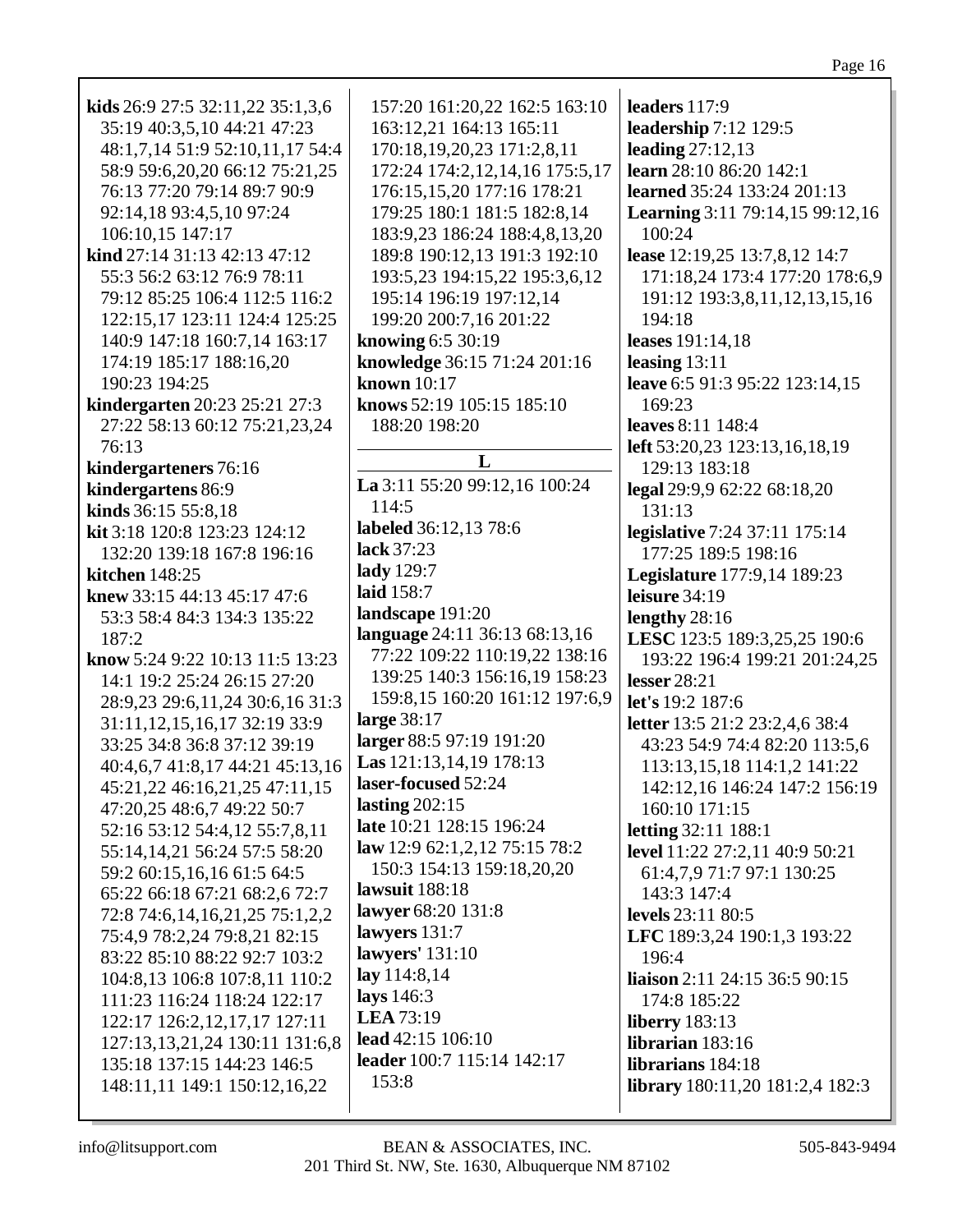| 182:10 183:1,6,13,17 184:14,16                                                                                                                                                                                                                                                                                                                                                                                                                                                                                                                                                                                                                       | looked 26:6 37:7 134:15,21,21,22                                                                                                                                                                                                                                                                                                                                                                                                                                                                                                                                                    | 180:21                                                                                                                                                                                                                                                                                                                                                                                                                                                                                                                                                |
|------------------------------------------------------------------------------------------------------------------------------------------------------------------------------------------------------------------------------------------------------------------------------------------------------------------------------------------------------------------------------------------------------------------------------------------------------------------------------------------------------------------------------------------------------------------------------------------------------------------------------------------------------|-------------------------------------------------------------------------------------------------------------------------------------------------------------------------------------------------------------------------------------------------------------------------------------------------------------------------------------------------------------------------------------------------------------------------------------------------------------------------------------------------------------------------------------------------------------------------------------|-------------------------------------------------------------------------------------------------------------------------------------------------------------------------------------------------------------------------------------------------------------------------------------------------------------------------------------------------------------------------------------------------------------------------------------------------------------------------------------------------------------------------------------------------------|
| license 169:25                                                                                                                                                                                                                                                                                                                                                                                                                                                                                                                                                                                                                                       | 137:21 162:18 164:13 191:20                                                                                                                                                                                                                                                                                                                                                                                                                                                                                                                                                         | Madam 17:17 20:3 32:1 41:23                                                                                                                                                                                                                                                                                                                                                                                                                                                                                                                           |
| <b>Licensure</b> 22:8,12,13                                                                                                                                                                                                                                                                                                                                                                                                                                                                                                                                                                                                                          | looking 14:10 29:2 31:17,17 33:8                                                                                                                                                                                                                                                                                                                                                                                                                                                                                                                                                    | 43:3 56:6 57:8 61:10 63:12                                                                                                                                                                                                                                                                                                                                                                                                                                                                                                                            |
| life 7:11,14 58:6                                                                                                                                                                                                                                                                                                                                                                                                                                                                                                                                                                                                                                    | 34:11 36:24 41:19 44:25 46:11                                                                                                                                                                                                                                                                                                                                                                                                                                                                                                                                                       | 64:12 66:23 67:2,17 68:7 71:2                                                                                                                                                                                                                                                                                                                                                                                                                                                                                                                         |
| <b>light</b> 186:16                                                                                                                                                                                                                                                                                                                                                                                                                                                                                                                                                                                                                                  | 46:12 50:13 54:24,25 65:6,9                                                                                                                                                                                                                                                                                                                                                                                                                                                                                                                                                         | 74:15 75:11 79:24 81:25 83:18                                                                                                                                                                                                                                                                                                                                                                                                                                                                                                                         |
| lighter $114:14$                                                                                                                                                                                                                                                                                                                                                                                                                                                                                                                                                                                                                                     | 83:24 88:25 90:22 113:25 114:3                                                                                                                                                                                                                                                                                                                                                                                                                                                                                                                                                      | 84:13 85:9 86:16,21 93:11                                                                                                                                                                                                                                                                                                                                                                                                                                                                                                                             |
| liked 129:9 140:23                                                                                                                                                                                                                                                                                                                                                                                                                                                                                                                                                                                                                                   | 116:15 129:18 132:25 134:4                                                                                                                                                                                                                                                                                                                                                                                                                                                                                                                                                          | 95:25 96:13,16 99:14 100:5,22                                                                                                                                                                                                                                                                                                                                                                                                                                                                                                                         |
| likes $42:22$                                                                                                                                                                                                                                                                                                                                                                                                                                                                                                                                                                                                                                        | 135:6 137:13 141:2,6 143:10                                                                                                                                                                                                                                                                                                                                                                                                                                                                                                                                                         | 105:20 108:21 109:9 111:13                                                                                                                                                                                                                                                                                                                                                                                                                                                                                                                            |
| <b>limited</b> 60:4 90:1 151:14                                                                                                                                                                                                                                                                                                                                                                                                                                                                                                                                                                                                                      | 146:11,13 147:14,15 156:3                                                                                                                                                                                                                                                                                                                                                                                                                                                                                                                                                           | 120:9 122:22 126:22 128:2                                                                                                                                                                                                                                                                                                                                                                                                                                                                                                                             |
| line 36:2 38:15,18 88:23 92:18                                                                                                                                                                                                                                                                                                                                                                                                                                                                                                                                                                                                                       | 158:23 159:14 161:4 163:22                                                                                                                                                                                                                                                                                                                                                                                                                                                                                                                                                          | 130:13 133:22 167:5 168:18                                                                                                                                                                                                                                                                                                                                                                                                                                                                                                                            |
| 130:22 170:5                                                                                                                                                                                                                                                                                                                                                                                                                                                                                                                                                                                                                                         | 164:9,19 165:1 175:2,5 188:22                                                                                                                                                                                                                                                                                                                                                                                                                                                                                                                                                       | 176:2 181:1 182:2 185:2 198:15                                                                                                                                                                                                                                                                                                                                                                                                                                                                                                                        |
| link $134:25$                                                                                                                                                                                                                                                                                                                                                                                                                                                                                                                                                                                                                                        | 196:12 197:13                                                                                                                                                                                                                                                                                                                                                                                                                                                                                                                                                                       | magnifying $100:13,14$                                                                                                                                                                                                                                                                                                                                                                                                                                                                                                                                |
| <b>linked</b> 156:22                                                                                                                                                                                                                                                                                                                                                                                                                                                                                                                                                                                                                                 | looking-forward 160:7                                                                                                                                                                                                                                                                                                                                                                                                                                                                                                                                                               | mailed $64:3$                                                                                                                                                                                                                                                                                                                                                                                                                                                                                                                                         |
| list 75:25 89:4,7,22,23 101:9                                                                                                                                                                                                                                                                                                                                                                                                                                                                                                                                                                                                                        | looks 176:25                                                                                                                                                                                                                                                                                                                                                                                                                                                                                                                                                                        | mainstay 55:8                                                                                                                                                                                                                                                                                                                                                                                                                                                                                                                                         |
| listen 108:2 176:1 201:21 202:1                                                                                                                                                                                                                                                                                                                                                                                                                                                                                                                                                                                                                      | <b>Los</b> $21:8$ $25:10,12$                                                                                                                                                                                                                                                                                                                                                                                                                                                                                                                                                        | maintained 142:13                                                                                                                                                                                                                                                                                                                                                                                                                                                                                                                                     |
| lists $48:186:5$                                                                                                                                                                                                                                                                                                                                                                                                                                                                                                                                                                                                                                     | lose 45:6 58:12 193:14                                                                                                                                                                                                                                                                                                                                                                                                                                                                                                                                                              | major $79:10$                                                                                                                                                                                                                                                                                                                                                                                                                                                                                                                                         |
| literacy 52:2                                                                                                                                                                                                                                                                                                                                                                                                                                                                                                                                                                                                                                        | losing $58:10$                                                                                                                                                                                                                                                                                                                                                                                                                                                                                                                                                                      | majority 35:7 48:8 77:12 78:15                                                                                                                                                                                                                                                                                                                                                                                                                                                                                                                        |
| literacy-type 54:25                                                                                                                                                                                                                                                                                                                                                                                                                                                                                                                                                                                                                                  | <b>losses</b> 157:25                                                                                                                                                                                                                                                                                                                                                                                                                                                                                                                                                                | 78:17 128:5,8 134:13                                                                                                                                                                                                                                                                                                                                                                                                                                                                                                                                  |
| <b>literally</b> 45:18 183:16                                                                                                                                                                                                                                                                                                                                                                                                                                                                                                                                                                                                                        | lost 5:25 70:24 157:22 166:1                                                                                                                                                                                                                                                                                                                                                                                                                                                                                                                                                        | majority's 179:5                                                                                                                                                                                                                                                                                                                                                                                                                                                                                                                                      |
| literary 131:14                                                                                                                                                                                                                                                                                                                                                                                                                                                                                                                                                                                                                                      | 176:19                                                                                                                                                                                                                                                                                                                                                                                                                                                                                                                                                                              | makeup 28:18                                                                                                                                                                                                                                                                                                                                                                                                                                                                                                                                          |
| little 8:7 28:13 31:21 39:13 51:15                                                                                                                                                                                                                                                                                                                                                                                                                                                                                                                                                                                                                   | lot 10:24 11:16 29:22 31:2,2                                                                                                                                                                                                                                                                                                                                                                                                                                                                                                                                                        | making 36:10 52:20 105:15                                                                                                                                                                                                                                                                                                                                                                                                                                                                                                                             |
| 51:22 53:18 55:15,15 76:23                                                                                                                                                                                                                                                                                                                                                                                                                                                                                                                                                                                                                           | 39:17,22 46:8,21 49:19 50:20                                                                                                                                                                                                                                                                                                                                                                                                                                                                                                                                                        | 106:10 125:18 138:16,20 143:2                                                                                                                                                                                                                                                                                                                                                                                                                                                                                                                         |
| 92:13 116:8 119:12 127:1                                                                                                                                                                                                                                                                                                                                                                                                                                                                                                                                                                                                                             | 50:20 52:15 58:18 59:12 63:17                                                                                                                                                                                                                                                                                                                                                                                                                                                                                                                                                       | 189:9                                                                                                                                                                                                                                                                                                                                                                                                                                                                                                                                                 |
| 138:17 142:10 153:1 157:10                                                                                                                                                                                                                                                                                                                                                                                                                                                                                                                                                                                                                           | 65:15 66:11 84:16,25 119:24                                                                                                                                                                                                                                                                                                                                                                                                                                                                                                                                                         | management 197:25                                                                                                                                                                                                                                                                                                                                                                                                                                                                                                                                     |
| 169:9 171:21 181:11 188:14<br>200:2<br>live 144:19 163:9<br>living 85:7 193:6<br>local $21:5,9,12,17,19,24$ $22:2,23$<br>71:25 73:18 192:3<br>location 87:13<br><b>locations</b> 39:2,4 175:24<br>long 10:19 53:16 58:8 84:11,12<br>88:3 129:23 155:8 179:25<br>long-term $175:1$<br>longer 70:22 76:5 91:23 112:24<br>169:9 190:21<br>look 19:3 25:1,9 31:12 32:15 45:5<br>50:17 51:18 54:14 65:23 66:8<br>69:3 88:12 113:8,11 116:19<br>119:12 132:7,16,22 134:19<br>138:6 139:7 141:12 146:12<br>147:19,25 148:14 152:5 153:12<br>153:24 156:7 158:13,22 162:5<br>162:16 164:20 169:13 174:21<br>185:8 186:14,17,19 187:6<br>188:14 191:16 197:14 | 121:2,7 125:11,21 138:15 139:3<br>142:8 143:22 146:14 147:25<br>148:18 156:10 158:9 162:13<br>171:1,5 178:25 185:19 186:8,9<br>187:11,13 188:21 191:19<br>194:23 195:6,23 198:23 202:5<br>lots $26:17$<br><b>lottery</b> 89:24 94:3<br>loud 195:18<br>love 34:18,23<br><b>loves</b> 183:12<br><b>low-level</b> 142:22<br>lower 21:10 66:11 89:5 97:2<br>lowest 58:24 87:6 144:6<br>$LP$ 108:3<br><b>Lunas</b> $21:8$ $25:10,12$<br>lunch 70:20 190:21<br>lunches 190:18 191:7<br>M<br>ma'am 38:19 39:14 40:21 44:13<br>47:8 48:12 57:24 85:20 89:17<br>90:6 94:15 96:9 109:14 111:4 | manner 28:5 96:7 107:25 126:15<br>134:8<br>map 20:16 21:11 25:1 26:21<br><b>March 45:10</b><br>margarita 167:2<br>mark $51:1$<br><b>Martica</b> 41:4 95:18<br><b>Martinez</b> 7:4 8:17<br>Master 41:2,4 160:6<br>Master's 50:2<br>material 107:16 152:10,13,16,23<br>153:3,7<br>materials 43:13,18 44:1 82:2,5<br>82:10 85:12 99:25 114:22<br>123:24 183:17<br>math 21:23 22:3 46:3,8 49:22<br>50:1,6 52:13 56:4<br>mathematics 61:2,3<br>Matt 185:18,21,23 186:5,15<br>188:16,17,25<br>matter 34:7 44:4 102:4 110:7<br>181:11 204:14<br>matters 29:9 |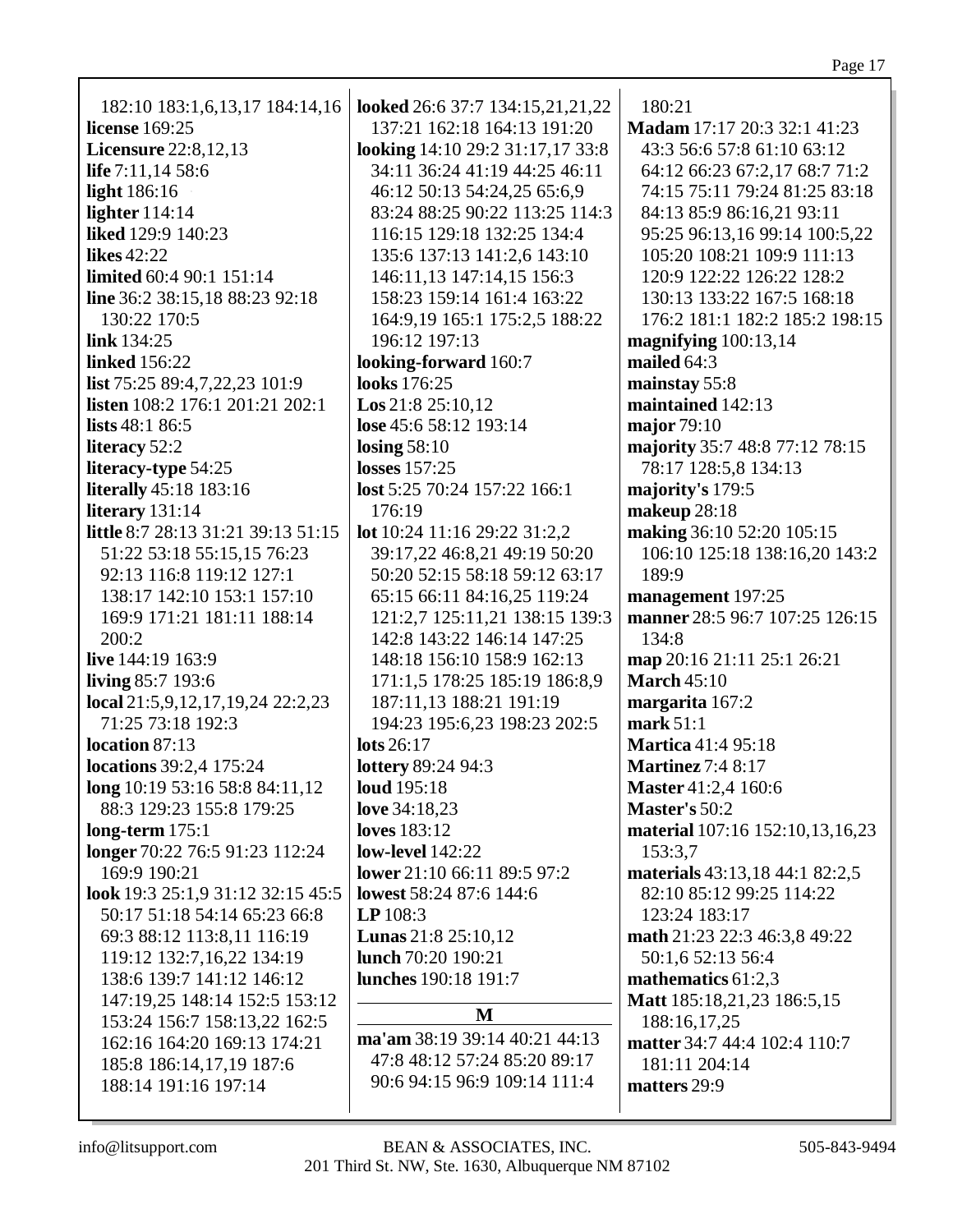| <b>Matthew 185:12</b>            | <b>Memoriam 7:5</b>                  |
|----------------------------------|--------------------------------------|
| Matthews 12:6,7,9,9,16,18,21     | memorized 82:9                       |
| 100:19,22,23,24 101:13 102:3     | memory $166:1$                       |
| 104:18 105:10,14,20 106:16       | mention 13:5 62:13 120:13            |
| 107:1,6,15,20 108:9,10,18,21     | <b>mentioned</b> 16:10 95:17         |
| 109:3,7,14,20,25 110:5,9,13,23   | merits 132:25                        |
| 111:4 115:22                     | message 16:8                         |
| max41:13                         | met 23:21 111:4 119:19 135:23        |
| <b>Mazzone</b> 8:13,15,15,16     | 147:9 153:3 155:2,24 170:13          |
| mean 17:24 30:7 33:7,13 39:3     | methods 156:22                       |
| 42:12 44:20 46:19 59:20 61:4     | Mexico 1:2,12,22 3:3 5:19,20,23      |
| 65:12 93:22 94:14 102:18         | 6:13,16 7:5,19 8:2,10,18 46:6        |
| 108:18 144:9 159:8 193:19        | 117:9 129:4 143:23 163:17            |
| meaning 90:23                    | 190:21 204:2,9,12,13,21              |
| means 90:21 191:17               | Michael 23:25 24:4,5 30:5 34:13      |
| meant 94:14,17 96:10 177:23      | 34:18,22 38:19,21,25 39:12,17        |
| 196:17                           | 40:16,21 41:8,15,19 42:6,8,12        |
| measurable 145:22                | 42:20 43:1 44:12 45:7 47:8           |
| meat 199:1                       | 48:5, 12, 15 49: 4, 8, 11, 19 50: 23 |
| mechanism 27:1                   | 51:5,9,16,20 53:3 54:22 56:16        |
| <b>Media</b> 129:6,7             | 57:12,20,23 58:2,16 59:23 60:2       |
| meet 38:15 65:7 77:2 140:1       | 60:6, 10, 15, 21 61:2, 6 66:3, 7, 18 |
| 145:14 153:8,17 161:7 183:9      | 71:12 75:10,13,22 76:16 77:2         |
| 184:15,16                        | 78:14                                |
| meeting 1:9 4:2 13:17 15:13 16:7 | mid-school 13:16 32:15               |
| 16:23 18:5 20:19 42:23 44:16     | middle 26:4 31:9 37:10 39:7 45:2     |
| 67:15 73:21 99:17 101:6 103:21   | 52:23 59:14 64:19 65:20 75:17        |
| 104:15 118:5,18,18 120:4 123:3   | 183:19                               |
| 124:2 134:1 143:19 147:11        | middle-school 47:4,5 50:21 65:3      |
| 152:22 153:6 166:17 168:22       | midyear 14:11                        |
| 172:5 173:1,9 176:3 184:1        | mild 77:22                           |
| 185:3 187:17 188:12 192:1        | miles 87:14,15,18,18,19 88:10        |
| 193:19 197:2,8 198:8,13,17       | Millie 3:4 7:5,7 8:5,11,20           |
| 199:20 202:13,15 203:3 205:3,4   | mind 35:22 94:21 95:11 120:10        |
| meetings 72:21,21 91:17 166:14   | 168:17,21 184:11 192:16              |
| 200:1                            | minimal $21:16$                      |
| Meets 150:25 153:15              | minimum 28:8 91:22 143:19            |
| member 7:17,18,18,21,24 111:20   | 155:12                               |
| 111:20,21 129:17                 | minute 34:25 70:24                   |
| members 12:8 14:5 83:18 100:23   | minutes 3:7 6:4 14:17,20,23          |
| 105:21 155:12,20 187:1           | 15:13 16:23 17:2 18:5,22 19:7        |
| membership 115:19 155:3,5,10     | 20:18 44:16 53:22 72:20 101:18       |
| 157:20                           | 185:4                                |
| memberships 116:7 155:17         | misread 180:24 181:5 182:8           |
| memo 134:18,18 162:17            | missed 185:3 193:20                  |
| Memorandum 22:16                 | missing 50:4 143:8 157:13            |
| <b>Memorial</b> 9:3              | mission 28:19 152:19                 |

info@litsupport.com

misspeaking  $16:12$ mistake 95:15 mistrust  $106:10$ misunderstanding 37:24  $mix 55:22 56:3$ mobility 77:24 model 6:18 52:3 54:3 55:5,14  $79:13$ moderate 77:21 moment 8:23,25 90:4 119:18 132:13 133:3 168:12 **Monday** 43:1 109:8 money 59:1,2 122:18 166:14 176:19 177:20 178:6,16,19,19 191:14 195:5 196:5 200:13 monitored 78:4 monitoring 112:3,5 134:16 month 16:7 91:7 104:5 121:16 140:21 172:25 months  $23:1\,68:11\,82:8\,91:20$ 93:8 172:24 **Montoya** 128:13,15,18 129:2 130:4 133:23 135:19,23 136:24 **morning** 23:24,25 82:24 83:6 101:15 126:16 128:13 196:14 203:4 motion 9:9.11.19 14:24 15:1.11 16:22 17:6,15 18:8,10,20 19:6,9 19:18 67:1 68:13,16,22,23 69:6 70:10 79:20,25 88:21,22 96:12 96:14 98:2 99:8 166:20,25 167:6 168:11 202:19 motivation 150:7 **MOU** 37:3 73:5,6,11,20 **Mountain** 184:10 move 5:17 17:5 29:18 32:7,21 39:4 55:15 58:7 63:5,16 66:24 67:3 72:10 80:3 83:25 84:7 86:22 87:12,25 89:24 96:17 109:10 117:5,6 119:14,21 126:3 126:17 133:20 148:15 149:5 162:25 169:2 172:18 175:13 202:20 moved 29:18 35:4 39:2 46:18 88:9 200:9 moves 152:7.7 moving 30:9 32:8 56:24 77:18

Page 18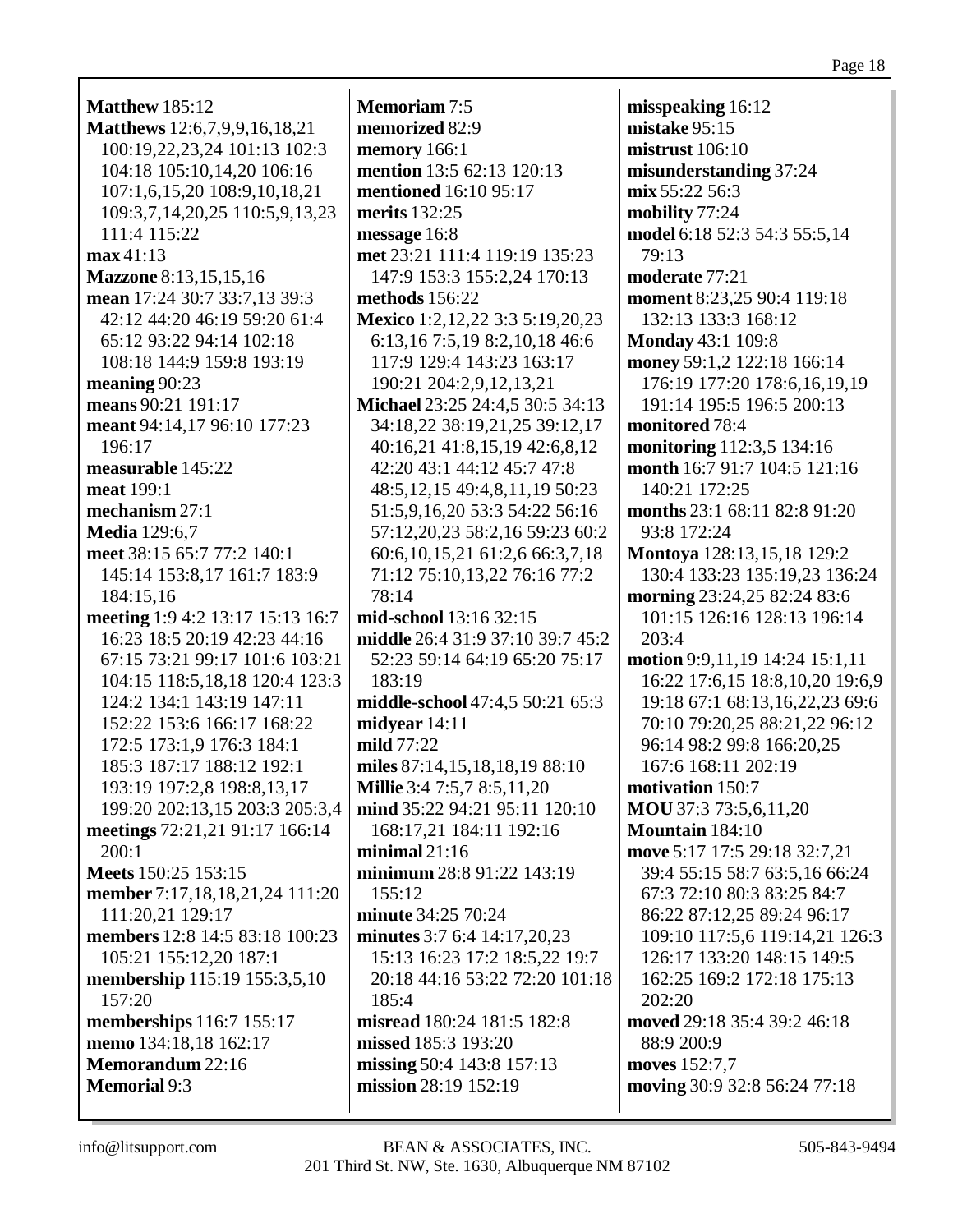| 83:24 85:14,18 86:1 87:7 91:6   | negotiations 101:23                                 | 78:14 83:13 103:16,17 116:6        |
|---------------------------------|-----------------------------------------------------|------------------------------------|
| 91:12 110:13 119:19 126:19      | never 5:9 29:4 34:2 40:2 44:17                      | 168:16 169:15 170:3,14 176:16      |
| 195:17                          | 70:19 106:13,14 133:9                               | 192:8 200:15 201:5 205:2           |
| multiple 119:25                 | new 1:2,12,22 3:3 5:19,20,23                        | numbers 38:23                      |
| music 8:10 55:7,17              | 6:13,16 7:5,19 8:2,10,18 11:1,7                     | numeracy 52:2 54:25                |
| mutually 185:20                 | 11:18,22 12:3 27:18 29:11 35:4                      | numerous 8:8                       |
|                                 | 36:10 37:10 39:25 46:6 57:3                         | NW 1:21 204:20                     |
| N                               | 83:25 84:22 85:5,14 89:9 91:6                       | <b>NW-104:16</b>                   |
| $N$ 2:1 3:1,1                   | 96:22,24 112:24 116:5,11,15                         | NWEA 20:16 44:25 45:4,13,20        |
| <b>NACA</b> 199:5               | 117:9 123:6 125:5 126:9 128:7                       | 46:1 47:6 60:14 104:17,19,21       |
| NACSA 124:5 132:18 134:18       | 128:10,22 129:4,9,11 130:23,25                      | 104:25 105:2,4 115:16              |
| 161:22 162:17 169:16            | 132:5 134:13 135:1,9 136:3                          |                                    |
| <b>NACSA's</b> 135:4            | 139:7 143:23 148:1 161:9,14                         | $\mathbf 0$                        |
| name 10:1 12:8 17:22,22 18:1    | 163:17 185:12 190:21 197:11                         | Q3:1,1                             |
| 24:4 169:24                     | 197:25 204:2,9,12,13,21                             | obligation 132:9                   |
| names 104:2,9 106:18 128:4      | newest 111:20,21 140:8                              | observe 115:3                      |
| narrative 29:13 42:14 53:21     | news 111:25                                         | observed 87:3                      |
| 142:14 143:1 145:17 146:23      | nice 29:20 55:21 119:24 171:3,4                     | obtaining 104:24                   |
| 148:20 150:8 151:1,2,3 152:15   | <b>Niche.com</b> 31:14                              | obviously 55:1 61:17 121:15        |
| 153:4,16 154:13 160:5 163:5     | <b>Nicholas</b> 57:10,12                            | 138:8                              |
| 164:11                          | night 53:22 57:22,23 58:1,15                        | occurred 12:23                     |
| narratives 145:12 146:6         | nights $121:17$                                     | <b>OCR</b> 154:5                   |
| narrowing 148:8                 | nine $5:10$                                         | October 46:20 101:6 103:9          |
| national 7:20 8:1,8 11:22 52:4  | ninth 58:15 66:10                                   | 114:20,21 169:3,16                 |
| 56:2                            |                                                     | offer 40:3 47:16,17 78:23 88:6     |
| navigate 48:23                  | NM 1:20 204:19                                      | offered 77:24                      |
| necessarily 46:19 159:20 190:23 | <b>NMCI</b> 83:3 160:11                             | offering 50:9                      |
| need 9:6 10:17 12:1 17:18,19    | <b>NMDASH</b> 114:24 115:4,14<br><b>NMPED 2:10</b>  | <b>Office</b> 6:21 67:14           |
| 47:19 52:24 57:16 64:19 65:6    |                                                     | Officer 112:10,18 157:11           |
| 65:18 66:8,8 68:4 69:6 74:6     | NMPSIA 180:11,14,18,22 183:1<br>183:2,3 184:3 202:5 | Officer's 112:8                    |
| 77:15 84:16 86:22 87:5 90:23    | no,' 156:9                                          | official 88:16                     |
| 108:15 109:22 122:11 126:13     | nobody's 136:17                                     | offset 176:18 195:4                |
| 131:5 135:14 136:25 137:19      | nod 179:22 180:5                                    | offshoot 194:4                     |
| 138:12,14 144:2 147:1 151:5     | non-renewal 138:21 140:3,4                          | Ogas 23:25 24:4,5,10 30:5 34:13    |
| 169:21,24 170:4,8 176:7,24      | note 16:13 88:13 93:17 112:6                        | 34:18,22 38:19,21,22,25 39:12      |
| 179:23 186:17 187:25 188:5      | 141:17                                              | 39:17 40:16,21 41:8,15,19 42:2     |
| 189:6 197:14,15,18              | noted 138:12,12                                     | 42:6,8,12,20 43:1 44:12 45:7       |
| needed 35:23 37:19 66:19 73:5   | notes 141:5                                         | 47:8 48:5, 12, 15 49: 4, 8, 11, 19 |
| 137:22 166:3 170:17             | notice 37:2,17 42:9 101:21                          | 50:23 51:5,9,16,20 53:3 54:22      |
| needs 10:9 28:22 36:12 46:13    | 103:11 112:20,21,22 113:14                          | 56:16 57:12,20,23 58:2,16          |
| 59:1 62:21 63:3 64:16 78:2      | 146:13 173:19                                       | 59:23 60:2,6,10,15,21 61:2,6       |
| 79:7 83:23 84:6 126:14 127:22   | <b>Notices</b> 37:20                                | 66:3,7,18 71:12 75:10,13,22,25     |
| 136:4 191:20                    | notification 95:20                                  | 76:16 77:2 78:14 101:14            |
| negative 170:19                 | notion $71:15$                                      | oh 9:2 12:16 70:18 97:8 100:16     |
| negatives 170:17                | November 46:20                                      | 110:5 182:11 183:8,8 184:17        |
| negotiated 195:24               | number 10:16 12:10 26:10 58:18                      | 195:19                             |
| negotiating 137:12              | 61:20 71:23 76:4,24 77:16                           | okay 4:7 5:16 6:11,11 9:2,2,4      |
|                                 |                                                     |                                    |
|                                 |                                                     |                                    |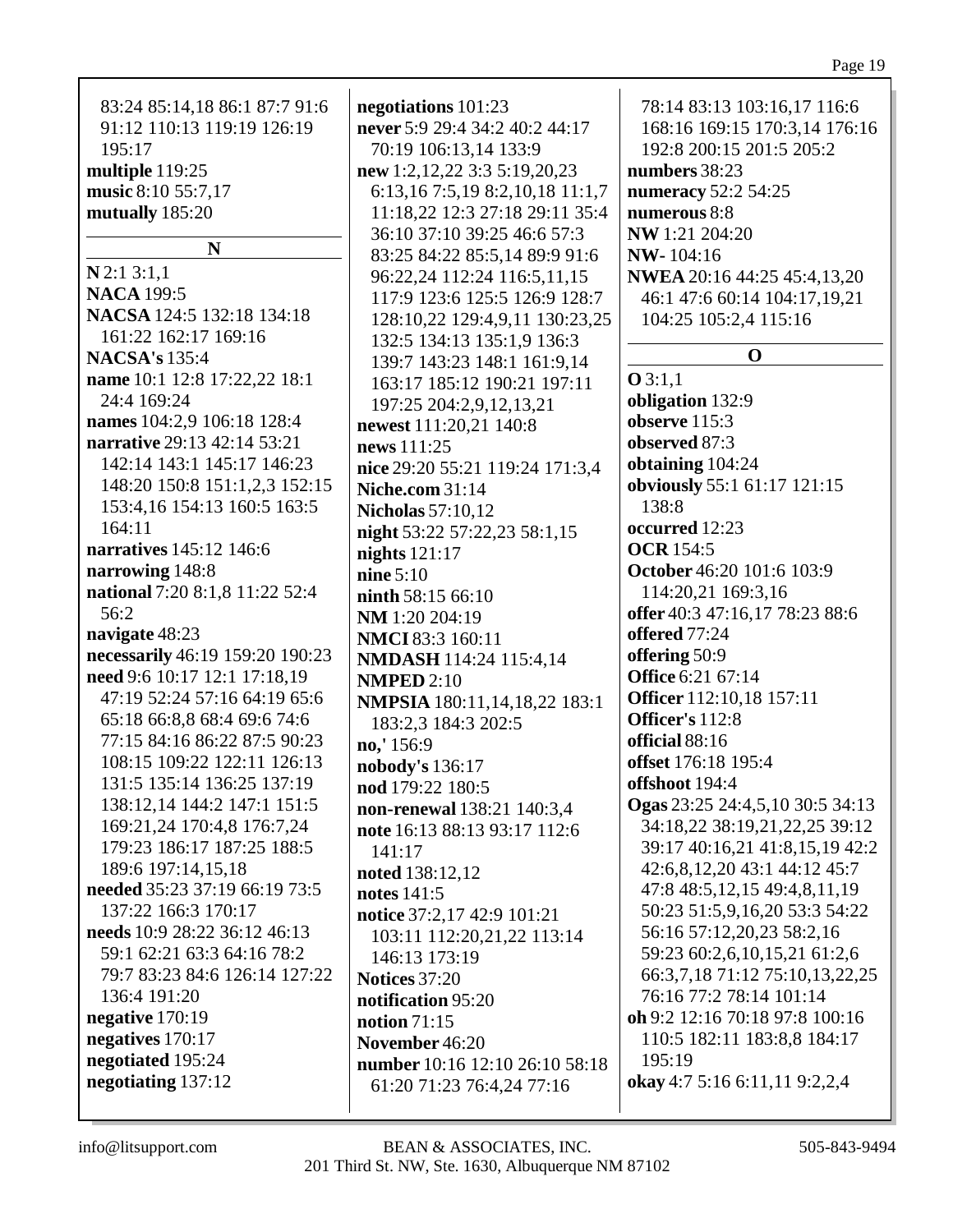| parents 2:9 3:14 7:9 42:4 93:6<br>141:9 152:8 153:13 156:8<br>33:9 58:5 69:7 94:5 107:19,23<br>111:10<br>130:17 131:1,15 134:11 148:14<br>158:25 199:20 | 12:19,20,20 34:24 38:5 41:18<br>42:11 56:15 59:13 60:5 66:25<br>67:9 83:16 84:15 90:11,12<br>91:10 92:8 93:3 94:8 98:5,7<br>101:12 103:15 106:16 110:5<br>111:1 113:16,17,18,21 115:24<br>117:16 118:15 119:4,9,14,16,17<br>120:11,22 121:24 122:21<br>123:20 145:3 162:1 166:18<br>169:11 176:5,12 177:19 180:1,2<br>182:7 193:1 194:14 197:5 198:9<br>old 11:6 27:19 33:14 35:17 84:17<br>123:6 130:23 137:3,6 156:6,7<br>158:24 161:12,13 165:10,12<br>166:1<br>older 50:10 52:10,17 55:15,15<br>once 46:5 72:3 81:14 115:21<br>121:16 153:5 174:22 185:2<br>one-year 173:19<br>ones 16:20 44:22 46:24 59:8<br>133:6<br>ongoing 77:11 89:25<br>open 92:12 93:9 94:6,6 116:13<br>155:19 176:8<br>opening 91:4<br>operational 152:18 191:14<br>opinions 137:1 180:4<br>opportunities 186:18<br>opportunity 6:4 10:11 23:15<br>24:16 25:7,9 27:7 47:18 66:9<br>86:7 100:18 112:17 128:23<br>142:1 152:14 156:12,14 157:2<br>164:8 188:21<br>opposed 9:16 15:8 17:12 18:17<br>19:16 86:1 173:25 177:1 202:24<br>opposition 9:18 15:10 17:14<br>18:19<br>opted 54:10 72:25<br>option 118:11<br>options 2:9 3:14 111:10 118:7,10<br>118:16 135:14<br>order 3:2 4:1 28:21 61:19 68:2<br>84:7 153:8<br>orderly 96:7<br>organizational 118:14 140:17 | organizations 7:13<br>organized 72:15 96:7<br>orientation 77:24<br>original 10:7 53:4<br>originally 54:8 55:24 199:8<br>ought 58:23<br>outcomes 143:13 147:17<br>outcry 190:11<br>outdated 35:7,7 36:1 78:18,18<br>outlay 13:1,17,24 14:4 90:16<br>158:7 192:23 195:5<br>outline 117:23 199:25<br>outside 95:11<br>outstanding 116:1 129:22 186:7<br>overall 29:6 38:1 177:17<br>oversee 52:21,22<br>overturning 112:13<br>overview 125:25<br>owe 33:4<br>ownership 103:23<br>${\bf P}$<br>P2:1,13:1<br>p.m 1:10 4:4 81:18,18 203:6<br>packet 26:25 51:17 82:3 91:5<br>packets 20:5<br>page 3:1 13:4 15:17,19 16:24<br>17:2 21:14 51:18 79:25 82:3<br>112:4 114:4 124:9,11 138:7,9<br>138:11,13 139:13 141:19<br>142:10 145:10,11 146:8 147:19<br>147:25 148:2 149:5,12 151:12<br>152:6 154:3,23 156:12 158:22<br>158:24 160:20 161:2<br>pages 116:17 146:13 148:9 159:1<br>204:10<br>Pahl 185:12<br><b>panel</b> 174:4<br>Panelist 7:25<br>panning 50:8<br>paragraph 139:12 140:5 141:17<br>154:3<br><b>PARCC</b> 25:8 31:8 45:11,17,19<br>46:24 55:2<br>parent 8:3 87:11 106:4 | part 37:23,24 88:14 100:9 105:21<br>109:13 132:4 133:14,23,24<br>137:2,3,7,10,12,15 139:20,20<br>139:21,21,23 140:5,14 141:5,12<br>141:13,16 146:8 149:3 151:6<br>153:1,25 156:11,17 157:12<br>158:12,20 160:1,18,25 161:3,9<br>162:13 172:16 174:8 186:12<br>189:9 191:15 192:24 194:13<br>198:19 202:17 203:2<br>participating 186:21<br>participation 55:4 179:9<br>particular 25:18 44:1 46:19<br>61:21 88:14 89:21,23 90:14<br>particularly 52:16 93:18<br><b>Partly</b> 131:7<br>partnering 174:15<br>partnership 188:20 189:9 196:21<br>parts 139:15 144:3 163:4<br>passed 6:3 48:9 70:11<br>passes 9:19 15:11 17:15 18:20<br>19:18 81:13 168:11<br>passion 8:6 50:2<br>Pathologist 24:11<br>Patricia 2:3 8:13 12:7,8,16,18,21<br>100:22,23 101:13 102:3 104:18<br>105:10,14,20 106:16 107:1,6,15<br>107:20 108:10,18,21 109:3,7,14<br>109:20,25 110:5,9,13,23 111:4<br><b>Patty 12:6</b><br><b>Paul</b> 195:7<br>pay 137:11 162:6 190:22 195:7<br>payments 193:3<br>PDF 102:14,23<br>PEC 2:11 3:4,16,21 6:15 14:20<br>15:12 16:23 18:5,21 43:15 62:3<br>116:6 134:18 161:8 185:23<br>187:18 198:10<br>PEC-chartered 192:6<br>PED 36:23 43:11,16 62:3 73:2<br>121:12 122:7 141:13 164:21<br>170:11 187:12 188:18 205:7<br><b>PED's</b> $62:5,10$<br><b>pending 68:21 96:3</b><br>people 11:15 17:21 24:7 29:25 |
|---------------------------------------------------------------------------------------------------------------------------------------------------------|------------------------------------------------------------------------------------------------------------------------------------------------------------------------------------------------------------------------------------------------------------------------------------------------------------------------------------------------------------------------------------------------------------------------------------------------------------------------------------------------------------------------------------------------------------------------------------------------------------------------------------------------------------------------------------------------------------------------------------------------------------------------------------------------------------------------------------------------------------------------------------------------------------------------------------------------------------------------------------------------------------------------------------------------------------------------------------------------------------------------------------------------------------------------------------------------------------------------------------------------|----------------------------------------------------------------------------------------------------------------------------------------------------------------------------------------------------------------------------------------------------------------------------------------------------------------------------------------------------------------------------------------------------------------------------------------------------------------------------------------------------------------------------------------------------------------------------------------------------------------------------------------------------------------------------------------------------------------------------------------------------------------------------------------------------------------------------------------------------------------------------------------------------------------------------------------------------------------------------------------------------------------------------------------------------------------------------------|-----------------------------------------------------------------------------------------------------------------------------------------------------------------------------------------------------------------------------------------------------------------------------------------------------------------------------------------------------------------------------------------------------------------------------------------------------------------------------------------------------------------------------------------------------------------------------------------------------------------------------------------------------------------------------------------------------------------------------------------------------------------------------------------------------------------------------------------------------------------------------------------------------------------------------------------------------------------------------------------------------------------------------------------------------------------------------------------------------------------------------------------------------------------------------------------------------------------------------------------------------------------------------------------------------------------------|
|---------------------------------------------------------------------------------------------------------------------------------------------------------|------------------------------------------------------------------------------------------------------------------------------------------------------------------------------------------------------------------------------------------------------------------------------------------------------------------------------------------------------------------------------------------------------------------------------------------------------------------------------------------------------------------------------------------------------------------------------------------------------------------------------------------------------------------------------------------------------------------------------------------------------------------------------------------------------------------------------------------------------------------------------------------------------------------------------------------------------------------------------------------------------------------------------------------------------------------------------------------------------------------------------------------------------------------------------------------------------------------------------------------------|----------------------------------------------------------------------------------------------------------------------------------------------------------------------------------------------------------------------------------------------------------------------------------------------------------------------------------------------------------------------------------------------------------------------------------------------------------------------------------------------------------------------------------------------------------------------------------------------------------------------------------------------------------------------------------------------------------------------------------------------------------------------------------------------------------------------------------------------------------------------------------------------------------------------------------------------------------------------------------------------------------------------------------------------------------------------------------|-----------------------------------------------------------------------------------------------------------------------------------------------------------------------------------------------------------------------------------------------------------------------------------------------------------------------------------------------------------------------------------------------------------------------------------------------------------------------------------------------------------------------------------------------------------------------------------------------------------------------------------------------------------------------------------------------------------------------------------------------------------------------------------------------------------------------------------------------------------------------------------------------------------------------------------------------------------------------------------------------------------------------------------------------------------------------------------------------------------------------------------------------------------------------------------------------------------------------------------------------------------------------------------------------------------------------|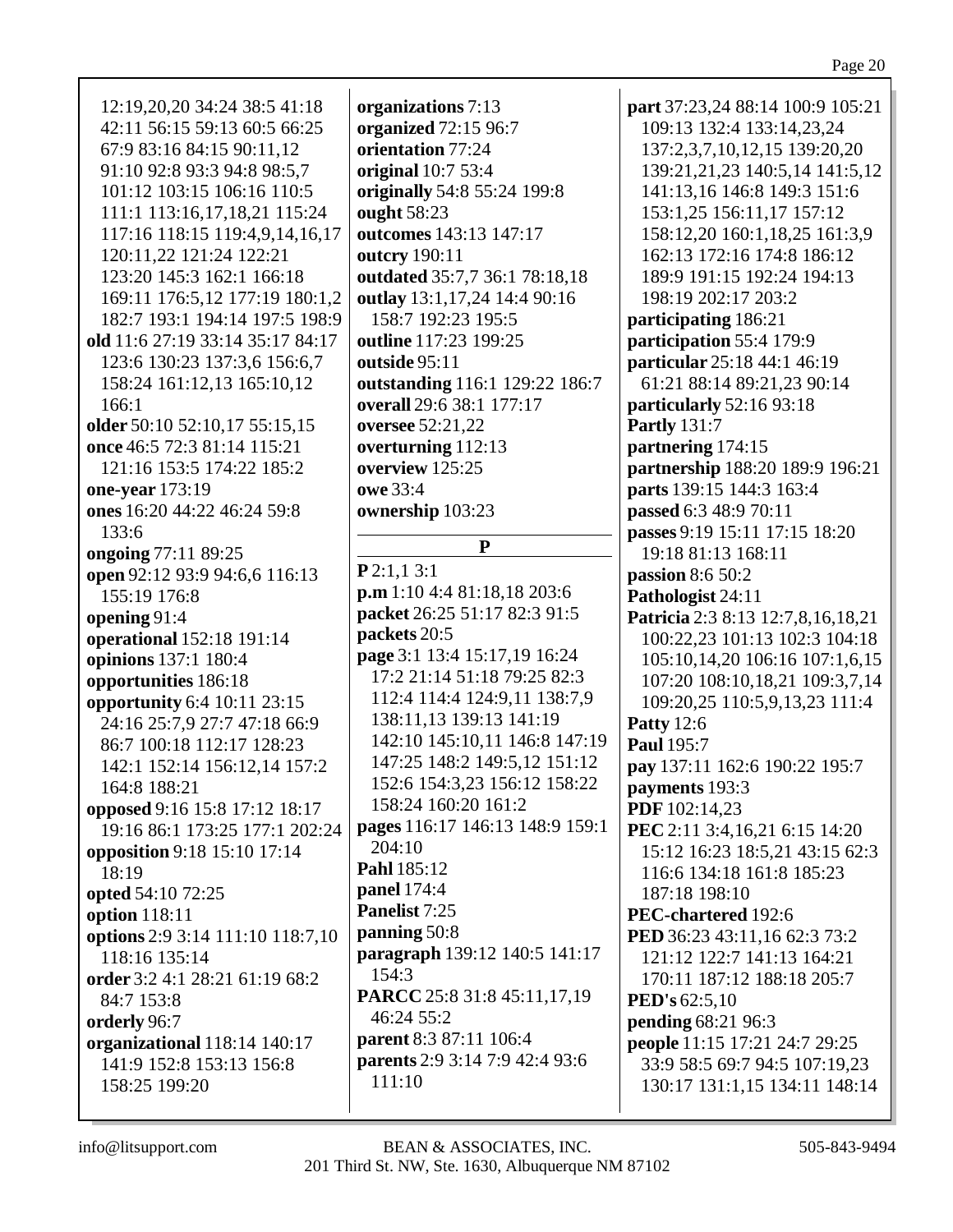| 165:5 166:16 170:20 171:1,3<br>191:24 192:12 197:24 198:16<br>198:24,25 203:1<br>per-pupil 13:20<br>Peralta 2:3 4:15,16 63:10,11<br>64:14 69:11,12 81:3,4 90:12<br>91:10,16 92:1,23 93:1,19 95:16<br>97:21 98:8,9 164:19 165:17,19<br>165:23 167:20,21 172:11,16,17<br>172:20 175:18 177:5,12,23<br>178:4,25 186:20 190:1 192:25<br>194:7,24 199:12<br>perceive 50:24,25 59:10<br>percent 13:6 35:11 49:14 78:15<br>157:18 158:11 172:7 173:4<br>178:3,22,22 190:14,15 191:10<br>191:11 193:2,6 194:20<br>percentage 21:21,24,25 22:1<br>49:9<br>percentile 60:18,24 61:1,1<br>perception 130:1,2<br>perceptions 134:10<br><b>perfect</b> 92:6,10<br>perfectly 37:21<br>performance 3:12 21:1,22 26:2,4<br>51:24 61:16 63:2 82:19 97:1<br>117:4,24 124:25 125:5 129:1<br>132:5, 16, 19, 22 133: 20 135: 3<br>140:9,12,16 145:19 146:11<br>147:3,7 149:4 150:21,24 151:9<br>153:13,19 156:5 164:7<br>performed 8:6<br>performing 7:23 21:20<br>periods $47:10$<br>permanent 181:25<br>permission 41:23 106:3<br><b>permit</b> 90:22,23 91:1<br>permits 92:3 | <b>Peter 195:7</b><br><b>petition</b> 159:7,22<br>petitions 139:21 158:21 159:4,9<br>159:19<br>ph 183:13<br>phase 53:7<br>phases 91:19<br>phasing 53:6<br>phone 100:16 107:23 186:21<br>194:25<br>photos 189:16<br><b>phrase</b> 120:17 172:4<br>pick 107:23<br>picture 88:12 160:8 176:25<br>187:22<br>piece 27:17 111:25 137:11,25,25<br>150:20 151:12<br>pieces 185:25<br>pile 159:24<br><b>piling 34:21</b><br>piqued 104:12<br>place 46:2,9 85:21 92:19 97:19<br>116:3 117:5 156:25 159:2<br>183:13<br>placed $61:14$<br>places 178:9<br>placing 61:19<br>plan 22:5,9,15,20 28:2 30:9 33:6<br>34:17 37:2 38:12 41:2,5 53:6<br>57:1 63:4,5,23 71:9,14 72:8<br>74:2,12 79:16 88:12 90:23<br>99:18 100:9 101:4 103:1 108:14<br>114:7,21,23 115:5,9,13 160:6<br>165:9<br>planned 3:12 30:22 100:7 201:19<br>planning 56:20,20 77:5 86:14<br>114:24 115:14 161:5 188:13<br>189:6 | Pledge 3:2 5:18,19,22<br>plenty 69:2<br>plus 55:4<br>Pogna 3:4 5:25 6:13 7:5,7 8:6,11<br>8:20<br>Pogna's 6:9,12<br>point 10:13 21:21 44:21 49:23<br>50:23 61:12 64:14 68:19 78:19<br>84:14 86:8,24 89:13 90:10<br>108:16 119:20 130:9 131:12<br>137:8 159:6 168:25 172:19<br>175:16 179:13 181:20<br>points 21:24,25 22:1 58:25 66:15<br>95:1<br>policies 132:17,23<br>poor 145:19<br>population 78:11<br>portables 29:19 90:3<br>portion 48:20 82:3<br>position 129:13 174:12 181:22<br>185:17<br>positions 116:12 183:16<br>positive 31:3 175:2<br>positives 170:16<br>possession 102:7<br>possibility 13:6 172:7 173:20<br>176:17 194:19<br>possible 3:8,11,15,16,17 10:3<br>19:19 92:2 93:16 99:12 113:9<br>120:6 123:22 173:16 179:20<br>197:13<br>possibly 14:3 63:20,22 172:14<br>postpone 14:6<br>potentially 105:24<br>Poulos 2:9 16:7,18,21 19:5,24<br>20:3 24:23 38:4 42:14 43:3<br>67:17,20,24 68:7 71:2 81:25<br>83:21 99:14 100:12 101:25 |
|------------------------------------------------------------------------------------------------------------------------------------------------------------------------------------------------------------------------------------------------------------------------------------------------------------------------------------------------------------------------------------------------------------------------------------------------------------------------------------------------------------------------------------------------------------------------------------------------------------------------------------------------------------------------------------------------------------------------------------------------------------------------------------------------------------------------------------------------------------------------------------------------------------------------------------------------------------------------------------------------------------------------------------------------------------|----------------------------------------------------------------------------------------------------------------------------------------------------------------------------------------------------------------------------------------------------------------------------------------------------------------------------------------------------------------------------------------------------------------------------------------------------------------------------------------------------------------------------------------------------------------------------------------------------------------------------------------------------------------------------------------------------------------------------------------------------------------------------------------------------------------------------------------------------------------------------------|---------------------------------------------------------------------------------------------------------------------------------------------------------------------------------------------------------------------------------------------------------------------------------------------------------------------------------------------------------------------------------------------------------------------------------------------------------------------------------------------------------------------------------------------------------------------------------------------------------------------------------------------------------------------------------------------------------------------------------------------------------------------------------------------------------------------------------------------------------------------------------------------------------------------------------------------------------|
|                                                                                                                                                                                                                                                                                                                                                                                                                                                                                                                                                                                                                                                                                                                                                                                                                                                                                                                                                                                                                                                            |                                                                                                                                                                                                                                                                                                                                                                                                                                                                                                                                                                                                                                                                                                                                                                                                                                                                                  |                                                                                                                                                                                                                                                                                                                                                                                                                                                                                                                                                                                                                                                                                                                                                                                                                                                                                                                                                         |
| person 9:23 10:20 12:5 35:18                                                                                                                                                                                                                                                                                                                                                                                                                                                                                                                                                                                                                                                                                                                                                                                                                                                                                                                                                                                                                               | plans 54:18 77:11 79:14 83:3,10                                                                                                                                                                                                                                                                                                                                                                                                                                                                                                                                                                                                                                                                                                                                                                                                                                                  | 102:1,4 106:23 111:13,18 113:8                                                                                                                                                                                                                                                                                                                                                                                                                                                                                                                                                                                                                                                                                                                                                                                                                                                                                                                          |
| 46:11 170:18 180:13 181:16,17<br>193:5                                                                                                                                                                                                                                                                                                                                                                                                                                                                                                                                                                                                                                                                                                                                                                                                                                                                                                                                                                                                                     | 83:25 90:19 91:2 95:21 160:6<br>platform 189:1                                                                                                                                                                                                                                                                                                                                                                                                                                                                                                                                                                                                                                                                                                                                                                                                                                   | 113:16,21,24 114:4 115:25<br>117:19,24 118:1,3,16,23 119:1                                                                                                                                                                                                                                                                                                                                                                                                                                                                                                                                                                                                                                                                                                                                                                                                                                                                                              |
| personal 106:13<br>personalized 104:16,25                                                                                                                                                                                                                                                                                                                                                                                                                                                                                                                                                                                                                                                                                                                                                                                                                                                                                                                                                                                                                  | play 26:17 166:10 173:21<br>played 8:22 9:3                                                                                                                                                                                                                                                                                                                                                                                                                                                                                                                                                                                                                                                                                                                                                                                                                                      | 119:5, 15 120:9, 12, 23 121: 22, 25<br>122:9,25 123:24 126:5,25                                                                                                                                                                                                                                                                                                                                                                                                                                                                                                                                                                                                                                                                                                                                                                                                                                                                                         |
| personally 93:1 127:12 154:8                                                                                                                                                                                                                                                                                                                                                                                                                                                                                                                                                                                                                                                                                                                                                                                                                                                                                                                                                                                                                               | player $13:23$                                                                                                                                                                                                                                                                                                                                                                                                                                                                                                                                                                                                                                                                                                                                                                                                                                                                   | 131:22 138:4 144:4,11 145:3,8                                                                                                                                                                                                                                                                                                                                                                                                                                                                                                                                                                                                                                                                                                                                                                                                                                                                                                                           |
| <b>perspective</b> 63:13 106:12 125:9                                                                                                                                                                                                                                                                                                                                                                                                                                                                                                                                                                                                                                                                                                                                                                                                                                                                                                                                                                                                                      | plays 55:19                                                                                                                                                                                                                                                                                                                                                                                                                                                                                                                                                                                                                                                                                                                                                                                                                                                                      | 148:12,16 158:17,20 159:19                                                                                                                                                                                                                                                                                                                                                                                                                                                                                                                                                                                                                                                                                                                                                                                                                                                                                                                              |
| 197:23                                                                                                                                                                                                                                                                                                                                                                                                                                                                                                                                                                                                                                                                                                                                                                                                                                                                                                                                                                                                                                                     | please 8:24 17:25 24:3 110:23                                                                                                                                                                                                                                                                                                                                                                                                                                                                                                                                                                                                                                                                                                                                                                                                                                                    | 162:15,23 163:11 168:14 169:4                                                                                                                                                                                                                                                                                                                                                                                                                                                                                                                                                                                                                                                                                                                                                                                                                                                                                                                           |
| pertaining 178:7                                                                                                                                                                                                                                                                                                                                                                                                                                                                                                                                                                                                                                                                                                                                                                                                                                                                                                                                                                                                                                           | 123:17 179:10                                                                                                                                                                                                                                                                                                                                                                                                                                                                                                                                                                                                                                                                                                                                                                                                                                                                    | 169:7 170:25 192:15 196:13,16                                                                                                                                                                                                                                                                                                                                                                                                                                                                                                                                                                                                                                                                                                                                                                                                                                                                                                                           |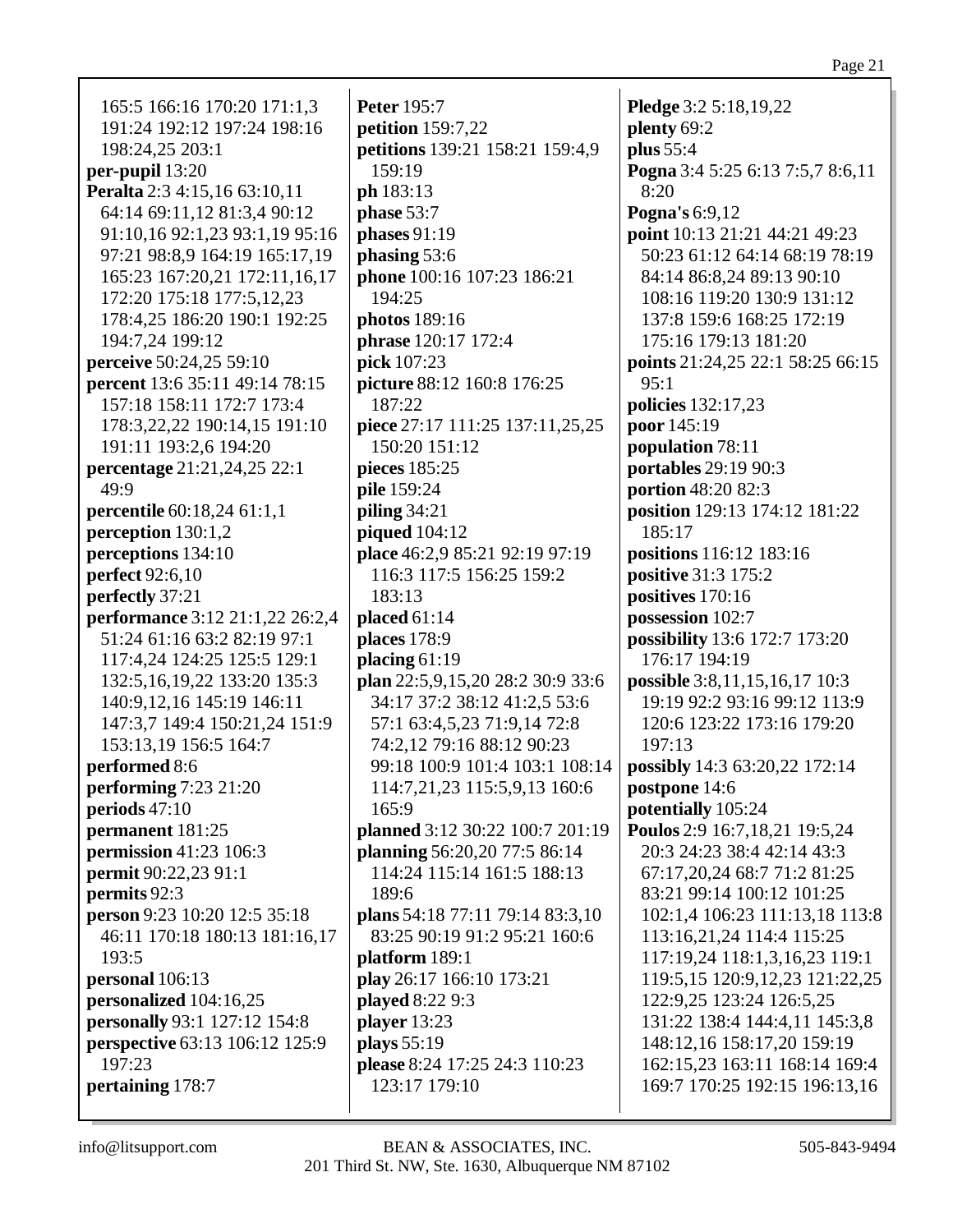197:1,5,17,20 198:2,6 **Poulos'** 73:8 **powers** 93:24,25 **practice** 153:21 **pre-fill** 157:18 **pre-K** 28:16 30:9 39:8 53:5,17,20 53:23 72:3,22 **pre-K-through-2** 53:15 **precedent** 95:3 **prefer** 126:3 **preliminary** 117:22 **preparation** 47:11 55:3 **preparations** 76:25 **prepare** 47:5 **prepared** 44:2 187:25 **present** 4:9,13,22 5:3,12 9:3 134:23 136:6 174:23 201:4,5,10 **presentation** 8:21 84:3 94:25 101:2 **presentations** 186:12 **presented** 7:4 20:5 80:4 96:17 102:14 103:19 105:4 128:8 **presenters** 170:21 **presenting** 129:23 **President** 7:22 8:9 24:9 **presidents** 175:22 **pressure** 10:25 **pretty** 24:20 39:21 51:25,25 68:24 78:1 104:14 118:19 141:21 188:7 **previous** 11:1 54:11 74:10 91:17 172:25 **pride** 40:4 **principal** 24:5 115:7 **printed** 107:10,18 **printed-out** 107:16 **prior** 37:17,20 96:1 104:9 107:7 112:23 145:9 160:3 **prioritization** 61:23 **prioritize** 23:4 62:3 **prioritized** 156:21 **Priority** 115:1,3 **private** 191:18 **pro** 70:14 **proactive** 96:7 **probably** 11:5 14:10 19:1 27:17 35:5 41:10,16,20 47:19 48:7

49:13 50:25 61:6,9 93:8 104:5 110:25 116:9 165:18 169:3,4 170:4 171:22 172:24 188:7 197:9 **problem** 32:10 33:17,17 38:11 105:22 107:24 108:11 130:15 130:16 133:14 **problematic** 200:2 **problems** 33:20 36:14,25 **procedures** 113:20 132:17,24 **proceedings** 1:9 203:6 204:11 205:3 **proceeds** 94:5 **process** 25:17 54:1,2 76:1 96:21 104:23 109:21 111:24 119:3,23 125:18 134:12 135:8 143:7 160:18 195:11 **processed** 122:12 **processes** 62:4 63:6 139:3 161:11 **professional** 1:21 3:12 100:8,18 101:5 114:23 115:12,13 **proficiency** 21:5,23 **proficient** 49:18 60:12,13,16 **program** 20:17 26:16 28:16,18 28:25 29:20 30:17,18 37:5 52:5 52:11,13 55:19 56:4 57:21 58:1 64:17,20 71:1,5,16,22 72:11,15 72:18,23 73:10,22 76:3,7,9,23 80:6 152:19 **programming** 54:19 **programs** 55:11,16,17 64:19 71:17 72:3 77:19 156:22 157:21 174:19 191:7 **progress** 22:14 26:8 76:2 139:19 141:16 143:2 146:2,2,16,19,21 147:16 150:4,15 **progressing** 27:23 **progression** 136:4 **project** 30:24 97:11 **projected** 41:13 **projector** 7:1 **Promesa** 3:11 99:12,16 100:24 114:5 **promise** 133:9 **prompt** 144:17 148:2 **proposal** 53:4 **proposals** 3:16 119:25

**propose** 187:7 **proposed** 120:14 **proposing** 130:20 **protect** 154:8 **Protocol** 169:1 **proud** 27:24 29:23,23,25 46:23 **prove** 34:5 **proven** 156:22 **provide** 23:19 47:15 55:23 66:9 67:16 103:5 107:17 121:4 131:1 131:2 134:24 140:15 142:8,14 146:15,19,21 151:1,2 152:15 153:3,16 154:7,13 160:4 179:12 190:18 **provided** 26:21 62:25 84:5 102:9 125:16 140:8 142:3 **provider** 122:5,16 **providers** 121:4 **provides** 161:19 **providing** 102:25 117:21 121:12 121:12,14 138:18 148:22 191:7 **PSCOC** 171:15 189:21 191:23 192:24,25 199:8 201:9 **PSFA** 57:4 83:12 90:17 91:22 95:19 96:21 97:12 160:10,17 174:8 187:11 **PSFA's** 83:2 91:2 **public** 1:1,9 3:6,24 4:2 7:5,24 9:20 14:15 23:12 35:9 53:24 58:8 83:1 90:15 106:20 117:3,7 120:15 138:22 142:11 173:2,6 174:6 177:17,20 178:1,5 188:11 190:11,20 191:18 192:2 193:18 204:1,12 205:3,4,4 **publicly** 182:16 **publics** 195:20 **published** 105:25 **pull** 197:9,10 **pulled** 103:22 **purchase** 12:19 171:15,17,18 **purpose** 142:25 **pursue** 71:22 73:2 **pursuing** 100:8 **purview** 75:1 93:25 94:10 95:7 **put** 5:6 10:24 37:14 44:13 46:2 72:25 93:5 97:19 118:7 126:5 132:9 133:4,12 148:10 161:12

Page 22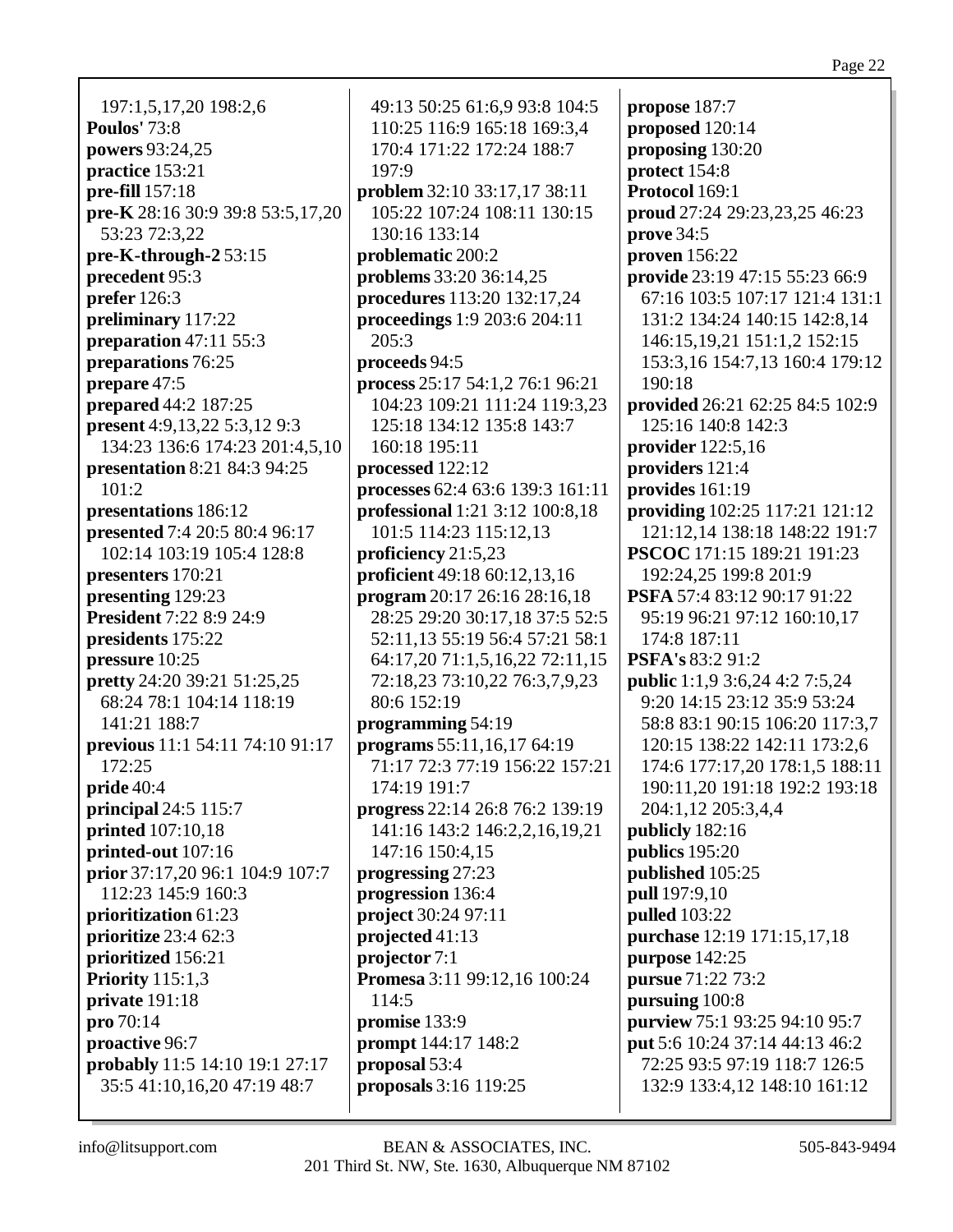| 170:12 172:17 185:11 186:25      | rapidly 33:10                   | reasoning 82:14                         |
|----------------------------------|---------------------------------|-----------------------------------------|
| 187:16,17,19 188:10 189:1        | rate 28:24 31:14                | reasons 46:18 58:6 67:18 71:4           |
| 194:22 195:10 197:3,8            | <b>rated</b> 153:14             | 140:3 173:23                            |
| putting 28:12 127:8              | <b>rates</b> 31:14              | reassuring 129:23                       |
|                                  | rationale 20:9 53:1 68:22       | REC'D 205:10,15,20,25                   |
| $\mathbf Q$                      | raw 101:23 102:10,10            | recall 44:7                             |
| Q1 141:24                        | Ray 15:18                       | <b>RECEIPT 205:1</b>                    |
| Q3 141:25                        | re-39:24                        | receive 16:8 22:5 23:16 43:23           |
| qualify 65:12 106:2              | re-entering 198:3               | 82:15,23 102:11 112:22                  |
| quality 170:20 171:8 189:12      | reach 109:11,17 113:12 117:8    | received 23:6 42:19 82:19 83:5          |
| qualms 107:22                    | reached 43:5,11 114:17 174:7    | 83:22 99:21,23 105:18 113:18            |
| quarter 179:2                    | reaction 135:18                 | 116:15 124:1 144:14 149:19              |
| quarters 179:2                   | read 6:23 25:14 53:22 72:20     | 150:22 154:5 181:24 182:21              |
| quartile 58:25 87:6 88:15 144:7  | 100:11,15,16 116:19 131:15,25   | receptive 28:22                         |
| <b>Queen 7:16</b>                | 181:14                          | <b>Recess 81:18</b>                     |
| question 15:15 16:1 29:7 35:14   | reading 21:7,16 40:9 52:3,5,10  | recipient 103:16 104:1,7                |
| 37:8 38:23 41:24 44:24 54:18     | 56:4 60:25 76:10                | Recognition 6:22 7:3                    |
| 54:23 56:6 65:2,14 69:2 85:24    | ready 30:15 42:3 43:13 56:19,21 | recognize 109:12 135:12,12              |
| 87:2 88:25 97:15 108:7,13        | 56:22 66:25 67:11 76:19 83:19   | 201:18                                  |
| 117:17 122:3 123:14 137:25       | 96:12 98:5 108:15 130:19        | recognized 171:5 185:4                  |
| 144:11 192:21 193:18 200:25      | 134:12 169:1                    | recommend 43:25 71:21 116:18            |
| questionable 26:7                | Reagan's 7:22                   | 124:17                                  |
| questions 14:5 31:24 71:13 76:19 | real 19:3 44:17 129:16          | recommendation 13:19 30:3               |
| 79:19 83:19 84:2,9,17,19,20,23   | reality $163:10$                | 43:16 44:4 53:16 82:5 112:10            |
| 85:4 92:24 110:22 123:10         | realize 33:13 153:6             | 112:17 187:18                           |
| 169:22 170:22 177:7 189:8,15     | really 26:2,16 27:5 31:18 32:18 | recommendations 43:21 124:4             |
| quick 19:3 36:23 50:18 73:15     | 34:3 38:6,18 45:4,14 50:8       | 124:10,15 125:19,22 126:2               |
| 88:24 133:12 161:17              | 55:17,21 59:4,5 61:4 62:19      | 138:20,22                               |
| quicker 112:2                    | 65:25 78:1 86:3,5 88:11,14      | recommended 82:21 112:12                |
| quickly 6:5 122:13 134:7 161:16  | 94:25 116:3,10 118:6,10 125:7   | 124:7,16 125:21 132:18                  |
| 177:7 182:19,20 188:2,7          | 125:22 127:19 128:24 134:13     | recommending 23:13 71:5                 |
| quietly 195:16                   | 136:7,8,20,22 137:4,11 139:9    |                                         |
| Quintana 181:12                  |                                 | 112:13 124:18 127:6,15 173:11           |
| quite 100:1                      | 139:13,25 140:25 141:7 142:19   | 197:2,7,7                               |
| quorum 5:7,9,12,13,13,15         | 143:7 144:23 146:3,5,22 149:3   | record 6:23 24:3 25:14 26:6 28:7        |
| 181:16                           | 149:8,18 150:10 151:25 152:2    | 68:8,13 75:6 93:13 123:17               |
| quote 150:3                      | 152:11 154:1,17,19,20,22 155:6  | 132:14 167:4 185:11                     |
|                                  | 156:6.9 157:1.19 158:10 159:5   | Records 2:10                            |
| $\mathbf R$                      | 159:6 161:16,25 162:4,12,17,19  | recruiting 79:2                         |
| R2:1,43:1                        | 166:11,24 176:25 177:2 179:23   | recruitment 115:5                       |
| radars 120:14                    | 185:7,20 187:8,20 188:1,17,18   | redact 105:15 106:9,18 107:13           |
| <b>radio</b> 176:1               | 197:23 198:1,21 199:1 201:13    | 107:21                                  |
| raise 28:24 46:14                | 201:13                          | redacted 99:25 107:8 154:8              |
| raised 93:14,18 103:24 172:1     | reason 23:8,12 35:22 58:6 63:25 | <b>reduction</b> 14:6 172:8 173:4,13,20 |
| ramifications 75:13              | 64:6 67:8 76:11 79:10 86:24     | 179:11 193:2                            |
| ran 35:18                        | 96:8 132:15                     | redundancy 148:18                       |
| ranges $191:6$                   | reasonable 133:18               | redundant 141:21 142:2                  |
|                                  | reasonably 108:17 168:20        | reference 19:2 124:3                    |
|                                  |                                 |                                         |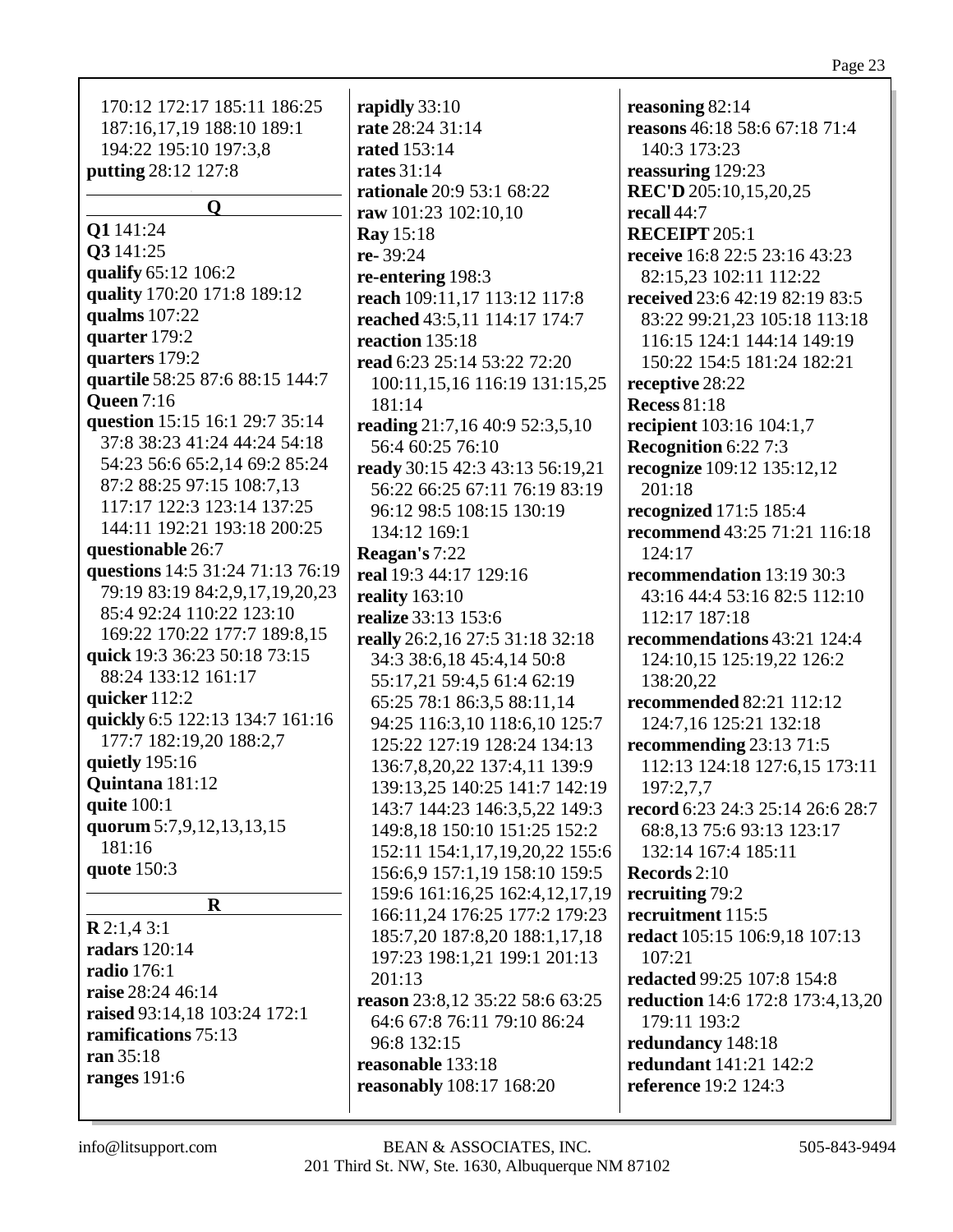**references** 16:15 17:2 **referred** 77:13 171:19,20 **reflect** 87:19 123:18 156:4 **reflected** 62:5 **reflecting** 59:5,6 134:5 147:3 157:19 **reflection** 156:10 **reflects** 11:23 25:2 **Reform** 7:25 **regain** 151:21 **regard** 32:15 **regarding** 3:11 43:19 61:15 75:15 100:7 120:15 146:17,19 **regards** 17:3 114:5,13 117:17 **regs** 131:11,11 **regular** 65:12 77:12 162:7 **regulation** 62:5 **regulations** 120:14 **rehash** 84:20,24 **reimbursement** 13:1,7 14:7 173:4 191:12 193:16 194:18 **reimbursements** 13:8 171:19 **related** 52:13 75:16 115:18 154:9 **relationship** 48:18 196:21 **Release** 171:15,17,22,23 **relied** 23:1 **rely** 27:19 172:11 **remain** 50:11 97:22 **remaining** 87:5 **remarks** 199:17 **remedial** 49:3 65:13 **remediation** 47:12 **remediations** 164:10 **remember** 15:23 77:7 78:11 104:7 122:6 164:20,21 165:21  $176.9$ **remind** 95:12 **reminded** 165:12 **removed** 160:20 161:2 **renew** 163:25 164:3 **renewal** 3:18 10:3,12 28:11 53:10 54:13 85:17 112:11,14 120:7 123:22 124:5,11,21,23,25 125:2 125:4,10,17 127:20,21 132:20 136:1 137:23 138:19,20,21 139:7,8 143:7 145:21 159:11 160:21,21 162:10 164:17 167:7

196:16 **renewals** 11:24 160:24 **renewing** 135:7 **repeated** 69:7 **repetitive** 146:15 147:21 **replacement** 182:17 **report** 3:12,14,20 11:4 14:2 77:5 77:7 82:5 99:16 103:9 104:25 105:8 111:9 112:8,18 114:23 115:7,11,14 116:13 117:1 121:7 139:16,19 140:6,8,11,15 141:6 141:13,16,19 145:4 146:17 147:6,24 148:1 149:8 152:21 157:8,16 169:11 187:8,20 **REPORTED** 1:20 **Reporter** 16:4,6 79:23 204:9 **REPORTER'S** 3:23 204:7 **reporting** 1:21 88:16 114:8,11,15 115:10,17 147:21 149:9 150:4 158:24 **reports** 104:16 **represent** 12:10 **representation** 129:15 **representative** 13:21 **represented** 102:5 **representing** 130:4 **represents** 87:10 128:16 **Republican** 8:9 **request** 20:7,10,19,21 23:13 24:21 26:20 41:23 44:14 64:24 67:3 70:23 80:3 81:20 82:14 89:6 90:14 96:17 161:7,11 169:1 **requested** 42:17,20 111:2 124:2 160:22 **requesting** 82:11 99:21 **requests** 20:6 23:9 139:23 161:6 161:14 163:15 **require** 50:20 62:3 **required** 49:15 68:2 115:18 139:15 149:16 154:14,15 155:5 155:16,20 157:6 158:14 159:20 **requirement** 116:5 150:3,8 198:7 **requirements** 140:2,13 155:3,11 160:13 161:1,7 **requires** 23:3 133:2 **requiring** 61:24

**research-based** 65:19 164:10 **reservation** 176:7 **reserves** 176:19 **reside** 87:10 **resolution** 87:5 **resolved** 154:12 **resources** 23:4 61:24 62:4,11 156:21 **respect** 62:11,22 66:9 184:18 **respectfully** 10:8 191:23 **respects** 25:12 **respond** 66:3 87:21 109:18 120:17 157:24 162:2,3 163:5 **responded** 16:1 **response** 9:17 15:9 17:13 18:18 19:17 31:19 42:13,19 95:18 102:11,25 125:12 140:16 144:17 161:21 183:5 202:25 **responses** 125:17 162:20 **responsibilities** 140:18 152:9 154:24 **responsibility** 91:3 **responsive** 107:24 **rest** 30:24 53:12 143:7 165:25 168:15 **restart** 116:10 **result** 22:8 176:22 **resulted** 21:19 149:23 154:12 **resulting** 145:23 **results** 31:15 **rethink** 53:14 **retired** 129:7 **retiring** 185:15,16 **return** 20:15 **returning** 30:6 **revenue** 175:4 **reverse** 16:17,19 **review** 83:2 112:17 145:20 **reviewed** 44:15 **reviewer** 166:11 **revise** 118:11 **revised** 115:6 120:23 125:6 167:6 167:7 **revising** 117:3 124:18 **revisions** 124:8 **revocation** 200:8 201:1,9 **Revoke** 112:21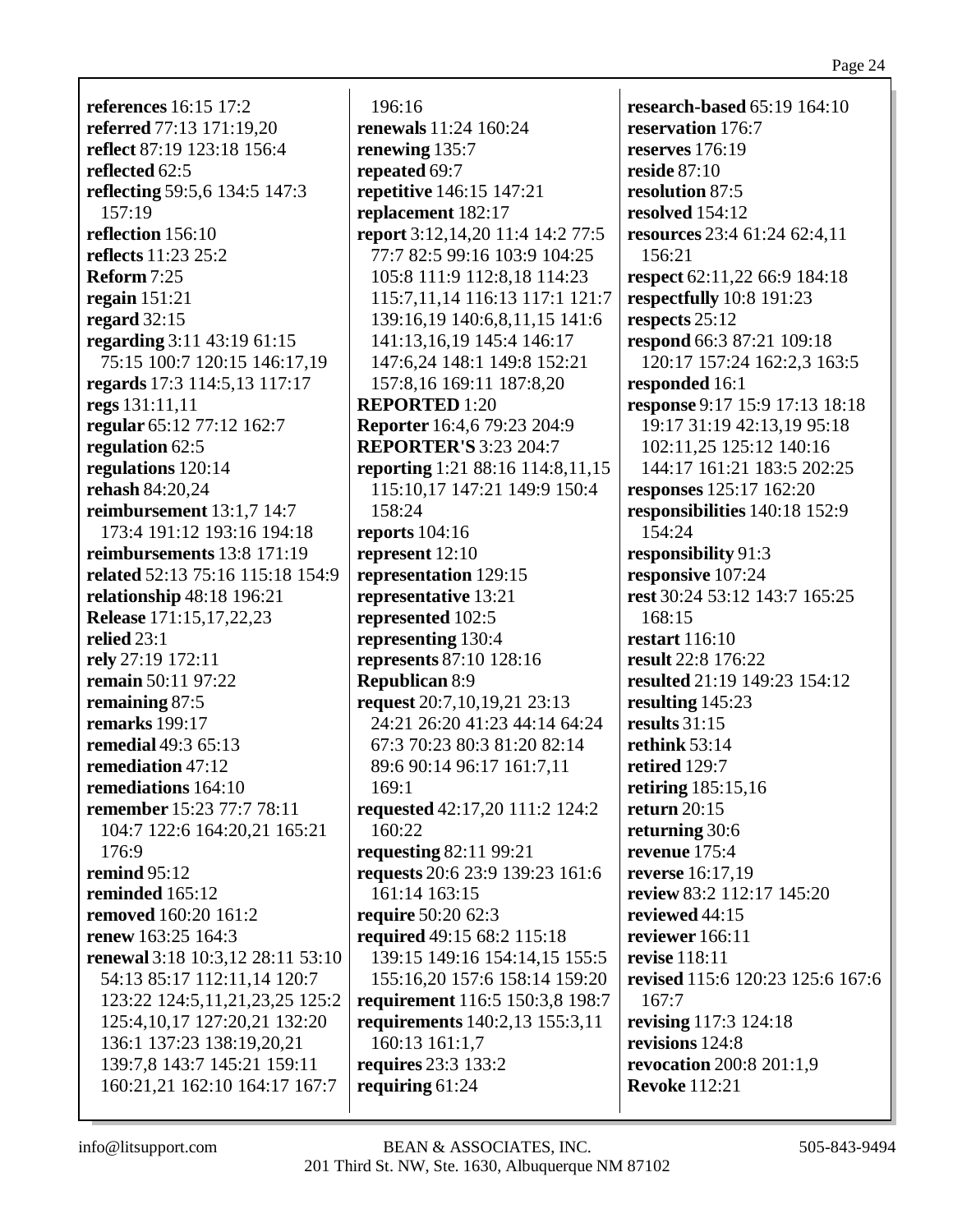| <b>RFP</b> 3:16                                                   |              |
|-------------------------------------------------------------------|--------------|
| rid 133:15 186:3                                                  |              |
| right 5:6,8,17,21 16:2 24:2 25:11                                 | S            |
| 33:8 38:10 39:12 46:11 47:6                                       | S.           |
| 49:14 64:21 75:7 76:12 79:22                                      | $S^{\prime}$ |
| 83:8 84:8 85:23 89:14 90:2,11                                     | S.           |
| 91:18 97:20 103:2 105:10,16,16                                    | S            |
| 106:21 110:20 111:16 117:25                                       | $S^{\prime}$ |
| 118:23 119:14 122:21 123:4                                        | S            |
| 126:18 137:24 144:5 145:13,18                                     |              |
| 146:15 149:9 154:21 159:8,18                                      | S            |
| 159:22 164:4,5 165:6,15,15                                        | S.           |
| 169:21 172:4 174:25 177:17                                        | S            |
| 178:11 183:11 196:7 197:22                                        | $S^{\prime}$ |
| 198:7,9                                                           | S.           |
| <b>Rita</b> 24:14 48:3 49:12,13                                   |              |
| <b>RMR</b> 204:8                                                  | S.           |
| <b>RMR-CRR</b> 1:20 204:19                                        |              |
| road 33:16 88:10 186:15                                           |              |
| <b>Robertson</b> 16:11,16 17:3                                    |              |
| Robinson 16:10,14,16,18 17:4                                      | S.           |
| robotics 52:12 55:7,16                                            |              |
| robust 153:4 169:14                                               |              |
| role 6:18 52:19                                                   |              |
|                                                                   |              |
|                                                                   |              |
| <b>Roll</b> 3:2                                                   | S١           |
| roll-call 4:6                                                     | S(           |
| <b>Romero</b> 36:22                                               | S(           |
| room 31:5,5 56:21 89:20                                           | S(           |
| rooms $40:24$                                                     |              |
| rosary 8:22                                                       |              |
| rotating $121:18$                                                 |              |
| roughly $60:9,10$                                                 |              |
| round 108:22                                                      |              |
| row 82:8                                                          |              |
| <b>Roybal 83:10,14</b>                                            |              |
| <b>Ruidoso</b> 184:2,8                                            |              |
| Ruiz 2:6 5:2,3,20 9:10,11 14:25<br>15:2 17:8,9 67:7 70:8,9 81:6,7 |              |
| 99:5,6 123:13,16 126:4 138:2                                      |              |
| 162:11 167:9 168:4,5 180:20,21                                    |              |
| 181:23,25 182:7 183:25 184:3                                      |              |
| 184:22 198:11,12 202:20                                           |              |
| rule 120:18,18 122:23                                             |              |
| rules 68:1 120:23 121:10                                          |              |
| ruling $53:20$                                                    |              |
| run $77:2079:11$                                                  |              |
| running $72:5$                                                    |              |

**S S** 2:1 3:1 **sake** 85:6,7 **salary** 158:1 **sale** 183:17 **Salute** 3:3 5:18,22 **sang** 8:8 **Santa** 118:25 121:18 184:15 199:10 200:10 **SAT** 79:11 **satisfied** 62:10 **Saturday** 121:17,22,22 **save** 143:18 **saw** 25:1 43:6 142:22 181:13 185:3 **saying** 27:6,15 45:16 74:22,23 84:16 92:15 98:4 130:19 135:2 144:13 155:6 176:14 177:1 190:13,19 202:7 **says** 15:21 62:2 67:7 83:10 85:13 96:2,2 104:20 114:21 121:2 122:9 142:11 149:18 153:2 157:5 161:6,25 164:11 171:15 179:19 **schedule** 48:24 114:17 200:3 **scheduled** 113:3 114:25 **scholarships** 26:9 **school** 3:8,9,12,14,18 7:25 10:3 10:12 11:23 19:20,22 20:6,8,9 20:11,12,12,16 21:5,9,12,17 22:2,4,14,23 23:2,3,5,16,19,20 24:6,15 25:13,25 26:3,4,5,8,12 26:22 27:7,8,13,20 28:19,19 29:15,17 30:12,20 31:6,9,9,11 32:4,9,14,16,23 33:2,7,15 34:7 35:2,3 38:25 39:1,7,8 40:1,10 40:11,12 42:3,22 43:5,14,20,23 45:1,2 48:6,24 52:19,21,23 54:7 54:10 57:10 58:15 59:23 61:18 61:21,24 62:3,6,11,14,20 64:4 65:20,21,21 66:13 67:4,5,5 68:13 70:23 71:6 73:18 80:4 82:19 83:11 84:7,17 85:10,10 86:1,1 90:15 92:11,16,19 94:3 95:1 96:25 99:18,22 100:7 101:5,19 103:10,12 104:23,24 106:17 111:10 112:21,24 115:3

115:13 117:9 120:7 123:22 125:20 128:22 129:5 130:5 131:19,20 139:20 140:10 141:19,24 142:6,10,12,17,24 143:9 144:1,8 145:6 148:4 149:16,18 150:21 152:14,14,19 152:20 153:2 154:5,7,12 156:11 156:13,21 157:9,11,19,22 158:16 159:11 161:20 162:1 171:7 173:1 175:6 177:9 178:20 183:14 191:9 193:4,4,7,11,24 193:25 194:7,13 195:17 196:3,6 **school's** 21:1 22:21 62:7,14,19 63:1 80:1 85:7 112:20 139:22 142:16 146:17 151:15 **school-specific** 11:8 23:17 147:5 **school-wide** 55:4 **schooling** 190:22 **schools** 10:16,23,25 11:20 12:10 12:24 13:3,8,15,21 14:9 23:9 25:10,10 31:14,22 33:9 54:11 59:13 62:25 64:19 68:10 83:1 86:6 90:16 95:12 102:12,19 105:23 106:2 107:7 115:1,3 116:1,3,6,15,22,24 117:14 121:1 122:15 123:10 124:20 125:12,23 127:5 128:5,9,9,17 128:18 130:2,14 133:4,6,7,8,10 133:12 134:10,24 135:13 136:10,17 137:19 142:19 143:1 143:16,19 145:13 147:25 148:9 152:1,12 154:3 156:18 157:1 158:10 159:9 161:14 169:13 170:14 171:2,4 172:8,9 173:5,6 173:6,17,19 174:13,17 176:16 177:19,20 178:1,5,10,16,20 179:1 183:19,19,19 184:20 186:9,25 187:10,13 188:2,5 189:2,12,13 190:13,20 191:13 191:16 192:7 193:7 194:9 195:2 197:6 199:5 200:4 **schools'** 121:9 **science** 46:8 **science-based** 52:5 56:3 **sciences** 55:22 **scope** 179:9 199:21 **score** 77:3 160:11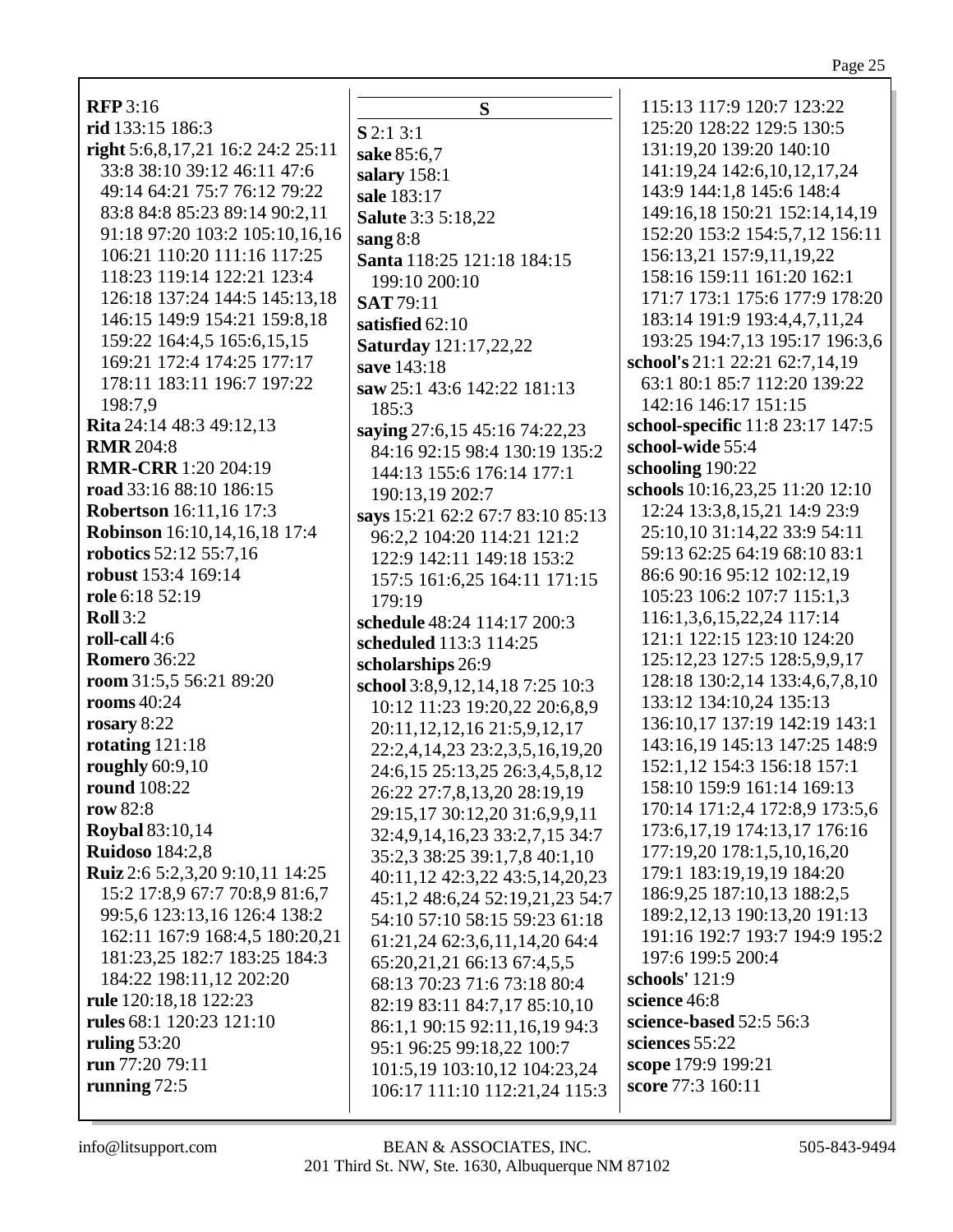| scores 21:17 25:1,8,13 26:22 31:8 | Self-Report 141:6                | show 26:22 32:21 33:21 118:25    |
|-----------------------------------|----------------------------------|----------------------------------|
| 44:25 45:3,5 46:1,12 47:25        | sell 193:8                       | 127:3,5 131:5                    |
| 65:10,11 66:11,15                 | send 82:2 107:20 123:2 183:3     | showed 37:20 64:15 67:10         |
| scoring $49:18$                   | 184:5 186:25                     | showing $20:17$                  |
| <b>Scott 8:14</b>                 | sending 82:2                     | shows 25:11 143:11 145:22        |
| scratch 118:8                     | sense 25:23 50:15 128:6 134:9    | 192:10                           |
| scrutinizing $34:14$ 61:18        | 135:25 195:9                     | siblings $30:16$                 |
| scrutiny 28:10 34:10              | sent 101:23 102:16 104:6 108:23  | side 40:5,25 72:9                |
| seats $5:15$                      | 112:21 123:5 129:16 181:12       | sides 71:20 129:23               |
| second 9:13 12:5 15:4 17:9 18:13  | sentiment 196:3                  | Sigma $7:18$                     |
| 19:12 20:24 25:22 27:4,22 28:6    | separate 45:2 54:9               | <b>Sign-In</b> 3:24,25           |
| 28:14 30:19 39:8 44:24 54:20      | September 31:1 38:18 74:3,13     | signed 9:22 73:23 169:15         |
| 56:9,10,16 58:14 67:6 70:22       | 75:4 89:1 120:3 185:14 189:4     | significant $72:2$ 150:15        |
| 73:7 76:10 80:7,8 97:3,4          | series 121:17                    | <b>Silence 8:23 9:1</b>          |
| 105:18 164:2 167:9 202:21,22      | serious $179:25$                 | similar 24:20 68:10 82:17 115:14 |
| second-graders 20:14 26:1 27:23   | serve 20:13 43:7,8 180:14 182:3  | 117:12                           |
| 30:7 44:23 51:13,13 56:18         | 182:9 185:22                     | simply 94:15 107:20 197:13       |
| seconded 68:22                    | served 23:11 80:5                | sincerity 137:14                 |
| Secretary 2:4 4:17 112:9,16       | service 1:21 6:14 8:5,22 78:21   | singing $8:6$                    |
| 138:13                            | 132:13                           | single 37:15 156:4 157:11 159:23 |
| section 51:19 82:4 141:8 143:18   | services 24:13 72:5 75:16 77:25  | sink 149:1                       |
| 146:9 149:3,6 152:6 158:18        | 158:5,5,6                        | $s$ it 70:22                     |
| sections 140:1 141:7 156:5        | session 14:20 37:11 117:18 169:6 | site 92:7 125:18,24 134:17       |
| see 11:10 20:9,20 21:7,14,23 22:4 | 175:4 177:25 192:9 199:21        | 138:19 143:6 145:20 150:19       |
| 25:8 27:3,8 31:3,21 46:13         | sessions 119:11 124:21 175:7,14  | 152:21,25 153:23 162:5,7,19,20   |
| 50:16 51:2,21 60:19 62:17,21      | 186:8                            | 163:22 165:7                     |
| 65:2,18 66:19 76:11,15 78:10      | set 27:17 33:12 56:22 57:1 79:13 | sites 121:20                     |
| 82:10 86:24 90:18 107:14,19       | 154:17 179:2 199:11 204:15       | sitting 132:7 174:4 177:1        |
| 112:4 113:8 114:4,14 117:22       | seven 87:16,18 88:9 128:9        | situation 65:15 92:11            |
| 125:23,24 126:17 130:21           | seven-item 22:9                  | situations 52:9                  |
| 131:12 132:1 136:11 138:6         | Seven-to-two 81:14               | $\sin 5:14$ 63:24 70:11,14 87:18 |
| 140:20 141:10 142:10 143:5,9      | seventh 25:4 39:18 45:3,9 47:22  | 99:7,8 128:10 139:15 168:9       |
| 143:10,11 145:10,21 149:11,12     | 49:25 58:14 59:5                 | <b>Six-three 70:12,13</b>        |
| 149:15 150:19 152:12,20,24        | seventh-graders 39:21            | six-to-two 168:11                |
| 153:21 160:19 164:1 171:13        | severe 77:21                     | sixth $33:1$ 40:25 57:3          |
| 172:13 173:13 187:14 192:12       | shake 179:22 180:5               | size 79:6 111:24 175:6 193:24    |
| 197:18,23 200:16                  | shame 64:7,8,21                  | 194:1,8,13 195:17                |
| seeing 7:1 14:24 18:8 29:13       | shaped $7:11$                    | skills $47:16$                   |
| 79:19 116:23                      | share 6:4 64:11 106:4,7 119:8    | skip 170:5                       |
| seeking $23:10$                   | 189:2                            | slashing 195:1                   |
| seen 11:5 44:8 66:15 76:8 82:7    | shared 6:12 24:24 83:21          | slightly 21:9,10 78:12           |
| 109:6 110:18 111:8                | sharing 6:17 186:17              | small 82:3 100:11 175:6 177:9,18 |
| selected 129:24                   | sheet 3:24 51:20                 | 193:24,25 194:7,12 195:17        |
| selection 115:5                   | Sheets 3:25                      | 196:6                            |
| self-rate 151:10                  | <b>Shelly</b> 9:24,25 10:1       | SODA 26:16 28:18,25 57:20        |
| self-rated 150:25                 | short 8:21 101:21 156:13 175:4   | 63:14                            |
| self-rating 150:23                | 191:2,24                         | solid 77:10 140:25 164:10        |
|                                   |                                  |                                  |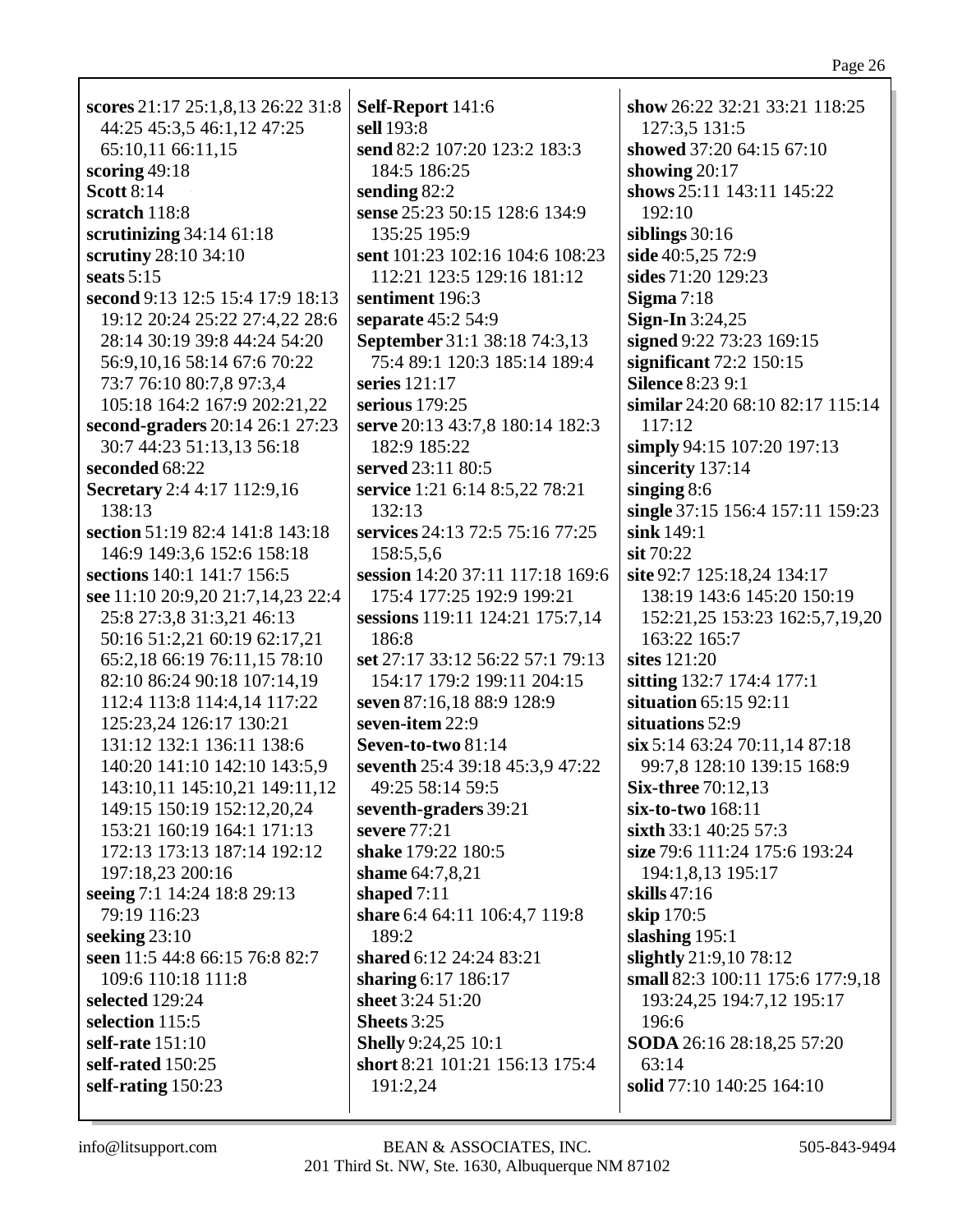**solution** 174:16 **some--** 192:1 **somebody** 88:9 126:16 131:13 184:7 **someplace** 85:18 **somewhat** 151:8 **soon** 91:13 200:7 **sophomores** 48:21 **Sorority** 7:18 **sorry** 20:22 32:19 40:13 41:21,25 70:18 80:2,14 82:4,13 94:11 97:8 102:1 120:9 123:20 128:15 145:11 162:15 179:20 180:23 180:24 181:3,5 185:3,6 192:17 202:9 **sort** 61:15 89:25 101:1,14 163:25 182:24 185:24 **sound** 15:24 **sounds** 143:22 **Southwest** 1:11 **space** 30:22 39:5 86:11 90:1 **spaces/vacancies** 116:7 **span** 64:24 **speak** 14:1 26:7 34:22 108:5 128:12 179:4,6,15 **speaking** 175:15 **special** 22:5,7,9,15 28:2 34:16 35:17,18 36:5,20 37:10 38:13 71:4,9 72:5,5 73:4,15 74:5 75:15 78:4 154:6 **specific** 65:18 145:18,19 148:3 149:18,24 150:18 151:4 152:4 153:20 157:1 161:21 **specifically** 22:16 45:23 71:4 72:15 83:2 90:7 112:7 141:18 142:9 151:17 156:20 158:1 160:2 **specification** 76:12 **specifics** 65:3 **Speech** 24:10 36:13 **speed** 119:11 185:9 **spell** 17:21,25 18:1 **spend** 126:8 168:15 **spending** 132:4 137:14 **spent** 84:25 134:4,4 **spirit** 7:9 **split** 199:9

**spoken** 55:24 **spot** 22:7 120:1 **spreadsheet** 25:11 102:14 **spring** 10:18 12:24 22:6 60:19,20 140:7 **springing** 174:1 **springtime** 45:8 **squeaky** 190:12 **stack** 48:1 **staff** 2:8 18:3 27:24 46:23 138:18 166:14 **staffing** 14:11 56:20 174:19 191:6 **Stafford** 41:3 **stages** 179:1 **stakeholder** 127:23 **stakeholders** 117:8 118:6 **stalled** 63:25 **stand** 63:13 83:19 90:14 92:13 203:4 **standard** 147:12,14 150:25 153:15 **standards** 145:14 **standing** 141:23 146:20 192:13 **standpoint** 24:18 **start** 30:11 32:6 54:1 90:24 92:4 104:4 132:18 149:13 158:23 193:19 **started** 35:2,3 54:20 72:24 112:25 117:8 139:6 193:21,22 **starting** 32:21 45:10 112:4 118:8 124:8,10 185:13 **starts** 141:19 149:6 199:1 **state** 1:2 6:13,14 7:19,21 8:8,18 12:10 13:9 21:20 22:1 33:11 35:24 36:3,4 38:2,10,10 58:7 121:18,20 128:21 131:11 167:7 178:21 180:11 184:14 204:2,9 204:13 **stated** 38:23 61:23 63:19 74:8 102:10 204:14 **statement** 41:9 42:2 85:13 91:5 139:20 146:16,19,21 160:21 191:2 **statements** 187:1 **states** 20:9 **statewide** 21:6,8,10,12 22:3,22

**stating** 11:13 65:16 **status** 103:10 150:4 154:10,15 **statute** 23:2 61:23 134:21 139:8 139:9,13,16 156:16 157:5 **Statutorily** 165:13 **statutory** 140:1,2 150:7 155:12 158:23 161:1 **stay** 41:10 179:16 **STEAM** 52:3 55:4 **stellar** 72:10 **STEM** 55:6 **step** 174:12 **stepping** 185:21 **stewardship** 156:14 **stick** 149:2 **sticks** 149:1 **story** 72:9 166:10 **straight** 57:17 197:10 **Street** 1:21 204:20 **stressing** 47:20 **stringent** 65:19 **striving** 134:23 **strong** 141:1 **strongly** 11:13 **structural** 139:14 **structure** 48:23 152:18 **struggled** 125:14 152:12 160:15 **student** 7:13 23:5 26:15 35:6 36:11 65:11,13 66:10 87:24 104:1,3,9 147:10 156:23 158:5 158:5 **students** 6:16 20:25 27:2,10 29:4 32:5,25 33:7 35:15 39:2,20,22 41:20 45:6 46:7,8,12,23 47:4,5 47:10,13 49:24 50:10,19 51:8 56:9 58:1 60:3,8,8,12 65:4 67:11 71:18 76:8,24 77:12,16 77:23 78:16,20 79:1,7 88:6 89:4,5,19,22 106:18 142:24 143:13 147:16 **students'** 104:2 **students-in-waiting** 86:10 **study** 136:2 175:9 198:17 **stuff** 46:21 56:25 79:12 91:23 146:14 148:10 149:14 159:3 189:18 **Subcommittee** 13:24 173:10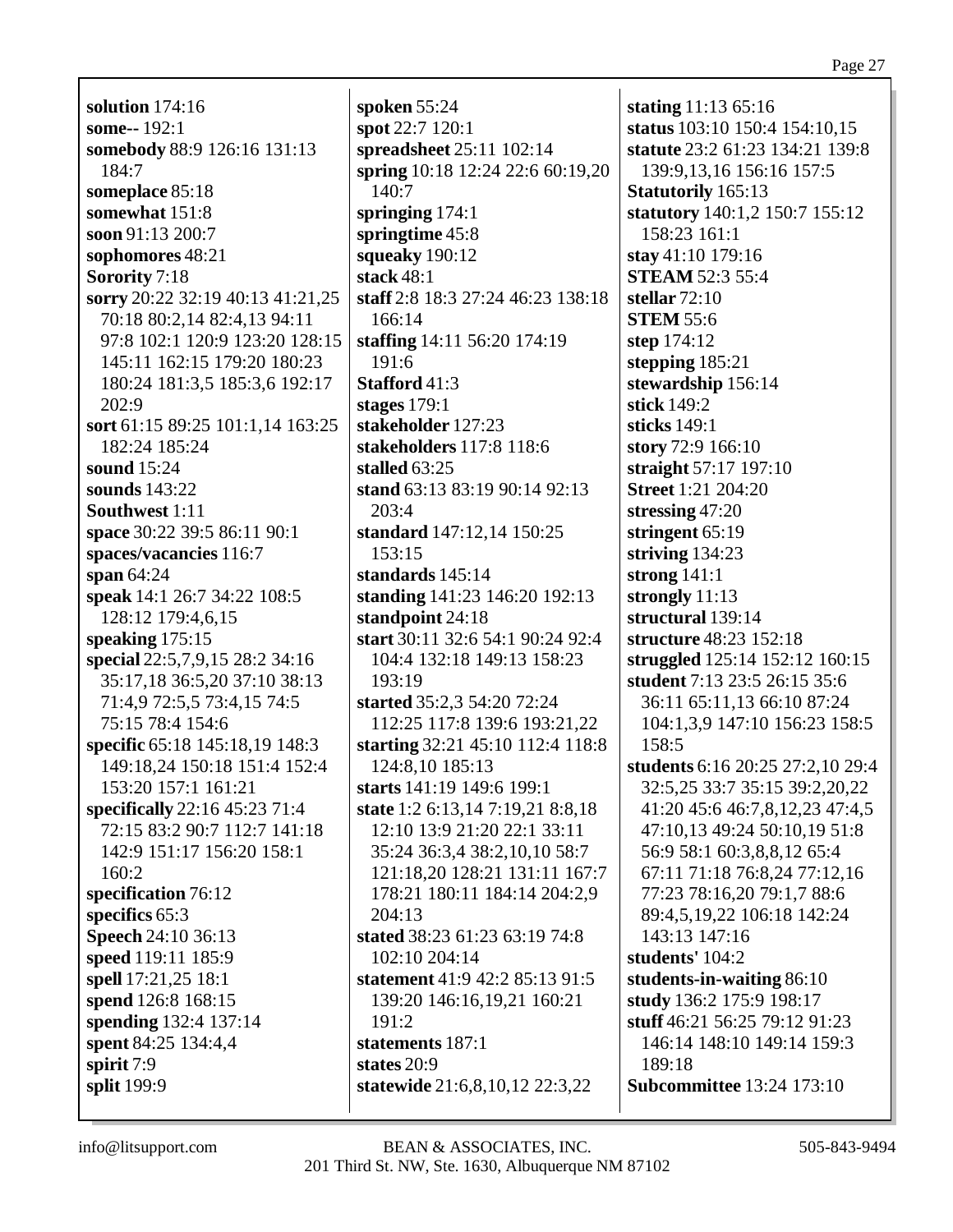| <b>Subcommittee's 13:18</b><br>subject $201:7$<br>submission 115:4,6 163:1 196:22<br>198:7<br>submit 25:18 28:7,8 43:12<br>submitted 3:16 26:20 43:8,9<br>112:8 151:15<br>submitting 44:14<br>subpart 147:5 148:2 151:13<br>152:9 153:12 154:4,23,23<br>196:19<br><b>Subsection</b> 146:9,12 149:11<br>subsequent 150:16<br>subsequently $43:2461:14$<br>substantial 153:2<br>substantially 12:14<br>substantive 139:4<br>success 76:6 150:14 151:22 153:9<br>156:2<br>successes 65:3 142:18 145:23 | 44:22 46:15 47:13 52:20 53:17<br>56:7 59:18 60:19 75:12,19<br>90:11 92:3,9 94:2 101:18<br>104:14 105:15 106:17 108:8<br>120:16 126:10 139:11 175:23<br>175:24 194:11 199:5<br>surpass $85:17$<br><b>Surplus</b> 177:25<br>surprise 174:1<br>survey 119:3<br>surveys 117:13<br>survived 46:22<br><b>SUSAN 61:10 74:7</b><br><b>Susana</b> 7:4 8:17<br>suspect 85:2 86:13 88:4 91:14<br>suspended 151:16<br>sustained 145:22 147:15<br>swear 166:16<br>sweet 191:3<br>switch 33:22,23 | 147:9 150:14 151:3 170:8<br>182:14 203:2<br>talked 28:13 38:3 59:12 108:16<br>127:12 134:18 135:20 137:4<br>163:25 169:3 172:20 173:15<br>194:24<br>talking 9:1 12:17,18 15:19 37:16<br>55:17 58:21 65:7 66:17 101:15<br>104:17 142:20 146:23 149:6<br>151:13 156:20 163:14 164:24<br>177:9,10,13 190:15,15<br>talks 140:5 149:16 158:1,3<br>Taos 129:4 130:5,6<br>targeted 125:22 142:15 148:24<br>151:25 161:20<br>task 92:8 136:14<br>taught 33:19,24 183:15<br>Taylor $8:14$<br>teacher 50:2 142:17 183:12<br>teachers 45:25 47:18 50:6 52:7 |  |
|-----------------------------------------------------------------------------------------------------------------------------------------------------------------------------------------------------------------------------------------------------------------------------------------------------------------------------------------------------------------------------------------------------------------------------------------------------------------------------------------------------|-------------------------------------------------------------------------------------------------------------------------------------------------------------------------------------------------------------------------------------------------------------------------------------------------------------------------------------------------------------------------------------------------------------------------------------------------------------------------------------|--------------------------------------------------------------------------------------------------------------------------------------------------------------------------------------------------------------------------------------------------------------------------------------------------------------------------------------------------------------------------------------------------------------------------------------------------------------------------------------------------------------------------------------------------|--|
| 153:20                                                                                                                                                                                                                                                                                                                                                                                                                                                                                              | <b>Symphony 55:20</b>                                                                                                                                                                                                                                                                                                                                                                                                                                                               | 72:13 159:10                                                                                                                                                                                                                                                                                                                                                                                                                                                                                                                                     |  |
| successful 32:21 34:4 96:21<br><b>Sue 29:8</b>                                                                                                                                                                                                                                                                                                                                                                                                                                                      | synch 189:14                                                                                                                                                                                                                                                                                                                                                                                                                                                                        | <b>teaching 50:3 77:24</b><br>team 10:21 23:18 36:21 53:14                                                                                                                                                                                                                                                                                                                                                                                                                                                                                       |  |
| suggest $63:22$                                                                                                                                                                                                                                                                                                                                                                                                                                                                                     | T                                                                                                                                                                                                                                                                                                                                                                                                                                                                                   | 71:16 72:1 77:1 100:2 111:19                                                                                                                                                                                                                                                                                                                                                                                                                                                                                                                     |  |
| suggested 174:2,9                                                                                                                                                                                                                                                                                                                                                                                                                                                                                   | T3:1                                                                                                                                                                                                                                                                                                                                                                                                                                                                                | 111:20,21,25 112:2 114:17                                                                                                                                                                                                                                                                                                                                                                                                                                                                                                                        |  |
| suggesting 190:23                                                                                                                                                                                                                                                                                                                                                                                                                                                                                   | T-E-R-E-S-A 24:10                                                                                                                                                                                                                                                                                                                                                                                                                                                                   | 115:2,2,3 127:1,10,12,13                                                                                                                                                                                                                                                                                                                                                                                                                                                                                                                         |  |
| suggestion 172:13,17 173:17                                                                                                                                                                                                                                                                                                                                                                                                                                                                         | T&E 158:2                                                                                                                                                                                                                                                                                                                                                                                                                                                                           | 145:20 165:7 186:6                                                                                                                                                                                                                                                                                                                                                                                                                                                                                                                               |  |
| 175:18                                                                                                                                                                                                                                                                                                                                                                                                                                                                                              | tab 121:1                                                                                                                                                                                                                                                                                                                                                                                                                                                                           | teams 35:16 79:12                                                                                                                                                                                                                                                                                                                                                                                                                                                                                                                                |  |
| suit 101:14                                                                                                                                                                                                                                                                                                                                                                                                                                                                                         | table 37:15 73:14,17,20 119:17                                                                                                                                                                                                                                                                                                                                                                                                                                                      | teasing $165:16$                                                                                                                                                                                                                                                                                                                                                                                                                                                                                                                                 |  |
| <b>Suite</b> 1:21 204:20                                                                                                                                                                                                                                                                                                                                                                                                                                                                            | 132:10 165:3 166:15                                                                                                                                                                                                                                                                                                                                                                                                                                                                 | <b>Tech 46:6</b>                                                                                                                                                                                                                                                                                                                                                                                                                                                                                                                                 |  |
| summary 18:22 19:7 139:16                                                                                                                                                                                                                                                                                                                                                                                                                                                                           | <b>Tabled 3:19</b>                                                                                                                                                                                                                                                                                                                                                                                                                                                                  | Technology 129:6                                                                                                                                                                                                                                                                                                                                                                                                                                                                                                                                 |  |
|                                                                                                                                                                                                                                                                                                                                                                                                                                                                                                     | tabling $168:12$                                                                                                                                                                                                                                                                                                                                                                                                                                                                    | tell 45:7 46:17 47:2 51:14 65:24                                                                                                                                                                                                                                                                                                                                                                                                                                                                                                                 |  |
| 140:6,9,15                                                                                                                                                                                                                                                                                                                                                                                                                                                                                          | tails $101:14$                                                                                                                                                                                                                                                                                                                                                                                                                                                                      |                                                                                                                                                                                                                                                                                                                                                                                                                                                                                                                                                  |  |
| summer 46:3 91:15 140:7                                                                                                                                                                                                                                                                                                                                                                                                                                                                             | take 10:19,19 19:24 28:21 32:14                                                                                                                                                                                                                                                                                                                                                                                                                                                     | 71:25 75:24 76:4 87:9 97:10                                                                                                                                                                                                                                                                                                                                                                                                                                                                                                                      |  |
| summertime 13:3                                                                                                                                                                                                                                                                                                                                                                                                                                                                                     | 36:15 47:24 49:20 55:2 58:9                                                                                                                                                                                                                                                                                                                                                                                                                                                         | 119:18 131:5,23 136:22 147:1                                                                                                                                                                                                                                                                                                                                                                                                                                                                                                                     |  |
| Superintendent 72:4                                                                                                                                                                                                                                                                                                                                                                                                                                                                                 | 64:11 66:11 70:16 74:17,20                                                                                                                                                                                                                                                                                                                                                                                                                                                          | 159:9 166:9 183:14 198:16                                                                                                                                                                                                                                                                                                                                                                                                                                                                                                                        |  |
| supplementing 191:13                                                                                                                                                                                                                                                                                                                                                                                                                                                                                | 75:5 81:16 89:7,18,22 93:8                                                                                                                                                                                                                                                                                                                                                                                                                                                          | 199:13 202:2                                                                                                                                                                                                                                                                                                                                                                                                                                                                                                                                     |  |
| support 24:13 29:21 31:21 52:6                                                                                                                                                                                                                                                                                                                                                                                                                                                                      |                                                                                                                                                                                                                                                                                                                                                                                                                                                                                     | <b>telling</b> 30:11 45:19 131:16 143:5                                                                                                                                                                                                                                                                                                                                                                                                                                                                                                          |  |
| 52:16 64:10 82:15 112:3 117:11                                                                                                                                                                                                                                                                                                                                                                                                                                                                      | 94:2 95:2,2,13 96:4 103:23                                                                                                                                                                                                                                                                                                                                                                                                                                                          | 150:17                                                                                                                                                                                                                                                                                                                                                                                                                                                                                                                                           |  |
| 134:13 138:18 139:21 158:5,21                                                                                                                                                                                                                                                                                                                                                                                                                                                                       | 118:4 126:19 142:23 153:8,17                                                                                                                                                                                                                                                                                                                                                                                                                                                        | tells 145:11                                                                                                                                                                                                                                                                                                                                                                                                                                                                                                                                     |  |
| 159:5,7,19 161:8 173:22 188:1                                                                                                                                                                                                                                                                                                                                                                                                                                                                       | 154:25 166:5,8 173:23 174:17                                                                                                                                                                                                                                                                                                                                                                                                                                                        | templates $160:16$                                                                                                                                                                                                                                                                                                                                                                                                                                                                                                                               |  |
| supported 87:3                                                                                                                                                                                                                                                                                                                                                                                                                                                                                      | 177:22 179:24 185:8,24 186:18                                                                                                                                                                                                                                                                                                                                                                                                                                                       | temporary 179:16                                                                                                                                                                                                                                                                                                                                                                                                                                                                                                                                 |  |
| supporting $189:11,12$                                                                                                                                                                                                                                                                                                                                                                                                                                                                              | 187:6 194:9 195:5 197:14                                                                                                                                                                                                                                                                                                                                                                                                                                                            | ten 5:14,15 73:13 87:15                                                                                                                                                                                                                                                                                                                                                                                                                                                                                                                          |  |
| supports 136:3 145:25                                                                                                                                                                                                                                                                                                                                                                                                                                                                               | taken 81:18 145:18,22 149:22                                                                                                                                                                                                                                                                                                                                                                                                                                                        | ten-minute 70:17 81:16                                                                                                                                                                                                                                                                                                                                                                                                                                                                                                                           |  |
| supposed 10:14 45:17 142:20                                                                                                                                                                                                                                                                                                                                                                                                                                                                         | takes 10:20 48:15 49:18 91:19,20                                                                                                                                                                                                                                                                                                                                                                                                                                                    | tenacious 7:9                                                                                                                                                                                                                                                                                                                                                                                                                                                                                                                                    |  |
| 150:17,23 151:9 156:17 157:3                                                                                                                                                                                                                                                                                                                                                                                                                                                                        | 119:23                                                                                                                                                                                                                                                                                                                                                                                                                                                                              | tend 66:12 131:6                                                                                                                                                                                                                                                                                                                                                                                                                                                                                                                                 |  |
| 163:5 164:5 171:23                                                                                                                                                                                                                                                                                                                                                                                                                                                                                  | talk 36:6 76:22 101:17 109:19                                                                                                                                                                                                                                                                                                                                                                                                                                                       | tenth 58:15                                                                                                                                                                                                                                                                                                                                                                                                                                                                                                                                      |  |
| sure 5:24 12:13 19:1 25:7 28:1                                                                                                                                                                                                                                                                                                                                                                                                                                                                      | 124:14 125:23 127:1 128:24                                                                                                                                                                                                                                                                                                                                                                                                                                                          | <b>Teresa</b> 24:10                                                                                                                                                                                                                                                                                                                                                                                                                                                                                                                              |  |
|                                                                                                                                                                                                                                                                                                                                                                                                                                                                                                     |                                                                                                                                                                                                                                                                                                                                                                                                                                                                                     |                                                                                                                                                                                                                                                                                                                                                                                                                                                                                                                                                  |  |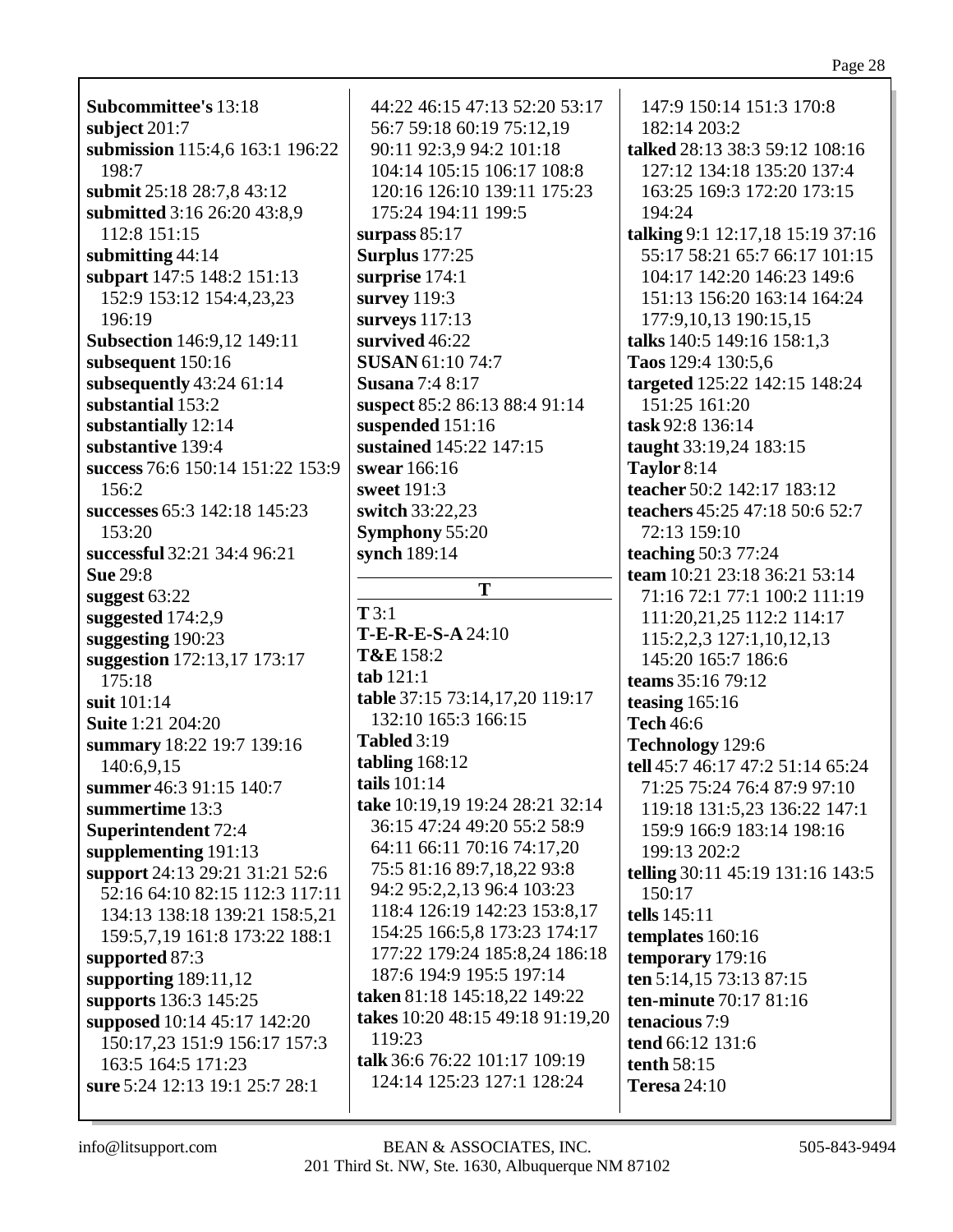| term 142:14 143:17 145:24        | 196:13                           | thoughts 132:9 186:23              |
|----------------------------------|----------------------------------|------------------------------------|
| 149:20 152:3 153:15 155:1,21     | think 5:5 10:24 11:5 15:21 17:22 | thousand 148:9                     |
| 155:24 156:15 159:23 160:20      | 25:23 26:5 27:16 29:10 31:3      | three 8:12,14 26:13 50:7 53:9      |
| 160:21,24                        | 32:3,12 33:4 34:13 35:22 43:3    | 58:19 72:20 82:8 86:9 97:2         |
| terms 28:18 29:24 36:2,10 37:16  | 43:12 44:2 57:9 61:20 64:14,15   | 99:9 115:15 121:17,23 131:9        |
| 38:1 39:5 46:9 50:9 51:23        | 64:21,21 66:25 68:14 74:20       | 143:24 144:15,22 145:16            |
| 54:19 84:9 152:10,13,17,23       | 77:4 79:10,20 82:8 84:9,16       | 146:18,20 164:22 169:17            |
| 153:3,7,9,18 155:2 179:8 188:4   | 86:12 87:1,23 88:14 89:3 90:21   | 183:19                             |
| terrific 186:9                   | 91:16 93:15,17,22 94:20,23       | three-35:21                        |
| test 47:11 48:14,16,17 55:2      | 95:4 96:20 100:4,14 101:19       | three-year 21:2 29:12 62:14        |
| test-taking 47:16                | 103:21 104:6 105:17,21 107:12    | 112:14                             |
|                                  |                                  |                                    |
| testimony 204:15                 | 109:21 115:21 116:2,5 117:2      | threefold 39:5                     |
| testing 27:21 45:10,10 49:5      | 118:13 119:1,10 120:1 121:13     | <b>threw</b> 201:6                 |
| 115:16                           | 122:19 123:4,5,6 125:6,15        | throw 148:25 196:17                |
| tests $47:14$                    | 126:13,14,18 128:6 129:19        | Thursday 6:3 198:18,19 199:1,3     |
| text 95:19                       | 130:1,24,25 131:2,17,23 132:5    | 201:20                             |
| thank 6:17 9:2,4,25 12:3 14:14   | 132:8, 10, 12 133:3, 11, 13, 18  | tied 13:12                         |
| 18:2 23:23 24:16 30:4,5 54:23    | 135:6 136:2 137:7 138:5 139:10   | <b>Tierra 82:18</b>                |
| 63:11 65:1 70:16 71:10 81:14     | 142:7 144:1,9,24 145:8 146:4     | till 43:1 46:20 120:4              |
| 91:11 93:10 94:7 95:24 96:9      | 146:25 148:16,21,22 150:5        | TIM 2:5 87:16                      |
| 99:10 100:10,21 111:8 126:4      | 154:1,21 158:12 159:6,7,25       | time 10:19,23 14:7 24:18,25        |
| 162:11 170:11 171:14 182:5       | 160:23 161:17,18,21 162:8        | 26:14 28:10,12 31:19 32:3,23       |
| 184:23 185:2 186:11,21 189:8     | 163:8 165:17 168:14 169:3,7,17   | 35:1 36:2 38:15,18 39:6,19         |
| 196:8, 10 198:12 199:11 202:8    | 170:13,14,24 171:5,6,22 172:15   | 42:15,21 43:10 45:13 64:15         |
| 202:12                           | 173:23 174:22,25 175:8,8,13      | 66:13,14 68:19 73:8 84:12 85:1     |
| thanks 6:7 12:4 16:6 73:14 196:9 | 176:6,8,20,24 182:23 183:4,5     | 86:6,8,13 88:20 89:13 90:4         |
| Theater 8:7                      | 185:10 186:4,15,17 187:8,10,13   | 92:11,18 95:20 99:10 100:6         |
| therapists 72:14                 | 188:21 189:13 190:3 191:19       | 105:17,18 113:3 114:22 119:18      |
| thereabouts 114:12               |                                  |                                    |
|                                  | 192:11 193:21 194:23 195:3,6     | 122:11,18 124:19 125:6 126:5,7     |
| they'd 155:24                    | 195:14,14 196:19 197:22,24,24    | 126:19 130:9 132:4,6,13 133:2      |
| <b>Thiery 87:16 88:18</b>        | 198:1,3,5                        | 133:3, 16, 16, 17 134:4 137:14, 19 |
| thing 19:22 25:6,16 27:14 28:6   | thinking 41:24 90:9 105:7 127:6  | 149:9 151:16 154:2 155:10,19       |
| 37:11,12 45:8 47:12 54:25 55:3   | 127:14 139:6 141:2 148:25        | 164:17 165:22 166:12,15,22,23      |
| 65:23 71:14 74:1,4 75:11 77:14   | 197:7 201:8                      | 166:24 168:13,15,25 169:8          |
| 100:4 125:14 126:9 138:8 139:5   | thinks $100:11$                  | 170:18 172:19 173:21 174:21        |
| 141:23 143:23 144:10 145:8       | third 1:21 13:4 20:8,10 26:1,21  | 175:24 179:13 181:20 205:10        |
| 151:19 152:11 163:13,15 170:1    | 28:4 30:3 42:5,18 44:9,11        | 205:15,20,25                       |
| 190:23 194:16                    | 45:13 50:12 51:14 53:1 54:19     | timeline 94:4                      |
| things 26:16 29:17 33:9,13,24    | 56:10 59:9,11 62:9,21,23 64:3    | timely 107:24 126:15               |
| 36:16 37:15 46:9 50:3,8,19       | 65:18 67:4 76:10 204:20          | times 16:10 135:20 155:4 183:10    |
| 55:8,18 57:17 65:22 79:13 92:9   | third-graders $42:2$ $43:7,8$    | timing $127:9$                     |
| 112:1 113:10 114:6 117:7         | thought 12:21 50:15 53:13 70:24  | today 5:8 6:9 10:7 11:11 12:1      |
| 126:18 127:17 131:5 143:10,12    | 100:12 106:14 108:3 118:2        | 14:2 65:7,16 66:20 83:12 84:3      |
| 143:22 144:3 145:18 147:21       | 119:23 174:10 181:3 182:20       | 92:15 101:7 108:5 119:19 132:7     |
| 148:24 149:10 152:1,3 157:4      | 200:12                           | 135:23 193:20                      |
| 159:5 162:1,2 164:4,25 174:20    |                                  | told 34:3 38:3,5,7 56:23 110:14    |
|                                  | thoughtful 155:6 183:5           |                                    |
| 185:25 188:7 193:3 195:5         | thoughtfulness 187:5             | 135:15 136:19 152:23               |
|                                  |                                  |                                    |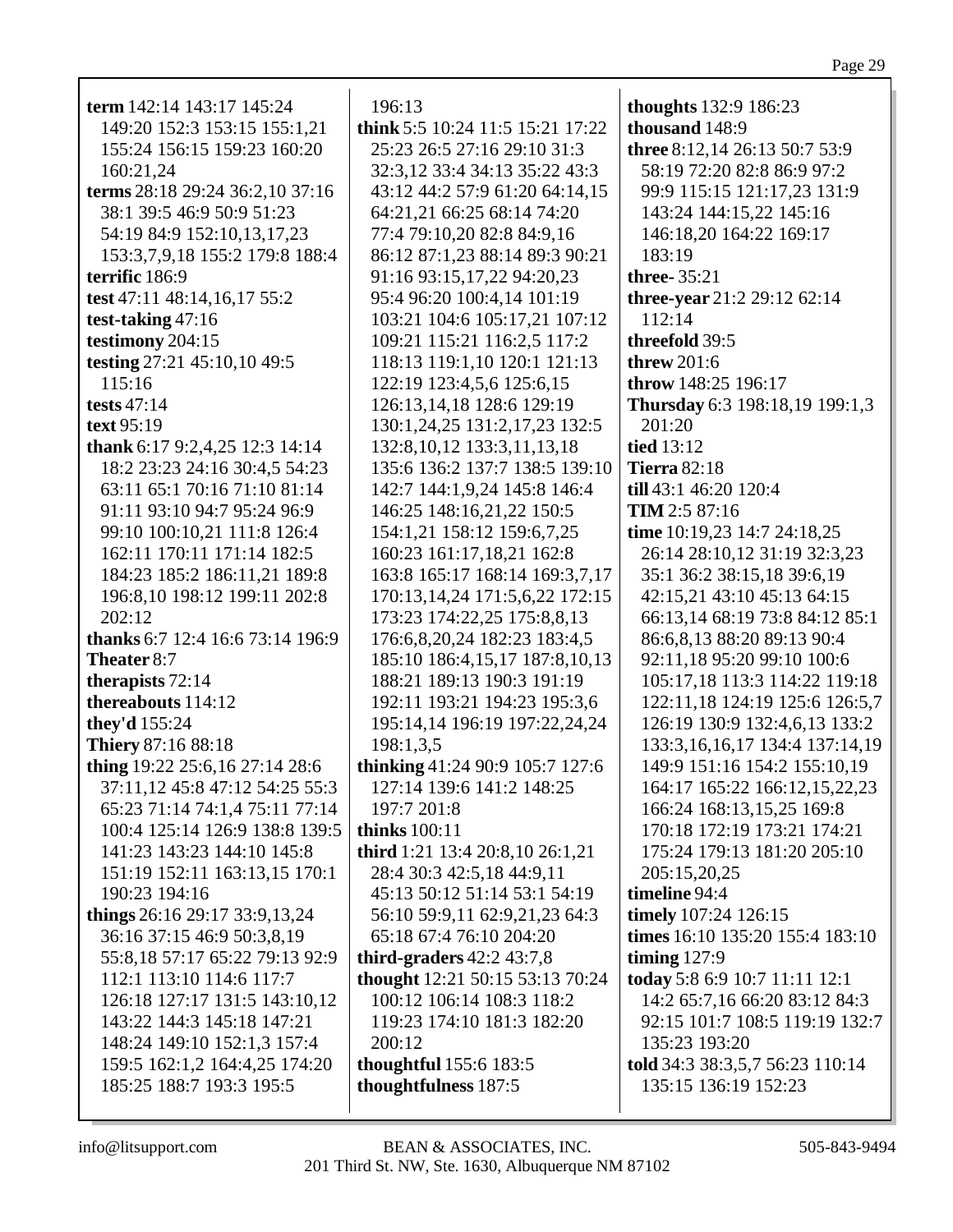| <b>tomorrow</b> 120:2,3 169:12 203:4 | tremendous 29:17 38:11 48:18    | U.S 8:1                             |
|--------------------------------------|---------------------------------|-------------------------------------|
| tonight 30:11 175:21                 | 52:6                            | ultimately 189:22                   |
| top 38:15 48:19 138:13               | trend 26:23 27:9                | unable 38:9 89:24 94:6              |
| total 39:10 40:14 41:6,20            | Tri 7:18                        |                                     |
|                                      | Tribute 3:4                     | unanimously 135:11<br>unclear 16:12 |
| totally 28:4 33:19                   |                                 |                                     |
| Toulouse 2:7 4:8,9 5:11 17:17        | tried 65:22 87:21 93:15 114:14  | understand 36:24 37:8 46:15         |
| 18:12,14 19:4 24:1 31:25 32:1        | 161:15 164:12                   | 59:9,10 68:14 78:2 91:25            |
| 34:12 53:5 63:18 66:23 67:2,9        | tries $94:3$                    | 100:17 106:8 107:4,8 110:8          |
| 68:1 69:1,17,18 70:13,19 79:24       | trigonometry 50:3               | 117:14 134:6 135:2 137:18           |
| 80:7,9,22,23 84:13 85:9,23 90:8      | Trish 2:6 180:19 183:24 202:4   | 143:24 176:21 201:22                |
| 96:22 98:1,11,12 122:22 123:7        | trouble 7:1 95:10,10            | understanding 22:17 101:3           |
| 123:19 126:21,22 130:13              | troubles 31:18                  | 103:20 110:15 117:10                |
| 131:25 136:16 165:25 166:4,13        | true 163:11 170:23 204:10       | understood 6:10 37:16 44:25         |
| 167:13,14 168:18 176:2,6 178:8       | truly 40:1 176:24 187:4         | 107:6 194:12                        |
| 179:17,21 180:8 184:11 190:3,7       | trusting 29:24                  | <b>undue</b> 10:25                  |
| 196:2 198:14,15,22 199:3,16          | try 32:14 45:7 47:15 48:24 58:7 | uneasy $64:1,5$                     |
| 202:21                               | 65:23 114:6,17 139:9 176:18     | unfair 29:10 61:20                  |
| Toulouse's 91:4                      | trying 47:21 48:22 53:9 89:15   | unfortunate 62:16 195:8,12          |
| track 75:7 114:9                     | 118:8 122:6 138:16 142:19       | unfortunately 5:25 28:25 119:21     |
| tracked 124:7,9 138:5                | 143:18 157:16 160:15 189:5      | 120:4 133:10 171:6 181:19           |
| tracker $112:5$                      | 195:10 199:8 201:12             | uninformed 134:7                    |
| tracking 83:13 150:4                 | <b>TSA</b> 170:3                | unit 78:4                           |
| tracks $162:21$                      | Tuesday 109:8                   | universally 136:9 137:10            |
| <b>Trades</b> 129:6                  | turn 20:1 163:3 172:15          | <b>UNM-Valencia</b> 26:14 48:11,19  |
| traditional 177:19,20 195:20         | turned 163:6,7                  | unqualified 6:16                    |
| <b>Trail</b> 15:18                   | turnover 116:23                 | up-or-down 69:4                     |
| Trailblazers 73:6,11                 | Turquoise 15:18                 | upcoming 104:24                     |
| train 70:24 103:22 127:2             | tutoring 46:3,7 47:16,17 79:14  | update 41:4 95:24 100:7,19          |
|                                      | twelfth 25:4 30:10 58:15 59:5   |                                     |
| trained 121:10 128:7                 |                                 | 101:5,10 111:14 120:5 184:25        |
| trainers 129:22                      | 66:10,14                        | 197:15                              |
| training $27:14$ 45:24 77:15         | twelfth-graders 45:9 47:22      | updated 35:12,13 120:21 127:22      |
| 109:12 114:16,18,19 115:4            | twice 55:20 58:10               | updates $114:5$                     |
| 120:15 121:2,4,11,15 122:6,15        | two 6:1 10:5 20:4,5,5 23:6,21   | updating 120:25 121:2               |
| 124:21 126:23 127:3,5,11 128:2       | 26:11 27:19,20 30:23 42:10,13   | upfront 40:8                        |
| 128:14 129:14,21 130:18              | 43:1,24 53:8 61:25 64:22 68:11  | upload $163:2$                      |
| 155:21 201:14                        | 71:8 72:13,13 109:11 111:19     | upper 48:20 50:14                   |
| trainings 121:16 136:6,10 201:16     | 114:18 124:21 128:16,18         | upper-level 50:1                    |
| transcript 1:9 15:13 16:9,23 18:5    | 130:21 136:8 144:25 145:17      | upwards $13:15$                     |
| 204:11 205:8,13,18,23                | 147:23 168:10 169:12,17 177:6   | urge $11:25$                        |
| Transcripts $3:7$ 14:18              | 179:2 180:10 181:21 192:12      | urgency 128:6 134:9 135:25          |
| transient 58:5                       | 193:3 201:16                    | use 104:21 125:15 131:8,9 135:9     |
| transition 73:21 76:25 77:3,4,11     | twofold 35:5 101:1              | 140:11,24 150:2 159:9 160:11        |
| 77:19 129:25                         | type 27:12 31:19 50:24 77:14    | 160:18 177:20 200:13                |
| transitioned 76:1                    | 86:12 170:1                     | usual 143:25                        |
| transmission 104:9                   | types 52:14 148:5               | usually 194:17 199:17               |
| transmitted 105:13,23 106:23         |                                 | <b>Utilities 92:8</b>               |
| transportation 200:13                | U                               | utmost 55:4                         |
|                                      |                                 |                                     |
|                                      |                                 |                                     |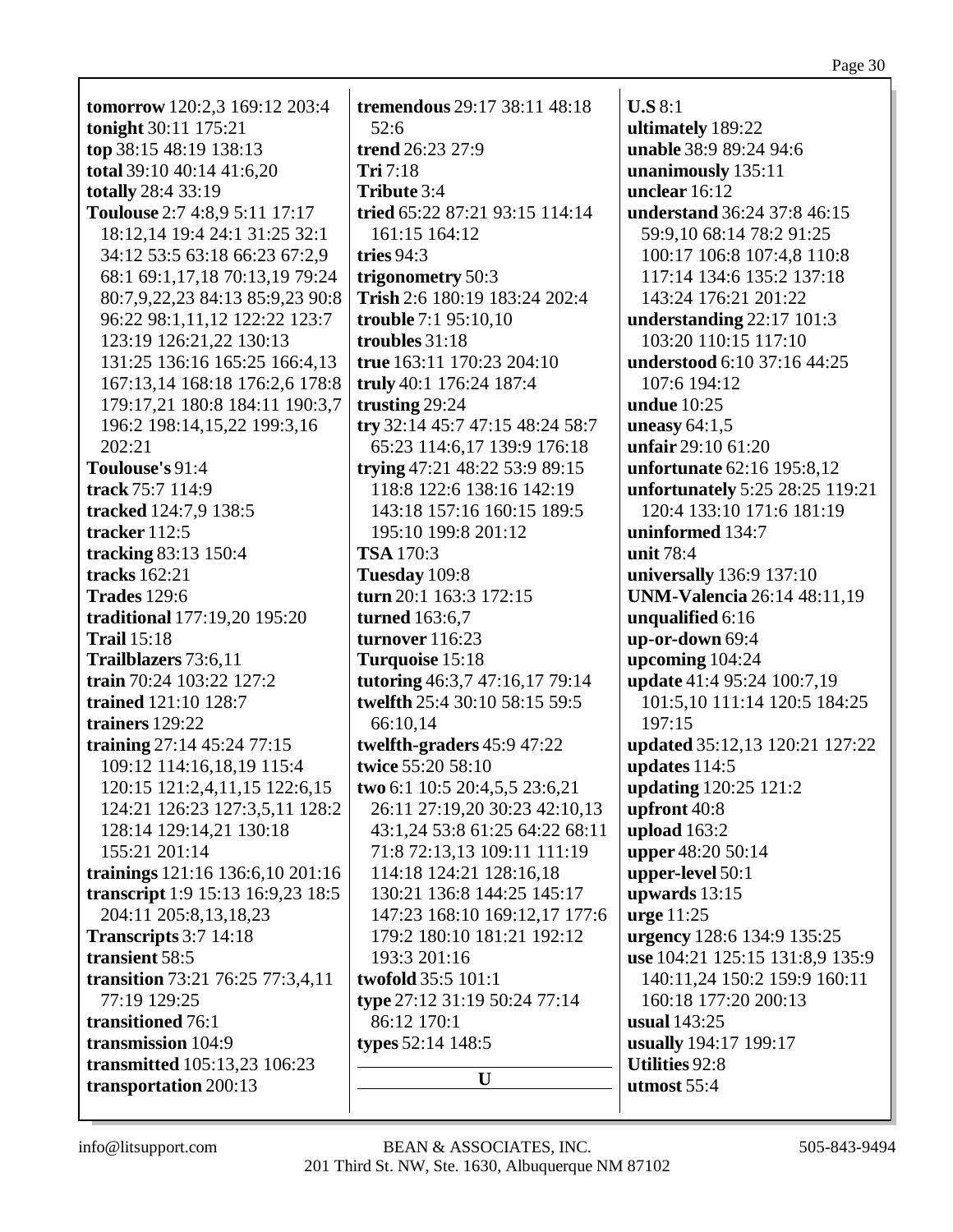| v                                 |   |
|-----------------------------------|---|
| vacancies 116:1,4,14 155:19       | J |
| vacancy 155:7,8 182:25            |   |
| vacant 178:9                      |   |
| <b>Valencia 29:25 72:1</b>        |   |
| <b>valid</b> 95:14                |   |
| valley 3:10 16:8,13 17:4 31:10    |   |
| 79:6 81:21 82:11,25 83:11         |   |
| 96:18 112:6                       |   |
| value 175:9                       |   |
| verbatim 12:6                     |   |
| verified 73:19                    |   |
| verify 140:10 152:24 153:10       |   |
| version 122:24 138:5              |   |
| versus 10:7 102:14                |   |
| VI 77:24                          |   |
| viable 79:5                       |   |
| Vice $2:3$                        |   |
| video $9:3$                       |   |
| view 83:7                         |   |
| viewed 73:19                      |   |
| Village 29:21                     |   |
| violated 154:13                   |   |
| virtually 30:16                   |   |
| visit 72:11 143:6 145:20,21       | Ī |
| 150:19 152:21,25 153:23 162:8     |   |
| 163:22 165:8                      | ١ |
| Visitors 3:25                     |   |
| visits 125:18 134:17 138:20       |   |
| 162:5, 19, 21<br>visually $77:23$ |   |
| vital 133:24                      |   |
| vocational 27:14 77:14            |   |
| voice $14:5$                      |   |
| <b>voiced</b> 32:3 110:1          |   |
| <b>voices</b> 190:5               |   |
| <b>VOIGT 129:11</b>               |   |
| volunteer 182:3                   |   |
| <b>volunteered</b> 181:2 183:8    |   |
| vote 4:6 12:2 13:18 14:6 32:12,18 |   |
| 63:15 68:23 74:20 86:25 93:2      |   |
| 119:21 120:2 137:6 169:1          |   |
| 179:18,23                         |   |
| votes 70:7,15 81:12 98:23 167:16  |   |
| 168:9,10                          |   |
| voting 10:6 50:12 65:17 167:12    |   |
| 203:3                             |   |
|                                   |   |

**W wait** 54:12,13 120:4 **waited** 199:16 **waiting** 84:4 86:5 89:4,7,21,23 94:5 95:18 110:8,10 164:1 **want** 14:2 16:12 19:24 20:15 25:20 28:6 30:18 32:2 39:24 41:16 43:15 44:8 56:19 62:13 71:11 74:1 93:5 94:8 97:9 100:10 101:2,17 102:8 103:5 106:16 107:14 108:1 111:15 120:13 126:4,17 127:22 131:2 134:6,7 137:2,25 149:20 150:2 152:1 168:14 169:22,23 180:3 185:10 186:6 188:6,16 189:2 196:22 198:16 202:8,12 203:1 **wanted** 12:11 14:12 32:4 37:9 40:13 63:12 72:22 73:2 103:14 111:23 118:3 130:11 137:5 170:13,21 171:14 175:20 186:24 196:18 199:5 201:18 **wanting** 28:20 39:22 53:1 **wants** 35:25 36:3 122:4 **warning** 197:2,6 **wasn't** 32:23 79:3 102:20 105:11 122:16 123:6 **waste** 133:16 **wasted** 122:18,18 **watch** 62:17 **way** 26:6 29:1 32:20 34:2 38:5 54:5 92:6 93:21 118:10,21 130:16 131:19 134:15,17 147:22,24 154:20 156:5 159:3 165:23,23 173:16 175:12 190:4 195:4 196:4 197:19 **ways** 109:11 186:17 **we'll** 34:5 40:6 63:15 75:18 112:1 116:12,25 118:24 120:4 121:5 121:14 148:25 174:22 185:8 186:5,13 187:22 189:4 200:16 **we're** 6:11 10:14 14:10 16:20 18:4 27:9 28:11,12 29:2,14 30:1 31:8 34:6,10,21 37:12 40:11,23 41:19 45:19,23,24 46:14,15 47:20 48:6 49:23 50:13 51:1,23 52:1,1,2,18 53:17 54:24,25 55:6,13,24 56:19,22

57:3,6 66:25 68:25 74:3,21,23 75:18 78:1,3,7 84:1 85:7,21 86:14 88:5 90:21 92:5,17 94:6 95:13 102:25 103:11 104:17,21 106:7,10 107:25 108:14 111:9 111:21 113:3,8,25 114:3 116:9 118:22 119:16,17,19,20,22 120:2 122:10 123:20,21 127:17 127:18 130:17,20 131:16 132:4 133:1,5 135:6 136:4 137:15 138:9 141:2,18 142:9,19 143:5 143:6,9 146:11,23 147:2,14,15 147:17 148:15,23 151:10,25 152:20 153:24 154:3 157:15 161:3 164:1,15 166:1 168:12 169:17 175:2 176:13 177:10 186:16 188:21 189:1,5,11,13 190:13,14,15,17 191:4 197:2,7 201:9 203:3 **we've** 10:16 27:14 29:17,19 30:21 43:18,20 44:8 45:20 46:8 48:25 52:3,20 54:2,5,16 56:1,2 56:20,20,21,21,22 57:4 63:7 64:18,22 66:14 77:6,16,23,23 79:20 83:22 84:9,17,25 88:9 93:15 95:10 114:20 116:2 117:17 119:12 124:20 131:7 133:13 134:19,23 135:20 136:9 137:21 143:16 146:14,22,25 152:12 154:25 155:7 157:4,7 160:20 161:11 163:6,7,14,16 166:1 170:13 180:8 181:21 191:15 192:5 **weaknesses** 164:14 **Weather** 92:5 **website** 44:13 64:3 120:21,25 121:1,13 123:1 **websites** 31:13 **Wednesday** 4:3,3 110:25 184:2 198:18,21,25,25 **week** 36:6 109:8 115:1 168:19 172:21 185:15,16 198:17 199:14 202:15 **weekend** 121:13 **weeks** 6:1 28:8 42:22 103:18 111:19 120:24 121:3 **welcome** 83:16 84:23 122:1,2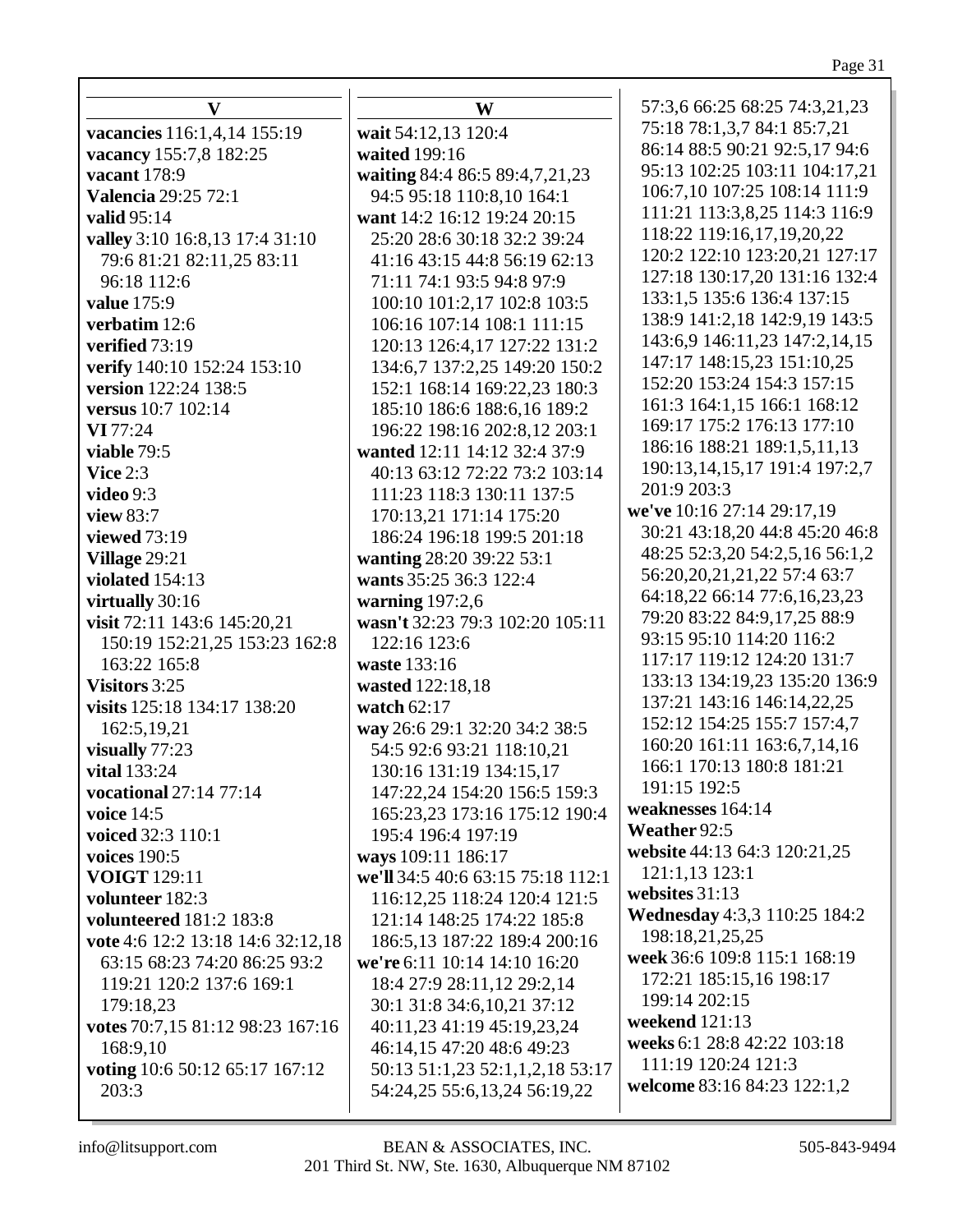| 202:4<br>workshop 133:25 170:11<br>yes' 156:9<br>well-addressed 160:3<br>worry 163:4<br>yesterday 23:20 36:6 38:3,7 63:8<br>worth 64:22<br>82:24<br>well-attended 128:3 |  |
|-------------------------------------------------------------------------------------------------------------------------------------------------------------------------|--|
|                                                                                                                                                                         |  |
|                                                                                                                                                                         |  |
| went 14:11 33:15 60:25 72:19<br>wouldn't 25:25 107:17 151:2<br>young 7:10 46:24 52:11 164:20                                                                            |  |
| 94:21 104:4 113:15 162:18<br>165:2,18,21 185:18<br>184:11                                                                                                               |  |
| write 134:12 144:17<br>170:14 202:14<br>younger 66:12                                                                                                                   |  |
| writing 38:8 55:1 136:15<br>youngsters 165:2<br>weren't 46:19 147:25 153:6                                                                                              |  |
| <b>West 129:5</b><br>written 37:17,20 193:15                                                                                                                            |  |
| Z<br>whatsoever 94:18                                                                                                                                                   |  |
| wrong 15:17,23 80:1 90:25 103:3<br>zest $7:11$<br>103:12                                                                                                                |  |
| wheel 190:12                                                                                                                                                            |  |
| wrote 38:4<br>whereof $204:15$<br>$\boldsymbol{0}$                                                                                                                      |  |
| whichever 129:24<br>$\mathbf X$                                                                                                                                         |  |
| <b>Whoa</b> 108:2<br>1<br>$\mathbf{X} 3:1$                                                                                                                              |  |
| <b>WIDA</b> 115:15,16<br>13:2,24 21:21 33:18 139:12                                                                                                                     |  |
| wife 8:15<br>141:8 146:9<br>Y                                                                                                                                           |  |
| willing 28:21 29:7 168:24<br>1-percentage-point 21:16<br>yeah 41:25 51:5,17 97:16 106:11                                                                                |  |
| winter $60:19$<br>1:47 81:18<br>113:18 123:9 136:13 148:12                                                                                                              |  |
| wiped 176:19<br>1:59 81:18<br>149:12 158:19 169:5 177:5                                                                                                                 |  |
| wish 88:3 171:7<br>10 3:17 10:2 58:25 120:6 123:21<br>181:13,15 182:23 184:21                                                                                           |  |
| wishes 6:7<br>196:13<br>195:19,19 196:7 198:2 200:18                                                                                                                    |  |
| woman $7:10$<br>100 20:25 78:5 122:9,10<br>year 3:12 10:12 13:16 20:11,12                                                                                               |  |
| wondering 189:20 190:11<br>100-51:2                                                                                                                                     |  |
| 20:14 24:19,20 26:11 27:21<br>word 74:18 75:5 96:4 131:9<br>10th 113:10,23,25 114:3 200:10                                                                              |  |
| 28:13,14 29:1,3,18 32:7,11,13<br>140:19,24 141:1<br>11 3:19 21:25 168:13                                                                                                |  |
| 32:19 33:2 34:6 35:1,3 38:24<br>wording 79:25 171:21<br>111 3:14                                                                                                        |  |
| 39:1,1,1,11 41:9 44:3 46:2,3,17<br>words 148:21 166:5<br>115 1:11                                                                                                       |  |
| 48:2 51:4 53:4 55:2,19,20<br>Wordsmith 171:22<br>119 3:16                                                                                                               |  |
| 56:17,17,23 59:21,22,24,25<br>wordsmithing 90:25<br>11th 13:18 60:25 112:25 173:9                                                                                       |  |
| 60:13 61:13 63:21 67:5 75:21<br>wordy 131:6 138:17<br>173:14 174:9,22 179:6,15                                                                                          |  |
| 75:24 76:15,17 77:4,5,8,17<br>work 10:11 11:21 14:20 25:3                                                                                                               |  |
| 188:12 200:11<br>78:25 85:1 86:1,2 91:9,20,24<br>32:17 34:21 42:13 47:3 54:5                                                                                            |  |
| 12 3:20 149:3<br>92:2 104:24 105:8 115:8 116:5<br>57:11 64:16 65:22 72:17 73:1                                                                                          |  |
| 12:051:104:4<br>121:8 133:11 135:8 142:13<br>82:5 105:14 108:15 113:21                                                                                                  |  |
| 120 3:17<br>144:15,19 147:8 157:11,15<br>117:6, 13, 18 118:5 119:11                                                                                                     |  |
| 12149:22<br>159:11, 12, 23 160:14, 18 162:24<br>124:20,22 135:14 143:19 150:2                                                                                           |  |
| 12th 112:22<br>162:24 164:2,3 171:12 178:20<br>150:11,12 151:6 157:9,10,14,17                                                                                           |  |
| 13 3:21 77:4,5<br>178:24 183:10 185:25 187:6,21<br>161:10 164:12 168:19 169:6                                                                                           |  |
| 14 3:7,22 154:3<br>198:4 199:22,24<br>171:8,14 172:12 187:8,18                                                                                                          |  |
| 15 14:20 51:18<br>year's 13:14 62:15<br>189:10 198:7 199:2.22 202:5                                                                                                     |  |
| 15048:7<br>years 6:14 8:12 10:16 11:15 23:7<br>worked 10:15 30:22 73:3 108:22                                                                                           |  |
| 15th 15:13 16:24 18:22 114:12<br>27:19,20 30:23 33:24 35:19<br>122:7 131:10 162:13                                                                                      |  |
| 16 21:4 115:8<br>50:5 53:9 54:10 58:19 61:25<br>working 11:15 33:5,6 41:3 43:19                                                                                         |  |
| 16-'17 102:17 138:9<br>71:8 75:17 97:2 124:12 144:15<br>50:14 57:12 100:2 117:3,4                                                                                       |  |
| 1630 1:21 204:20<br>144:16,22,25 145:6,16,17<br>128:20, 22, 25 131:20 132:21                                                                                            |  |
| 168 3:19<br>146:18,20 147:23 150:16,24<br>135:22 150:1 157:5,7 161:11                                                                                                   |  |
| 169 3:20<br>160:22,25 164:1,22<br>168:15 169:20 188:25                                                                                                                  |  |
| 16th 18:5,22<br>years' 64:22<br>works 77:1 87:6 90:16                                                                                                                   |  |
| 17 66:15                                                                                                                                                                |  |